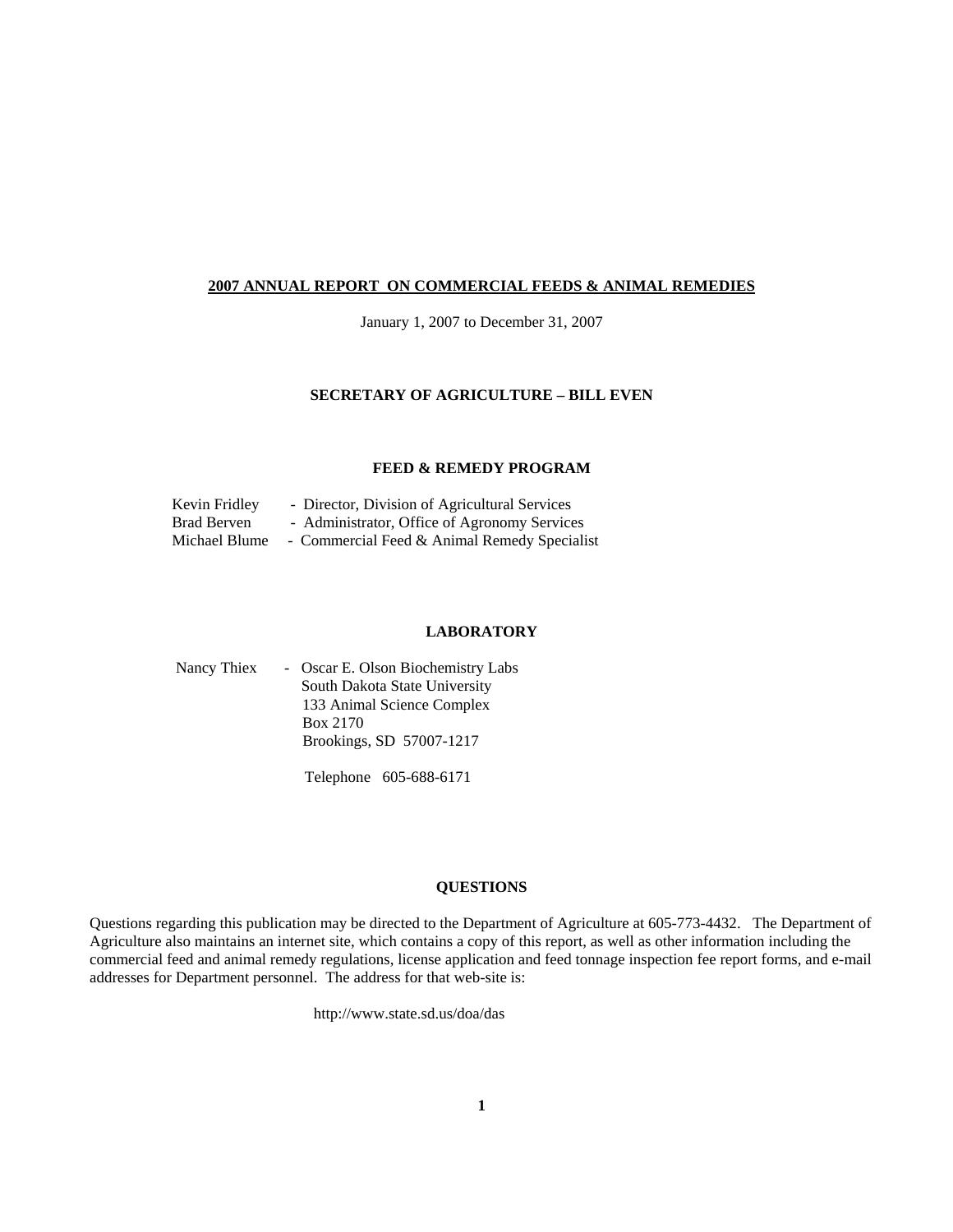#### **2007 COMMERCIAL FEED & ANIMAL REMEDY ANNUAL REPORT**

#### TABLE OF CONTENTS

The following are the beginning page numbers for the individual sections:

Commercial Feed results

- 3. 2007 Summary of total feed tonnage reported
- 7. List of 2007 feed analytes
- 10. Summary of sample results by manufacturer
- 14. Individual sample results

#### Animal Remedy results

- 64. List of 2007 remedy analytes
- 66. Summary of sample results by manufacturer
- 67. Individual sample results

#### Animal Feed & Drug Contaminants Monitoring Program

- 74. Adulteration by Noxious Weed Seeds
- 76. Summary of weed seed occurrence in commercial feeds and feed ingredients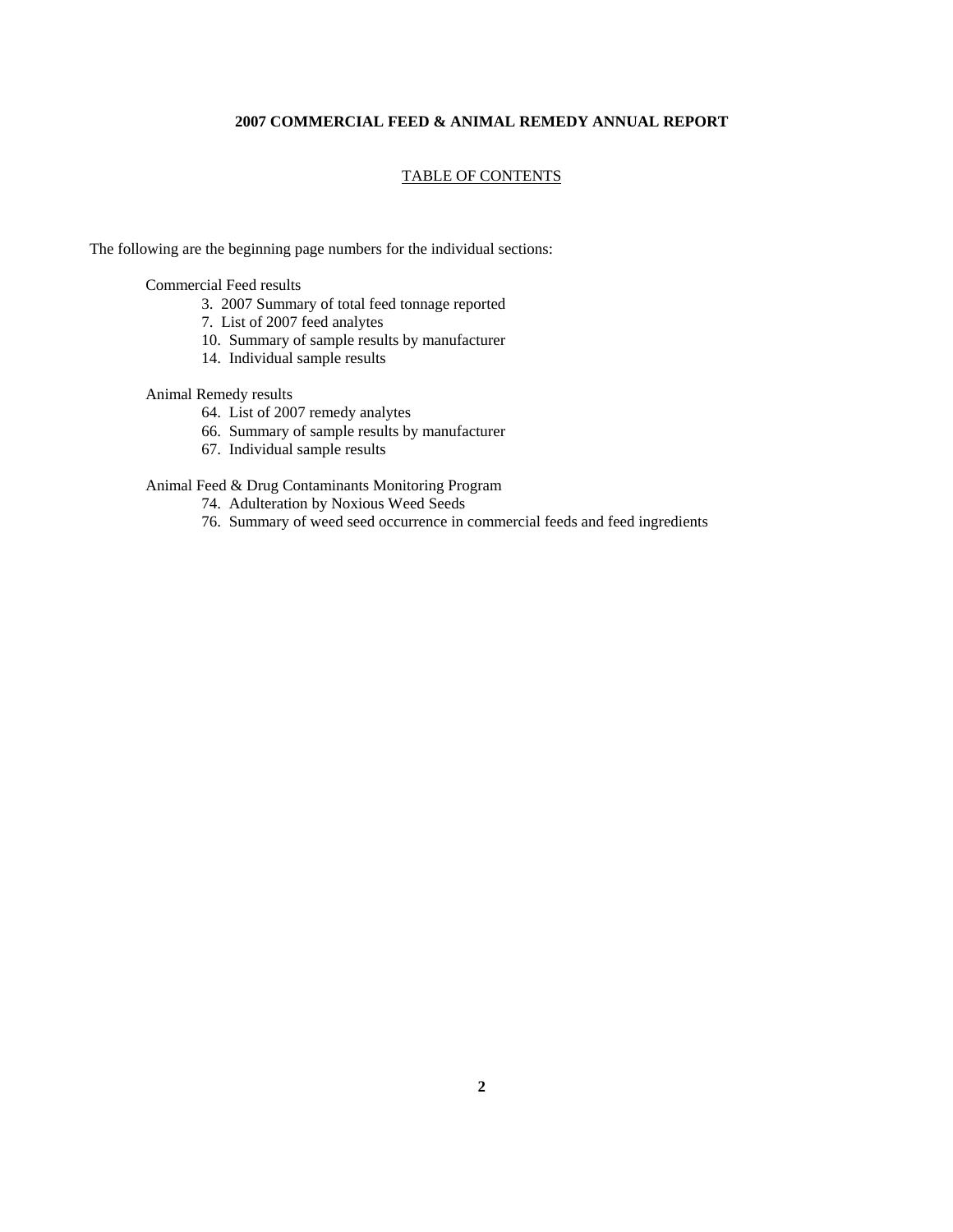## **SOUTH DAKOTA DEPARTMENT OF AGRICULTURE COMMERCIAL FEED TONNAGE REPORT 2007 -- 2,590,456 TONS**

| <b>FORMULA FEED</b>       | <b>TONS</b><br><b>COMPLETE</b> | <b>TONS</b><br><b>SUPPLEMENT</b> | <b>FEED</b>                   | <b>TONS</b> |
|---------------------------|--------------------------------|----------------------------------|-------------------------------|-------------|
| <b>Starter-Grower</b>     | 1207                           | 125                              | Alfalfa Products              | 2367        |
| <b>Broiler</b>            | 130                            | 147                              | <b>Animal Products</b>        | 15157       |
| Layer-Breeder             | 1243                           | 537                              | <b>Bakery Products</b>        | 12          |
| Turkey                    | 12970                          | 13169                            | <b>Barley Products</b>        | 697         |
| <b>Beef</b>               | 102488                         | 179321                           | <b>Beet Products</b>          | 2545        |
| Dairy                     | 40661                          | 91545                            | <b>Brewery Products</b>       | 3019        |
| Swine                     | 16060                          | 36625                            | <b>Citrus Products</b>        | 0           |
| Sheep                     | 3165                           | 5560                             | <b>Corn Products</b>          | 185232      |
| Mineral                   |                                | 9523                             | Cottonseed                    | 1040        |
| Vitamins                  |                                | 243                              | <b>Distillers Products</b>    | 1218169     |
| Vitamins &                |                                | 5307                             | Drugs                         | 4748        |
| <b>Calf Feeds</b>         | 4049                           |                                  | Fats & Oils                   | 18037       |
| Pet Foods                 | 22104                          |                                  | <b>Grain Sorghum Products</b> | 11161       |
| Horse & Mule              | 6629                           |                                  | Lespedeza Products            | $\Omega$    |
| Scratch                   | 178                            |                                  | Linseed & Flax                | 388         |
| <b>Liquid Feeds</b>       |                                | 34221                            | <b>Marine Products</b>        | 1997        |
| Mink & Chinchilla         | $\mathbf 0$                    |                                  | <b>Milk Products</b>          | 1729        |
| Silage Additive           |                                | 723                              | <b>Minerals</b>               | 100170      |
| <b>Miscellaneous</b>      | 16937                          | 18273                            | Molasses                      | 8902        |
|                           |                                |                                  | Oat Products                  | 1769        |
| <b>TOTAL FORMULA FEED</b> | 227821                         | 395319                           | <b>Peanut Products</b>        | $\mathbf 0$ |
|                           |                                |                                  | <b>Rice Products</b>          | 11          |
|                           |                                |                                  | <b>Rye Products</b>           | 373         |
|                           |                                |                                  | Soybean Products              | 299143      |
|                           |                                |                                  |                               |             |

Urea 2775 Vitamins 1281 Wheat Products 45291 Yeast Products 1366 Miscellaneous 39937

**TOTAL INGREDIENTS 1967316**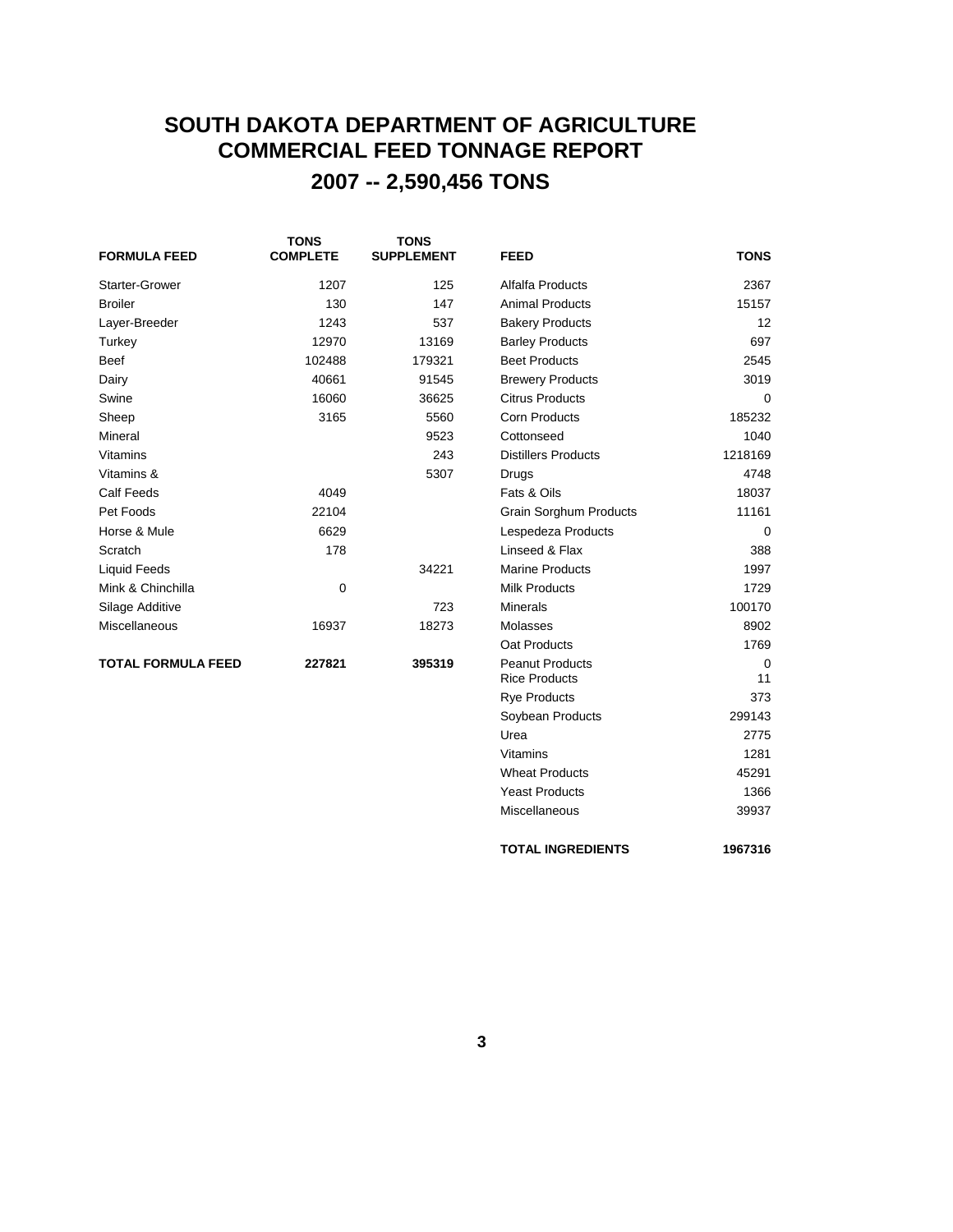

**2007 INGREDIENTS 1,967,316 TONS**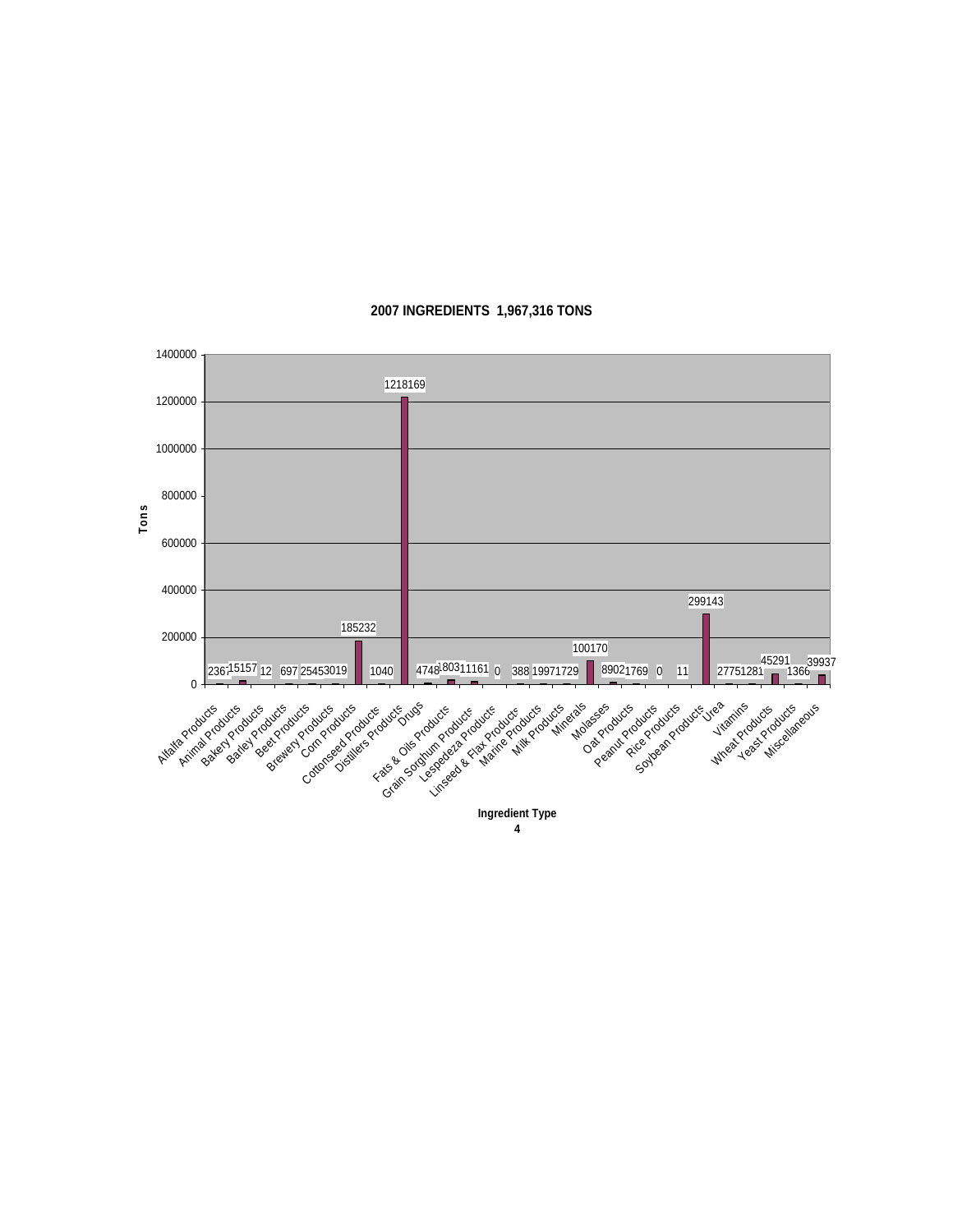

#### **2007 COMPLETE FEED 227,821 TONS**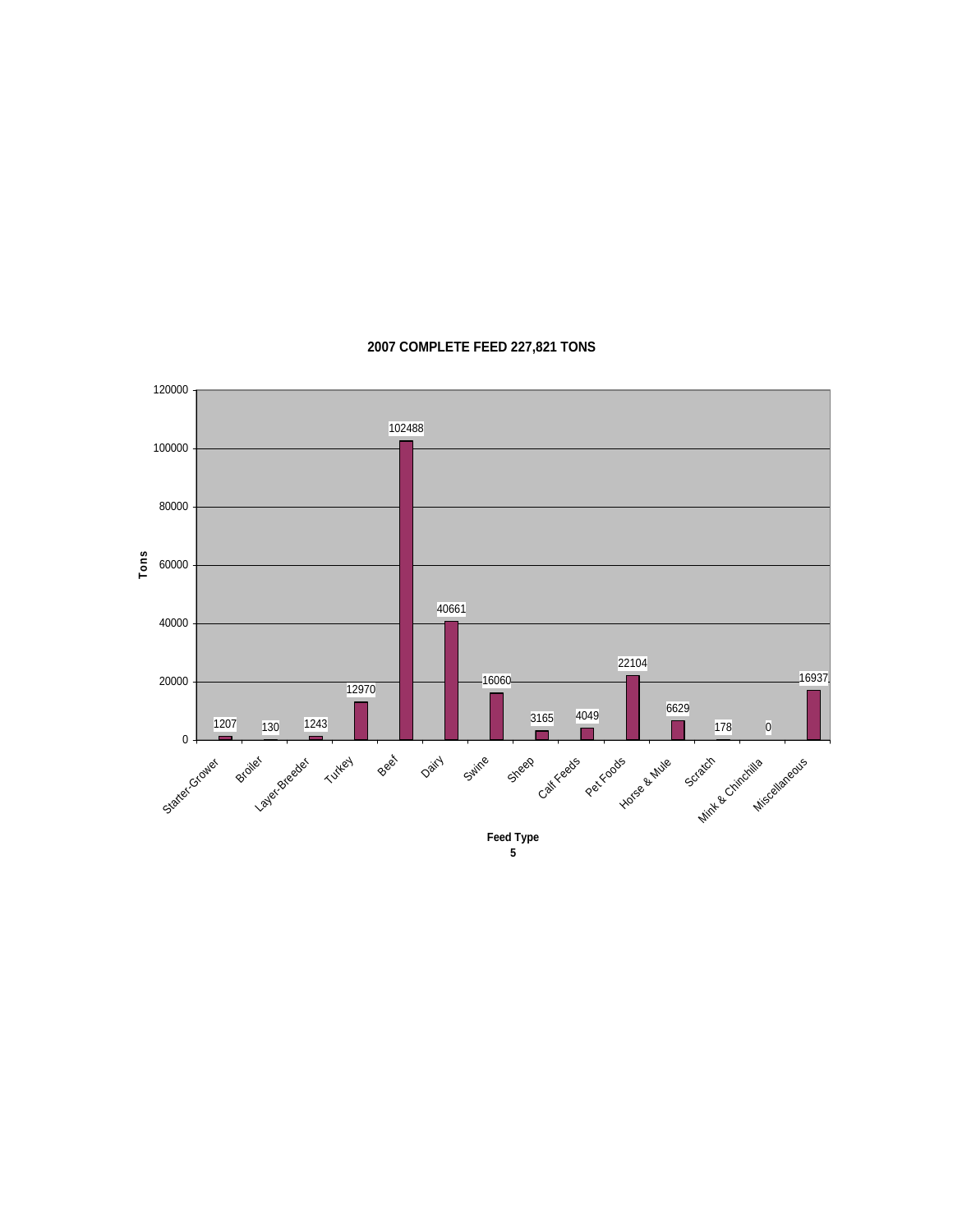

#### **2007 SUPPLEMENT FEED 395,319 TONS**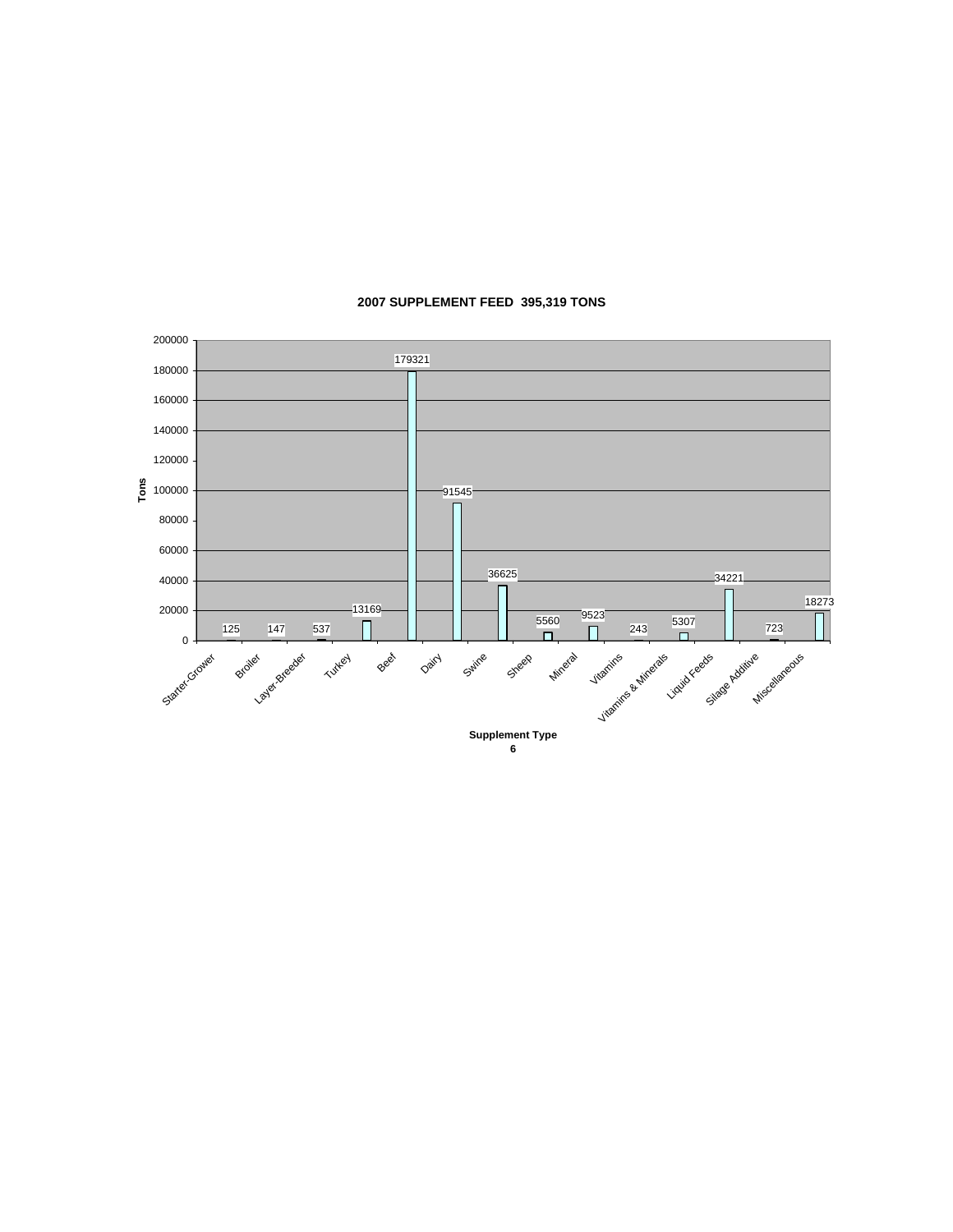# **Regulatory Analyte Totals**

| <b>Feeds Samples</b>                     | <b>Units</b> | Received From 1/1/2007 To 12/31/2007 |
|------------------------------------------|--------------|--------------------------------------|
| <b>Acid Detergent Fiber</b>              | $\%$         | 16                                   |
| <b>Aflatoxins</b>                        | ug/g (ppm)   | 12                                   |
| <b>Aflatoxin-ELISA</b>                   | $ng/g$ (ppb) | 43                                   |
| <b>Alanine - Total</b>                   | $\%$         | $\mathbf{1}$                         |
| <b>Amprolium</b>                         | $\%$         | 7                                    |
| <b>Amprolium</b>                         | g/ton        | $\overline{2}$                       |
| <b>Arginine - Total</b>                  | $\%$         | 1                                    |
| <b>Arsenic</b>                           | ug/g (ppm)   | 10                                   |
| Ash                                      | %            | 44                                   |
| <b>Aspartic Acid-Total</b>               | $\%$         | $\mathbf{1}$                         |
| <b>Calcium Carbonate</b>                 | %            | 5                                    |
| <b>Calcium</b>                           | $\%$         | 175                                  |
| <b>Carbodox</b>                          | g/lb         | 1                                    |
| <b>Chromium</b>                          | ug/g (ppm)   | $\overline{c}$                       |
| <b>Crude Fiber, Crucible Method</b>      | %            | 177                                  |
| <b>Chlortetracycline</b>                 | g/ton        | 12                                   |
| <b>Chlortetracycline</b>                 | g/lb         | 27                                   |
| <b>Chlortetracycline</b>                 | mg/lb        | $\overline{c}$                       |
| <b>Cystine - Total</b>                   | $\%$         | $\mathbf{1}$                         |
| <b>Decoquinate</b>                       | g/ton        | 3                                    |
| <b>Decoquinate</b>                       | %            | 1                                    |
| Docosahexaenoic Acid 22:6                | %            | 2                                    |
| <b>Equiv Crude Protein</b>               | %            | 60                                   |
| <b>Fat: Acid Hydrolysis</b>              | $\%$         | 15                                   |
| <b>Crude Fat (Diethyl Ether Extract)</b> | $\%$         | 76                                   |
| <b>Fat: Roese Gottlieb</b>               | $\%$         | 8                                    |
| <b>Crude Fat (Petroleum Ether</b>        | $\%$         | 29                                   |
| Fenbendazole                             | %            | $\mathbf{1}$                         |
| <b>Free Fatty Acid</b>                   | mg/g         | 1                                    |
| <b>Free Fatty Acid in Sample</b>         | $\%$         | $\mathbf{1}$                         |
| <b>Glutamic Acid-Total</b>               | %            | 1                                    |
| <b>Glycine - Total</b>                   | $\%$         | $\mathbf{1}$                         |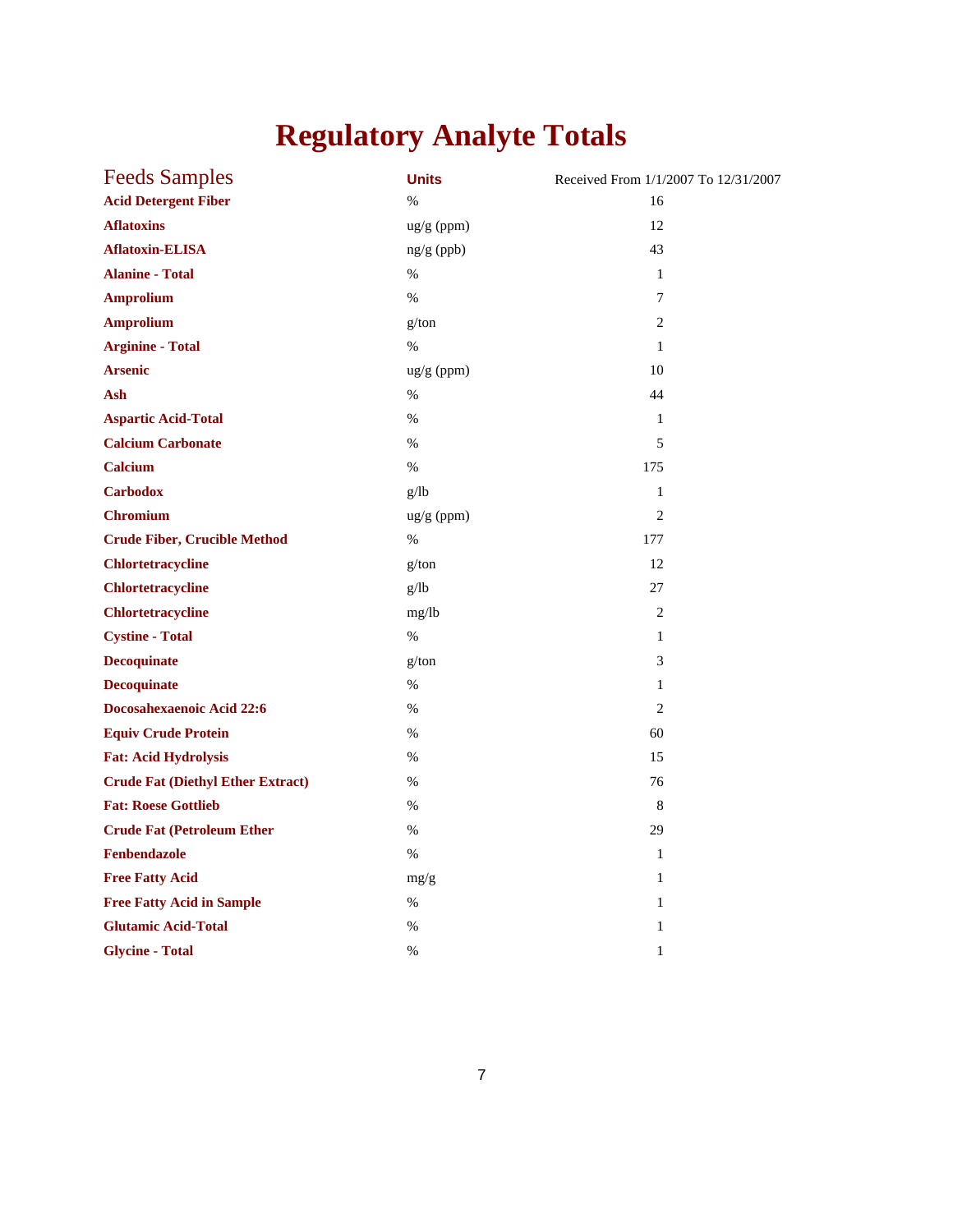| <b>Feeds Samples</b>             | <b>Units</b> | Received From 1/1/2007 To 12/31/2007 |
|----------------------------------|--------------|--------------------------------------|
| <b>Histidine - Total</b>         | $\%$         | $\mathbf{1}$                         |
| <b>Isoleucine - Total</b>        | $\%$         | $\mathbf{1}$                         |
| <b>Insoluble Impurities</b>      | $\%$         | 1                                    |
| Lactose                          | $\%$         | $\mathbf{1}$                         |
| Lasalocid                        | g/ton        | 23                                   |
| <b>Leucine - Total</b>           | $\%$         | 1                                    |
| <b>Linoleic Acid 18:2</b>        | $\%$         | 1                                    |
| <b>Linolenic Acid 18:3</b>       | $\%$         | $\mathbf{1}$                         |
| <b>Lysine - Total</b>            | $\%$         | 38                                   |
| <b>Magnesium</b>                 | $\%$         | 27                                   |
| <b>Methionine - Total</b>        | %            | 23                                   |
| <b>S-Methoprene</b>              | $\%$         | 7                                    |
| <b>Karl Fisher Moisture</b>      | $\%$         | $\overline{4}$                       |
| <b>Oven Moisture</b>             | $\%$         | 86                                   |
| <b>Moisture by Vacuum Oven</b>   | $\%$         | 41                                   |
| <b>Monensin</b>                  | mg/lb        | $\mathbf{1}$                         |
| <b>Monensin</b>                  | g/ton        | 27                                   |
| <b>Neomycin</b>                  | g/ton        | 2                                    |
| <b>Omega-3 Fatty Acids</b>       | $\%$         | $\overline{4}$                       |
| <b>Omega-6 Fatty Acids</b>       | $\%$         | 2                                    |
| Oxytetracycline                  | g/ton        | 2                                    |
| Oxytetracycline                  | g/lb         | $\overline{2}$                       |
| <b>Phenylalanine-Total</b>       | $\%$         | $\mathbf{1}$                         |
| <b>Phosphorus</b>                | $\%$         | 79                                   |
| <b>Potassium</b>                 | $\%$         | 42                                   |
| <b>Proline - Total</b>           | $\%$         | $\mathbf{1}$                         |
| <b>Crude Protein, Combustion</b> | $\%$         | 396                                  |
| <b>Roxarsone</b>                 | g/ton        | 1                                    |
| <b>Roundup Ready Alfalfa</b>     | $> 5\%$      | $\sqrt{2}$                           |
| Salt (Chloride X 1.65)           | $\%$         | 23                                   |
| Salt (Sodium X 2.54)             | $\%$         | 102                                  |
| <b>Selenium</b>                  | mg/kg (ppm)  | $\mathbf{1}$                         |
| <b>Selenium</b>                  | ug/g (ppm)   | 59                                   |
| <b>Serine - Total</b>            | $\%$         | $\mathbf{1}$                         |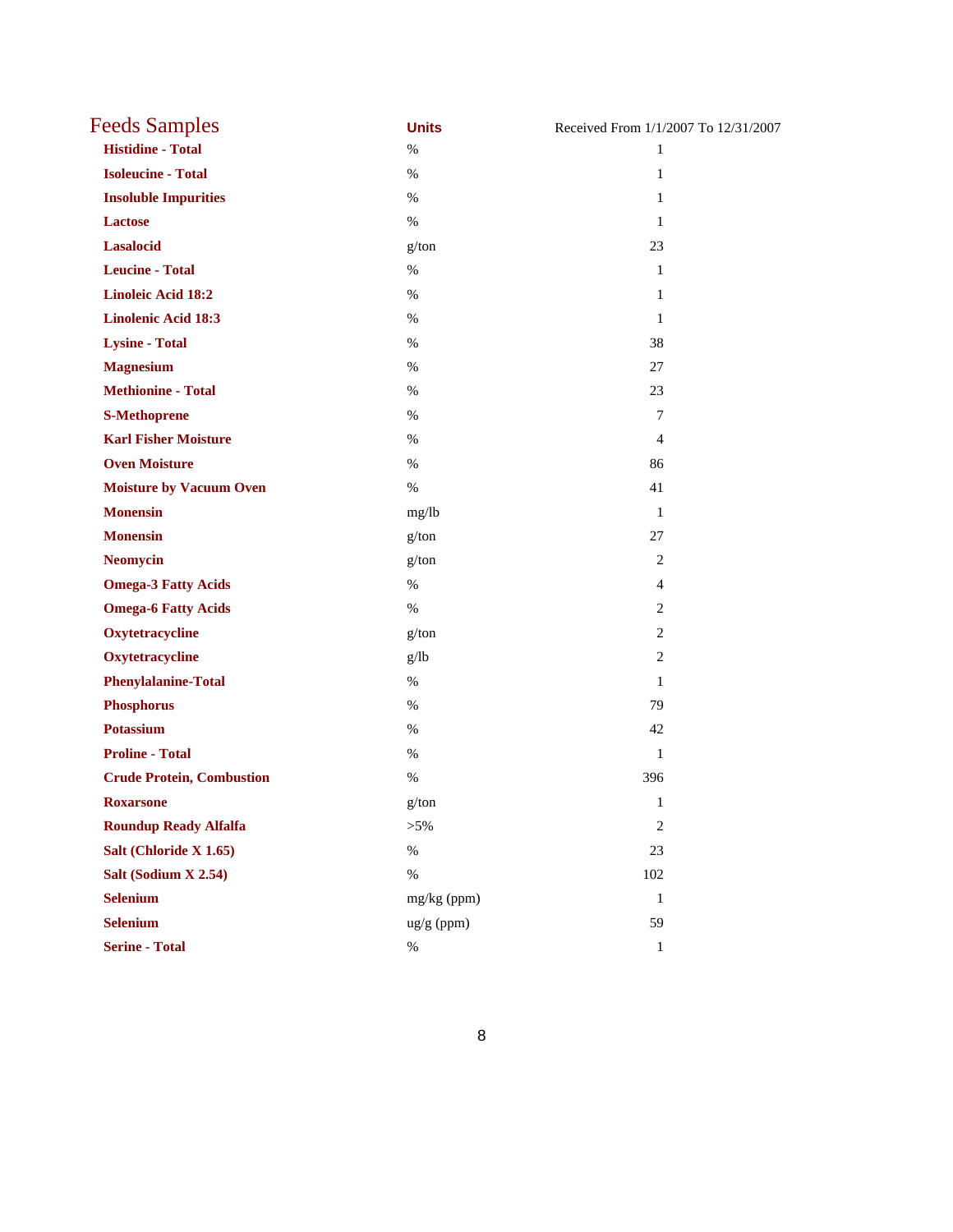| <b>Feeds Samples</b>          | <b>Units</b>         | Received From 1/1/2007 To 12/31/2007 |
|-------------------------------|----------------------|--------------------------------------|
| <b>Sodium</b>                 | $\%$                 | 10                                   |
| <b>Sulfamethazine</b>         | g/lb                 | 6                                    |
| <b>Sulfamethazine</b>         | $\%$                 | 5                                    |
| <b>Sulfur</b>                 | $\%$                 | 68                                   |
| <b>Sulfathiazole</b>          | g/ton                | 1                                    |
| <b>Taurine - Total</b>        | $\%$                 | $\overline{4}$                       |
| <b>Threonine - Total</b>      | $\%$                 | 2                                    |
| <b>Tiamulin</b>               | g/ton                | 2                                    |
| <b>Tryptophan - Total</b>     | $\%$                 | 1                                    |
| <b>Total Sugars as Invert</b> | $\%$                 | 36                                   |
| <b>Tylosin</b>                | g/lb                 | $\mathbf{1}$                         |
| <b>Tylosin</b>                | g/ton                | 10                                   |
| <b>Tyrosine - Total</b>       | $\%$                 | 1                                    |
| <b>Valine - Total</b>         | $\%$                 | 1                                    |
| <b>Vitamin A</b>              | IU/lb                | 136                                  |
| <b>Vitamin A</b>              | mg/tablet            | 1                                    |
| <b>Zinc</b>                   | $\frac{ug}{g}$ (ppm) | 1                                    |

9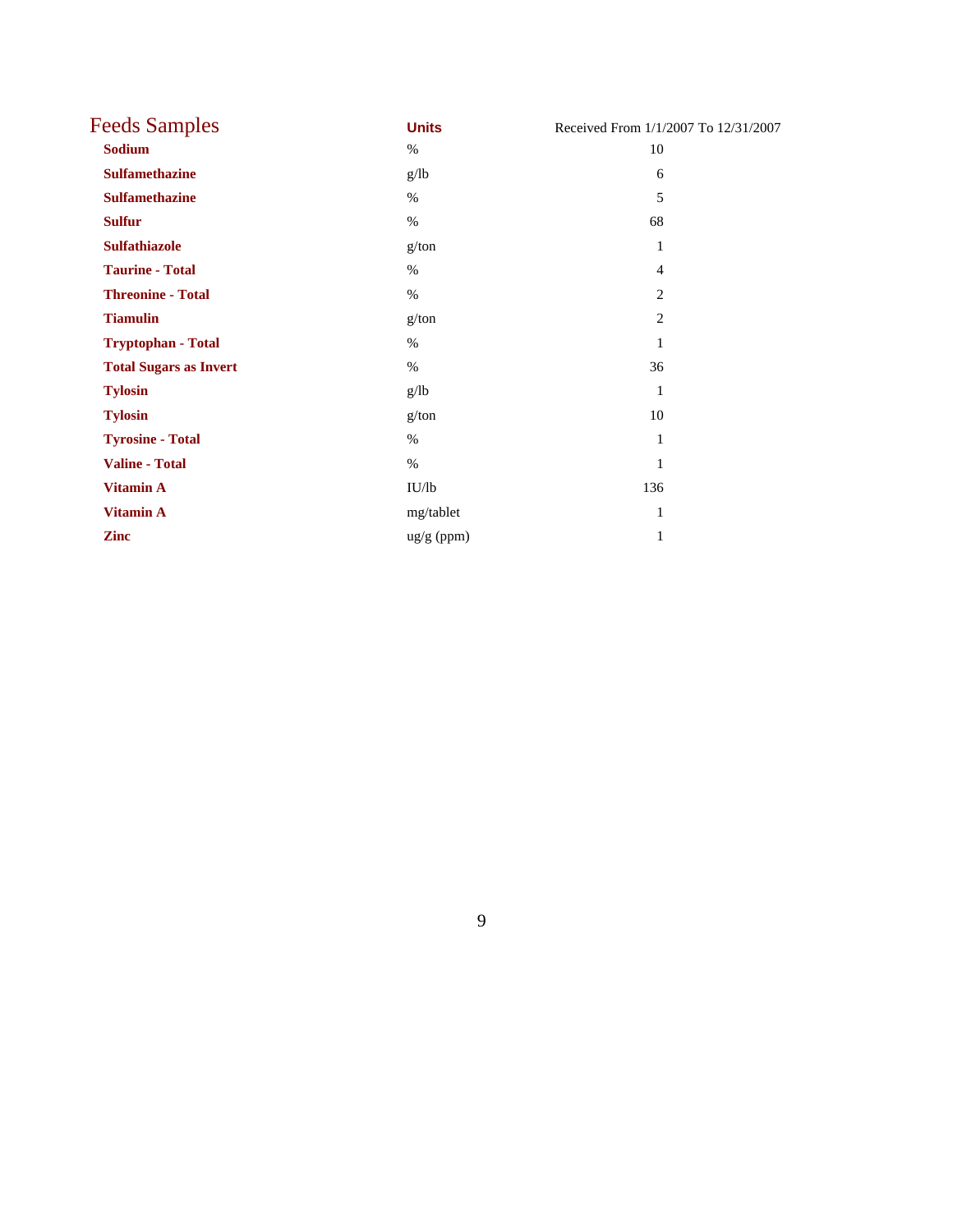## **Sample Count Report**

### **Feeds Sampled From 1/1/2007 To 12/31/2007**

| <b>Manufacturer and Location</b>     |                          |           | <b>Sample</b>  | <b>Passed</b>  | <b>Not</b>       |
|--------------------------------------|--------------------------|-----------|----------------|----------------|------------------|
| 8 In 1 Pet Products, Inc.            | Hauppauge                | <b>NY</b> | 3              | 1              | 2                |
| <b>ADM</b>                           | Clinton                  | IA        | 1              | 1              | $\overline{0}$   |
| ADM Alliance Nutrition, Inc.         | Quincy                   | IL.       | $\overline{c}$ | 1              | 1                |
| AG Processing Inc                    | Omaha                    | <b>NE</b> | $\overline{2}$ | $\overline{2}$ | $\boldsymbol{0}$ |
| AgP                                  | <b>Sergent Bluffs</b>    | <b>IA</b> | 1              | 1              | $\overline{0}$   |
| American Agco                        | St Paul                  | <b>MN</b> | 1              | 1              | $\boldsymbol{0}$ |
| American Stockman/IMC Salt Inc.      | <b>Overland Park</b>     | <b>KS</b> | 1              | 1              | 0                |
| Antler King Trophy Prod.             | <b>Black River Falls</b> | WI        | 1              | $\mathbf{1}$   | $\boldsymbol{0}$ |
| APC, Inc.                            | Ankeny                   | <b>IA</b> | 2              | $\overline{2}$ | $\overline{0}$   |
| Associated Milk Products, Inc.       | New Ulm                  | MN        | 1              | 1              | $\overline{0}$   |
| <b>Babers Vis-Vita Sales</b>         | Sioux City               | IA        | $\overline{2}$ | 1              | 1                |
| Barnes Hay & Feed Company            | Gayville                 | <b>SD</b> | 1              | 1              | $\boldsymbol{0}$ |
| Big Valley Milling Inc               | Montevideo               | MN        | $\mathbf{1}$   | 1              | $\overline{0}$   |
| <b>Birdola Products</b>              | <b>Grand Rapids</b>      | MI        | $\overline{2}$ | $\overline{c}$ | 0                |
| C & S Products Company               | Fort Dodge               | <b>IA</b> | 5              | 5              | $\overline{0}$   |
| Cargill Animal Nutrition             | Minneapolis              | <b>MN</b> | $\,8\,$        | 4              | 4                |
| Cargill Inc.                         | West Fargo               | ND        | 1              | $\overline{0}$ | 1                |
| Cargill Incorporated                 | Minneapolis              | ΜN        | 1              | 1              | $\boldsymbol{0}$ |
| Cargill Salt                         | Minneapolis              | MN        | 3              | 3              | $\overline{0}$   |
| <b>CHS</b> Nutrition                 | Gettysburg               | <b>SD</b> | $\mathbf{1}$   | $\mathbf{1}$   | $\boldsymbol{0}$ |
| <b>CHS</b> Nutrition                 | <b>Sioux Falls</b>       | SD.       | 20             | 14             | 6                |
| <b>CK Processing Company</b>         | Muscatine                | IA        | 3              | 0              | 3                |
| <b>Commodity Specialists</b>         | Minneapolis              | MN        | 1              | 1              | $\overline{0}$   |
| Consolidated Blenders Inc.           | <b>Hastings</b>          | <b>NE</b> | 6              | 5              | 1                |
| <b>Consumer Supply Corp</b>          | Sioux City               | IA        | $\overline{2}$ | $\overline{2}$ | $\boldsymbol{0}$ |
| <b>Consumers Supply Dist Company</b> | Sioux City               | IA        | $\mathbf{1}$   | $\mathbf{1}$   | 0                |
| Consumers Supply Distributing Co.    | Sioux City               | IA        | 6              | 6              | $\boldsymbol{0}$ |
| Cottonseed, LLC                      | LaCrosse                 | WI        | 1              | 1              | 0                |
| Country Acres Feed Co.               | Brentwood                | MO        | 1              | 1              | $\boldsymbol{0}$ |
| <b>CSD Nutrition</b>                 | Sioux City               | IA.       | 3              | $\overline{c}$ | 1                |
| Dakota Ethanol                       | Wentworth                | <b>SD</b> | 2              | $\overline{c}$ | $\theta$         |
| Dakota Gold                          | Sioux Falls              | <b>SD</b> | 9              | 6              | 3                |
| Dakota Gold Marketing                | <b>Sioux Falls</b>       | <b>SD</b> | $\tau$         | 7              | $\boldsymbol{0}$ |
| Dakota Mill & Grain                  | Philip                   | SD        | 1              | 1              | 0                |
| Dakota Mill & Grain                  | Rapid City               | <b>SD</b> | 1              | 1              | $\boldsymbol{0}$ |
| <b>Dakotaland Feeds</b>              | Huron                    | <b>SD</b> | 19             | 18             | 1                |
| Del Monte Pet Products               | Pittsburgh               | PA        | 1              | 1              | 0                |
| Diamond Pet Foods                    | Meta                     | MO        | $\overline{2}$ | 1              | 1                |
| Diamond V Mills                      | Cedar Rapids             | IΑ        | 1              | $\Omega$       | 1                |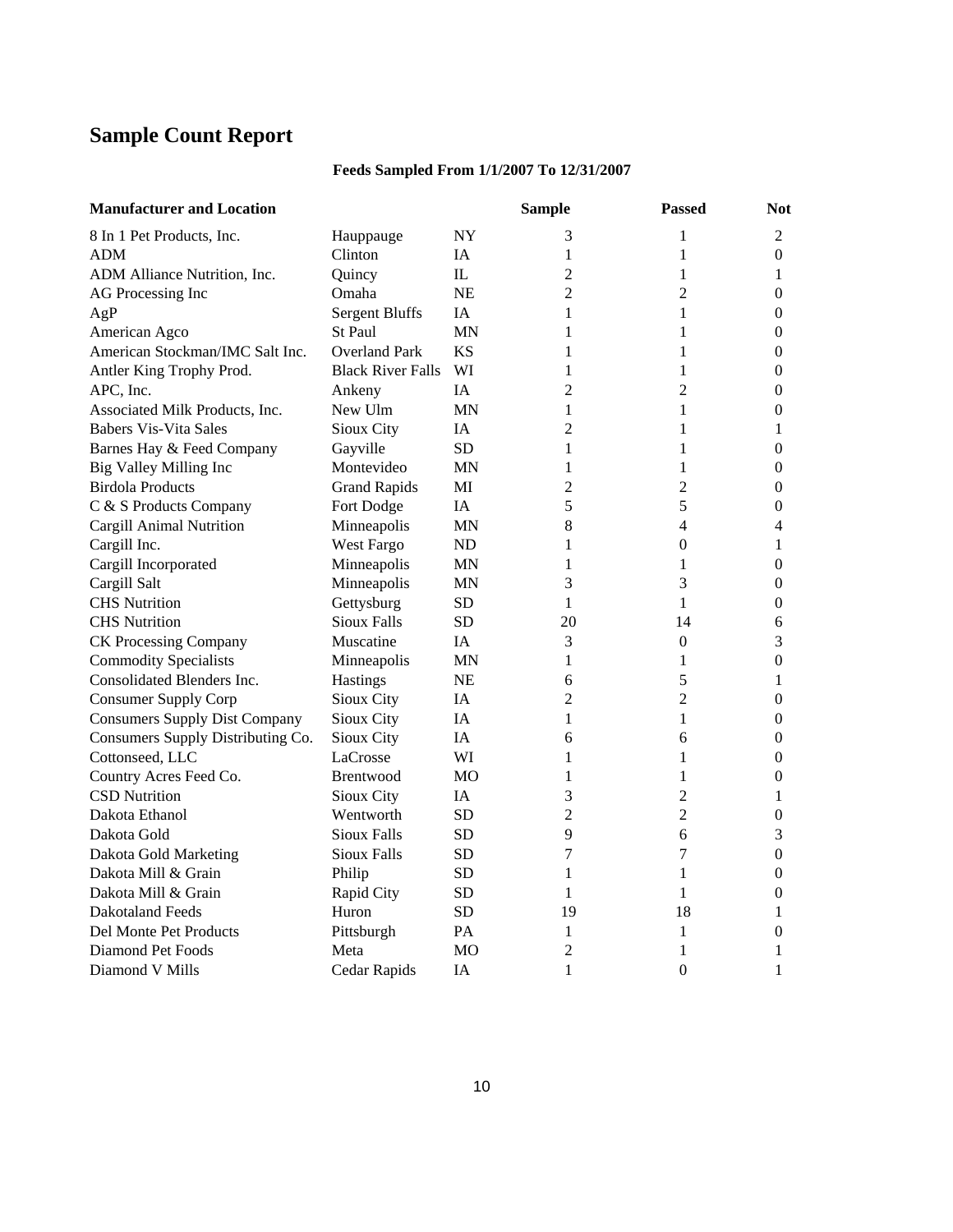| <b>Manufacturer and Location</b>  |                    |                                 | <b>Sample</b>  | <b>Passed</b>    | <b>Not</b>       |
|-----------------------------------|--------------------|---------------------------------|----------------|------------------|------------------|
| Doane Pet Care                    | Brentwood          | <b>TN</b>                       | 1              | 1                | $\boldsymbol{0}$ |
| Elanco Animal Health              | Indianapolis       | $\ensuremath{\text{IN}}$        | 1              | 1                | $\boldsymbol{0}$ |
| <b>Evolved Habitats</b>           | New Roads          | LA                              | 2              | $\overline{c}$   | $\boldsymbol{0}$ |
| Farmers Coop                      | Gordon             | <b>NE</b>                       | 3              | 3                | $\boldsymbol{0}$ |
| Farmers Elevator Company          | <b>Rock Valley</b> | IA                              | 4              | $\overline{c}$   | $\overline{2}$   |
| <b>Farmers Elevator Coop</b>      | Hudson             | <b>SD</b>                       | 6              | 5                | 1                |
| <b>Farmers Elevator Coop</b>      | <b>Rock Valley</b> | IA                              | 1              | 1                | $\mathbf{0}$     |
| <b>Feed Solutions</b>             | St. Louis          | M <sub>O</sub>                  | 2              | $\mathbf{0}$     | 2                |
| FMG Feed & Seed                   | New Underwood      | <b>SD</b>                       | 1              | 1                | $\boldsymbol{0}$ |
| <b>Frontier Mills</b>             | Yankton            | <b>SD</b>                       | 1              | 1                | $\boldsymbol{0}$ |
| Glacial Lakes Energy Rising Star  | Watertown          | <b>SD</b>                       | 9              | 9                | $\boldsymbol{0}$ |
| Golden Sun Feeds                  | Esterville         | IA                              | 1              | 1                | $\boldsymbol{0}$ |
| Golden Sun Feeds                  | St. Louis          | <b>MO</b>                       | 9              | 8                | 1                |
| Golden Sun Feeds Inc              | Estherville        | IA                              | 2              | 2                | $\boldsymbol{0}$ |
| Gutwein & Co., Inc.               | Lafayette          | IN                              | 3              | 3                | $\boldsymbol{0}$ |
| Hartz Mountain Corp               | <b>Secaucus</b>    | <b>NJ</b>                       | 1              | 1                | $\boldsymbol{0}$ |
| Hill's Pet Nutrition              | Topeka             | <b>KS</b>                       | 7              | 7                | $\boldsymbol{0}$ |
| Hills Materials Company           | Rapid City         | <b>SD</b>                       | 2              | 2                | $\boldsymbol{0}$ |
| Hubbard Feed Inc.                 | Watertown          | <b>SD</b>                       | 1              | 1                | $\mathbf{0}$     |
| Hubbard Feeds, Inc.               | Mankato            | <b>MN</b>                       | 52             | 37               | 15               |
| <b>IBP</b> Inc                    | Dakota City        | <b>NE</b>                       | 2              | $\mathbf{0}$     | $\mathbf{2}$     |
| <b>International Nutrition</b>    | Omaha              | <b>NE</b>                       | $\overline{c}$ | 2                | $\boldsymbol{0}$ |
| Iowa Limestone Company            | Des Moines         | IA                              | 3              | 3                | $\boldsymbol{0}$ |
| J&R Distributing, Inc.            | Lake Norden        | <b>SD</b>                       | 9              | 3                | 6                |
| John Morrell & Co.                | Sioux City         | IA                              | $\overline{c}$ | 2                | $\boldsymbol{0}$ |
| John Morrell & Company            | Sioux City         | IA                              | $\mathfrak{2}$ | $\overline{c}$   | $\boldsymbol{0}$ |
| Kandi Hay Co.                     | Willmar            | <b>MN</b>                       | 3              | $\overline{c}$   | 1                |
| Kay Dee Feed Company              | Sioux City         | IA                              | $8\,$          | 3                | 5                |
| Kaytee Products Inc               | Chilton            | WI                              | $\mathfrak{2}$ | 2                | $\boldsymbol{0}$ |
| Kent Feeds Inc                    | Muscatine          | IA                              | 17             | 17               | $\boldsymbol{0}$ |
| KLN Enterprises, Inc.             | Perham             | MN                              | $\overline{4}$ | 3                | 1                |
| Land O Lakes Animal Milk Products | Shoreview          | <b>MN</b>                       | 1              | 1                | 0                |
| Land O Lakes Purina Feed LLC      | Shoreview          | <b>MN</b>                       | 43             | 29               | 14               |
| Manna Pro                         | St. Louis          | <b>MO</b>                       | 1              | 1                | $\mathbf{0}$     |
| Manna Pro Corporation             | St. Louis          | MO                              | 4              | 4                | $\mathbf{0}$     |
| McFleeg Inc                       | Watertown          | SD                              | 3              | 2                | 1                |
| McFleeg Inc.                      | Watertown          | <b>SD</b>                       | $\mathfrak{2}$ | $\theta$         | 2                |
| Merricks, Inc.                    | Middleton          | WI                              | 1              | 1                | 0                |
| Mid-States Distributing Company   | St Paul            | <b>MN</b>                       | 1              | 1                | 0                |
| Midwest Agri-Commodities          | San Rafael         | CA                              | 4              | 4                | 0                |
| Midwest PMS                       | Gering             | NE                              | 1              | 1                | $\bf{0}$         |
| Midwest PMS LLC                   | Firestone          | CO                              | 2              | 1                | 1                |
| <b>MSC</b>                        | <b>DUNDEE</b>      | $\mathop{\mathrm{IL}}\nolimits$ | 1              | 1                | 0                |
| Muellers Feed Mill                | Martin             | <b>SD</b>                       | 1              | $\boldsymbol{0}$ |                  |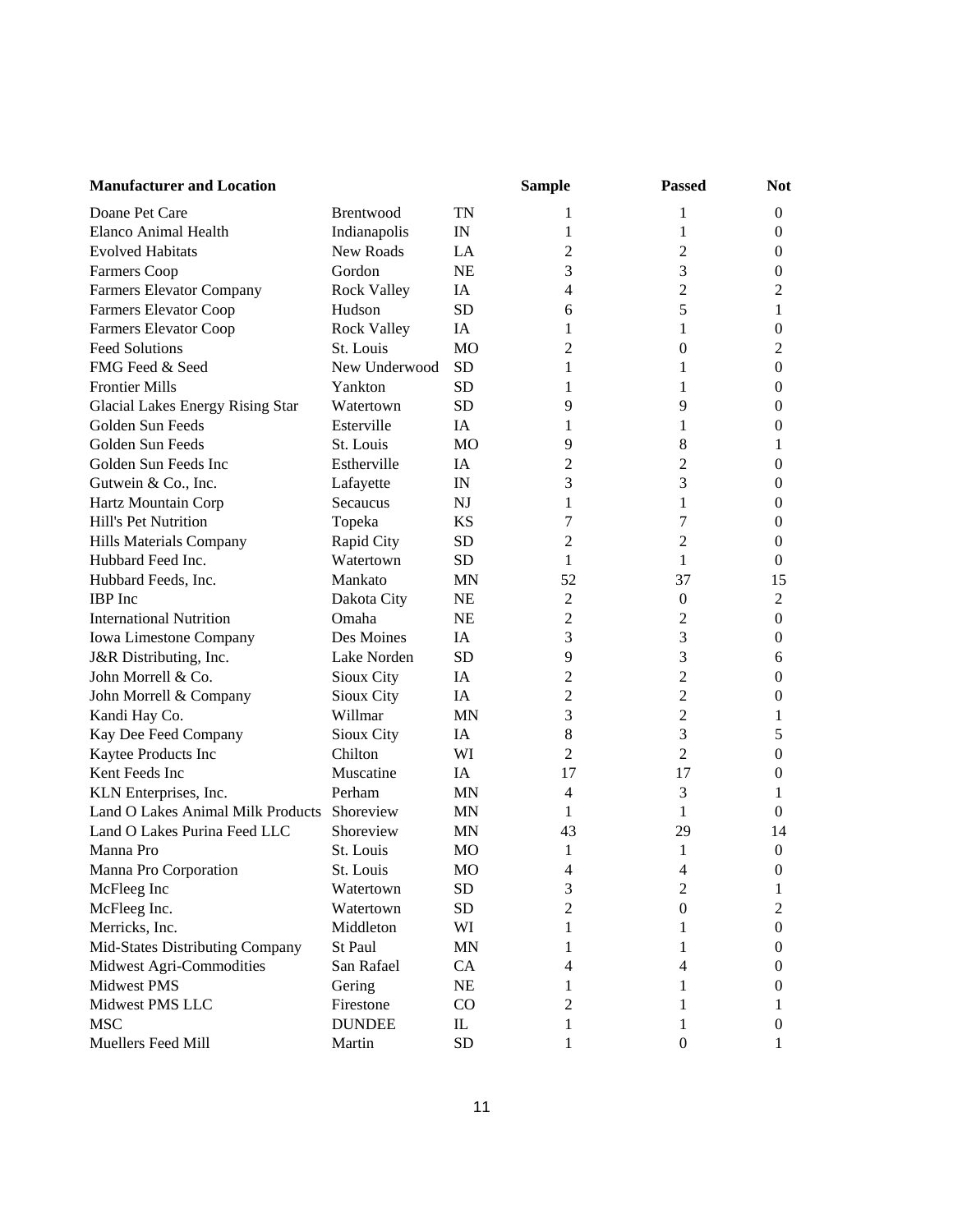| <b>Manufacturer and Location</b> |                      |           | <b>Sample</b>  | <b>Passed</b>    | <b>Not</b>       |
|----------------------------------|----------------------|-----------|----------------|------------------|------------------|
| Natura Pet Products              | Santa Clara          | CA        |                | 1                | $\boldsymbol{0}$ |
| Natural Balance Pet Food, Inc.   | Pacoima              | CA        | 1              | 1                | $\boldsymbol{0}$ |
| Nestle Purina PetCare            | St. Louis            | MO        | 3              | 3                | $\boldsymbol{0}$ |
| <b>New Generation Feeds</b>      | <b>Belle Fourche</b> | <b>SD</b> | 2              | $\boldsymbol{0}$ | $\overline{2}$   |
| North American Salt Company      | <b>Overland Park</b> | <b>KS</b> | 3              | 2                | 1                |
| North Country Ethanol            | Rosholt              | SD        | 4              | $\overline{2}$   | $\overline{c}$   |
| Nutra Blend LLC                  | Neosha               | <b>MO</b> | 2              | $\overline{c}$   | $\boldsymbol{0}$ |
| Nutrena Feeds                    | Minneapolis          | <b>MN</b> | 8              | $8\,$            | $\boldsymbol{0}$ |
| Nutri Vet                        | <b>Boise</b>         | ID        | 1              | 0                | 1                |
| <b>Nylabone Products</b>         | Neptune              | NJ        | 1              | 1                | $\boldsymbol{0}$ |
| Omega Protein                    | Houston              | TX        | 1              | 1                | $\boldsymbol{0}$ |
| Omega Protein Inc                | Hammond              | LA        | 2              | 2                | $\boldsymbol{0}$ |
| <b>PALS</b>                      | Willmar              | <b>MN</b> | 1              | 1                | $\boldsymbol{0}$ |
| <b>Pampered Pet Treats</b>       | Alpine               | <b>CA</b> | 1              | 1                | $\boldsymbol{0}$ |
| Pennfield Animal Health          | Omaha                | NE        | 4              | 4                | $\boldsymbol{0}$ |
| Perky Pet Products Co.           | Denver               | CO        | 1              | 1                | $\boldsymbol{0}$ |
| Pharmco                          | Platte               | SD        | 1              | 1                | $\boldsymbol{0}$ |
| Phibro                           | Ridgefield Park      | NJ        | 1              | $\boldsymbol{0}$ | 1                |
| Phibro Animal Health             | Fairfield            | NJ        | 1              | 1                | $\boldsymbol{0}$ |
| Poet Nutrition, Inc.             | <b>Sioux Falls</b>   | <b>SD</b> | 15             | 15               | $\boldsymbol{0}$ |
| Pride Grain                      | Martin               | <b>SD</b> | 4              | $\overline{4}$   | $\boldsymbol{0}$ |
| Progressive Nutrition            | Norfolk              | <b>NE</b> | $\overline{2}$ | $\overline{0}$   | $\mathfrak{2}$   |
| Purina Mills, LLC                | St. Louis            | MO        | 29             | 22               | $\tau$           |
| Quality Liquid Feeds Inc         | Dodgeville           | WI        | 18             | 5                | 13               |
| Rancher Feed & Seed              | <b>Buffalo Gap</b>   | SD        | 1              | 1                | $\boldsymbol{0}$ |
| <b>Red River Commodities</b>     | Fargo                | <b>ND</b> | 6              | 6                | $\boldsymbol{0}$ |
| Redfield Energy, LLC             | Redfield             | <b>SD</b> | $\overline{c}$ | 2                | $\boldsymbol{0}$ |
| Running Supply, Inc.             | Marshall             | <b>MN</b> | 1              | $\boldsymbol{0}$ | 1                |
| Runnings Farm & Fleet            | Marshall             | <b>MN</b> | 2              | 1                | 1                |
| S&M NuTec, LLC                   | North Kansas City MO |           | 1              | 1                | $\boldsymbol{0}$ |
| Schempp Liquifeeds Inc           | Menno                | SD        | 1              | 1                | $\boldsymbol{0}$ |
| <b>Scott Pet Products</b>        | Rockville            | IN        | 2              | 1                | 1                |
| <b>Scranton Equity Exchange</b>  | Scranton             | ND        | 3              | 3                | $\boldsymbol{0}$ |
| SD Soybean Processors            | Volga                | <b>SD</b> | 3              | 3                | $\boldsymbol{0}$ |
| Shofstall Alfalfa                | Odessa               | <b>NE</b> | 1              | 1                | $\theta$         |
| Sioux Nation Ag Center           | Sioux Falls          | SD        | 2              | 1                | 1                |
| Snyder Seed Corp                 | <b>Buffalo</b>       | NY        | 1              | 1                | 0                |
| South Dakota Soybean Processors  | Volga                | <b>SD</b> | 1              | 1                | 0                |
| <b>Stans Feed and Grain</b>      | Alpena               | SD        | L              | 1                | 0                |
| <b>Sterling Technology</b>       | <b>Brookings</b>     | <b>SD</b> | 4              | 4                | 0                |
| Sunshine Mills Inc.              | Red Bay              | AL        | 2              | 2                | $\boldsymbol{0}$ |
| Tech Mix Inc                     | Stewart              | MN        | 1              | 0                | 1                |
| The Iams Company                 | Dayton               | OH        |                | 1                | $\boldsymbol{0}$ |
| Tractor Supply Co.               | Brentwood            | TN        |                |                  | $\boldsymbol{0}$ |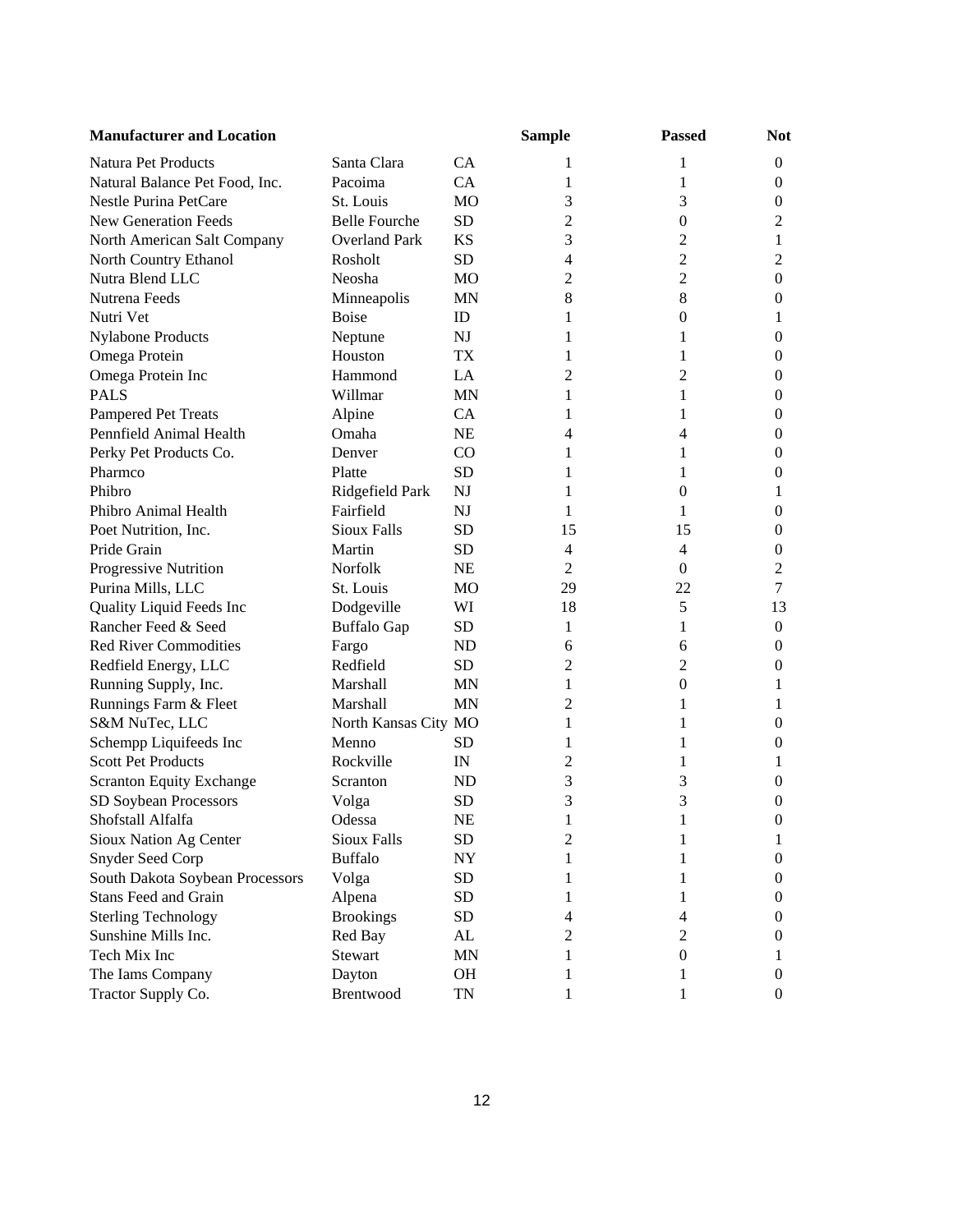| <b>Manufacturer and Location</b> |                    |                 | Sample         | <b>Passed</b> | <b>Not</b> |
|----------------------------------|--------------------|-----------------|----------------|---------------|------------|
| <b>Tyson Fresh Meats</b>         | Dakota City        | <b>NE</b>       |                |               |            |
| Vera Sun                         | Aurora             | SD.             |                |               |            |
| VeraSun Marketing LLC            | <b>Brookings</b>   | SD.             |                |               |            |
| Virbac AH Inc.                   | Ft. Worth          | TX <sup>-</sup> |                |               |            |
| VitaKraft Pet Products           | <b>Bound Brook</b> | NJ              |                |               |            |
| WestWay                          | New Orleans        | LA              |                |               |            |
| <b>Westway Feed Products</b>     | New Orleans        | LA              |                |               |            |
| Wildlife Sciences Inc.           | Excelsior          | MN              |                |               |            |
| Wildlife Sciences LLC            | Chaska             | <b>MN</b>       |                |               |            |
| Woody's Performance Horse Feed   | <b>Dickinson</b>   | ND              |                |               |            |
| Yaggies Inc                      | Yankton            | <b>SD</b>       | $\mathfrak{D}$ |               |            |
|                                  |                    | <b>Totals:</b>  | 528            | 407           | 121        |

**Percent Passed:** 77.1% **Percent Not** 22.9%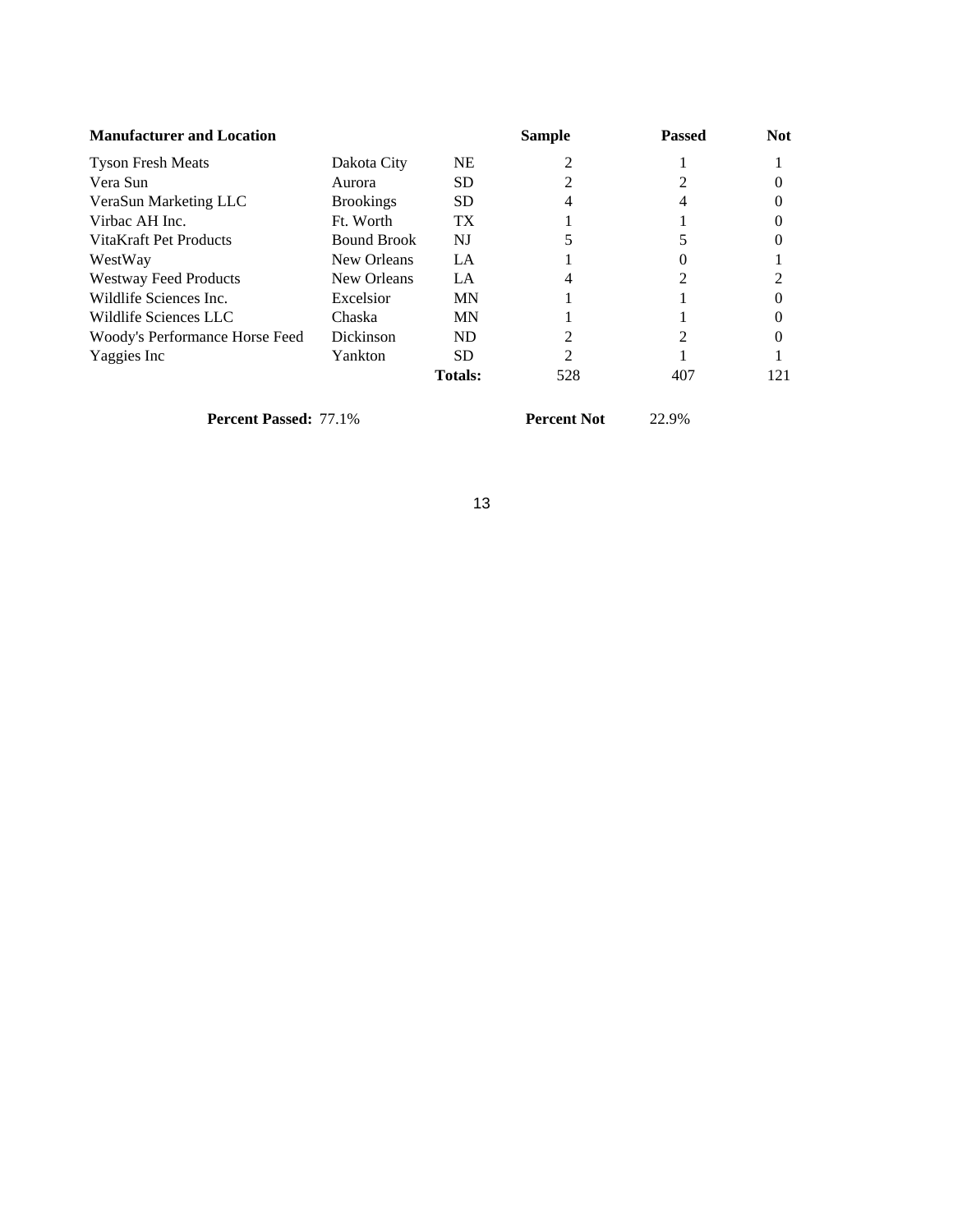| <b>Manufacturer</b><br>Location | <b>Product</b>               | Analyte                                              | Found          | Claim            |                  |
|---------------------------------|------------------------------|------------------------------------------------------|----------------|------------------|------------------|
| Hauppauge, NY                   | 8 In 1 Pet Products, Inc.    |                                                      |                |                  |                  |
|                                 | *#* 8 in 1 Ferret w/ Taurine |                                                      | 07F-09775      |                  |                  |
|                                 |                              | Ash, %                                               | 7.90           | 7                | <b>EXCESSIVE</b> |
|                                 |                              | Crude Fat (Eth Ext), %                               | 10.5           | 8                |                  |
|                                 |                              | Oven Moisture, %                                     | 5.37           | 10               |                  |
|                                 |                              | Crude Protein, %                                     | 33.3           | 30               |                  |
|                                 |                              | 8 in 1 Premium Hamster/Gerbil Nutritionally Complete | 07F-09776      |                  |                  |
|                                 |                              | Crude Fiber, %<br>Oven Moisture, %                   | 6.60<br>9.83   | 10<br>12         |                  |
|                                 |                              | Crude Protein, %                                     | 13.1           | 12               |                  |
|                                 |                              | *#* Wild Harvest Mixed Berry & Nut Treat             | 07F-09777      |                  |                  |
|                                 |                              | Alanine - Total, %                                   | 0.715          | 0.8              |                  |
|                                 |                              | Arginine - Total, %                                  | 0.928          | 1                |                  |
|                                 |                              | Aspartic Acid-Total, %                               | 1.21           | 1                |                  |
|                                 |                              | Cystine - Total, %                                   | 0.300          | 0.25             |                  |
|                                 |                              | Crude Fat (Eth Ext), %                               | 13.0           | 8                |                  |
|                                 |                              | Glutamic Acid-Total, %                               | 2.36           | 2.2              |                  |
|                                 |                              | Glycine - Total, %<br>Histidine - Total, %           | 0.659<br>0.312 | 0.5<br>0.25      |                  |
|                                 |                              | Isoleucine - Total, %                                | 0.492          | 0.5              |                  |
|                                 |                              | Leucine - Total, %                                   | 0.935          | $\mathbf{1}$     |                  |
|                                 |                              | Lysine - Total, %                                    | 0.484          | 0.5              |                  |
|                                 |                              | Methionine - Total, %                                | 0.205          | 0.2              |                  |
|                                 |                              | Oven Moisture, %                                     | 8.65           | $\overline{2}$   | <b>EXCESSIVE</b> |
|                                 |                              | Phenylalanine-Total, %                               | 0.568          | 0.6              |                  |
|                                 |                              | Proline - Total, %<br>Crude Protein, %               | 0.809<br>15.6  | 0.45<br>12       |                  |
|                                 |                              | Serine - Total, %                                    | 0.591          | 0.5              |                  |
|                                 |                              | Threonine - Total, %                                 | 0.472          | 0.5              |                  |
|                                 |                              | Tryptophan - Total, %                                | 0.190          | 0.15             |                  |
|                                 |                              | Tyrosine - Total, %                                  | 0.499          | 0.4              |                  |
|                                 |                              | Valine - Total, %                                    | 0.695          | 0.7              |                  |
| <b>ADM</b><br>Clinton, IA       |                              |                                                      |                |                  |                  |
|                                 | <b>Corn Gluten Pellets</b>   |                                                      | 07F-00479      |                  |                  |
|                                 |                              | Crude Fiber, %                                       | 9.22           | 12               |                  |
|                                 |                              | Crude Protein, %                                     | 21.8           | 18               |                  |
| Quincy, IL                      | ADM Alliance Nutrition, Inc. |                                                      |                |                  |                  |
|                                 | *#* CTC 10G                  |                                                      | 07F-14303      |                  |                  |
|                                 |                              | Calcium, %                                           | 7.70           | $5.5 - 6.5$      | <b>EXCESSIVE</b> |
|                                 |                              | Crude Fiber, %                                       | 7.55           | 29               |                  |
|                                 |                              | Chlortetracycline, g/lb                              | 10.7           | 10               |                  |
|                                 |                              | Special Arrival Cattle Mix AS-700                    | 07F-20903      |                  |                  |
|                                 |                              | Calcium, %                                           | 7.55           | $6.3 - 7.4$      |                  |
|                                 |                              | Crude Fiber, %<br>Chlortetracycline, g/ton           | 4.38<br>907.   | 9.5<br>933.34    |                  |
|                                 |                              | Equiv Crude Protein, %                               | 21.8           | 24               |                  |
|                                 |                              | Crude Fat (Eth Ext), %                               | 2.93           | 0.5              |                  |
|                                 |                              | Phosphorus, %                                        | 1.00           | 1                |                  |
|                                 |                              | Potassium, %                                         | 1.19           | 0.9              |                  |
|                                 |                              | Crude Protein, %                                     | 49.4           | 50               |                  |
|                                 |                              | Salt (Sodium X 2.54), %                              | 3.21<br>0.0919 | $2.5 - 3.5$      |                  |
|                                 |                              | Sulfamethazine, %<br>Vitamin A, IU/lb                | 113000.        | 0.1027<br>160000 |                  |
|                                 |                              |                                                      |                |                  |                  |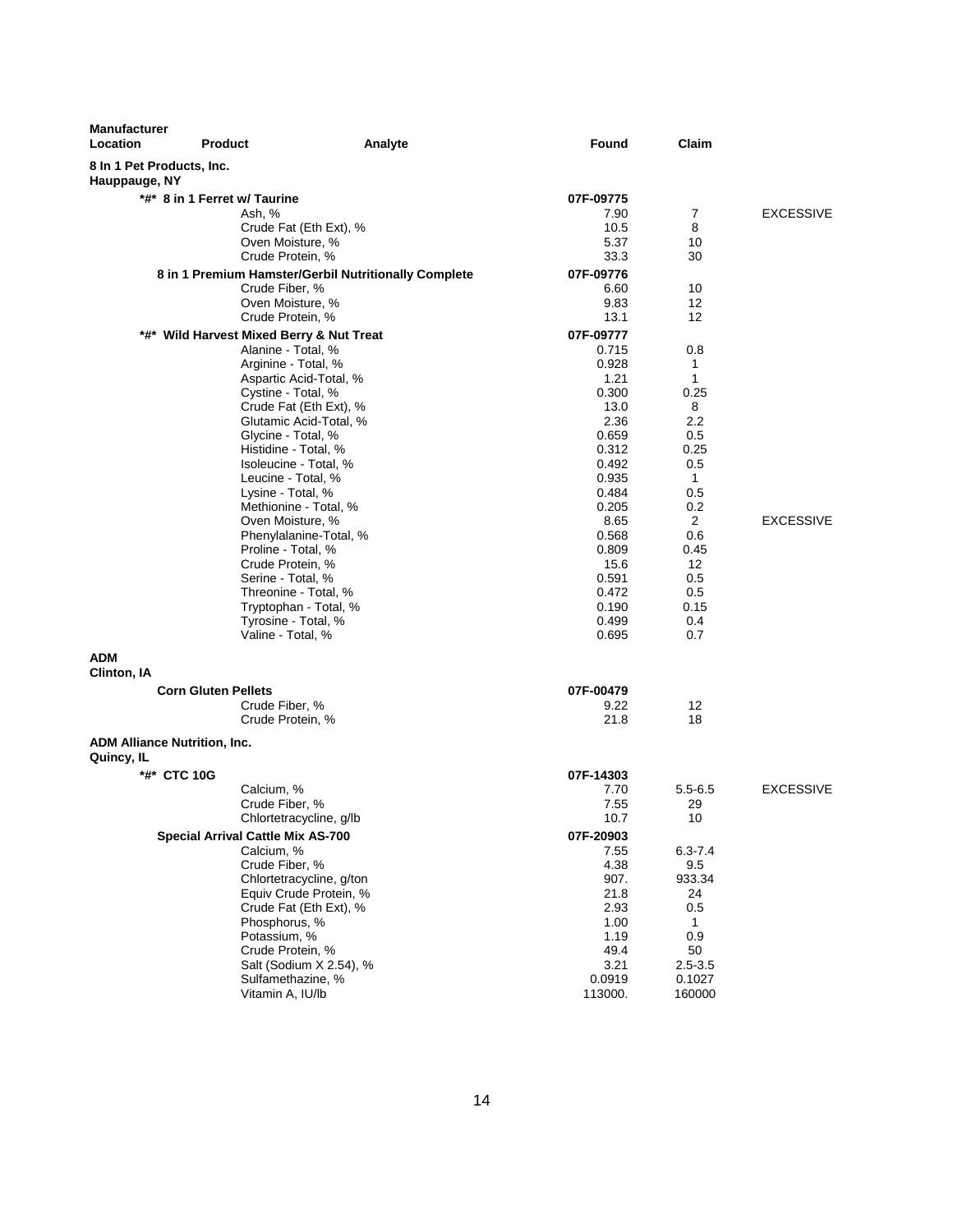| <b>Manufacturer</b><br>Location                | <b>Product</b>                        | Analyte                                                                                                                   | Found                                                  | Claim                              |                  |
|------------------------------------------------|---------------------------------------|---------------------------------------------------------------------------------------------------------------------------|--------------------------------------------------------|------------------------------------|------------------|
| <b>AG Processing Inc</b><br>Omaha, NE          |                                       |                                                                                                                           |                                                        |                                    |                  |
|                                                | Soybean Meal 46% Protein              | Ash, %<br>Crude Protein, %<br>Soybean Meal 46.5% Protein<br>Ash, %<br>Crude Protein, %                                    | 07F-09044<br>6.42<br>46.6<br>07F-14278<br>6.39<br>47.2 | 8<br>46<br>8<br>46.5               |                  |
| AgP                                            |                                       |                                                                                                                           |                                                        |                                    |                  |
| <b>Sergent Bluffs, IA</b>                      | Soybean meal                          | Ash, %<br>Crude Protein, %                                                                                                | 07F-12354<br>6.65<br>43.9                              | $\overline{7}$<br>44               |                  |
| <b>American Agco</b><br>St Paul, MN            |                                       |                                                                                                                           |                                                        |                                    |                  |
|                                                | 22% Poultry Starter Crums             | Lysine - Total, %<br>Crude Protein, %                                                                                     | 07F-04952<br>1.29<br>22.6                              | 1.1<br>22                          |                  |
| <b>Overland Park, KS</b>                       | American Stockman/IMC Salt Inc.       |                                                                                                                           |                                                        |                                    |                  |
|                                                | <b>White Salt Block</b>               | Salt (ChlorideX1.65), %<br>Salt (Sodium X 2.54), %                                                                        | 07F-04325<br>98.3<br>96.3                              | 99-99.9<br>99-99.9                 |                  |
| <b>Black River Falls, WI</b>                   | Antler King Trophy Prod.              |                                                                                                                           |                                                        |                                    |                  |
|                                                |                                       | Hi Protein Big Buck Block W/Apple Flavor<br>Calcium, %<br>Crude Protein, %<br>Salt (Sodium X 2.54), %<br>Vitamin A, IU/lb | 07F-04949<br>5.01<br>23.5<br>8.59<br>18800.            | $4 - 5$<br>20<br>$9 - 10$<br>20000 |                  |
| APC, Inc.<br>Ankeny, IA                        |                                       |                                                                                                                           |                                                        |                                    |                  |
|                                                |                                       | <b>Lifeline Calf Nutritional Colostrum Supplement</b><br>Crude Protein, %<br>Sodium, %                                    | 07F-05769<br>54.8<br>2.89                              | 40<br>3                            |                  |
|                                                |                                       | <b>Lifeline Calf Nutritional Colostrum Supplement</b><br>Crude Protein, %<br>Sodium, %                                    | 07F-14329<br>55.2<br>3.36                              | 40<br>3                            |                  |
| New Ulm, MN                                    | <b>Associated Milk Products, Inc.</b> |                                                                                                                           |                                                        |                                    |                  |
|                                                | Dry Whey Formula 521                  | Ash, %<br>Lactose, %<br>Crude Protein, %                                                                                  | 07F-08368<br>8.60<br>69.0<br>12.6                      | 9<br>61<br>11                      |                  |
| <b>Babers Vis-Vita Sales</b><br>Sioux City, IA |                                       |                                                                                                                           |                                                        |                                    |                  |
|                                                | 85% Bloodmeal                         | Crude Protein, %                                                                                                          | 07F-05717<br>94.5                                      | 85                                 |                  |
|                                                | *#* DI-CAL                            | Calcium, %<br>Phosphorus, %                                                                                               | 07F-12159<br>17.2<br>18.2                              | 20-20<br>18.5                      | <b>DEFICIENT</b> |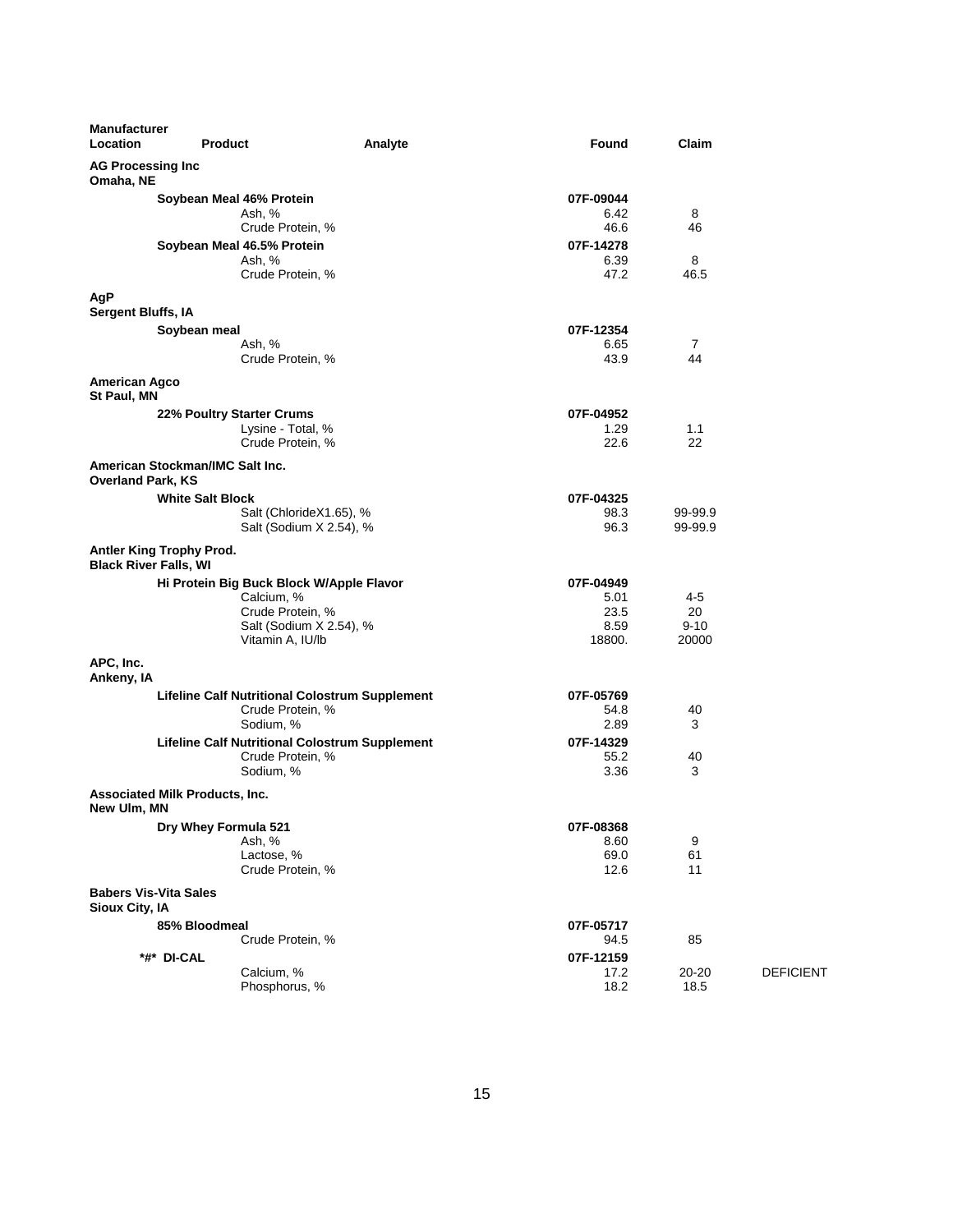| <b>Manufacturer</b><br><b>Location</b>               | <b>Product</b>                                                                                                                                       | Analyte | Found                                                        | Claim                                             |
|------------------------------------------------------|------------------------------------------------------------------------------------------------------------------------------------------------------|---------|--------------------------------------------------------------|---------------------------------------------------|
| <b>Barnes Hay &amp; Feed Company</b><br>Gayville, SD |                                                                                                                                                      |         |                                                              |                                                   |
|                                                      | <b>Suncured Bulk Alfalfa Pellets</b><br>Crude Fiber, %<br>Crude Protein, %                                                                           |         | 07F-09063<br>31.5<br>18.3                                    | 30<br>15                                          |
| <b>Big Valley Milling Inc.</b><br>Montevideo, MN     |                                                                                                                                                      |         |                                                              |                                                   |
| <b>Birdola Products</b>                              | Soybean Hulls<br>Crude Fiber, %<br>Crude Protein, %                                                                                                  |         | 07F-05718<br>29.0<br>11.3                                    | 40<br>8                                           |
| <b>Grand Rapids, MI</b>                              |                                                                                                                                                      |         |                                                              |                                                   |
|                                                      | Garden Treasures Big Ol' Kob<br>Crude Fat (Eth Ext), %<br>Crude Protein, %<br>Garden Treasures Birdola Seed Cake                                     |         | 07F-05409<br>7.73<br>14.9<br>07F-05410                       | 6<br>11                                           |
|                                                      | Crude Fiber, %<br>Crude Fat (Eth Ext), %<br>Crude Protein, %                                                                                         |         | 14.0<br>36.3<br>25.8                                         | 15.8<br>24.51<br>16.6                             |
| <b>C &amp; S Products Company</b><br>Fort Dodge, IA  |                                                                                                                                                      |         |                                                              |                                                   |
|                                                      | Garden Treasures High Energy Seed & Suet<br>Crude Fiber, %<br>Crude Fat (Eth Ext), %                                                                 |         | 07F-05403<br>11.7<br>58.6                                    | 12<br>30                                          |
|                                                      | <b>Garden Treasures Peanut Treat Suet</b><br>Crude Fiber, %<br>Crude Fat (Eth Ext), %<br>Crude Protein, %                                            |         | 07F-05405<br>6.23<br>72.5<br>11.6                            | 10<br>35<br>8                                     |
|                                                      | <b>Garden Treasures Apple Treat Suet</b><br>Crude Fiber, %<br>Crude Fat (Eth Ext), %                                                                 |         | 07F-05406<br>5.20<br>56.3                                    | 12<br>25                                          |
|                                                      | Garden Treasures Woodpecker Treat<br>Crude Fiber, %<br>Crude Fat (Eth Ext), %<br>Crude Protein, %                                                    |         | 07F-05407<br>8.95<br>63.1<br>20.6                            | 10<br>35<br>8                                     |
|                                                      | High Energy Suet For Year Round Wild Bird Feeding<br>Crude Fiber, %<br>Crude Fat (Eth Ext), %                                                        |         | 07F-07312<br>9.10<br>55.2                                    | 12<br>30                                          |
| <b>Cargill Animal Nutrition</b><br>Minneapolis, MN   |                                                                                                                                                      |         |                                                              |                                                   |
|                                                      | <b>Right Now Emerald (Nosel) (DN)</b><br>Calcium, %<br>Phosphorus, %<br>Salt (Sodium X 2.54), %<br>Vitamin A, IU/lb                                  |         | 07F-02713<br>15.2<br>7.30<br>16.0<br>107000.                 | $15 - 17$<br>7<br>14-16.5<br>100000               |
|                                                      | Right Now Emerald (Biom) (N-Sel) (P) (MH)<br>Calcium, %<br>Magnesium, %<br>Phosphorus, %<br>Salt (Sodium X 2.54), %<br>Sodium, %<br>Vitamin A, IU/lb |         | 07F-02723<br>14.0<br>6.29<br>6.58<br>15.4<br>6.07<br>204000. | 15.5-16.5<br>5<br>7<br>14.5-15.5<br>5-7<br>150000 |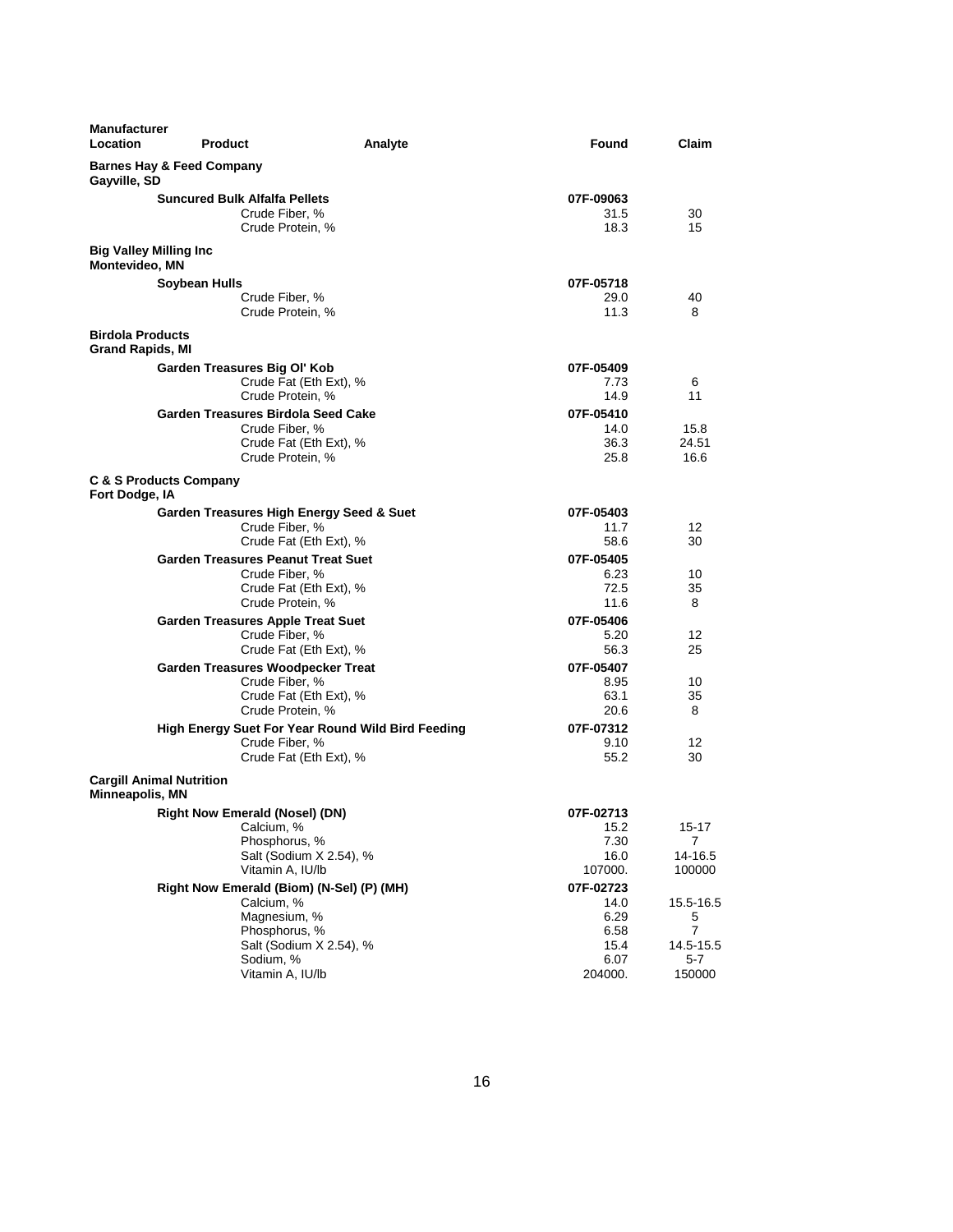| <b>Manufacturer</b>                            |                                                    |                         |                |                       |                                      |
|------------------------------------------------|----------------------------------------------------|-------------------------|----------------|-----------------------|--------------------------------------|
| Location                                       | <b>Product</b>                                     | Analyte                 | <b>Found</b>   | Claim                 |                                      |
|                                                | *#* Right Now Emerald (NoSel) (DN)                 |                         | 07F-07036      |                       |                                      |
|                                                | Calcium, %                                         |                         | 17.5           | $15 - 17$             |                                      |
|                                                | Magnesium, %                                       |                         | 3.18           | 3.5                   |                                      |
|                                                | Phosphorus, %                                      |                         | 7.59           | 7                     |                                      |
|                                                |                                                    | Salt (Sodium X 2.54), % | 16.2           | 14-16.5               |                                      |
|                                                | Sodium, %                                          |                         | 6.37<br>44400. | $5.5 - 6.5$           | <b>DEFICIENT</b>                     |
|                                                | Vitamin A, IU/lb                                   |                         |                | 100000                |                                      |
|                                                | *#* Right Now Gold No Sel(P)<br>Calcium, %         |                         | 07F-07037      |                       |                                      |
|                                                | Magnesium, %                                       |                         | 14.6<br>13.1   | 11.5-13.5<br>13       |                                      |
|                                                | Phosphorus, %                                      |                         | 3.63           | 3                     |                                      |
|                                                |                                                    | Salt (Sodium X 2.54), % | 16.8           | 14-16.5               |                                      |
|                                                | Vitamin A, IU/lb                                   |                         | 53500.         | 150000                | <b>DEFICIENT</b>                     |
|                                                | *#* Right Now Bronze (No Se)                       |                         | 07F-07038      |                       |                                      |
|                                                | Calcium, %                                         |                         | 14.0           | 11.5-13.5             |                                      |
|                                                | Magnesium, %                                       |                         | 2.60           | 2                     |                                      |
|                                                | Phosphorus, %                                      |                         | 10.7           | 9                     |                                      |
|                                                | Potassium, %                                       |                         | 1.29           | $\overline{2}$        | DEFICIENT                            |
|                                                |                                                    | Salt (ChlorideX1.65), % | 17.8           | 11.5-13.5             | <b>EXCESSIVE</b>                     |
|                                                |                                                    | Salt (Sodium X 2.54), % | 16.8           | 11.5-13.5             | EXCESSIVE                            |
|                                                | Sodium, %<br>Vitamin A, IU/lb                      |                         | 6.61<br>96400. | $4.5 - 5.4$<br>200000 | <b>EXCESSIVE</b><br><b>DEFICIENT</b> |
|                                                |                                                    |                         |                |                       |                                      |
|                                                | Rocky Mountain Sweet Mix (STL)<br>Crude Protein, % |                         | 07F-07041      | 9.5                   |                                      |
|                                                |                                                    |                         | 10.4           |                       |                                      |
|                                                | *#* Right Now Emerald                              |                         | 07F-07128      |                       |                                      |
|                                                | Calcium, %<br>Magnesium, %                         |                         | 17.8<br>2.65   | $15 - 17$<br>3.5      | <b>DEFICIENT</b>                     |
|                                                | Phosphorus, %                                      |                         | 6.93           | $\overline{7}$        |                                      |
|                                                |                                                    | Salt (Sodium X 2.54), % | 13.5           | 14-16.5               |                                      |
|                                                |                                                    | Selenium, ug/g (ppm)    | 17.4           | 26                    | <b>DEFICIENT</b>                     |
|                                                | Sodium, %                                          |                         | 5.32           | $5.5 - 6.5$           |                                      |
|                                                | Vitamin A, IU/lb                                   |                         | 13100.         | 100000                | <b>DEFICIENT</b>                     |
|                                                | SPC 28% Comm Str 0.0175 AMP                        |                         | 07F-07130      |                       |                                      |
|                                                | Amprolium, %                                       |                         | 0.0166         | 0.0175                |                                      |
|                                                | Lysine - Total, %                                  |                         | 1.44           | 1.5                   |                                      |
|                                                |                                                    | Methionine - Total, %   | 0.480          | 0.5                   |                                      |
|                                                | Crude Protein, %                                   |                         | 29.0           | 28                    |                                      |
| Cargill Inc.                                   |                                                    |                         |                |                       |                                      |
| West Fargo, ND                                 |                                                    |                         |                |                       |                                      |
|                                                | *#* Sunflower Meal 32% Bulk                        |                         | 07F-06115      |                       |                                      |
|                                                | Crude Protein, %                                   |                         | 29.6           | 32                    | <b>DEFICIENT</b>                     |
| <b>Cargill Incorporated</b><br>Minneapolis, MN |                                                    |                         |                |                       |                                      |
|                                                | <b>Champions Choice Trace Mineral Salt Block</b>   |                         | 07F-12219      |                       |                                      |
|                                                |                                                    | Salt (ChlorideX1.65), % | 96.0           | 94-98.5               |                                      |
|                                                |                                                    | Salt (Sodium X 2.54), % | 92.3           | 94-98.5               |                                      |
|                                                | Sodium, %                                          |                         | 36.3           | 37-38.75              |                                      |
| <b>Cargill Salt</b><br>Minneapolis, MN         |                                                    |                         |                |                       |                                      |
|                                                | Soybean Meal Hipro Bulk                            |                         | 07F-06116      |                       |                                      |
|                                                | Crude Protein, %                                   |                         | 46.4           | 46.5                  |                                      |
|                                                | <b>Champions Choice Trace Mineral Salt</b>         |                         | 07F-07223      |                       |                                      |
|                                                |                                                    | Salt (ChlorideX1.65), % | 97.5           | 94-98.5               |                                      |
|                                                |                                                    | Salt (Sodium X 2.54), % | 90.2           | 94-98.5               |                                      |
|                                                | Sodium, %                                          |                         | 35.5           | 37-38.75              |                                      |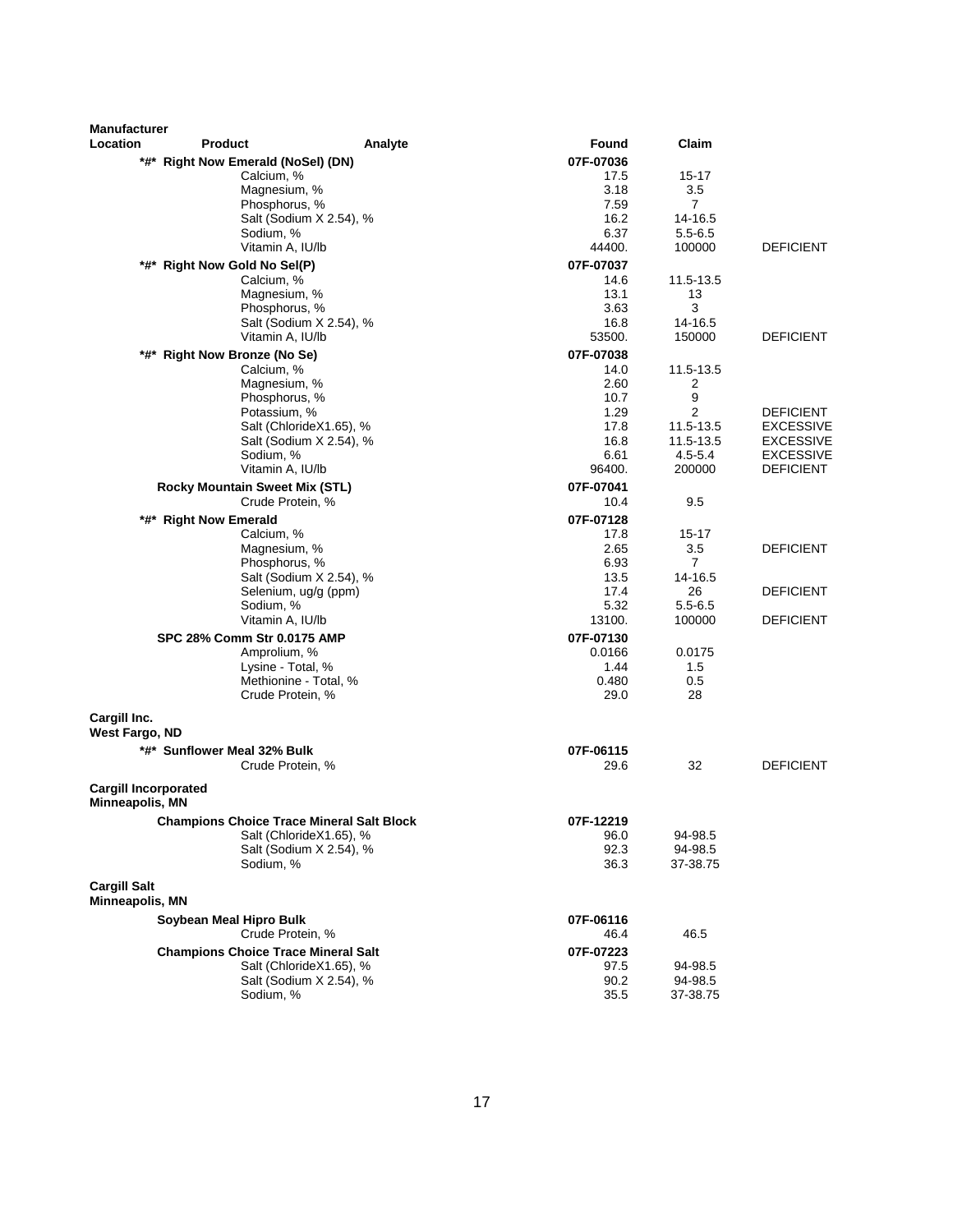| <b>Manufacturer</b>                     |                                             |                          |                   |                    |                  |
|-----------------------------------------|---------------------------------------------|--------------------------|-------------------|--------------------|------------------|
| Location                                | <b>Product</b>                              | Analyte                  | Found             | Claim              |                  |
|                                         | <b>Trace Mineral with EDDI Salt Block</b>   |                          | 07F-08204         |                    |                  |
|                                         |                                             | Salt (ChlorideX1.65), %  | 96.1              | 93-98.5            |                  |
|                                         |                                             | Salt (Sodium X 2.54), %  | 96.0              | 93-98.5            |                  |
|                                         | Sodium, %                                   |                          | 37.8              | 37-38.75           |                  |
| <b>CHS Nutrition</b><br>Gettysburg, SD  |                                             |                          |                   |                    |                  |
|                                         | <b>CHS Ranger 20N X-Block</b>               |                          | 07F-00487         |                    |                  |
|                                         | Crude Protein, %                            |                          | 25.5              | 20                 |                  |
|                                         |                                             | Salt (Sodium X 2.54), %  | 10.2<br>20100.    | $11 - 13$<br>20000 |                  |
|                                         | Vitamin A, IU/lb                            |                          |                   |                    |                  |
| <b>CHS Nutrition</b><br>Sioux Falls, SD |                                             |                          |                   |                    |                  |
|                                         | *#* Beef Grower 38-13 R400                  |                          | 07F-00486         |                    |                  |
|                                         | Calcium, %                                  |                          | 4.51              | 4-5                |                  |
|                                         | Crude Fiber, %                              | Equiv Crude Protein, %   | 7.87<br>11.7      | 15<br>13           |                  |
|                                         | Monensin, g/ton                             |                          | 385.              | 400                |                  |
|                                         | Crude Protein, %                            |                          | 38.5              | 38                 |                  |
|                                         |                                             | Salt (Sodium X 2.54), %  | 3.81              | $3.5 - 4.5$        |                  |
|                                         |                                             | Selenium, ug/g (ppm)     | 5.22              | 5.4                |                  |
|                                         | Vitamin A, IU/lb                            |                          | 26600.            | 40000              | <b>DEFICIENT</b> |
|                                         | Pierre 12-6 Cattle Mineral CTC5600          |                          | 07F-00490         |                    |                  |
|                                         | Calcium, %                                  |                          | 12.3              | 12-14.25           |                  |
|                                         | Magnesium, %                                | Chlortetracycline, g/ton | 4300.<br>3.17     | 5600<br>2.8        |                  |
|                                         | Phosphorus, %                               |                          | 6.60              | 6.05               |                  |
|                                         |                                             | Salt (Sodium X 2.54), %  | 17.4              | 17.5-21            |                  |
|                                         | Vitamin A, IU/lb                            |                          | 209000.           | 250000             |                  |
|                                         | Soybean Meal Solvent Dehulled               |                          | 07F-00491         |                    |                  |
|                                         | Ash, %                                      |                          | 5.84              | 8                  |                  |
|                                         | Crude Protein, %                            |                          | 47.1              | 46                 |                  |
|                                         | <b>Calf Creep</b>                           |                          | 07F-00492         |                    |                  |
|                                         | Crude Fiber, %                              |                          | 11.8              | 18                 |                  |
|                                         | Crude Protein, %                            |                          | 17.3              | 15                 |                  |
|                                         | <b>Calcium Carbonate (Ground Limestone)</b> |                          | 07F-04517<br>90.1 | 95-96.5            |                  |
|                                         | Calcium, %                                  | Calcium Carbonate, %     | 36.1              | 38.2-39.5          |                  |
|                                         | <b>Calf Creep B68</b>                       |                          | 07F-04518         |                    |                  |
|                                         | Crude Fiber, %                              |                          | 12.0              | 18                 |                  |
|                                         | Lasalocid, g/ton                            |                          | 73.1              | 68                 |                  |
|                                         | Crude Protein, %                            |                          | 15.7              | 15                 |                  |
|                                         | *#* Country Choice Chick Starter A          |                          | 07F-04947         |                    |                  |
|                                         | Amprolium, %                                |                          | 0.0103            | 0.0125             |                  |
|                                         | Lysine - Total, %                           |                          | 0.842             | 0.85               |                  |
|                                         | Crude Protein, %                            | Methionine - Total, %    | 0.302<br>17.1     | 0.36<br>19         | <b>DEFICIENT</b> |
|                                         |                                             |                          | 07F-04948         |                    |                  |
|                                         | <b>Calf Creep B68</b><br>Crude Fiber, %     |                          | 13.6              | 18                 |                  |
|                                         | Lasalocid, g/ton                            |                          | 74.1              | 68                 |                  |
|                                         | Crude Protein, %                            |                          | 14.7              | 15                 |                  |
|                                         | *#* CTC 20G                                 |                          | 07F-07027         |                    |                  |
|                                         | Crude Fiber, %                              |                          | 2.25              | 17                 |                  |
|                                         |                                             | Chlortetracycline, g/lb  | 20.9              | 20                 |                  |
|                                         | Crude Protein, %                            |                          | 12.4              | 14                 | <b>DEFICIENT</b> |
|                                         | <b>Calf Creep</b>                           |                          | 07F-07028         |                    |                  |
|                                         | Crude Fiber, %                              |                          | 17.2              | 18                 |                  |
|                                         | Crude Protein, %                            |                          | 16.4              | 15                 |                  |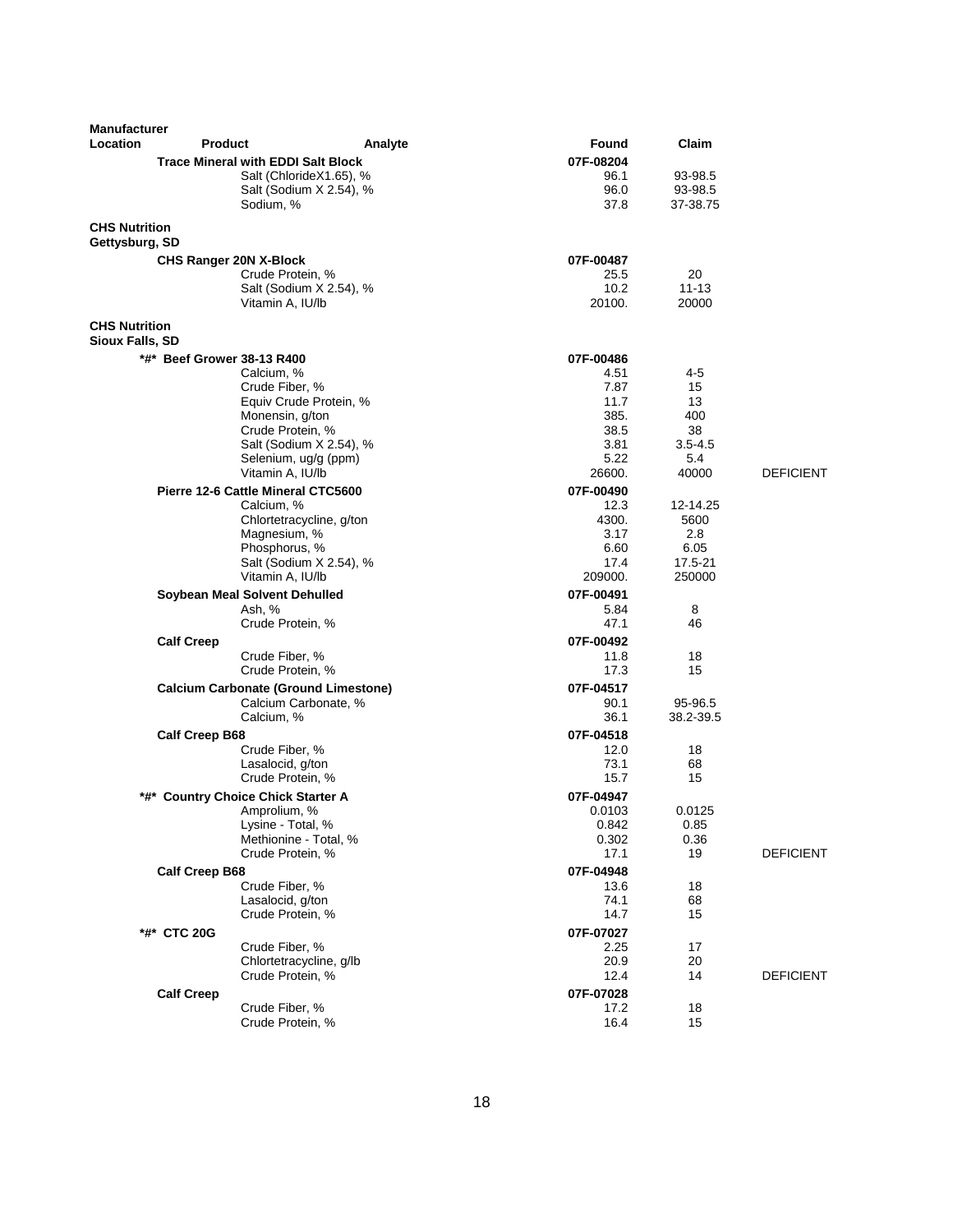| Manufacturer |                                            |                          |                   |                     |                  |
|--------------|--------------------------------------------|--------------------------|-------------------|---------------------|------------------|
| Location     | <b>Product</b>                             | Analyte                  | Found             | Claim               |                  |
|              | *#* 15-10 Cattle Mineral                   |                          | 07F-07029<br>16.1 | 15-17               |                  |
|              | Calcium, %<br>Magnesium, %                 |                          | 2.28              | 3                   | <b>DEFICIENT</b> |
|              | Phosphorus, %                              |                          | 10.6              | 10                  |                  |
|              |                                            | Salt (Sodium X 2.54), %  | 3.76              | $3.15 - 4.15$       |                  |
|              | <b>CPC Kennebec 12-6-5 Mineral</b>         |                          | 07F-07030         |                     |                  |
|              | Calcium, %                                 |                          | 14.6              | $12 - 14.4$         |                  |
|              | Magnesium, %                               |                          | 2.27              | 2.5                 |                  |
|              | Phosphorus, %                              |                          | 6.58              | 6                   |                  |
|              |                                            | Salt (Sodium X 2.54), %  | 5.99              | $5-6$               |                  |
|              | Vitamin A, IU/lb                           |                          | 299000.           | 250000              |                  |
|              | Soybean Meal Solvent Dehulled              |                          | 07F-07031<br>6.61 | 8                   |                  |
|              | Ash, %<br>Crude Protein, %                 |                          | 47.4              | 46                  |                  |
|              | *#* Custom Tripe 12 Cattle Mineral Flydown |                          | 07F-07032         |                     |                  |
|              | Calcium, %                                 |                          | 11.3              | 10.9-13.3           |                  |
|              | Magnesium, %                               |                          | 2.38              | 3.1                 | <b>DEFICIENT</b> |
|              | S-Methoprene, g/ton                        |                          | 33.9              | 119.1               | <b>DEFICIENT</b> |
|              | Phosphorus, %                              |                          | 12.2              | 12.05               |                  |
|              |                                            | Salt (Sodium X 2.54), %  | 11.8              | 10.9-13.3           |                  |
|              | Vitamin A, IU/lb                           |                          | 116000.           | 250000              | <b>DEFICIENT</b> |
|              | <b>Swine Vital-AD</b>                      |                          | 07F-08318         |                     |                  |
|              | Calcium, %<br>Phosphorus, %                |                          | 22.1<br>7.40      | 20-24<br>7.5        |                  |
|              |                                            | Salt (Sodium X 2.54), %  | 11.7              | 11-13.5             |                  |
|              | Vitamin A, IU/lb                           |                          | 43500.            | 60000               |                  |
|              | Ranger 20-6                                |                          | 07F-08428         |                     |                  |
|              | Crude Fiber, %                             |                          | 9.85              | 10                  |                  |
|              |                                            | Equiv Crude Protein, %   | 0.43              | 6                   |                  |
|              | Crude Protein, %                           |                          | 21.9              | 20                  |                  |
|              | Vitamin A, IU/lb                           |                          | 18400.            | 20000               |                  |
|              | Ruf-N-Pro R150                             |                          | 07F-08429         |                     |                  |
|              | Calcium, %                                 |                          | 3.12              | 3.35-4.35           |                  |
|              | Crude Fiber, %                             | Equiv Crude Protein, %   | 20.0<br>5.08      | 25<br>10            |                  |
|              | Monensin, g/ton                            |                          | 121.              | 150                 |                  |
|              | Crude Protein, %                           |                          | 22.4              | 22                  |                  |
|              | CTC 10G                                    |                          | 07F-08430         |                     |                  |
|              | Crude Fiber, %                             |                          | 10.8              | 20                  |                  |
|              |                                            | Chlortetracycline, g/ton | 20800.            | 20000               |                  |
|              | Crude Protein, %                           |                          | 16.6              | 12.5                |                  |
|              | *#* Beef Finisher 40-20 R500               |                          | 07F-14281         |                     |                  |
|              | Calcium, %                                 |                          | 6.66              | $7.5 - 10$          |                  |
|              | Crude Fiber, %                             |                          | 9.91              | 15                  |                  |
|              | Monensin, g/ton                            | Equiv Crude Protein, %   | 18.5<br>432.      | 20<br>500           |                  |
|              | Potassium, %                               |                          | 1.87              | 2.5                 | <b>DEFICIENT</b> |
|              | Crude Protein, %                           |                          | 41.3              | 40                  |                  |
|              |                                            | Salt (ChlorideX1.65), %  | 5.11              | $3.5 - 4.5$         | <b>EXCESSIVE</b> |
|              |                                            | Salt (Sodium X 2.54), %  | 3.23              | $3.5 - 4.5$         |                  |
|              | Selenium, ug/g (ppm)                       |                          | 6.40              | 5.4                 |                  |
|              | Vitamin A, IU/lb                           |                          | 19100.            | 40000               | <b>DEFICIENT</b> |
|              | Six-N-One                                  |                          | 07F-14282         |                     |                  |
|              | Calcium, %<br>Lysine - Total, %            |                          | 4.33<br>2.73      | $3.5 - 4.5$<br>2.75 |                  |
|              | Crude Protein, %                           |                          | 41.0              | 38                  |                  |
|              |                                            |                          |                   |                     |                  |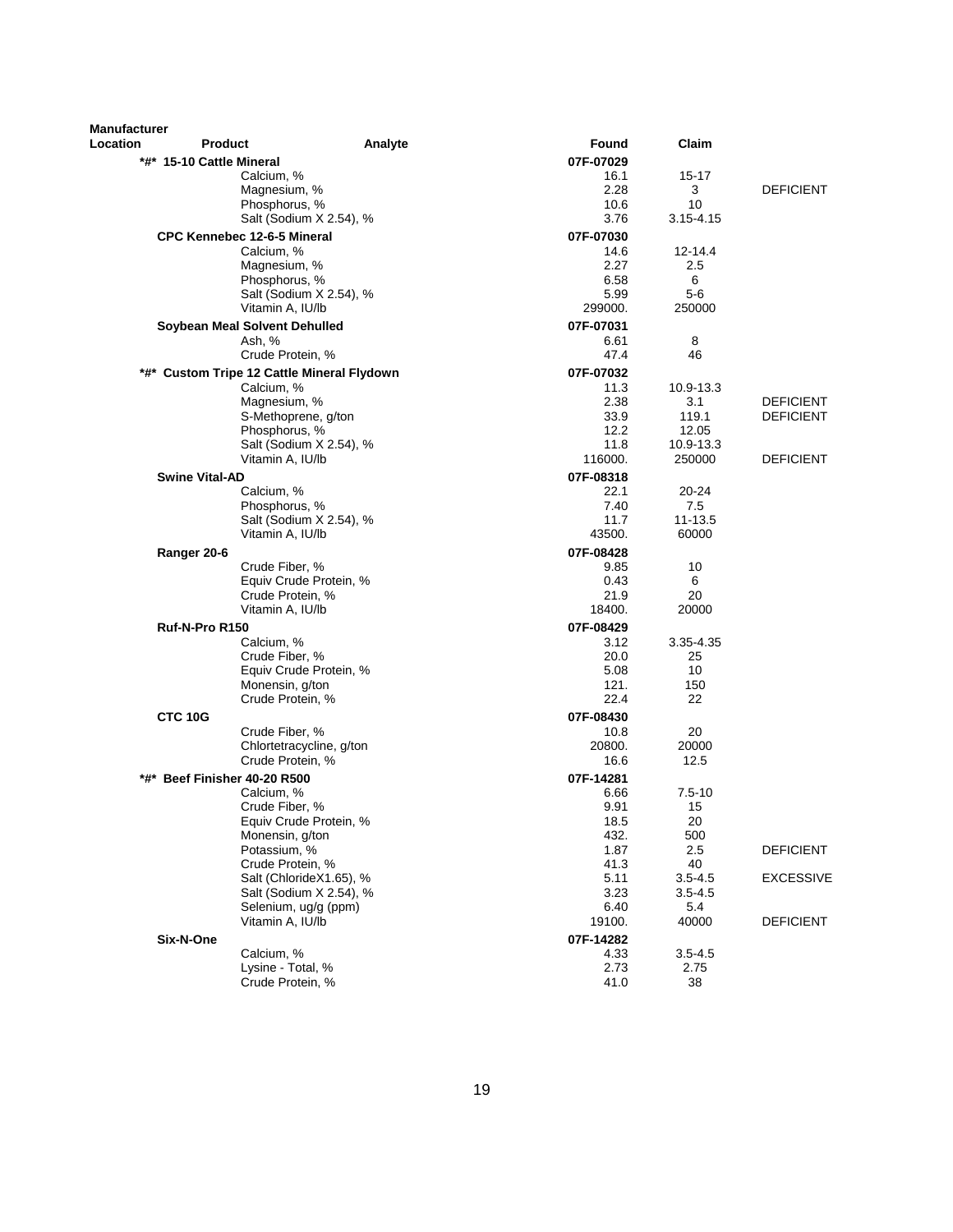| <b>Manufacturer</b><br>Location                          | <b>Product</b>            | Analyte                                           | <b>Found</b> |              | Claim                       |
|----------------------------------------------------------|---------------------------|---------------------------------------------------|--------------|--------------|-----------------------------|
| <b>CK Processing Company</b><br><b>Muscatine, IA</b>     |                           |                                                   |              |              |                             |
|                                                          | *#* Econolass             |                                                   | 07F-05785    |              |                             |
|                                                          |                           | Crude Fiber, %                                    |              | 20.0         | 20                          |
|                                                          |                           | Crude Protein, %                                  |              | 8.67         | 6                           |
|                                                          |                           | Total Sugars(Invert), %                           |              | 32.0         | 38<br><b>DEFICIENT</b>      |
|                                                          | *#* Econolass             |                                                   | 07F-07780    |              |                             |
|                                                          |                           | Crude Fiber, %                                    |              | 20.2         | 20                          |
|                                                          |                           | Crude Protein, %                                  |              | 9.13         | 6                           |
|                                                          |                           | Total Sugars(Invert), %                           |              | 31.8         | 38<br><b>DEFICIENT</b>      |
|                                                          | *#* Econolass             |                                                   | 07F-07813    |              |                             |
|                                                          |                           | Crude Fiber, %<br>Crude Protein, %                |              | 21.6<br>9.80 | <b>EXCESSIVE</b><br>20<br>6 |
|                                                          |                           | Total Sugars(Invert), %                           |              | 39.7         | 38                          |
| <b>Commodity Specialists</b>                             |                           |                                                   |              |              |                             |
| Minneapolis, MN                                          |                           |                                                   |              |              |                             |
|                                                          |                           | <b>Corn Distillers Dried Grains with Solubles</b> | 07F-02444    |              |                             |
|                                                          |                           | Ash, %                                            |              | 3.71         | 8                           |
|                                                          |                           | Crude Fiber, %                                    |              | 6.47         | 15                          |
|                                                          |                           | Crude Fat (Eth Ext), %                            |              | 10.7         | 10                          |
|                                                          |                           | Crude Protein, %<br>Sulfur, %                     | 0.854        | 27.2<br>0.9  | 25                          |
|                                                          |                           |                                                   |              |              |                             |
| <b>Consolidated Blenders Inc.</b><br><b>Hastings, NE</b> |                           |                                                   |              |              |                             |
|                                                          |                           | 17% Dehydrated Alfalfa Pellets                    | 07F-04955    |              |                             |
|                                                          |                           | Crude Fiber, %                                    |              | 24.9         | 32                          |
|                                                          |                           | Crude Protein, %                                  |              | 18.0         | 17                          |
|                                                          |                           | 17% Dehydrated Alfalfa Meal                       | 07F-08283    |              |                             |
|                                                          |                           | Crude Fiber, %                                    |              | 30.1         | 32                          |
|                                                          |                           | Crude Protein, %                                  |              | 16.5         | 17                          |
|                                                          | <b>Dehydrated Alfalfa</b> |                                                   | 07F-08601    |              |                             |
|                                                          |                           | Crude Fiber, %                                    |              | 29.4<br>17.3 | 32<br>17                    |
|                                                          |                           | Crude Protein, %                                  |              |              |                             |
|                                                          |                           | CB 1 Merry Mixer 17% Dehydrated Alfalfa           | 07F-08804    | 25.9         | 32                          |
|                                                          |                           | Crude Fiber, %<br>Crude Protein, %                |              | 17.3         | 17                          |
|                                                          |                           | *#* 17% Dehydrated Alfalfa Meal Merry Mixer       | 07F-14279    |              |                             |
|                                                          |                           | Crude Fiber, %                                    |              | 28.0         | 32                          |
|                                                          |                           | Crude Protein, %                                  |              | 16.1         | 17<br><b>DEFICIENT</b>      |
|                                                          |                           | RR Alfalfa, >5%                                   | Negative     |              |                             |
|                                                          |                           | 17% Dehydrated Alfalfa Pellets Merry Mixer        | 07F-14280    |              |                             |
|                                                          |                           | Crude Fiber, %                                    |              | 25.9         | 32                          |
|                                                          |                           | Crude Protein, %                                  |              | 17.4         | 17                          |
|                                                          |                           | RR Alfalfa, >5%                                   | Negative     |              |                             |
| <b>Consumer Supply Corp</b><br>Sioux City, IA            |                           |                                                   |              |              |                             |
|                                                          | 44% Soybean Meal          |                                                   | 07F-02724    |              |                             |
|                                                          |                           | Ash, %                                            |              | 6.01         | $\overline{7}$              |
|                                                          |                           | Oven Moisture, %                                  |              | 11.4         | 12.5                        |
|                                                          |                           | Crude Protein, %                                  |              | 43.0         | 44                          |
|                                                          | 44% Soybean Meal          |                                                   | 07F-07039    |              |                             |
|                                                          |                           | Ash, %                                            |              | 6.24         | 7                           |
|                                                          |                           | Oven Moisture, %                                  |              | 11.5         | 12.5                        |
|                                                          |                           | Crude Protein, %                                  |              | 44.3         | 44                          |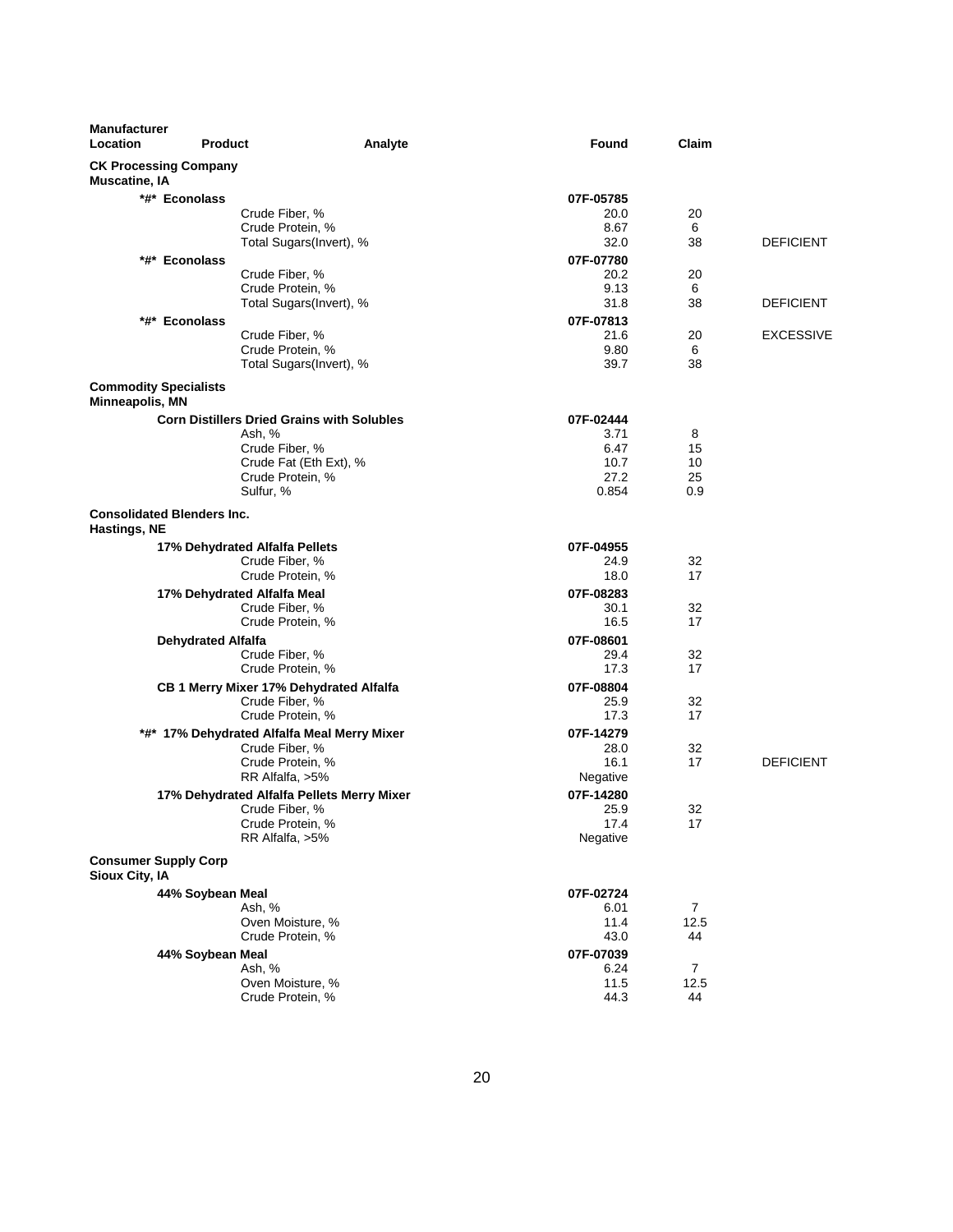| <b>Manufacturer</b><br>Location                        | <b>Product</b>                |                                                    | Analyte | Found         | Claim               |                  |
|--------------------------------------------------------|-------------------------------|----------------------------------------------------|---------|---------------|---------------------|------------------|
| <b>Consumers Supply Dist Company</b><br>Sioux City, IA |                               |                                                    |         |               |                     |                  |
|                                                        | <b>CSD Endust</b>             |                                                    |         | 07F-08366     |                     |                  |
|                                                        |                               | Crude Fat (Eth Ext), %                             |         | 102.          | 99                  |                  |
|                                                        |                               | Free Fatty Acid, %                                 |         | 0.8           | 1                   |                  |
|                                                        |                               | Insoluble Impurities, %<br>Vacuum Moisture, %      |         | 0.016<br>0.31 | $\mathbf{1}$<br>0.5 |                  |
| <b>Consumers Supply Distributing Co.</b>               |                               |                                                    |         |               |                     |                  |
| Sioux City, IA                                         |                               |                                                    |         |               |                     |                  |
|                                                        | Aureo S700 2+2                |                                                    |         | 07F-00493     |                     |                  |
|                                                        |                               | Crude Fiber, %                                     |         | 4.87          | 15                  |                  |
|                                                        |                               | Chlortetracycline, mg/lb<br>Crude Protein, %       |         | 2060.<br>11.2 | 2000<br>5           |                  |
|                                                        |                               | Sulfamethazine, mg/lb                              |         | 2110.         | 2000                |                  |
|                                                        | CTC4                          |                                                    |         | 07F-00494     |                     |                  |
|                                                        |                               | Crude Fiber, %                                     |         | 7.60          | 15                  |                  |
|                                                        |                               | Chlortetracycline, g/lb                            |         | 3.97          | 4                   |                  |
|                                                        | CTC <sub>4</sub>              |                                                    |         | 07F-05434     |                     |                  |
|                                                        |                               | Crude Fiber, %                                     |         | 7.35          | 15                  |                  |
|                                                        |                               | Chlortetracycline, g/lb                            |         | 4.04          | 4                   |                  |
|                                                        | Aureo S 700 2+2               |                                                    |         | 07F-07033     |                     |                  |
|                                                        |                               | Crude Fiber, %                                     |         | 2.97<br>1720. | 15<br>2000          |                  |
|                                                        |                               | Chlortetracycline, mg/lb<br>Crude Protein, %       |         | 11.2          | 5                   |                  |
|                                                        |                               | Sulfamethazine, mg/lb                              |         | 1870.         | 2000                |                  |
|                                                        | CTC <sub>4</sub>              |                                                    |         | 07F-07149     |                     |                  |
|                                                        |                               | Crude Fiber, %                                     |         | 8.67          | 15                  |                  |
|                                                        |                               | Chlortetracycline, g/lb                            |         | 4.30          | 4                   |                  |
|                                                        | <b>Fish Meal</b>              |                                                    |         | 07F-08284     |                     |                  |
|                                                        |                               | Crude Fat (Eth Ext), %                             |         | 9.04          | 6                   |                  |
|                                                        |                               | Crude Protein, %                                   |         | 61.6          | 60                  |                  |
| <b>Cottonseed, LLC</b><br>LaCrosse, WI                 |                               |                                                    |         |               |                     |                  |
|                                                        | <b>Easiflo Cottonseed</b>     |                                                    |         | 07F-05245     |                     |                  |
|                                                        |                               | Ash, %                                             |         | 4.11          | $\overline{7}$      |                  |
|                                                        |                               | Crude Fiber, %                                     |         | 21.5          | 32                  |                  |
|                                                        |                               | Crude Fat (Eth Ext), %<br>Free Fatty Acid, %       |         | 18.4<br>0.52  | 18<br>15            |                  |
|                                                        |                               | Oven Moisture, %                                   |         | 7.25          | 13                  |                  |
|                                                        |                               | Crude Protein, %                                   |         | 21.7          | 20                  |                  |
| <b>Country Acres Feed Co.</b><br>Brentwood, MO         |                               |                                                    |         |               |                     |                  |
|                                                        | <b>Country Acres Cat Food</b> |                                                    |         | 07F-07020     |                     |                  |
|                                                        |                               | Fat: Acid Hydrolysis, %                            |         | 10.9          | 9                   |                  |
|                                                        |                               | Crude Protein, %                                   |         | 31.8          | 30                  |                  |
| <b>CSD Nutrition</b><br><b>Sioux City, IA</b>          |                               |                                                    |         |               |                     |                  |
|                                                        | *#* 14% Hi-Mag Block          |                                                    |         | 07F-00496     |                     |                  |
|                                                        |                               | Magnesium, %                                       |         | 13.0          | 14.1                |                  |
|                                                        |                               | Salt (Sodium X 2.54), %<br>Total Sugars(Invert), % |         | 17.7<br>14.1  | $15 - 18$<br>17     | <b>DEFICIENT</b> |
|                                                        |                               | Vitamin A, IU/lb                                   |         | 95900.        | 100000              |                  |
|                                                        | <b>Nutri Yeast 200</b>        |                                                    |         | 07F-08372     |                     |                  |
|                                                        |                               | Crude Protein, %                                   |         | 9.59          | 8                   |                  |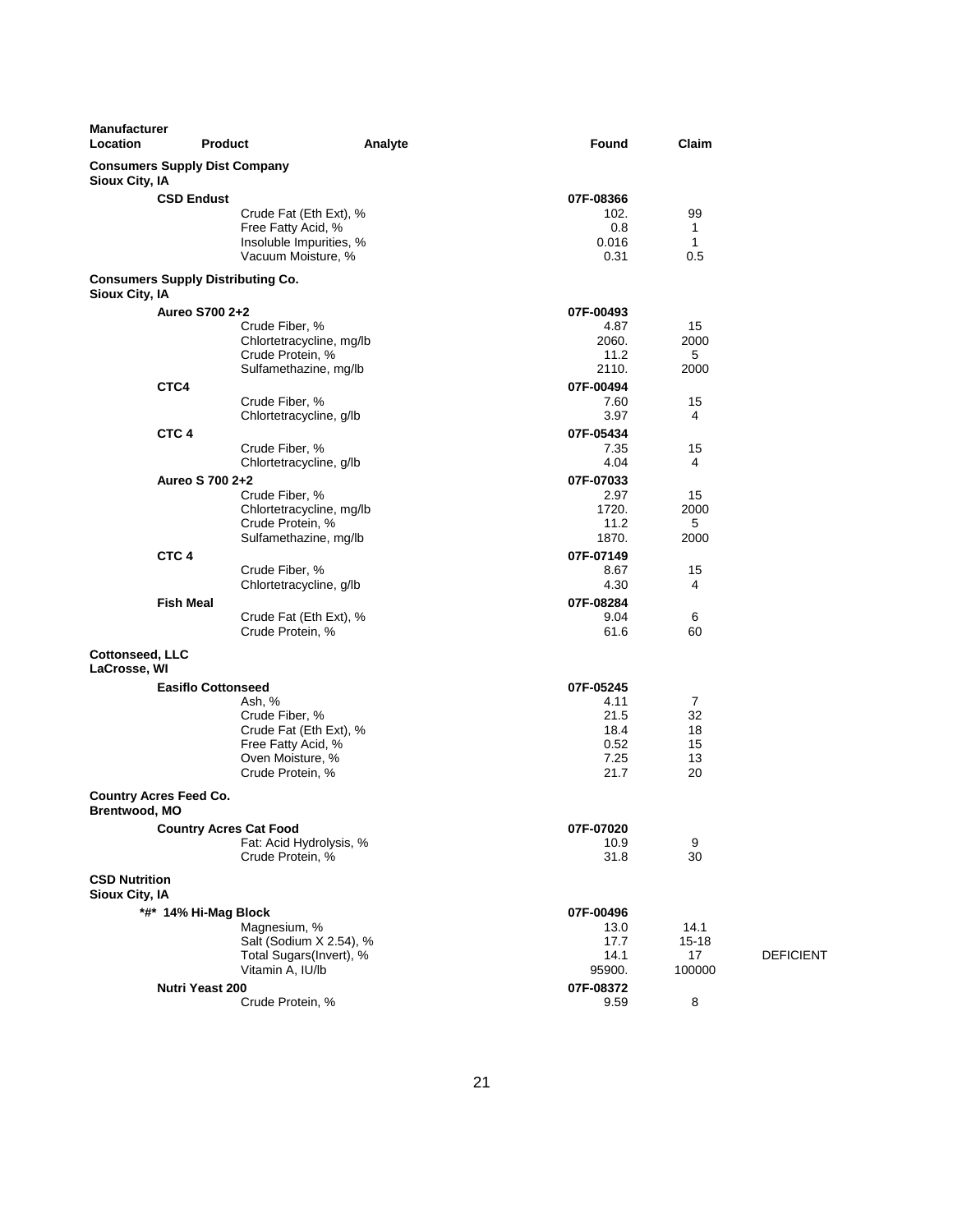| <b>Manufacturer</b>             |                                                   |                                                   |               |                |                  |
|---------------------------------|---------------------------------------------------|---------------------------------------------------|---------------|----------------|------------------|
| Location                        | <b>Product</b>                                    | Analyte                                           | Found         | Claim          |                  |
|                                 | Rancher's Choice 20% AN Block                     |                                                   | 07F-14690     |                |                  |
|                                 | Crude Protein, %                                  |                                                   | 19.8          | 20             |                  |
|                                 |                                                   | Salt (Sodium X 2.54), %                           | 17.5          | 14.25-17       |                  |
|                                 | Vitamin A, IU/lb                                  |                                                   | 14800.        | 20000          |                  |
| Dakota Ethanol<br>Wentworth, SD |                                                   |                                                   |               |                |                  |
|                                 | <b>Condensed Distillers with Solubles</b>         |                                                   | 07F-02445     |                |                  |
|                                 |                                                   | Vacuum Moisture, %                                | 75.2          | 75             |                  |
|                                 | Sulfur, %                                         |                                                   | 0.341         | 0.5            |                  |
|                                 | <b>Modified Distillers Grains</b>                 |                                                   | 07F-02446     |                |                  |
|                                 |                                                   | Crude Fat (Eth Ext), %                            | 12.8          | 5              |                  |
|                                 | Oven Moisture, %                                  |                                                   | 55.0          | 48-52          |                  |
|                                 | Crude Protein, %                                  |                                                   | 13.6          | 13             |                  |
|                                 | Sulfur, %                                         |                                                   | 0.402         | 0.6            |                  |
| Dakota Gold                     |                                                   |                                                   |               |                |                  |
| <b>Sioux Falls, SD</b>          |                                                   |                                                   |               |                |                  |
|                                 |                                                   | Dakota Gold BPX Corn Distillers Dried Grains with | 07F-02487     |                |                  |
|                                 | Crude Fiber, %                                    |                                                   | 6.44          | 12             |                  |
|                                 |                                                   | Crude Fat (Eth Ext), %                            | 10.3          | 9              |                  |
|                                 | Oven Moisture, %                                  |                                                   | 8.50          | 12.5           |                  |
|                                 | Crude Protein, %                                  |                                                   | 28.1          | 25             |                  |
|                                 | Sulfur, %                                         |                                                   | 0.989         | $\mathbf{1}$   |                  |
|                                 | *#* Corn Condensed Distillers Solubles            |                                                   | 07F-02489     |                |                  |
|                                 |                                                   | Vacuum Moisture, %                                | 65.9<br>0.557 | 75<br>0.35     | <b>EXCESSIVE</b> |
|                                 | Sulfur, %                                         |                                                   |               |                |                  |
|                                 | <b>Distillers Wet Grains</b>                      |                                                   | 07F-02490     |                |                  |
|                                 | Oven Moisture, %<br>Crude Protein, %              |                                                   | 69.7<br>10.0  | 70<br>10       |                  |
|                                 | Sulfur, %                                         |                                                   | 0.224         | $0 - 0.5$      |                  |
|                                 | <b>Corn Distillers Dried Grains with Solubles</b> |                                                   | 07F-02962     |                |                  |
|                                 | Arsenic, ug/g (ppm)                               |                                                   | < 1.0         |                |                  |
|                                 | Crude Fiber, %                                    |                                                   | 6.51          | 12             |                  |
|                                 |                                                   | Crude Fat (Pet Ext), %                            | 9.42          | $\overline{7}$ |                  |
|                                 | Oven Moisture, %                                  |                                                   | 10.7          | 12.5           |                  |
|                                 | Crude Protein, %                                  |                                                   | 26.2          | 24             |                  |
|                                 | Sulfur, %                                         |                                                   | 0.881         | $\mathbf{1}$   |                  |
|                                 | *#* Corn Condensed Distillers Solubles            |                                                   | 07F-02964     |                |                  |
|                                 |                                                   | Vacuum Moisture, %                                | 72.5          | 75             |                  |
|                                 | Sulfur, %                                         |                                                   | 0.541         | 0.35           | <b>EXCESSIVE</b> |
|                                 | <b>Distillers Wet Grains</b>                      |                                                   | 07F-03423     |                |                  |
|                                 | Oven Moisture, %                                  |                                                   | 66.5          | 72             |                  |
|                                 | Crude Protein, %                                  |                                                   | 10.9          | 10             |                  |
|                                 | Sulfur, %                                         |                                                   | 0.211         | $0 - 0.5$      |                  |
|                                 | <b>Corn Distillers Dried Grains with Solubles</b> |                                                   | 07F-03424     |                |                  |
|                                 | Crude Fiber, %                                    |                                                   | 6.86          | 12             |                  |
|                                 | Oven Moisture, %                                  | Crude Fat (Eth Ext), %                            | 10.1<br>9.58  | 9<br>12.5      |                  |
|                                 | Crude Protein, %                                  |                                                   | 26.8          | 25             |                  |
|                                 | Sulfur, %                                         |                                                   | 0.834         | $\mathbf{1}$   |                  |
|                                 | <b>Corn Distillers Dried Grains with Solubles</b> |                                                   | 07F-03427     |                |                  |
|                                 | Arsenic, ug/g (ppm)                               |                                                   | < 1.0         |                |                  |
|                                 | Crude Fiber, %                                    |                                                   | 6.91          | 12             |                  |
|                                 |                                                   | Crude Fat (Eth Ext), %                            | 10.9          | 9              |                  |
|                                 | Oven Moisture, %                                  |                                                   | 10.5          | 12.5           |                  |
|                                 | Crude Protein, %                                  |                                                   | 27.0          | 25             |                  |
|                                 | Sulfur, %                                         |                                                   | 0.821         | $\mathbf{1}$   |                  |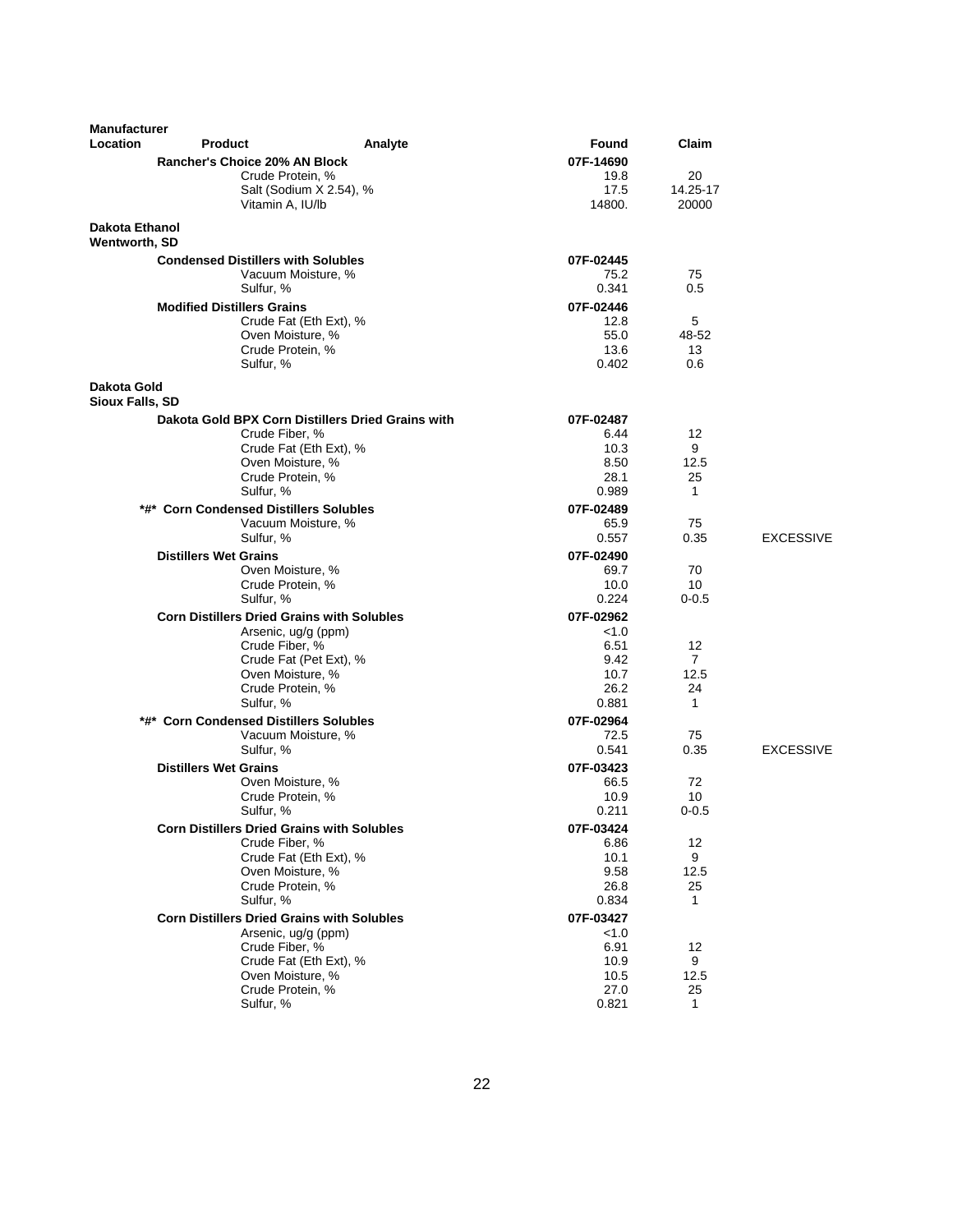| <b>Manufacturer</b><br>Location       | <b>Product</b>              | Analyte                                                | Found             | Claim      |                  |
|---------------------------------------|-----------------------------|--------------------------------------------------------|-------------------|------------|------------------|
|                                       |                             | *#* Corn Condensed Distillers Solubles                 | 07F-03429         |            |                  |
|                                       |                             | Vacuum Moisture, %                                     | 69.8              | 75         |                  |
|                                       |                             | Sulfur, %                                              | 0.531             | 0.35       | <b>EXCESSIVE</b> |
|                                       |                             |                                                        |                   |            |                  |
| <b>Sioux Falls, SD</b>                | Dakota Gold Marketing       |                                                        |                   |            |                  |
|                                       | Dakota Bran Cake            |                                                        | 07F-00114         |            |                  |
|                                       |                             | Oven Moisture, %                                       | 60.0              | 60         |                  |
|                                       |                             | Crude Protein, %                                       | 8.23              | 6          |                  |
|                                       |                             | Sulfur, %                                              | 0.262             | 0.4        |                  |
|                                       |                             | Dakota Gold HP Corn Distillers Dry Grain               | 07F-00115         |            |                  |
|                                       |                             | Oven Moisture, %                                       | 9.39              | 12.5       |                  |
|                                       |                             | Crude Protein, %                                       | 42.5              | 35         |                  |
|                                       |                             | Sulfur, %                                              | 0.870             | 1          |                  |
|                                       | <b>Corn Germ Dehydrated</b> |                                                        | 07F-00116         |            |                  |
|                                       |                             | Crude Fat (Eth Ext), %                                 | 15.5              | 15         |                  |
|                                       |                             | Oven Moisture, %                                       | 5.49              | 10         |                  |
|                                       |                             | Crude Protein, %                                       | 15.4<br>0.195     | 14.5       |                  |
|                                       |                             | Sulfur, %                                              |                   | 0.3        |                  |
|                                       |                             | <b>Corn Condensed Distillers Solubles</b>              | 07F-00117         |            |                  |
|                                       |                             | Vacuum Moisture, %<br>Sulfur, %                        | 75.5<br>0.424     | 75<br>0.55 |                  |
|                                       |                             |                                                        |                   |            |                  |
|                                       |                             | Dakota Gold Corn Distillers Dry Grains with Solubles   | 07F-00181         |            |                  |
|                                       |                             | Arsenic, ug/g (ppm)<br>Crude Fiber, %                  | < 1.0<br>7.02     | 12         |                  |
|                                       |                             | Crude Fat (Eth Ext), %                                 | 10.1              | 8          |                  |
|                                       |                             | Oven Moisture, %                                       | 8.76              | 12.5       |                  |
|                                       |                             | Crude Protein, %                                       | 28.9              | 25         |                  |
|                                       |                             | Sulfur, %                                              | 0.898             | 0.9        |                  |
|                                       |                             | Dakota Gold HP Corn Distillers Dry Grains              | 07F-00480         |            |                  |
|                                       |                             | Oven Moisture, %                                       | 10.0              | 12.5       |                  |
|                                       |                             | Crude Protein, %                                       | 42.6              | 35         |                  |
|                                       |                             | Dakota Gold Corn Distillers Dried Grains with Solubles | 07F-00485         |            |                  |
|                                       |                             | Crude Fiber, %                                         | 7.39              | 12         |                  |
|                                       |                             | Crude Fat (Eth Ext), %                                 | 9.38              | 8          |                  |
|                                       |                             | Oven Moisture, %                                       | 9.74              | 12.5       |                  |
|                                       |                             | Crude Protein, %                                       | 28.4              | 25         |                  |
|                                       |                             | Sulfur, %                                              | 0.880             | 0.9        |                  |
| Dakota Mill & Grain<br>Philip, SD     |                             |                                                        |                   |            |                  |
|                                       | <b>Cob Dry Rolled Feed</b>  |                                                        | 07F-02721         |            |                  |
|                                       |                             | Crude Protein, %                                       | 11.5              | 9          |                  |
| Dakota Mill & Grain<br>Rapid City, SD |                             |                                                        |                   |            |                  |
|                                       |                             |                                                        |                   |            |                  |
|                                       | <b>DM&amp;G Cattle Cake</b> | Crude Fiber, %                                         | 07F-02716<br>10.2 | 16         |                  |
|                                       |                             | Crude Protein, %                                       | 20.8              | 20         |                  |
|                                       |                             |                                                        |                   |            |                  |
| <b>Dakotaland Feeds</b><br>Huron, SD  |                             |                                                        |                   |            |                  |
|                                       |                             | Dakotaland Feeds Dried Distillers Grains With Solubles | 07F-00183         |            |                  |
|                                       |                             | Arsenic, ug/g (ppm)                                    | < 1.0             |            |                  |
|                                       |                             | Crude Fiber, %                                         | 7.15              | 10         |                  |
|                                       |                             | Crude Fat (Eth Ext), %                                 | 9.24              | 7.5        |                  |
|                                       |                             | Crude Protein, %                                       | 30.6              | 26         |                  |
|                                       |                             | Sulfur, %                                              | 0.338             | 0.4        |                  |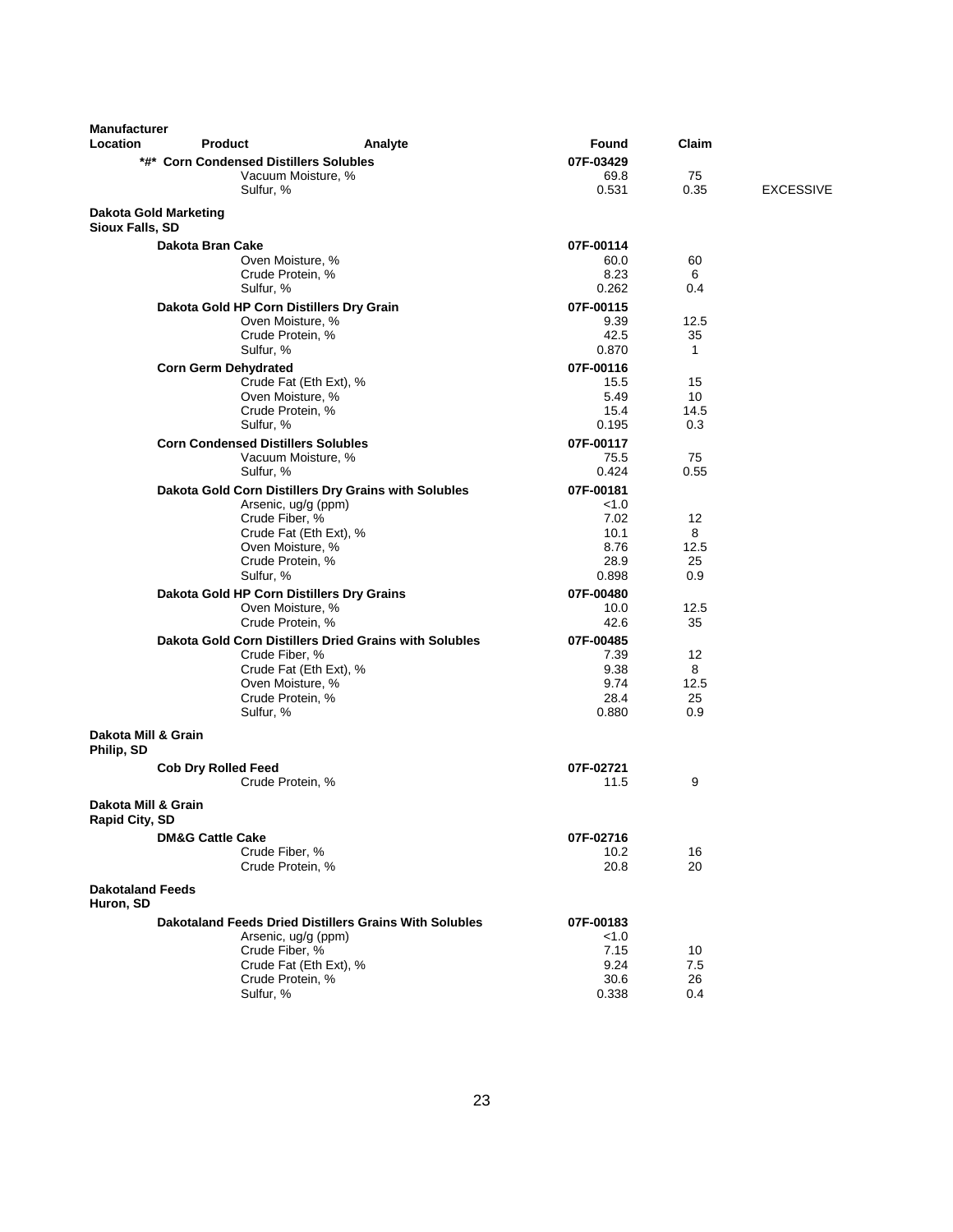| Location<br><b>Product</b><br>Analyte<br>Found<br>Claim<br>Dakotaland Feeds Wet Distillers Grains With Solubles<br>07F-00185<br>Arsenic, ug/g (ppm)<br>< 1.0<br>Crude Protein, %<br>10.5<br>8.5<br>Sulfur, %<br>0.15<br>0.118<br><b>Dried Distillers Grains with Solubles</b><br>07F-01934<br>Crude Fiber, %<br>6.29<br>10<br>Crude Fat (Eth Ext), %<br>10.6<br>7.5<br>Crude Protein, %<br>28.4<br>26<br>Sulfur, %<br>0.326<br>0.4<br>Wet Distillers Grains with Solubles<br>07F-01936<br>Oven Moisture, %<br>69.6<br>70<br>Crude Protein, %<br>9.92<br>8.5<br>0.118<br>Sulfur, %<br>0.15<br>Soybean Meal 46.5% Solvent Extracted<br>07F-08218<br>Ash, %<br>6.34<br>8<br>Crude Protein, %<br>46.7<br>46.5<br><b>Dried Distillers Grains With Solubles</b><br>07F-08219<br>6.54<br>10<br>Crude Fiber, %<br>Crude Fat (Pet Ext), %<br>8.74<br>7.5<br>Crude Protein, %<br>25.9<br>26<br>Sulfur, %<br>0.302<br>0.4<br><b>Wet Distillers Grains With Solubles</b><br>07F-08220<br>Crude Protein, %<br>9.78<br>8.5<br>Sulfur, %<br>0.110<br>0.15<br>Dried Distillers Grains With Solubles (DDGs)<br>07F-08446<br>Arsenic, ug/g (ppm)<br>< 1.0<br>Crude Fiber, %<br>6.41<br>10<br>Crude Fat (Pet Ext), %<br>9.00<br>7.5<br>Crude Protein, %<br>26.9<br>26<br>Sulfur, %<br>0.314<br>0.4<br>Soybean Meal 46.5% Protein Solvent Extracted<br>07F-08600<br>Ash, %<br>6.32<br>8<br>46.8<br>46.5<br>Crude Protein, %<br><b>DLF-Chloro 10GM</b><br>07F-08799<br>Calcium, %<br>6.12<br>$6 - 7$<br>Crude Fiber, %<br>17.4<br>29<br>Chlortetracycline, g/lb<br>10.4<br>10<br>Crude Protein, %<br>15.8<br>7<br>07F-08800<br><b>DLF-Chloro 4GM</b><br>Calcium, %<br>6.52<br>6-7<br>Crude Fiber, %<br>14.8<br>29<br>Chlortetracycline, q/lb<br>4.14<br>4<br>7<br>Crude Protein, %<br>15.0<br>Soybean Meal 46.5% Protein Solvent Extracted<br>07F-08803<br>Ash, %<br>8<br>6.08<br>46.5<br>Crude Protein, %<br>46.3 | <b>Manufacturer</b> |  |  |
|-----------------------------------------------------------------------------------------------------------------------------------------------------------------------------------------------------------------------------------------------------------------------------------------------------------------------------------------------------------------------------------------------------------------------------------------------------------------------------------------------------------------------------------------------------------------------------------------------------------------------------------------------------------------------------------------------------------------------------------------------------------------------------------------------------------------------------------------------------------------------------------------------------------------------------------------------------------------------------------------------------------------------------------------------------------------------------------------------------------------------------------------------------------------------------------------------------------------------------------------------------------------------------------------------------------------------------------------------------------------------------------------------------------------------------------------------------------------------------------------------------------------------------------------------------------------------------------------------------------------------------------------------------------------------------------------------------------------------------------------------------------------------------------------------------------------------------------------------------------------------------------------------|---------------------|--|--|
|                                                                                                                                                                                                                                                                                                                                                                                                                                                                                                                                                                                                                                                                                                                                                                                                                                                                                                                                                                                                                                                                                                                                                                                                                                                                                                                                                                                                                                                                                                                                                                                                                                                                                                                                                                                                                                                                                               |                     |  |  |
|                                                                                                                                                                                                                                                                                                                                                                                                                                                                                                                                                                                                                                                                                                                                                                                                                                                                                                                                                                                                                                                                                                                                                                                                                                                                                                                                                                                                                                                                                                                                                                                                                                                                                                                                                                                                                                                                                               |                     |  |  |
|                                                                                                                                                                                                                                                                                                                                                                                                                                                                                                                                                                                                                                                                                                                                                                                                                                                                                                                                                                                                                                                                                                                                                                                                                                                                                                                                                                                                                                                                                                                                                                                                                                                                                                                                                                                                                                                                                               |                     |  |  |
|                                                                                                                                                                                                                                                                                                                                                                                                                                                                                                                                                                                                                                                                                                                                                                                                                                                                                                                                                                                                                                                                                                                                                                                                                                                                                                                                                                                                                                                                                                                                                                                                                                                                                                                                                                                                                                                                                               |                     |  |  |
|                                                                                                                                                                                                                                                                                                                                                                                                                                                                                                                                                                                                                                                                                                                                                                                                                                                                                                                                                                                                                                                                                                                                                                                                                                                                                                                                                                                                                                                                                                                                                                                                                                                                                                                                                                                                                                                                                               |                     |  |  |
|                                                                                                                                                                                                                                                                                                                                                                                                                                                                                                                                                                                                                                                                                                                                                                                                                                                                                                                                                                                                                                                                                                                                                                                                                                                                                                                                                                                                                                                                                                                                                                                                                                                                                                                                                                                                                                                                                               |                     |  |  |
|                                                                                                                                                                                                                                                                                                                                                                                                                                                                                                                                                                                                                                                                                                                                                                                                                                                                                                                                                                                                                                                                                                                                                                                                                                                                                                                                                                                                                                                                                                                                                                                                                                                                                                                                                                                                                                                                                               |                     |  |  |
|                                                                                                                                                                                                                                                                                                                                                                                                                                                                                                                                                                                                                                                                                                                                                                                                                                                                                                                                                                                                                                                                                                                                                                                                                                                                                                                                                                                                                                                                                                                                                                                                                                                                                                                                                                                                                                                                                               |                     |  |  |
|                                                                                                                                                                                                                                                                                                                                                                                                                                                                                                                                                                                                                                                                                                                                                                                                                                                                                                                                                                                                                                                                                                                                                                                                                                                                                                                                                                                                                                                                                                                                                                                                                                                                                                                                                                                                                                                                                               |                     |  |  |
|                                                                                                                                                                                                                                                                                                                                                                                                                                                                                                                                                                                                                                                                                                                                                                                                                                                                                                                                                                                                                                                                                                                                                                                                                                                                                                                                                                                                                                                                                                                                                                                                                                                                                                                                                                                                                                                                                               |                     |  |  |
|                                                                                                                                                                                                                                                                                                                                                                                                                                                                                                                                                                                                                                                                                                                                                                                                                                                                                                                                                                                                                                                                                                                                                                                                                                                                                                                                                                                                                                                                                                                                                                                                                                                                                                                                                                                                                                                                                               |                     |  |  |
|                                                                                                                                                                                                                                                                                                                                                                                                                                                                                                                                                                                                                                                                                                                                                                                                                                                                                                                                                                                                                                                                                                                                                                                                                                                                                                                                                                                                                                                                                                                                                                                                                                                                                                                                                                                                                                                                                               |                     |  |  |
|                                                                                                                                                                                                                                                                                                                                                                                                                                                                                                                                                                                                                                                                                                                                                                                                                                                                                                                                                                                                                                                                                                                                                                                                                                                                                                                                                                                                                                                                                                                                                                                                                                                                                                                                                                                                                                                                                               |                     |  |  |
|                                                                                                                                                                                                                                                                                                                                                                                                                                                                                                                                                                                                                                                                                                                                                                                                                                                                                                                                                                                                                                                                                                                                                                                                                                                                                                                                                                                                                                                                                                                                                                                                                                                                                                                                                                                                                                                                                               |                     |  |  |
|                                                                                                                                                                                                                                                                                                                                                                                                                                                                                                                                                                                                                                                                                                                                                                                                                                                                                                                                                                                                                                                                                                                                                                                                                                                                                                                                                                                                                                                                                                                                                                                                                                                                                                                                                                                                                                                                                               |                     |  |  |
|                                                                                                                                                                                                                                                                                                                                                                                                                                                                                                                                                                                                                                                                                                                                                                                                                                                                                                                                                                                                                                                                                                                                                                                                                                                                                                                                                                                                                                                                                                                                                                                                                                                                                                                                                                                                                                                                                               |                     |  |  |
|                                                                                                                                                                                                                                                                                                                                                                                                                                                                                                                                                                                                                                                                                                                                                                                                                                                                                                                                                                                                                                                                                                                                                                                                                                                                                                                                                                                                                                                                                                                                                                                                                                                                                                                                                                                                                                                                                               |                     |  |  |
|                                                                                                                                                                                                                                                                                                                                                                                                                                                                                                                                                                                                                                                                                                                                                                                                                                                                                                                                                                                                                                                                                                                                                                                                                                                                                                                                                                                                                                                                                                                                                                                                                                                                                                                                                                                                                                                                                               |                     |  |  |
|                                                                                                                                                                                                                                                                                                                                                                                                                                                                                                                                                                                                                                                                                                                                                                                                                                                                                                                                                                                                                                                                                                                                                                                                                                                                                                                                                                                                                                                                                                                                                                                                                                                                                                                                                                                                                                                                                               |                     |  |  |
|                                                                                                                                                                                                                                                                                                                                                                                                                                                                                                                                                                                                                                                                                                                                                                                                                                                                                                                                                                                                                                                                                                                                                                                                                                                                                                                                                                                                                                                                                                                                                                                                                                                                                                                                                                                                                                                                                               |                     |  |  |
|                                                                                                                                                                                                                                                                                                                                                                                                                                                                                                                                                                                                                                                                                                                                                                                                                                                                                                                                                                                                                                                                                                                                                                                                                                                                                                                                                                                                                                                                                                                                                                                                                                                                                                                                                                                                                                                                                               |                     |  |  |
|                                                                                                                                                                                                                                                                                                                                                                                                                                                                                                                                                                                                                                                                                                                                                                                                                                                                                                                                                                                                                                                                                                                                                                                                                                                                                                                                                                                                                                                                                                                                                                                                                                                                                                                                                                                                                                                                                               |                     |  |  |
|                                                                                                                                                                                                                                                                                                                                                                                                                                                                                                                                                                                                                                                                                                                                                                                                                                                                                                                                                                                                                                                                                                                                                                                                                                                                                                                                                                                                                                                                                                                                                                                                                                                                                                                                                                                                                                                                                               |                     |  |  |
|                                                                                                                                                                                                                                                                                                                                                                                                                                                                                                                                                                                                                                                                                                                                                                                                                                                                                                                                                                                                                                                                                                                                                                                                                                                                                                                                                                                                                                                                                                                                                                                                                                                                                                                                                                                                                                                                                               |                     |  |  |
|                                                                                                                                                                                                                                                                                                                                                                                                                                                                                                                                                                                                                                                                                                                                                                                                                                                                                                                                                                                                                                                                                                                                                                                                                                                                                                                                                                                                                                                                                                                                                                                                                                                                                                                                                                                                                                                                                               |                     |  |  |
|                                                                                                                                                                                                                                                                                                                                                                                                                                                                                                                                                                                                                                                                                                                                                                                                                                                                                                                                                                                                                                                                                                                                                                                                                                                                                                                                                                                                                                                                                                                                                                                                                                                                                                                                                                                                                                                                                               |                     |  |  |
|                                                                                                                                                                                                                                                                                                                                                                                                                                                                                                                                                                                                                                                                                                                                                                                                                                                                                                                                                                                                                                                                                                                                                                                                                                                                                                                                                                                                                                                                                                                                                                                                                                                                                                                                                                                                                                                                                               |                     |  |  |
|                                                                                                                                                                                                                                                                                                                                                                                                                                                                                                                                                                                                                                                                                                                                                                                                                                                                                                                                                                                                                                                                                                                                                                                                                                                                                                                                                                                                                                                                                                                                                                                                                                                                                                                                                                                                                                                                                               |                     |  |  |
|                                                                                                                                                                                                                                                                                                                                                                                                                                                                                                                                                                                                                                                                                                                                                                                                                                                                                                                                                                                                                                                                                                                                                                                                                                                                                                                                                                                                                                                                                                                                                                                                                                                                                                                                                                                                                                                                                               |                     |  |  |
|                                                                                                                                                                                                                                                                                                                                                                                                                                                                                                                                                                                                                                                                                                                                                                                                                                                                                                                                                                                                                                                                                                                                                                                                                                                                                                                                                                                                                                                                                                                                                                                                                                                                                                                                                                                                                                                                                               |                     |  |  |
|                                                                                                                                                                                                                                                                                                                                                                                                                                                                                                                                                                                                                                                                                                                                                                                                                                                                                                                                                                                                                                                                                                                                                                                                                                                                                                                                                                                                                                                                                                                                                                                                                                                                                                                                                                                                                                                                                               |                     |  |  |
|                                                                                                                                                                                                                                                                                                                                                                                                                                                                                                                                                                                                                                                                                                                                                                                                                                                                                                                                                                                                                                                                                                                                                                                                                                                                                                                                                                                                                                                                                                                                                                                                                                                                                                                                                                                                                                                                                               |                     |  |  |
|                                                                                                                                                                                                                                                                                                                                                                                                                                                                                                                                                                                                                                                                                                                                                                                                                                                                                                                                                                                                                                                                                                                                                                                                                                                                                                                                                                                                                                                                                                                                                                                                                                                                                                                                                                                                                                                                                               |                     |  |  |
|                                                                                                                                                                                                                                                                                                                                                                                                                                                                                                                                                                                                                                                                                                                                                                                                                                                                                                                                                                                                                                                                                                                                                                                                                                                                                                                                                                                                                                                                                                                                                                                                                                                                                                                                                                                                                                                                                               |                     |  |  |
|                                                                                                                                                                                                                                                                                                                                                                                                                                                                                                                                                                                                                                                                                                                                                                                                                                                                                                                                                                                                                                                                                                                                                                                                                                                                                                                                                                                                                                                                                                                                                                                                                                                                                                                                                                                                                                                                                               |                     |  |  |
|                                                                                                                                                                                                                                                                                                                                                                                                                                                                                                                                                                                                                                                                                                                                                                                                                                                                                                                                                                                                                                                                                                                                                                                                                                                                                                                                                                                                                                                                                                                                                                                                                                                                                                                                                                                                                                                                                               |                     |  |  |
|                                                                                                                                                                                                                                                                                                                                                                                                                                                                                                                                                                                                                                                                                                                                                                                                                                                                                                                                                                                                                                                                                                                                                                                                                                                                                                                                                                                                                                                                                                                                                                                                                                                                                                                                                                                                                                                                                               |                     |  |  |
|                                                                                                                                                                                                                                                                                                                                                                                                                                                                                                                                                                                                                                                                                                                                                                                                                                                                                                                                                                                                                                                                                                                                                                                                                                                                                                                                                                                                                                                                                                                                                                                                                                                                                                                                                                                                                                                                                               |                     |  |  |
|                                                                                                                                                                                                                                                                                                                                                                                                                                                                                                                                                                                                                                                                                                                                                                                                                                                                                                                                                                                                                                                                                                                                                                                                                                                                                                                                                                                                                                                                                                                                                                                                                                                                                                                                                                                                                                                                                               |                     |  |  |
|                                                                                                                                                                                                                                                                                                                                                                                                                                                                                                                                                                                                                                                                                                                                                                                                                                                                                                                                                                                                                                                                                                                                                                                                                                                                                                                                                                                                                                                                                                                                                                                                                                                                                                                                                                                                                                                                                               |                     |  |  |
|                                                                                                                                                                                                                                                                                                                                                                                                                                                                                                                                                                                                                                                                                                                                                                                                                                                                                                                                                                                                                                                                                                                                                                                                                                                                                                                                                                                                                                                                                                                                                                                                                                                                                                                                                                                                                                                                                               |                     |  |  |
|                                                                                                                                                                                                                                                                                                                                                                                                                                                                                                                                                                                                                                                                                                                                                                                                                                                                                                                                                                                                                                                                                                                                                                                                                                                                                                                                                                                                                                                                                                                                                                                                                                                                                                                                                                                                                                                                                               |                     |  |  |
|                                                                                                                                                                                                                                                                                                                                                                                                                                                                                                                                                                                                                                                                                                                                                                                                                                                                                                                                                                                                                                                                                                                                                                                                                                                                                                                                                                                                                                                                                                                                                                                                                                                                                                                                                                                                                                                                                               |                     |  |  |
| <b>Wet Distillers Grain</b><br>07F-08819                                                                                                                                                                                                                                                                                                                                                                                                                                                                                                                                                                                                                                                                                                                                                                                                                                                                                                                                                                                                                                                                                                                                                                                                                                                                                                                                                                                                                                                                                                                                                                                                                                                                                                                                                                                                                                                      |                     |  |  |
| Crude Protein, %<br>9.37<br>8.5                                                                                                                                                                                                                                                                                                                                                                                                                                                                                                                                                                                                                                                                                                                                                                                                                                                                                                                                                                                                                                                                                                                                                                                                                                                                                                                                                                                                                                                                                                                                                                                                                                                                                                                                                                                                                                                               |                     |  |  |
| Sulfur, %<br>0.100<br>0.15                                                                                                                                                                                                                                                                                                                                                                                                                                                                                                                                                                                                                                                                                                                                                                                                                                                                                                                                                                                                                                                                                                                                                                                                                                                                                                                                                                                                                                                                                                                                                                                                                                                                                                                                                                                                                                                                    |                     |  |  |
| Dry Distillers Grain with Solubles<br>07F-08820                                                                                                                                                                                                                                                                                                                                                                                                                                                                                                                                                                                                                                                                                                                                                                                                                                                                                                                                                                                                                                                                                                                                                                                                                                                                                                                                                                                                                                                                                                                                                                                                                                                                                                                                                                                                                                               |                     |  |  |
| Crude Fiber, %<br>6.76<br>10<br>Crude Fat (Pet Ext), %<br>8.57<br>7.5                                                                                                                                                                                                                                                                                                                                                                                                                                                                                                                                                                                                                                                                                                                                                                                                                                                                                                                                                                                                                                                                                                                                                                                                                                                                                                                                                                                                                                                                                                                                                                                                                                                                                                                                                                                                                         |                     |  |  |
| Crude Protein, %<br>29.2<br>26                                                                                                                                                                                                                                                                                                                                                                                                                                                                                                                                                                                                                                                                                                                                                                                                                                                                                                                                                                                                                                                                                                                                                                                                                                                                                                                                                                                                                                                                                                                                                                                                                                                                                                                                                                                                                                                                |                     |  |  |
| Sulfur, %<br>0.304<br>0.4                                                                                                                                                                                                                                                                                                                                                                                                                                                                                                                                                                                                                                                                                                                                                                                                                                                                                                                                                                                                                                                                                                                                                                                                                                                                                                                                                                                                                                                                                                                                                                                                                                                                                                                                                                                                                                                                     |                     |  |  |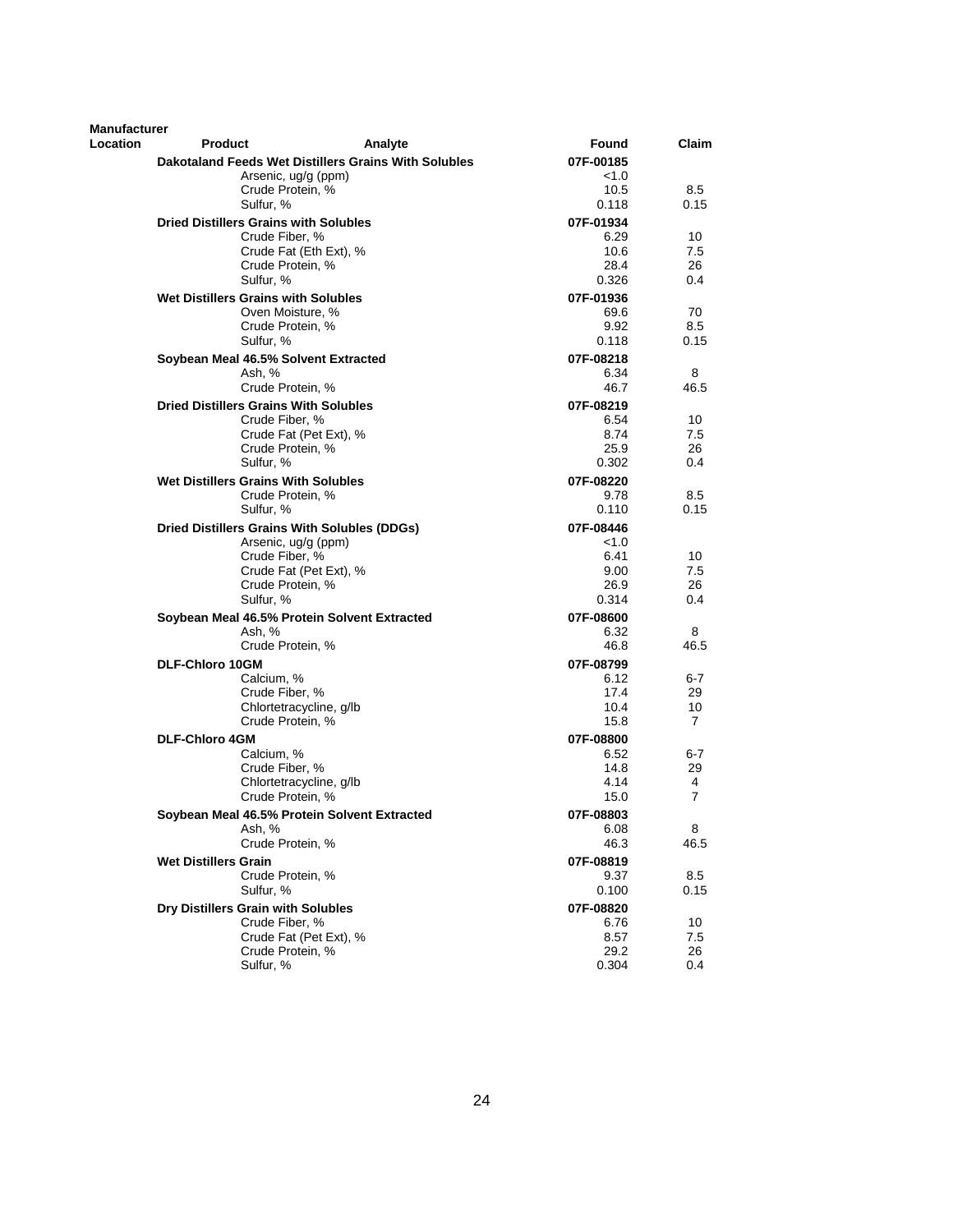| <b>Manufacturer</b>                           |                                     |                                                               |                      |                |                  |
|-----------------------------------------------|-------------------------------------|---------------------------------------------------------------|----------------------|----------------|------------------|
| Location                                      | <b>Product</b>                      | Analyte                                                       | Found                | Claim          |                  |
|                                               |                                     | *#* Dakotaland Pheasant Starter Amp                           | 07F-14301            |                |                  |
|                                               |                                     | Amprolium, %<br>Lysine - Total, %                             | 0.0137               | 0.0175         | <b>DEFICIENT</b> |
|                                               |                                     | Methionine - Total, %                                         | 1.60<br>0.507        | 1.5<br>0.6     |                  |
|                                               |                                     | Crude Protein, %                                              | 29.0                 | 27             |                  |
|                                               |                                     | <b>Dried Distillers Grains With Solubles</b>                  | 07F-21571            |                |                  |
|                                               |                                     | Aflatoxins, ug/g (ppm)                                        | < 0.050              |                |                  |
|                                               |                                     | Crude Fiber, %                                                | 6.16                 | 10             |                  |
|                                               |                                     | Crude Fat (Pet Ext), %                                        | 11.9                 | 7.5            |                  |
|                                               |                                     | Crude Protein, %                                              | 28.5                 | 26             |                  |
|                                               |                                     | Sulfur, %                                                     | 0.353                | $0 - 0.4$      |                  |
|                                               |                                     | Wet Distillers Grains With Solubles<br>Aflatoxins, ug/g (ppm) | 07F-21572<br>< 0.050 |                |                  |
|                                               |                                     | Crude Protein, %                                              | 9.38                 | 8.5            |                  |
|                                               |                                     | Sulfur, %                                                     | 0.132                | $0 - 0.15$     |                  |
|                                               |                                     | <b>Dried Distillers Grains With Solubles</b>                  | 07F-21748            |                |                  |
|                                               |                                     | Aflatoxins, ug/g (ppm)                                        | < 0.020              |                |                  |
|                                               |                                     | Aflatoxin-ELISA, ng/g (ppb)                                   | 0.90                 |                |                  |
|                                               |                                     | Crude Fiber, %                                                | 9.17                 | 10             |                  |
|                                               |                                     | Crude Fat (Pet Ext), %<br>Crude Protein, %                    | 8.83<br>31.9         | 7.5<br>26      |                  |
|                                               |                                     | Sulfur, %                                                     | 0.359                | 0.4            |                  |
|                                               |                                     | <b>Wet Distillers Grains With Solubles</b>                    | 07F-21749            |                |                  |
|                                               |                                     | Aflatoxins, ug/g (ppm)                                        | < 0.020              |                |                  |
|                                               |                                     | Crude Protein, %                                              | 10.3                 | 8.5            |                  |
|                                               |                                     | Sulfur, %                                                     | 0.121                | 0.15           |                  |
| Pittsburgh, PA                                | <b>Del Monte Pet Products</b>       |                                                               |                      |                |                  |
|                                               |                                     | Canine Carry Outs "Pizza Flavor" Chewy Snacks for             | 07F-00946            |                |                  |
|                                               |                                     | Crude Fat (Eth Ext), %                                        | 6.46                 | $\overline{7}$ |                  |
|                                               |                                     | Oven Moisture, %                                              | 29.4                 | 30             |                  |
|                                               |                                     | Crude Protein, %                                              | 16.1                 | 12.5           |                  |
| <b>Diamond Pet Foods</b><br>Meta, MO          |                                     |                                                               |                      |                |                  |
|                                               |                                     | *#* Chicken Soup for the Puppy Lovers Soul Puppy Treats       | 07F-00072            |                |                  |
|                                               |                                     | Docosahexaenoic Ac., %                                        | 0.117                | 0.25           | <b>DEFICIENT</b> |
|                                               |                                     | Fat: Acid Hydrolysis, %<br>Oven Moisture, %                   | 8.73<br>9.45         | 5<br>12        |                  |
|                                               |                                     | Crude Protein, %                                              | 13.1                 | 12             |                  |
|                                               | <b>Diamond Pet Food Maintenance</b> |                                                               | 07F-09495            |                |                  |
|                                               |                                     | Fat: Acid Hydrolysis, %                                       | 13.9                 | 12             |                  |
|                                               |                                     | Crude Protein, %                                              | 25.2                 | 22             |                  |
| <b>Diamond V Mills</b><br>Cedar Rapids, IA    |                                     |                                                               |                      |                |                  |
|                                               | *#* Diamond V Yeast Culture XP      |                                                               | 07F-08423            |                |                  |
|                                               |                                     | Ash, %                                                        | 5.84                 | 5              | <b>EXCESSIVE</b> |
|                                               |                                     | Crude Protein, %                                              | 15.4                 | 12             |                  |
| <b>Doane Pet Care</b><br><b>Brentwood, TN</b> |                                     |                                                               |                      |                |                  |
|                                               | <b>Smart Bites Pet Food</b>         |                                                               | 07F-14326            |                |                  |
|                                               |                                     | Fat: Acid Hydrolysis, %                                       | 8.10                 | 6              |                  |
|                                               |                                     | Oven Moisture, %                                              | 17.3                 | 30             |                  |
|                                               |                                     | Omega-3 Fatty Acids, %<br>Crude Protein, %                    | 1.08<br>18.5         | 0.5<br>12      |                  |
|                                               |                                     |                                                               |                      |                |                  |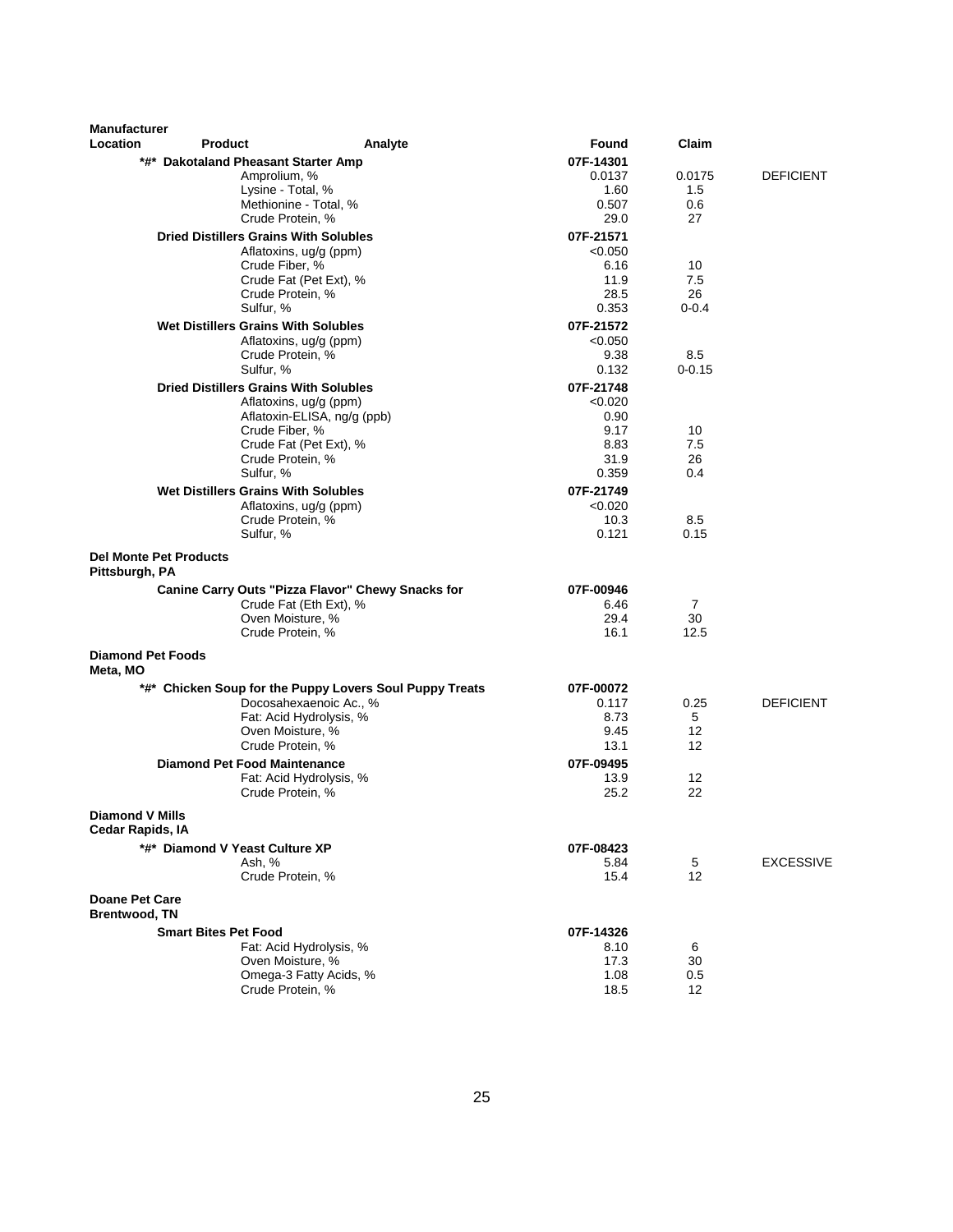| <b>Manufacturer</b><br>Location                 | <b>Product</b>                                | Analyte | Found             | Claim        |                  |
|-------------------------------------------------|-----------------------------------------------|---------|-------------------|--------------|------------------|
| <b>Elanco Animal Health</b><br>Indianapolis, IN |                                               |         |                   |              |                  |
|                                                 | <b>Rumensin 80</b>                            |         | 07F-07266         |              |                  |
|                                                 | Monensin, g/lb                                |         | 76.8              | 80           |                  |
| <b>Evolved Habitats</b><br>New Roads, LA        |                                               |         |                   |              |                  |
|                                                 | <b>Heavy Molasses 82 Brix</b>                 |         | 07F-05758         |              |                  |
|                                                 | Vacuum Moisture, %                            |         | 24.3              | 27           |                  |
|                                                 | Total Sugars(Invert), %                       |         | 47.9              | 43           |                  |
|                                                 | <b>Food Grade Molasses</b>                    |         | 07F-07317         |              |                  |
|                                                 | Vacuum Moisture, %<br>Total Sugars(Invert), % |         | 24.0<br>47.9      | 27<br>43     |                  |
|                                                 |                                               |         |                   |              |                  |
| <b>Farmers Coop</b><br>Gordon, NE               |                                               |         |                   |              |                  |
|                                                 | <b>Western Choice Hen Scratch Mix</b>         |         | 07F-05214         |              |                  |
|                                                 | Crude Protein, %                              |         | 11.0              | 9.5          |                  |
|                                                 | Western Choice 17% Dehydrated Alfalfa         |         | 07F-05218         |              |                  |
|                                                 | Crude Fiber, %<br>Crude Protein, %            |         | 26.4<br>18.0      | 30<br>17     |                  |
|                                                 | <b>Western Choice Hen Scratch Mix</b>         |         | 07F-05791         |              |                  |
|                                                 | Crude Protein, %                              |         | 10.8              | 9.5          |                  |
|                                                 |                                               |         |                   |              |                  |
| Rock Valley, IA                                 | <b>Farmers Elevator Company</b>               |         |                   |              |                  |
|                                                 | *#* LitterMax Super Sow Mix                   |         | 07F-07620         |              |                  |
|                                                 | Calcium, %                                    |         | 4.58              | $4.5 - 5.5$  |                  |
|                                                 | Chromium, ppb<br>Lysine - Total, %            |         | 22000.<br>1.76    | 3260<br>2.07 |                  |
|                                                 | Phosphorus, %                                 |         | 4.87              | 4.4          |                  |
|                                                 | Crude Protein, %                              |         | 31.1              | 33           | <b>DEFICIENT</b> |
|                                                 | Vitamin A, IU/lb                              |         | 33600.            | 41340        |                  |
|                                                 | <b>Whole Oats</b>                             |         | 07F-07779         |              |                  |
|                                                 | Crude Fiber, %                                |         | 11.4              | 12           |                  |
|                                                 | Crude Protein, %                              |         | 13.6              | 11           |                  |
|                                                 | <b>Whole Corn</b>                             |         | 07F-07789         |              |                  |
|                                                 | Crude Protein, %                              |         | 8.62              | 7            |                  |
|                                                 | *#* Herd Maker 16 B70                         |         | 07F-07792<br>5.01 | 8.5          |                  |
|                                                 | Acid Detergent Fiber, %<br>Lasalocid, g/ton   |         | 41.1              | 70           | <b>DEFICIENT</b> |
|                                                 | Crude Protein, %                              |         | 15.0              | 16           | <b>DEFICIENT</b> |
| <b>Farmers Elevator Coop</b><br>Hudson, SD      |                                               |         |                   |              |                  |
|                                                 | Jerome Mack 6T Gilt Ration 5 w/Tylan          |         | 07F-07615         |              |                  |
|                                                 | Tylosin, g/ton                                |         | 38.8              | 40           |                  |
|                                                 | Jerome Mack 6T Barrow Ration 5 w/Tylan        |         | 07F-07616         |              |                  |
|                                                 | Tylosin, g/ton                                |         | 39.8              | 40           |                  |
|                                                 | Schafer Brothers Inc. 6T Ration 14 w/Aureo    |         | 07F-07617         |              |                  |
|                                                 | Chlortetracycline, g/ton                      |         | 514.              | 500          |                  |
|                                                 | *#* Steven J Iverson Calf Feed                |         | 07F-07621         |              |                  |
|                                                 | Lasalocid, g/ton                              |         | 16.7              | 31.25        | <b>DEFICIENT</b> |
|                                                 | 6T Gilt Ration 5 w/Tylan 40                   |         | 07F-07623         |              |                  |
|                                                 | Tylosin, g/ton                                |         | 36.9              | 40           |                  |
|                                                 | 6T Barrow Ration 5 w/Tylan 40                 |         | 07F-07624         |              |                  |
|                                                 | Tylosin, g/ton                                |         | 46.2              | 40           |                  |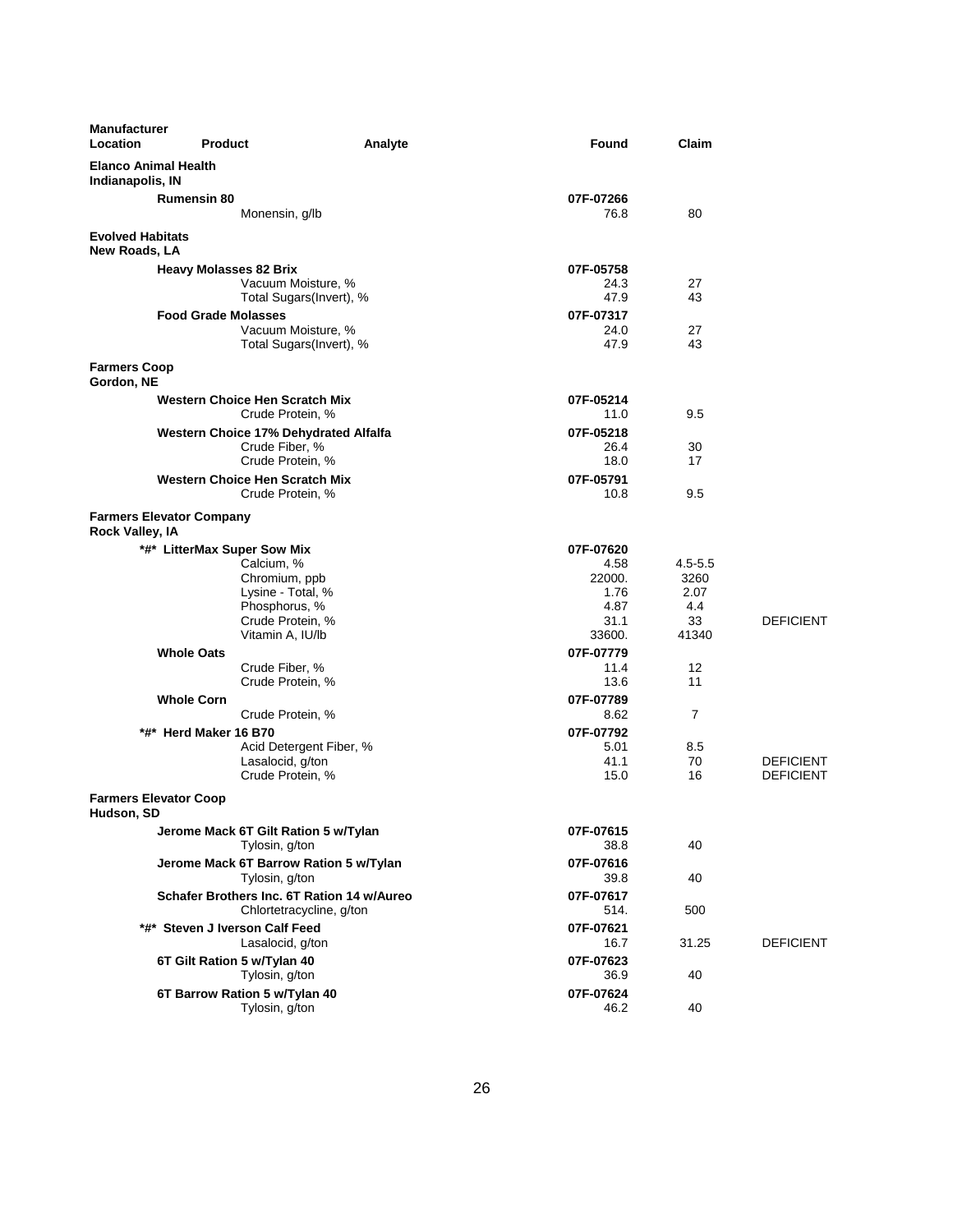| <b>Manufacturer</b><br>Location                        | <b>Product</b>                                                 | Analyte | Found              | Claim            |                  |
|--------------------------------------------------------|----------------------------------------------------------------|---------|--------------------|------------------|------------------|
| <b>Farmers Elevator Coop</b><br><b>Rock Valley, IA</b> |                                                                |         |                    |                  |                  |
|                                                        | <b>Whole Oats</b>                                              |         | 07F-09648          |                  |                  |
|                                                        | Crude Fiber, %                                                 |         | 12.1               | 12               |                  |
|                                                        | Crude Protein, %                                               |         | 12.6               | 11               |                  |
| <b>Feed Solutions</b><br>St. Louis, MO                 |                                                                |         |                    |                  |                  |
|                                                        | *#* Mor-M-Lass                                                 |         | 07F-12152          |                  |                  |
|                                                        | Crude Fiber, %                                                 |         | 21.5               | 24               |                  |
|                                                        | Total Sugars(Invert), %                                        |         | 29.5               | 38               | <b>DEFICIENT</b> |
|                                                        | *#* Mor-M-Lass<br>Crude Fiber, %                               |         | 07F-12341<br>24.2  | 24               |                  |
|                                                        | Vacuum Moisture, %                                             |         | 1.12               | 6                |                  |
|                                                        | Total Sugars(Invert), %                                        |         | 32.6               | 38               | <b>DEFICIENT</b> |
| <b>FMG Feed &amp; Seed</b><br>New Underwood, SD        |                                                                |         |                    |                  |                  |
|                                                        | <b>Chicken Scratch</b>                                         |         | 07F-02726          |                  |                  |
|                                                        | Crude Protein, %                                               |         | 11.7               | 10               |                  |
| <b>Frontier Mills</b><br>Yankton, SD                   |                                                                |         |                    |                  |                  |
|                                                        | Soybean Hulls                                                  |         | 07F-12356          |                  |                  |
|                                                        | Crude Fiber, %                                                 |         | 33.2               | 38               |                  |
|                                                        | Crude Protein, %                                               |         | 12.8               | 10.5             |                  |
| Watertown, SD                                          | <b>Glacial Lakes Energy Rising Star Feeds</b>                  |         |                    |                  |                  |
|                                                        | <b>Corn Distillers Dried Grains with Solubles</b>              |         | 07F-02955          |                  |                  |
|                                                        | Arsenic, ug/g (ppm)<br>Ash, %                                  |         | < 1.0<br>3.82      | 8                |                  |
|                                                        | Crude Fiber, %                                                 |         | 7.07               | 15               |                  |
|                                                        | Crude Fat (Pet Ext), %                                         |         | 9.83               | 8                |                  |
|                                                        | Crude Protein, %                                               |         | 28.0               | 25               |                  |
|                                                        | Sulfur, %                                                      |         | 0.578              | 0.65             |                  |
|                                                        | <b>Corn Distillers Wet Grains with Solubles</b><br>Ash, %      |         | 07F-02957<br>2.25  | 4                |                  |
|                                                        | Crude Fat (Eth Ext), %                                         |         | 5.52               | 5                |                  |
|                                                        | Oven Moisture, %                                               |         | 53.6               | 55               |                  |
|                                                        | Crude Protein, %                                               |         | 13.9               | 10               |                  |
|                                                        | Sulfur, %<br><b>Corn Distillers Dried Grains With Solubles</b> |         | 0.328<br>07F-07310 | $0 - 0.65$       |                  |
|                                                        | Ash. %                                                         |         | 3.56               | 8                |                  |
|                                                        | Crude Fiber, %                                                 |         | 9.14               | 15               |                  |
|                                                        | Crude Fat (Pet Ext), %                                         |         | 8.64               | 8                |                  |
|                                                        | Crude Protein, %<br>Sulfur, %                                  |         | 28.0<br>0.483      | 25<br>0.65       |                  |
|                                                        | <b>Corn Distillers Wet Grains With Solubles</b>                |         | 07F-07318          |                  |                  |
|                                                        | Ash, %                                                         |         | 1.99               | 4                |                  |
|                                                        | Crude Fat (Pet Ext), %                                         |         | 4.66               | 5                |                  |
|                                                        | Oven Moisture, %                                               |         | 57.0               | 55               |                  |
|                                                        | Crude Protein, %<br>Sulfur, %                                  |         | 13.3<br>0.191      | 10<br>$0 - 0.65$ |                  |
|                                                        | <b>Corn Distillers Dried Grains With Solubles</b>              |         | 07F-09048          |                  |                  |
|                                                        | Ash, %                                                         |         | 4.07               | 8                |                  |
|                                                        | Crude Fiber, %                                                 |         | 6.23               | 15               |                  |
|                                                        | Crude Fat (Pet Ext), %                                         |         | 9.54               | 8                |                  |
|                                                        | Crude Protein, %<br>Sulfur, %                                  |         | 31.6<br>0.701      | 25<br>0.65       |                  |
|                                                        |                                                                |         |                    |                  |                  |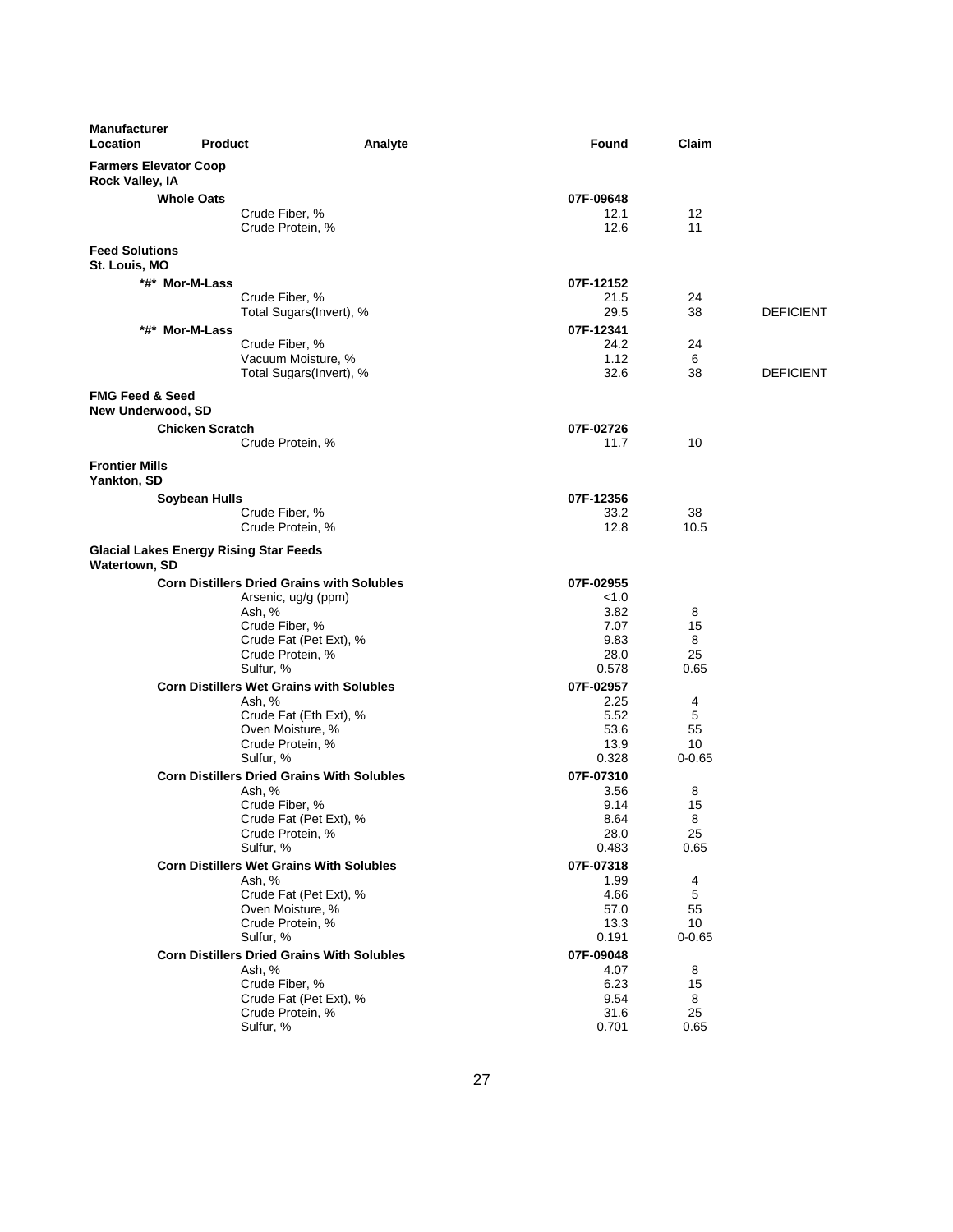| <b>Manufacturer</b><br>Location           | <b>Product</b> |                                                   | Analyte | Found             | Claim       |
|-------------------------------------------|----------------|---------------------------------------------------|---------|-------------------|-------------|
|                                           |                | <b>Corn Distillers Wet Grains With Solubles</b>   |         |                   |             |
|                                           |                | Ash, %                                            |         | 07F-09049<br>2.09 | 4           |
|                                           |                | Oven Moisture, %                                  |         | 56.3              | 55          |
|                                           |                | Crude Protein, %                                  |         | 13.9              | 10          |
|                                           |                | Sulfur, %                                         |         | 0.298             | $0 - 0.65$  |
|                                           |                | <b>Corn Distillers Dried Grains With Solubles</b> |         | 07F-09503         |             |
|                                           |                | Ash, %                                            |         | 5.43              | 8           |
|                                           |                | Crude Fiber, %                                    |         | 7.04              | 15          |
|                                           |                | Crude Fat (Pet Ext), %                            |         | 8.97              | 8           |
|                                           |                | Crude Protein, %                                  |         | 30.0              | 25          |
|                                           |                | Sulfur, %                                         |         | 0.675             | 0.65        |
|                                           |                | <b>Corn Distillers Dried Grains With Solubles</b> |         | 07F-09546         |             |
|                                           |                | Ash, %                                            |         | 4.21              | 8           |
|                                           |                | Crude Fiber, %                                    |         | 6.72              | 15          |
|                                           |                | Crude Fat (Pet Ext), %                            |         | 10.5              | 8           |
|                                           |                | Crude Protein, %                                  |         | 26.7              | 25          |
|                                           |                | Sulfur, %                                         |         | 0.541             | 0.65        |
|                                           |                | <b>Corn Distillers Dried Grains with Solubles</b> |         | 07F-21465         |             |
|                                           |                | Aflatoxins, ug/g (ppm)                            |         | < 0.050           |             |
|                                           |                | Ash, %<br>Crude Fiber, %                          |         | 4.04<br>7.22      | 8<br>15     |
|                                           |                | Crude Fat (Pet Ext), %                            |         | 10.4              | 8           |
|                                           |                | Crude Protein, %                                  |         | 29.3              | 25          |
|                                           |                | Sulfur, %                                         |         | 0.592             | $0 - 0.65$  |
| <b>Golden Sun Feeds</b><br>Esterville, IA |                |                                                   |         |                   |             |
|                                           |                | Hi-Plains Breeder Mineral- No added selenium      |         | 07F-03074         |             |
|                                           |                | Calcium, %                                        |         | 11.5              | $12 - 13$   |
|                                           |                | Phosphorus, %<br>Vitamin A, IU/lb                 |         | 8.40<br>572000.   | 9<br>400000 |
|                                           |                |                                                   |         |                   |             |
| <b>Golden Sun Feeds</b><br>St. Louis, MO  |                |                                                   |         |                   |             |
|                                           |                | <b>Hi-Plains Breeder Complete Mineral</b>         |         | 07F-03073         |             |
|                                           |                | Calcium, %                                        |         | 11.9              | 11-13       |
|                                           |                | Phosphorus, %                                     |         | 8.47              | 8           |
|                                           |                | Salt (Sodium X 2.54), %                           |         | 11.9              | 11-13<br>27 |
|                                           |                | Selenium, ug/g (ppm)<br>Vitamin A, IU/lb          |         | 24.8<br>583000.   | 400000      |
|                                           |                | <b>Hi-Plains Breeder Mineral CTC 4500</b>         |         | 07F-03075         |             |
|                                           |                | Calcium, %                                        |         | 14.2              | 12-13       |
|                                           |                | Chlortetracycline, g/lb                           |         | 2.18              | 2.3         |
|                                           |                | Phosphorus, %                                     |         | 8.77              | 9           |
|                                           |                | Selenium, ug/g (ppm)                              |         | 27.3              | 30          |
|                                           |                | Vitamin A, IU/lb                                  |         | 463000.           | 400000      |
|                                           | Calf Max 13    |                                                   |         | 07F-07771         |             |
|                                           |                | Crude Fiber, %                                    |         | 17.0              | 22          |
|                                           |                | Crude Protein, %                                  |         | 14.5              | 13          |
|                                           |                | Golden Pig Nursery Formula 1500 DEN35-CT400       |         | 07F-08317         |             |
|                                           |                | Chlortetracycline, g/ton                          |         | 433.              | 400         |
|                                           |                | Crude Fat (Eth Ext), %                            |         | 5.37              | 5.5         |
|                                           |                | Lysine - Total, %                                 |         | 1.48              | 1.5         |
|                                           |                | Crude Protein, %<br>Tiamulin, g/ton               |         | 23.6<br>31.6      | 21<br>35    |
|                                           |                |                                                   |         |                   |             |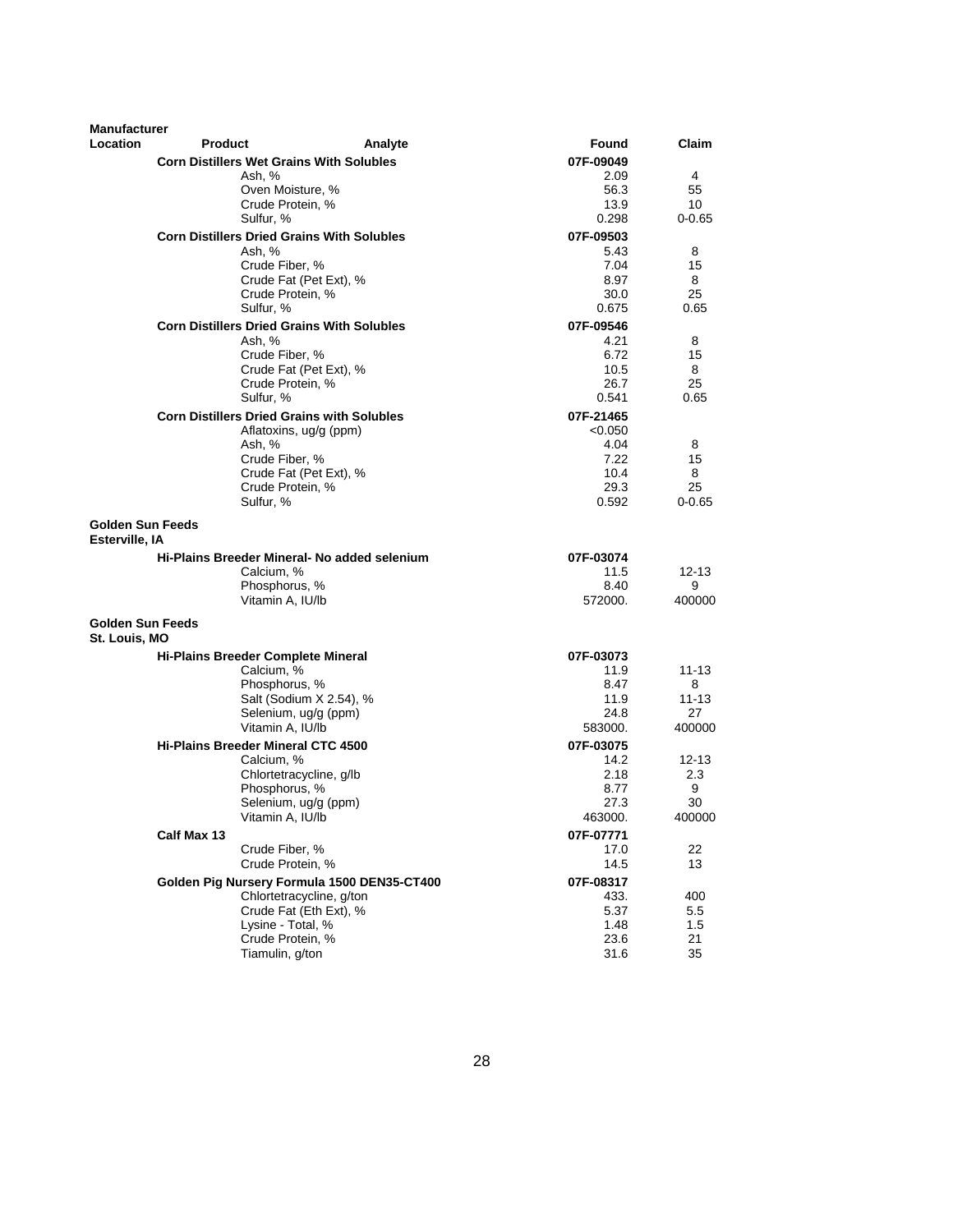| <b>Manufacturer</b>                  |                                              |                                              |                   |                             |                  |
|--------------------------------------|----------------------------------------------|----------------------------------------------|-------------------|-----------------------------|------------------|
| Location                             | <b>Product</b>                               | Analyte                                      | Found             | Claim                       |                  |
|                                      | 34% Lamb Supplement LM 150 BOV<br>Calcium, % |                                              | 07F-08384<br>2.91 | 2.75-3.75                   |                  |
|                                      |                                              | Equiv Crude Protein, %                       | 4.23              | 3.5                         |                  |
|                                      | Lasalocid, g/ton                             |                                              | 142.              | 150                         |                  |
|                                      | Crude Protein, %                             |                                              | 33.8              | 34                          |                  |
|                                      | Vitamin A, IU/lb                             |                                              | 17600.            | 20000                       |                  |
|                                      | Hi Plains Mineral 1440 BOV                   |                                              | 07F-08385         |                             |                  |
|                                      | Calcium, %                                   |                                              | 14.2              | 13-14                       |                  |
|                                      | Lasalocid, g/ton                             |                                              | 1440.             | 1440                        |                  |
|                                      | Phosphorus, %                                | Salt (Sodium X 2.54), %                      | 6.96<br>19.9      | $\overline{7}$<br>$20 - 22$ |                  |
|                                      | Vitamin A, IU/lb                             |                                              | 301000.           | 300000                      |                  |
|                                      | *#* 28% Range Block                          |                                              | 07F-08387         |                             |                  |
|                                      | Calcium, %                                   |                                              | 1.58              | $1.5 - 2$                   |                  |
|                                      | Crude Protein, %                             |                                              | 30.7              | 28                          |                  |
|                                      |                                              | Salt (ChlorideX1.65), %                      | 14.8              | 17-20                       | <b>DEFICIENT</b> |
|                                      |                                              | Salt (Sodium X 2.54), %                      | 14.4              | $17 - 20$                   | <b>DEFICIENT</b> |
|                                      | Vitamin A, IU/lb                             |                                              | 78800.            | 100000                      |                  |
|                                      | Golden Sun 32 Golden Beef - PR               |                                              | 07F-08388         |                             |                  |
|                                      |                                              | Equiv Crude Protein, %<br>Vacuum Moisture, % | 22.3<br>38.2      | 23<br>40                    |                  |
|                                      | Potassium, %                                 |                                              | 2.14              | 2.5                         |                  |
|                                      | Crude Protein, %                             |                                              | 32.7              | 32                          |                  |
|                                      |                                              | Salt (Sodium X 2.54), %                      | 4.25              | $4.5 - 5.5$                 |                  |
|                                      | Vitamin A. IU/lb                             |                                              | 40400.            | 36000                       |                  |
|                                      | Calf Amino Max 16 90 Bov                     |                                              | 07F-12339         |                             |                  |
|                                      | Crude Fiber, %                               |                                              | 20.6              | 22                          |                  |
|                                      | Lasalocid, g/ton<br>Crude Protein, %         |                                              | 84.6<br>17.7      | 90<br>16                    |                  |
|                                      |                                              |                                              |                   |                             |                  |
| Estherville, IA                      | <b>Golden Sun Feeds Inc.</b>                 |                                              |                   |                             |                  |
|                                      | Golden Sun HiPlains Breeder Mineral          |                                              | 07F-07818         |                             |                  |
|                                      | Calcium, %                                   |                                              | 12.7              | $12 - 13$                   |                  |
|                                      | Phosphorus, %<br>Vitamin A, IU/lb            |                                              | 8.29<br>401000.   | 9<br>400000                 |                  |
|                                      |                                              |                                              |                   |                             |                  |
|                                      | Amino Max 34<br>Calcium, %                   |                                              | 07F-07819<br>6.63 | 7-8                         |                  |
|                                      | Potassium, %                                 |                                              | 2.44              | 2.5                         |                  |
|                                      | Crude Protein, %                             |                                              | 34.1              | 34                          |                  |
|                                      |                                              | Salt (Sodium X 2.54), %                      | 3.45              | $3.5 - 4.5$                 |                  |
|                                      | Vitamin A, IU/lb                             |                                              | 31400.            | 40000                       |                  |
| Gutwein & Co., Inc.<br>Lafayette, IN |                                              |                                              |                   |                             |                  |
|                                      | <b>Morning Song High Energy Suet</b>         |                                              | 07F-04321         |                             |                  |
|                                      | Crude Fiber, %                               |                                              | 4.40              | 12                          |                  |
|                                      |                                              | Crude Fat (Eth Ext), %                       | 32.2              | 30                          |                  |
|                                      |                                              | Oven Moisture, %                             | 5.21              | 10                          |                  |
|                                      | Morning Song Fruit, Berry & Nut Bell         |                                              | 07F-04328         |                             |                  |
|                                      | Crude Fiber, %                               | Crude Fat (Eth Ext), %                       | 10.9<br>24.4      | 21<br>15                    |                  |
|                                      |                                              | Oven Moisture, %                             | 7.27              | 12                          |                  |
|                                      | Crude Protein, %                             |                                              | 16.1              | 13                          |                  |
|                                      | <b>Year-Round Suet</b>                       |                                              | 07F-04329         |                             |                  |
|                                      | Crude Fiber, %                               |                                              | 5.68              | 12                          |                  |
|                                      |                                              | Crude Fat (Eth Ext), %                       | 40.2              | 30                          |                  |
|                                      |                                              | Oven Moisture, %                             | 5.99              | 10                          |                  |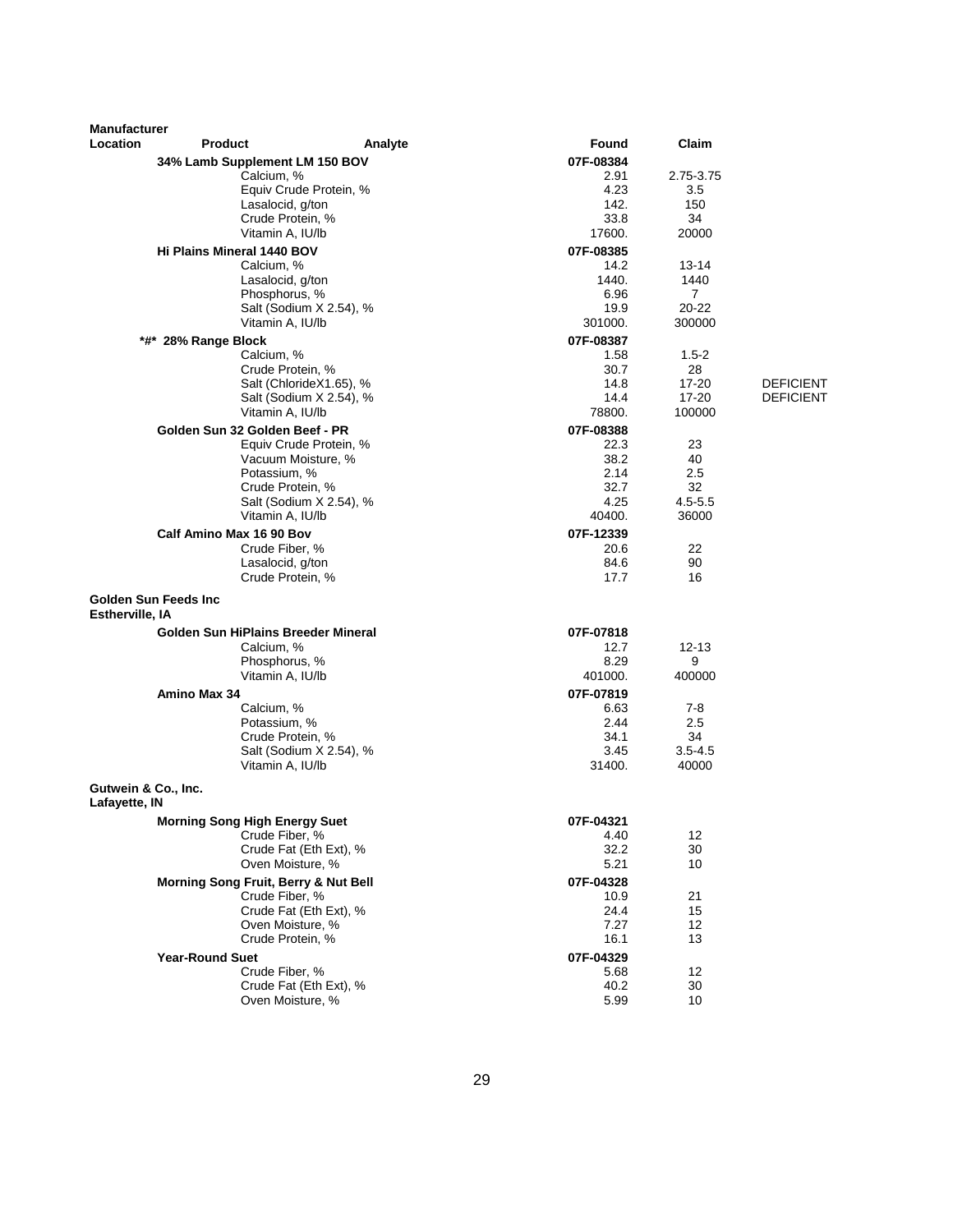| <b>Manufacturer</b><br>Location            | <b>Product</b>                 |                                                                                                                                              | Analyte | Found                                             | Claim                             |
|--------------------------------------------|--------------------------------|----------------------------------------------------------------------------------------------------------------------------------------------|---------|---------------------------------------------------|-----------------------------------|
| <b>Hartz Mountain Corp</b><br>Secaucus, NJ |                                |                                                                                                                                              |         |                                                   |                                   |
|                                            |                                | <b>Wardley's Betta Fish Food</b><br>Crude Fat (Eth Ext), %<br>Oven Moisture, %<br>Crude Protein, %                                           |         | 07F-09779<br>7.72<br>7.07<br>45.0                 | 6<br>10<br>40                     |
| <b>Hill's Pet Nutrition</b><br>Topeka, KS  |                                |                                                                                                                                              |         |                                                   |                                   |
|                                            |                                | <b>Science Diet Savory Chicken Entree Puppy</b><br>Crude Fat (Pet Ext), %<br>Oven Moisture, %<br>Crude Protein, %                            |         | 07F-02073<br>5.64<br>71.9<br>8.50                 | 5<br>74<br>8                      |
|                                            |                                | Science Diet Treats with Real Chicken Light Medium<br>Crude Fiber, %<br>Fat: Acid Hydrolysis, %<br>Oven Moisture, %<br>Crude Protein, %      |         | 07F-02074<br>10.0<br>6.84<br>9.30<br>17.0         | 14<br>4-7.5<br>10<br>15           |
|                                            |                                | Science Diet Savory Chicken Entree Senior Dog<br>Oven Moisture, %                                                                            |         | 07F-04319<br>75.8                                 | 78                                |
|                                            |                                | Science Diet Liver & Chicken Entree Adult Can Food<br>Ash, %<br>Oven Moisture, %<br>Crude Protein, %<br>Taurine - Total, %                   |         | 07F-05762<br>1.46<br>76.2<br>10.7<br>0.090        | $\overline{2}$<br>78<br>9<br>0.08 |
|                                            |                                | Science Diet Gourmet Turkey Entree Adult Dog Food<br>Oven Moisture, %<br>Crude Protein, %                                                    |         | 07F-14294<br>76.0<br>6.08                         | 78<br>5.5                         |
|                                            |                                | Science Diet Gourmet Turkey Entree Mature Adult Dog<br>Ash, %<br>Oven Moisture, %                                                            |         | 07F-14320<br>1.18<br>75.0                         | 1.4<br>78                         |
|                                            |                                | <b>Science Diet Chicken Treats for Dogs</b><br>Fat: Acid Hydrolysis, %<br>Oven Moisture, %<br>Crude Protein, %                               |         | 07F-14328<br>11.0<br>8.61<br>21.4                 | 8.5<br>10<br>19                   |
| Rapid City, SD                             | <b>Hills Materials Company</b> |                                                                                                                                              |         |                                                   |                                   |
|                                            | High Cal 200                   | Calcium Carbonate, %<br>Calcium, %                                                                                                           |         | 07F-05373<br>87.4<br>35.0                         | 94.7<br>37.88                     |
|                                            | High Cal 16                    | Calcium Carbonate, %<br>Calcium, %                                                                                                           |         | 07F-05374<br>91.2<br>36.5                         | 94.7<br>37.88                     |
| <b>Hubbard Feed Inc.</b><br>Watertown, SD  |                                |                                                                                                                                              |         |                                                   |                                   |
|                                            |                                | McFleeg Biopeak 2 C400Tl35<br>Chlortetracycline, g/ton<br>Crude Fat (Eth Ext), %<br>Lysine - Total, %<br>Crude Protein, %<br>Tiamulin, g/ton |         | 07F-07438<br>420.<br>7.70<br>1.44<br>24.7<br>29.1 | 400<br>7.7<br>1.7<br>22<br>35     |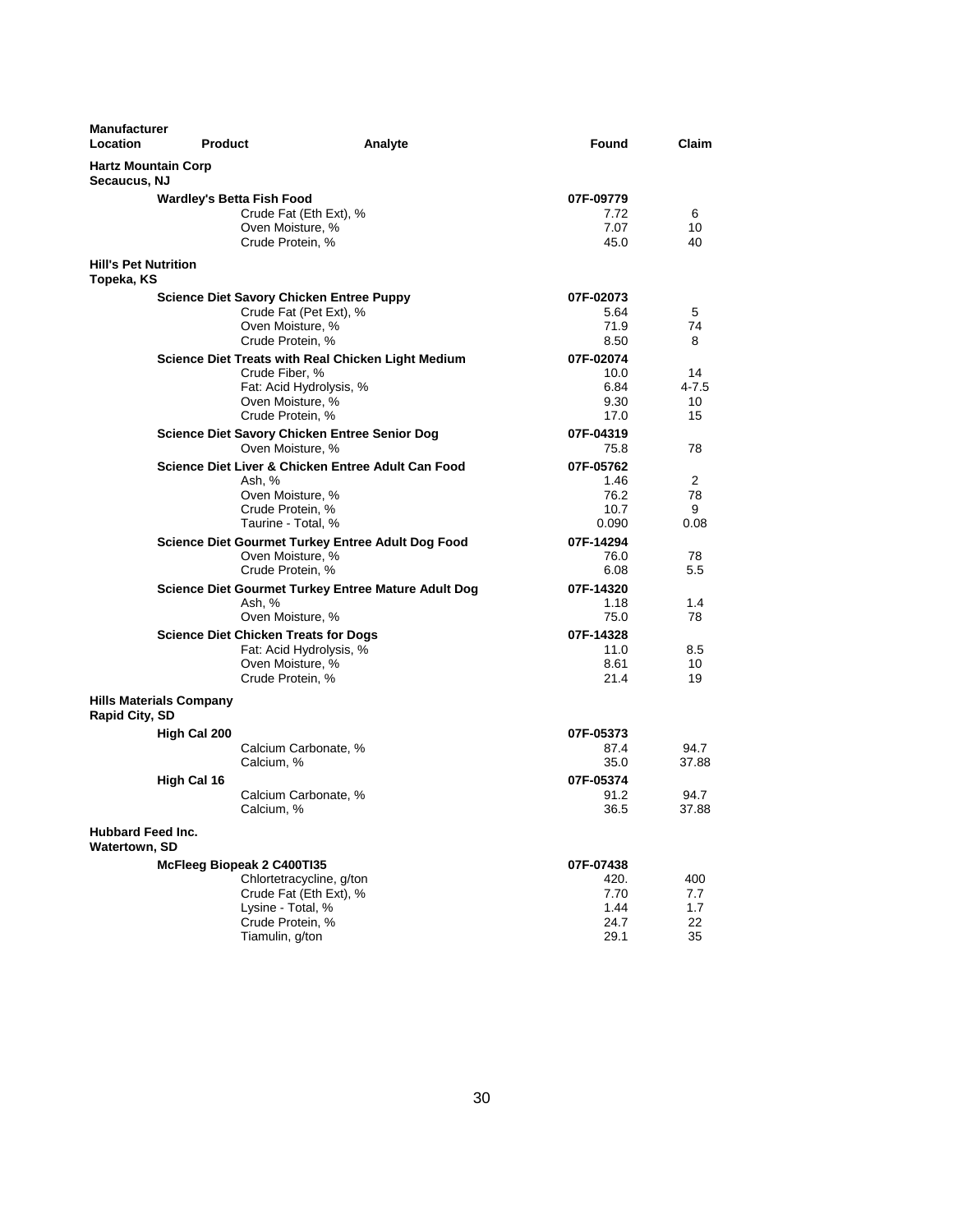| <b>Manufacturer</b><br>Location           | <b>Product</b>                                          | Analyte | Found             | Claim           |                  |
|-------------------------------------------|---------------------------------------------------------|---------|-------------------|-----------------|------------------|
| Hubbard Feeds, Inc.<br><b>Mankato, MN</b> |                                                         |         |                   |                 |                  |
|                                           | *#* 20% Rangeland Cake                                  |         | 07F-00499         |                 |                  |
|                                           | Calcium, %                                              |         | 1.43              | $2 - 2.5$       | <b>DEFICIENT</b> |
|                                           | Crude Fiber, %                                          |         | 11.4              | 10              | <b>EXCESSIVE</b> |
|                                           | Crude Protein, %                                        |         | 21.5              | 20              |                  |
|                                           | Vitamin A, IU/lb                                        |         | 23200.            | 33000           |                  |
|                                           | 30% Hi-Plains Cottonseed Cake WCS                       |         | 07F-00500         |                 |                  |
|                                           | Crude Fiber, %                                          |         | 12.4              | 13              |                  |
|                                           | Crude Protein, %<br>Vitamin A, IU/lb                    |         | 31.2<br>32500.    | 30<br>33000     |                  |
|                                           |                                                         |         |                   |                 |                  |
|                                           | *#* DM & G Cattle Supplement<br>Acid Detergent Fiber, % |         | 07F-02712<br>17.4 | 11.1            | <b>EXCESSIVE</b> |
|                                           | Calcium, %                                              |         | 3.30              | $3.6 - 4.6$     |                  |
|                                           | Crude Fiber, %                                          |         | 11.3              | 12              |                  |
|                                           | Crude Protein, %                                        |         | 36.1              | 40              | <b>DEFICIENT</b> |
|                                           | Vitamin A, IU/lb                                        |         | 14300.            | 25500           | <b>DEFICIENT</b> |
|                                           | <b>Opticare Beef Pack R1200</b>                         |         | 07F-02714         |                 |                  |
|                                           | Calcium, %                                              |         | 5.73              | $6 - 7.2$       |                  |
|                                           | Crude Fiber, %                                          |         | 6.81              | 15              |                  |
|                                           | Monensin, g/ton                                         |         | 1120.             | 1200            |                  |
|                                           | Crude Protein, %                                        |         | 15.3              | 5               |                  |
|                                           | Sweet Lassy 20 % Natural Block                          |         | 07F-02715         |                 |                  |
|                                           | Crude Protein, %<br>Salt (Sodium X 2.54), %             |         | 21.0<br>20.0      | 20<br>$17 - 20$ |                  |
|                                           |                                                         |         |                   |                 |                  |
|                                           | Soybean Meal 46%<br>Oven Moisture, %                    |         | 07F-02722<br>10.5 | 13              |                  |
|                                           | Crude Protein, %                                        |         | 46.1              | 46              |                  |
|                                           | <b>OptiCare Beef Pack B1440</b>                         |         | 07F-02727         |                 |                  |
|                                           | Calcium, %                                              |         | 5.61              | 5.4-6.4         |                  |
|                                           | Crude Fiber, %                                          |         | 7.76              | 15              |                  |
|                                           | Lasalocid, g/ton                                        |         | 1380.             | 1440            |                  |
|                                           | Crude Protein, %                                        |         | 15.1              | 5               |                  |
|                                           | *#* Crystalyx BGF-30                                    |         | 07F-03011         |                 |                  |
|                                           | Calcium, %                                              |         | 2.86              | $2 - 2.5$       | <b>EXCESSIVE</b> |
|                                           | Equiv Crude Protein, %                                  |         | 7.85              | 12              |                  |
|                                           | Phosphorus, %                                           |         | 2.18              | 2<br>2.5        | <b>DEFICIENT</b> |
|                                           | Potassium, %<br>Crude Protein, %                        |         | 1.64<br>29.3      | 30              |                  |
|                                           | Selenium, ug/g (ppm)                                    |         | 5.12              | 4.4             |                  |
|                                           | Vitamin A, IU/lb                                        |         | 122000.           | 80000           |                  |
|                                           | *#* Crystalyx Sweet 14%                                 |         | 07F-03012         |                 |                  |
|                                           | Potassium, %                                            |         | 2.16              | 3               | <b>DEFICIENT</b> |
|                                           | Crude Protein, %                                        |         | 13.9              | 14              |                  |
|                                           | Selenium, ug/g (ppm)                                    |         | 4.58              | 4.4             |                  |
|                                           | Vitamin A, IU/lb                                        |         | 40800.            | 50000           |                  |
|                                           | <b>Tradition 17% Egg Layer Granules</b>                 |         | 07F-04956         |                 |                  |
|                                           | Calcium, %                                              |         | 3.35              | $2.9 - 3.9$     |                  |
|                                           | Lysine - Total, %<br>Methionine - Total, %              |         | 0.933<br>0.332    | 0.7<br>0.3      |                  |
|                                           | Crude Protein, %                                        |         | 17.8              | 17              |                  |
|                                           | Supergain 14                                            |         | 07F-05030         |                 |                  |
|                                           | Crude Fiber, %                                          |         | 9.47              | 15              |                  |
|                                           | Crude Protein, %                                        |         | 16.1              | 14              |                  |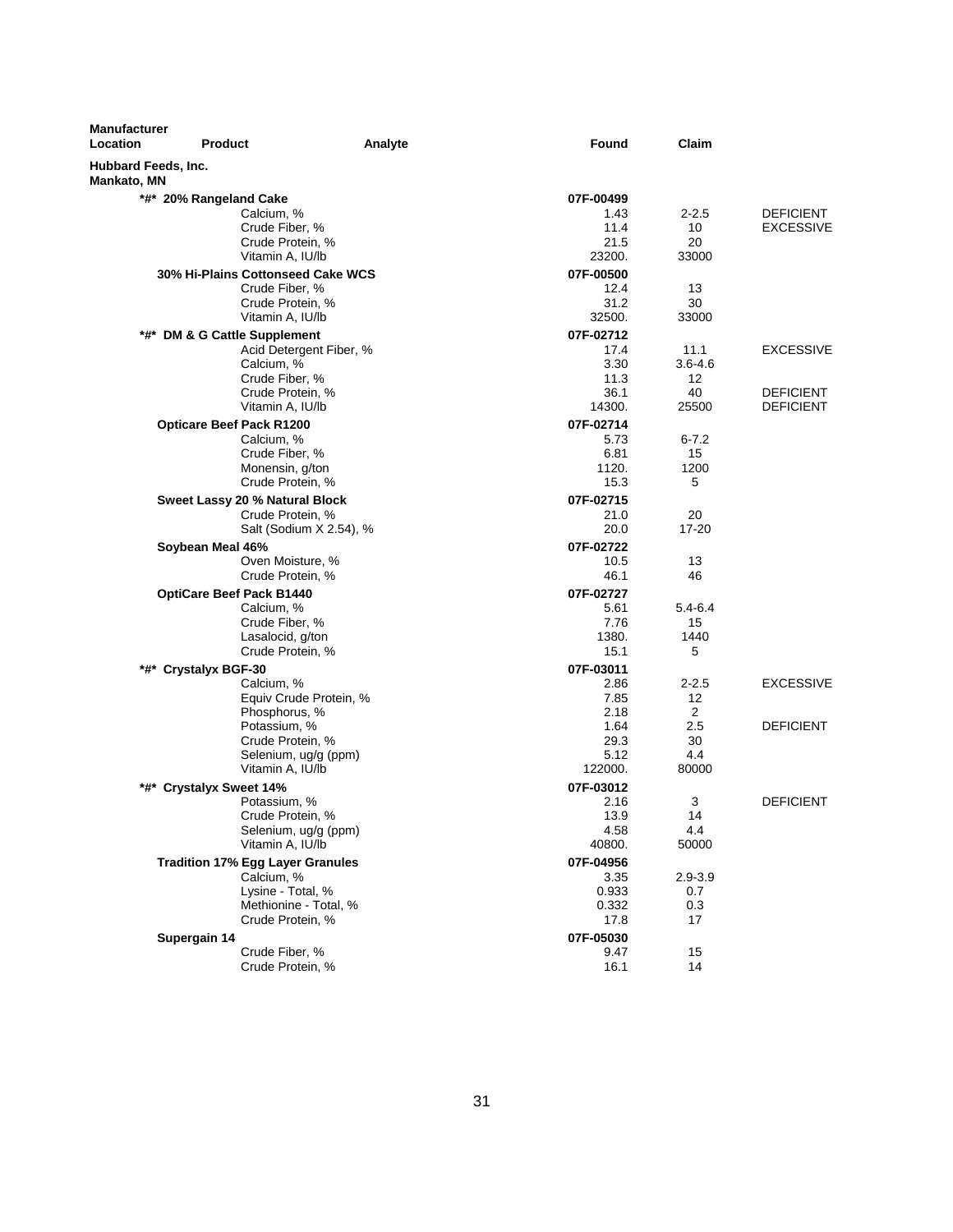| <b>Manufacturer</b> |                                               |                                                    |                     |                      |                  |
|---------------------|-----------------------------------------------|----------------------------------------------------|---------------------|----------------------|------------------|
| Location            | <b>Product</b>                                | Analyte                                            | Found               | Claim                |                  |
|                     | *#* Easylix 12-12-12 Mineral Pressed Block    |                                                    | 07F-05031           |                      |                  |
|                     | Calcium, %                                    |                                                    | 11.2                | 11-13                |                  |
|                     | Phosphorus, %                                 |                                                    | 11.3                | $12 \overline{ }$    |                  |
|                     |                                               | Salt (ChlorideX1.65), %<br>Salt (Sodium X 2.54), % | 14.0<br>13.9        | 12-14<br>12-14       |                  |
|                     |                                               | Selenium, ug/g (ppm)                               | 15.6                | 20                   |                  |
|                     | Vitamin A, IU/lb                              |                                                    | 105000.             | 180000               | <b>DEFICIENT</b> |
|                     | <b>Stockmaster Sweet Mag 14</b>               |                                                    | 07F-05216           |                      |                  |
|                     | Calcium, %                                    |                                                    | 11.5                | 9.6-11.5             |                  |
|                     | Magnesium, %                                  |                                                    | 12.0                | 14                   |                  |
|                     | Phosphorus, %                                 |                                                    | 4.07                | 4                    |                  |
|                     |                                               | Salt (Sodium X 2.54), %                            | 20.3                | 18.2-21.8            |                  |
|                     |                                               | Selenium, ug/g (ppm)                               | 16.2                | 20                   |                  |
|                     | Vitamin A, IU/lb                              |                                                    | 54300.              | 50000                |                  |
|                     | <b>Stockmaster Sweet Phos 12</b>              |                                                    | 07F-05217<br>11.9   | 11.4-13.6            |                  |
|                     | Calcium, %<br>Phosphorus, %                   |                                                    | 11.8                | 12                   |                  |
|                     |                                               | Salt (Sodium X 2.54), %                            | 12.2                | 11.9-14.2            |                  |
|                     |                                               | Selenium, ug/g (ppm)                               | 16.2                | 20                   |                  |
|                     | Vitamin A, IU/lb                              |                                                    | 171000.             | 200000               |                  |
|                     | 16% Lamb Creep C50                            |                                                    | 07F-05219           |                      |                  |
|                     |                                               | Chlortetracycline, g/ton                           | 54.8                | 50                   |                  |
|                     |                                               | Equiv Crude Protein, %                             | 1.00                | 0.6                  |                  |
|                     | Crude Protein, %                              |                                                    | 17.9                | 16                   |                  |
|                     | *#* OptiCare Aureo S 700 2 G Crumbles         |                                                    | 07F-05433           |                      |                  |
|                     | Calcium, %                                    |                                                    | 1.03                | $7.2 - 8.6$          | <b>DEFICIENT</b> |
|                     | Crude Fiber, %                                | Chlortetracycline, g/lb                            | 9.85<br>1.53        | 29<br>2              |                  |
|                     | Crude Protein, %                              |                                                    | 18.1                | 7                    |                  |
|                     |                                               | Sulfamethazine, g/lb                               | 1.68                | 2                    |                  |
|                     | *#* Sweet Lassy BVC Cattle Block with Bovatec |                                                    | 07F-05435           |                      |                  |
|                     |                                               | Equiv Crude Protein, %                             | 1.42                | 18                   |                  |
|                     | Lasalocid, g/ton                              |                                                    | 258.                | 300                  |                  |
|                     | Potassium, %                                  |                                                    | 2.33                | 2                    |                  |
|                     | Crude Protein, %                              |                                                    | 20.2                | 20                   |                  |
|                     | Vitamin A, IU/lb                              | Salt (Sodium X 2.54), %                            | 17.3<br>43300.      | 18-21<br>80000       | <b>DEFICIENT</b> |
|                     |                                               |                                                    |                     |                      |                  |
|                     | Amprolium, %                                  | Tradition 23% Broiler Starter/Grower AM.0125 BMD18 | 07F-05788<br>0.0105 | 0.0125               |                  |
|                     | Lysine - Total, %                             |                                                    | 1.44                | 1.2                  |                  |
|                     |                                               | Methionine - Total, %                              | 0.527               | 0.6                  |                  |
|                     | Crude Protein, %                              |                                                    | 23.8                | 23                   |                  |
|                     | <b>Tradition 14% Pullet Developer</b>         |                                                    | 07F-05789           |                      |                  |
|                     | Lysine - Total, %                             |                                                    | 0.628               | 0.6                  |                  |
|                     |                                               | Methionine - Total, %                              | 0.275               | 0.28                 |                  |
|                     | Crude Protein, %                              |                                                    | 15.5                | 14                   |                  |
|                     | Tradition 20% Chick Starter AM.0125 BMD18     |                                                    | 07F-05790           |                      |                  |
|                     | Amprolium, %                                  |                                                    | 0.0118              | 0.0125               |                  |
|                     | Lysine - Total, %                             | Methionine - Total, %                              | 0.859<br>0.310      | $\mathbf{1}$<br>0.37 |                  |
|                     | Crude Protein, %                              |                                                    | 24.3                | 20                   |                  |
|                     | Milkflakes 21-20 nm Calf Milk Replacer        |                                                    | 07F-07040           |                      |                  |
|                     |                                               | Fat: Roese Gottlieb, %                             | 21.0                | 20                   |                  |
|                     | Crude Protein, %                              |                                                    | 21.0                | 21                   |                  |
|                     | Vitamin A, IU/lb                              |                                                    | 32700.              | 30000                |                  |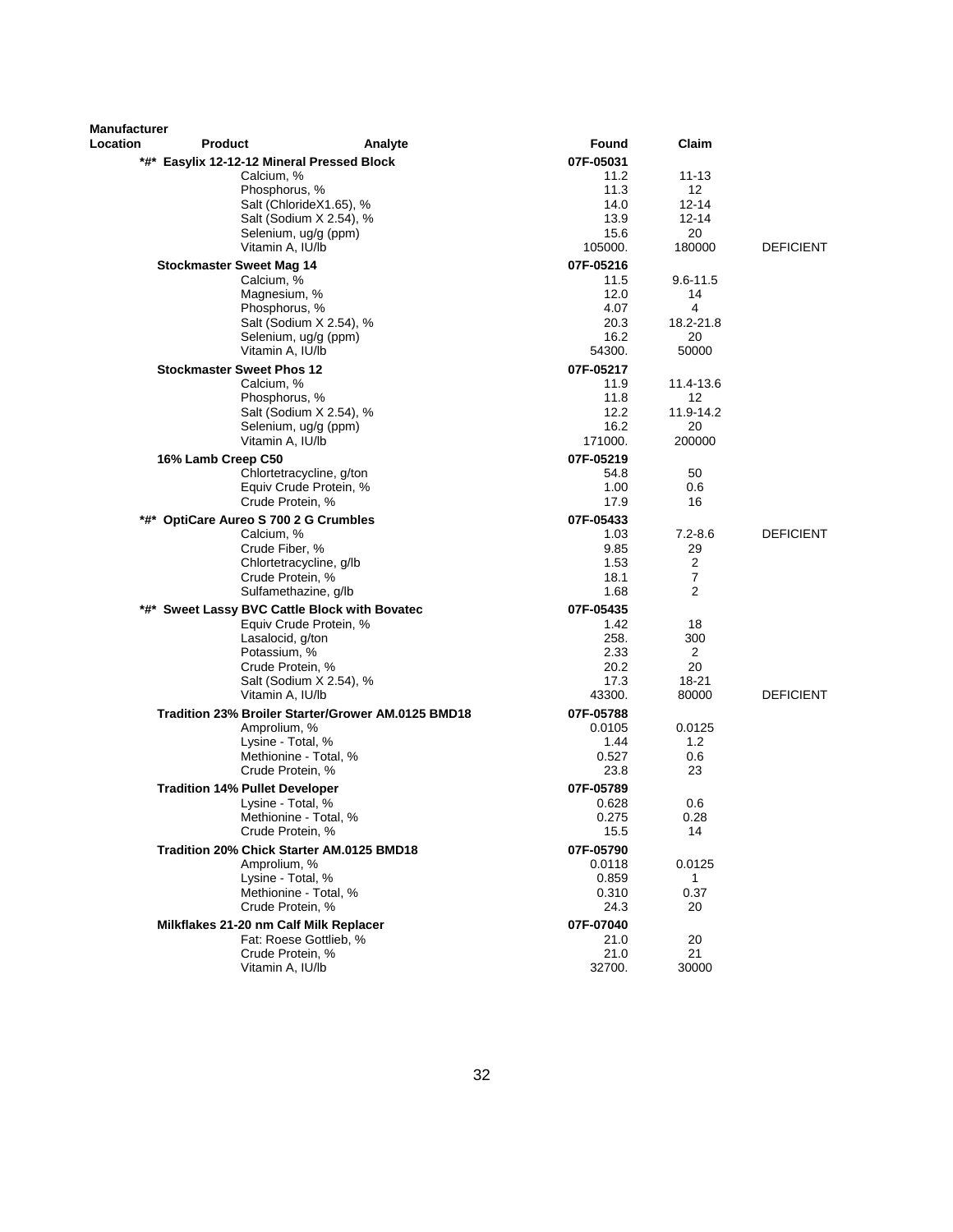| <b>Manufacturer</b> |                                                         |                                                 |                   |                      |                  |
|---------------------|---------------------------------------------------------|-------------------------------------------------|-------------------|----------------------|------------------|
| Location            | <b>Product</b>                                          | Analyte                                         | <b>Found</b>      | Claim                |                  |
|                     | *#* Stockmaster 12-8-12 Breeder Mineral Coarse          |                                                 | 07F-07132         |                      |                  |
|                     | Calcium, %                                              |                                                 | 14.4              | 11.4-13.6<br>8       |                  |
|                     | Phosphorus, %                                           | Salt (ChlorideX1.65), %                         | 10.8<br>9.51      | 11.9-14.2            | <b>DEFICIENT</b> |
|                     |                                                         | Salt (Sodium X 2.54), %                         | 9.31              | 11.9-14.2            | <b>DEFICIENT</b> |
|                     |                                                         | Selenium, ug/g (ppm)                            | 16.5              | 25                   | <b>DEFICIENT</b> |
|                     | Vitamin A, IU/lb                                        |                                                 | 429000.           | 300000               |                  |
|                     | *#* Foundation DC Premix                                |                                                 | 07F-07133         |                      |                  |
|                     | Calcium, %                                              |                                                 | 11.5              | 11.4-13.7            |                  |
|                     | Magnesium, %                                            |                                                 | 10.7              | 12                   |                  |
|                     | Phosphorus, %                                           |                                                 | 9.09              | 9                    |                  |
|                     |                                                         | Salt (Sodium X 2.54), %<br>Selenium, ug/g (ppm) | 11.0<br>16.5      | $9.1 - 10.9$<br>40   | <b>DEFICIENT</b> |
|                     | Vitamin A, IU/lb                                        |                                                 | 482000.           | 500000               |                  |
|                     | <b>Stockmaster Sweet Mag 14 Coarse</b>                  |                                                 | 07F-07134         |                      |                  |
|                     | Calcium, %                                              |                                                 | 11.8              | $9.6 - 11.5$         |                  |
|                     | Magnesium, %                                            |                                                 | 11.2              | 14                   |                  |
|                     | Phosphorus, %                                           |                                                 | 4.05              | 4                    |                  |
|                     |                                                         | Salt (Sodium X 2.54), %                         | 18.2              | 18.2-21.8            |                  |
|                     |                                                         | Selenium, ug/g (ppm)                            | 17.6              | 20                   |                  |
|                     | Vitamin A, IU/lb                                        |                                                 | 45900.            | 50000                |                  |
|                     | <b>Stockmaster Sweet Phos 8 Coarse</b>                  |                                                 | 07F-07135         |                      |                  |
|                     | Calcium, %<br>Phosphorus, %                             |                                                 | 14.0<br>7.97      | 14.1-16.9<br>8       |                  |
|                     |                                                         | Salt (Sodium X 2.54), %                         | 15.2              | 14.6-17.5            |                  |
|                     |                                                         | Selenium, ug/g (ppm)                            | 16.2              | 20                   |                  |
|                     | Vitamin A, IU/lb                                        |                                                 | 162000.           | 200000               |                  |
|                     | <b>Select Shur Flo</b>                                  |                                                 | 07F-07136         |                      |                  |
|                     |                                                         | Acid Detergent Fiber, %                         | 0.04              | 0.1                  |                  |
|                     |                                                         | Karl Fisher Moisture, %                         | 37.6              | 38                   |                  |
|                     | Crude Protein, %                                        | Salt (Sodium X 2.54), %                         | 11.8<br>4.39      | 5<br>$3.5 - 4.5$     |                  |
|                     |                                                         | Total Sugars(Invert), %                         | 27.1              | 28                   |                  |
|                     | *#* Select 32% Custom Liquid Feed Supplement            |                                                 | 07F-07137         |                      |                  |
|                     |                                                         | Equiv Crude Protein, %                          | 15.9              | 27                   |                  |
|                     |                                                         | Vacuum Moisture, %                              | 34.7              | 38                   |                  |
|                     | Potassium, %                                            |                                                 | 2.82              | 2                    |                  |
|                     | Crude Protein, %                                        |                                                 | 26.8              | 32                   | <b>DEFICIENT</b> |
|                     |                                                         | Total Sugars(Invert), %                         | 23.7              | 23                   |                  |
|                     | Vitamin A, IU/lb                                        |                                                 | 18000.            | 20000                |                  |
|                     | <b>Porcine Blood Meal</b><br>Crude Protein, %           |                                                 | 07F-07263<br>92.5 | 86                   |                  |
|                     |                                                         |                                                 | 07F-07264         |                      |                  |
|                     | <b>Tradition Goat Finisher DQ22.7</b><br>Crude Fiber, % |                                                 | 14.4              | 15                   |                  |
|                     | Decoquinate, mg/lb                                      |                                                 | 19.4              | 22.7                 |                  |
|                     |                                                         | Equiv Crude Protein, %                          | 0.97              | 1.1                  |                  |
|                     | Crude Protein, %                                        |                                                 | 16.6              | 16                   |                  |
|                     | *#* Beef Developer Pellet/Availa4/Sel-Plex              |                                                 | 07F-07265         |                      |                  |
|                     | Calcium, %                                              |                                                 | 4.54              | $4 - 5$              |                  |
|                     | Crude Fiber, %                                          |                                                 | 7.40              | 14                   |                  |
|                     | Potassium, %<br>Crude Protein, %                        |                                                 | 1.94<br>32.7      | $\overline{2}$<br>35 | <b>DEFICIENT</b> |
|                     | Vitamin A, IU/lb                                        |                                                 | 29800.            | 45000                | <b>DEFICIENT</b> |
|                     | Supergain 14                                            |                                                 | 07F-07267         |                      |                  |
|                     | Crude Fiber, %                                          |                                                 | 9.59              | 15                   |                  |
|                     | Crude Protein, %                                        |                                                 | 15.6              | 14                   |                  |
|                     | <b>Porcine Blood Meal</b>                               |                                                 | 07F-07433         |                      |                  |
|                     | Crude Protein, %                                        |                                                 | 90.0              | 86                   |                  |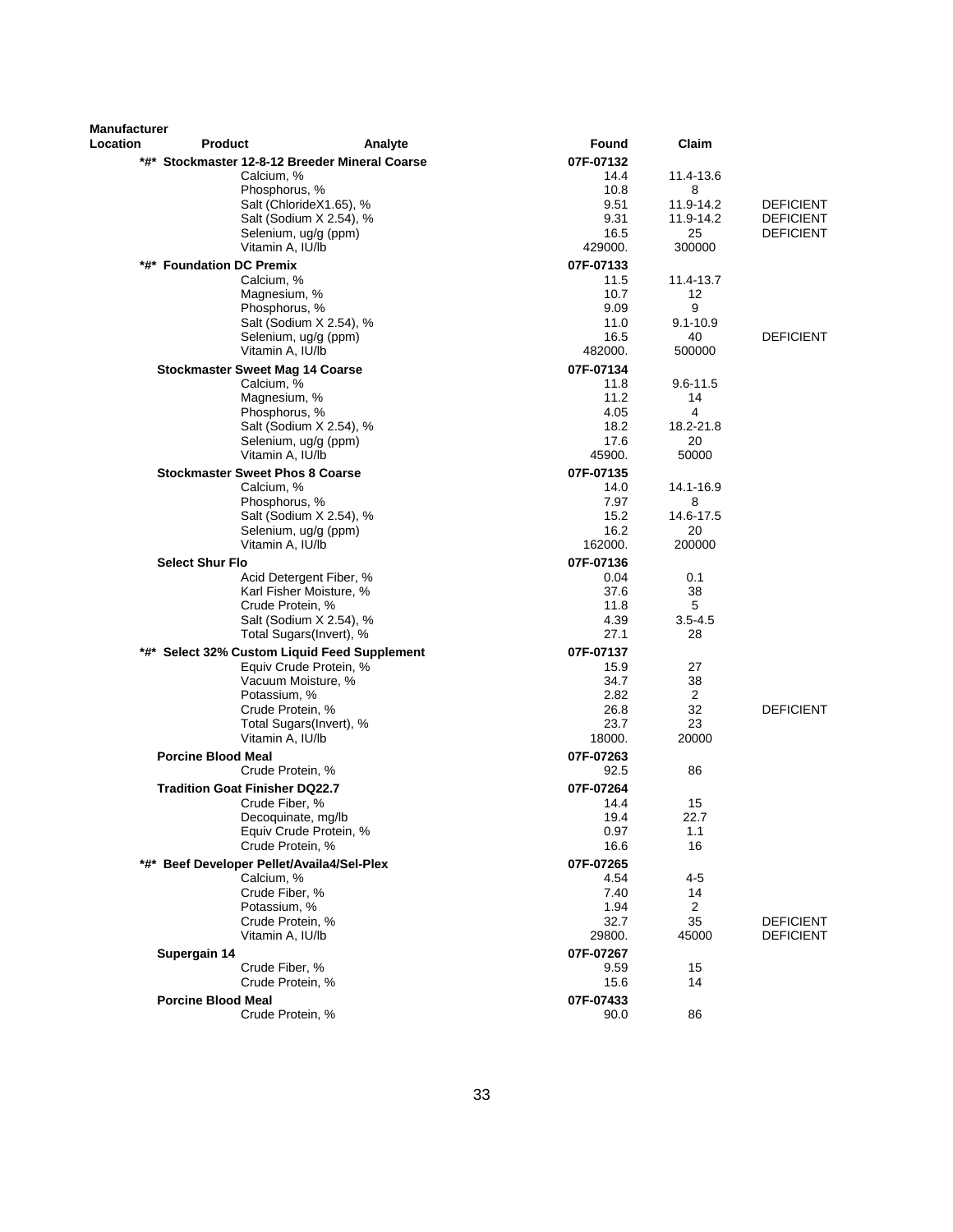| <b>Manufacturer</b> |                                         |                                                   |                 |                    |                  |
|---------------------|-----------------------------------------|---------------------------------------------------|-----------------|--------------------|------------------|
| Location            | <b>Product</b>                          | Analyte                                           | Found           | Claim              |                  |
|                     | *#* Stockmaster Rangeland B1440 Mineral |                                                   | 07F-07434       |                    |                  |
|                     | Calcium, %                              |                                                   | 10.9            | 12.6-15.1          | <b>DEFICIENT</b> |
|                     | Lasalocid, g/ton                        |                                                   | 741.            | 1440               | <b>DEFICIENT</b> |
|                     | Phosphorus, %                           |                                                   | 6.43            | 7.4                | <b>DEFICIENT</b> |
|                     | Potassium, %                            |                                                   | 2.24            | 2.2                |                  |
|                     |                                         | Salt (Sodium X 2.54), %                           | 21.2            | 17.6-21.1          |                  |
|                     | Vitamin A, IU/lb                        | Selenium, ug/g (ppm)                              | 10.7<br>136000. | 15<br>100000       | <b>DEFICIENT</b> |
|                     |                                         |                                                   |                 |                    |                  |
|                     | <b>Sheep Mineral</b>                    |                                                   | 07F-07435       |                    |                  |
|                     | Calcium, %<br>Phosphorus, %             |                                                   | 12.4            | $11.7 - 14$        |                  |
|                     |                                         | Salt (Sodium X 2.54), %                           | 9.68<br>14.4    | 10<br>14-16.8      |                  |
|                     |                                         | Selenium, ug/g (ppm)                              | 45.8            | 50                 |                  |
|                     | Vitamin A, IU/lb                        |                                                   | 237000.         | 300000             |                  |
|                     |                                         |                                                   |                 |                    |                  |
|                     | <b>Hydrolyzed Feather Meal</b>          |                                                   | 07F-07436       | 6                  |                  |
|                     | Ash, %<br>Crude Protein, %              |                                                   | 1.85<br>84.9    | 80                 |                  |
|                     |                                         |                                                   |                 |                    |                  |
|                     | <b>Super Phos 15 Mineral</b>            |                                                   | 07F-07812       |                    |                  |
|                     | Calcium, %                              |                                                   | 14.3            | 13-15.1            |                  |
|                     | Phosphorus, %                           |                                                   | 14.9<br>9.92    | 15<br>$9.5 - 11.4$ |                  |
|                     | Vitamin A, IU/lb                        | Salt (Sodium X 2.54), %                           | 72100.          | 100000             |                  |
|                     |                                         |                                                   |                 |                    |                  |
|                     | 38% Protein Pressed Block               |                                                   | 07F-07815       |                    |                  |
|                     | Calcium, %                              |                                                   | 5.17            | $4.7 - 5.7$        |                  |
|                     | Crude Protein, %                        |                                                   | 37.3<br>13.2    | 38<br>$14 - 16$    |                  |
|                     | Vitamin A, IU/lb                        | Salt (Sodium X 2.54), %                           | 36400.          | 40000              |                  |
|                     |                                         |                                                   |                 |                    |                  |
|                     |                                         | *#* Select 32% Custom Liquid Feed Supplement #870 | 07F-08390       |                    |                  |
|                     |                                         | Equiv Crude Protein, %                            | 26.0            | 30                 |                  |
|                     | Potassium, %                            | Vacuum Moisture, %                                | 37.5<br>2.33    | 38<br>2            |                  |
|                     | Crude Protein, %                        |                                                   | 32.8            | 32                 |                  |
|                     |                                         | Total Sugars(Invert), %                           | 19.6            | 25                 | <b>DEFICIENT</b> |
|                     | Vitamin A, IU/lb                        |                                                   | 26700.          | 20000              |                  |
|                     | <b>OptiCare Beef Pack M1.0</b>          |                                                   | 07F-08421       |                    |                  |
|                     | Calcium, %                              |                                                   | 5.35            | $5.4 - 6.4$        |                  |
|                     | Crude Fiber, %                          |                                                   | 11.5            | 15                 |                  |
|                     | Crude Protein, %                        |                                                   | 14.8            | 5                  |                  |
|                     | Express Grower 40-22 B500               |                                                   | 07F-08422       |                    |                  |
|                     | Calcium, %                              |                                                   | 6.16            | $5.5 - 6.6$        |                  |
|                     | Crude Fiber, %                          |                                                   | 7.24            | 15                 |                  |
|                     |                                         | Equiv Crude Protein, %                            | 21.8            | 22                 |                  |
|                     | Lasalocid, g/ton                        |                                                   | 450.            | 500                |                  |
|                     | Crude Protein, %                        |                                                   | 40.9            | 40                 |                  |
|                     |                                         | Salt (Sodium X 2.54), %                           | 4.06            | $3.5 - 4.5$        |                  |
|                     | Vitamin A, IU/lb                        |                                                   | 34800.          | 45000              |                  |
|                     | <b>Show-Rite NutraBase B200</b>         |                                                   | 07F-08425       |                    |                  |
|                     | Calcium, %                              |                                                   | 4.38            | $4.5 - 5.5$        |                  |
|                     | Crude Fiber, %                          |                                                   | 5.65            | 12                 |                  |
|                     | Lasalocid, g/ton                        |                                                   | 177.            | 200                |                  |
|                     | Potassium, %                            |                                                   | 2.30            | 2.5                |                  |
|                     | Crude Protein, %                        |                                                   | 33.6            | 32                 |                  |
|                     |                                         | Salt (Sodium X 2.54), %                           | 3.38            | $3 - 4$            |                  |
|                     | Vitamin A, IU/lb                        |                                                   | 43200.          | 50000              |                  |
|                     | Calf Creep 14% B60                      |                                                   | 07F-08807       |                    |                  |
|                     | Crude Fiber, %                          |                                                   | 11.0            | 15                 |                  |
|                     | Lasalocid, g/ton                        |                                                   | 66.0            | 60                 |                  |
|                     | Crude Protein, %                        |                                                   | 16.3            | 14                 |                  |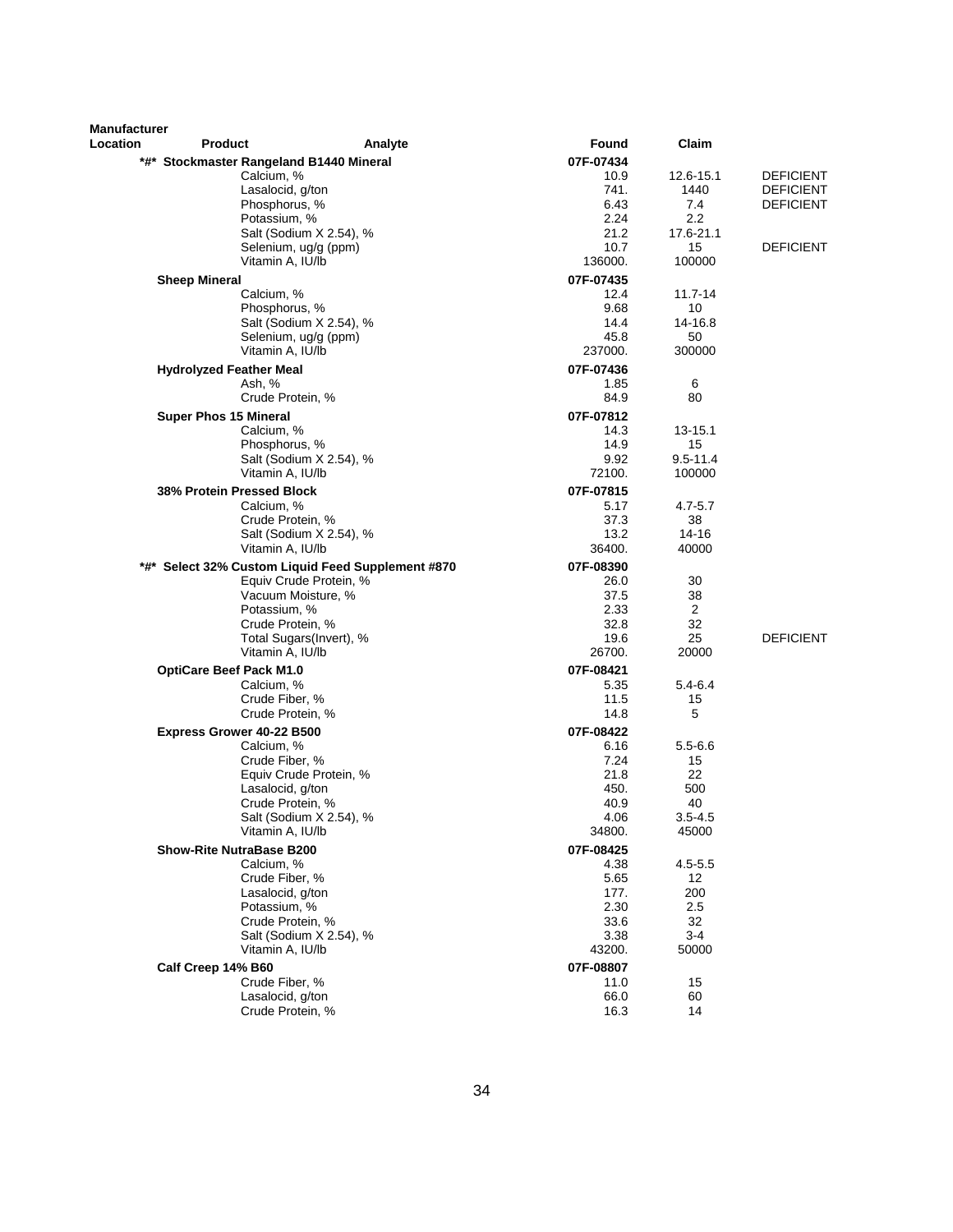| <b>Manufacturer</b> |                                                           |                         |                   |                   |                  |
|---------------------|-----------------------------------------------------------|-------------------------|-------------------|-------------------|------------------|
| Location            | <b>Product</b>                                            | Analyte                 | Found             | Claim             |                  |
|                     | 20% Range Cube                                            |                         | 07F-08808         |                   |                  |
|                     | Calcium, %                                                |                         | 2.05              | $1.5-2$           |                  |
|                     | Crude Fiber, %<br>Crude Protein, %                        |                         | 11.0<br>21.5      | 12<br>20          |                  |
|                     |                                                           |                         |                   |                   |                  |
|                     | *#* Tend-R-Leen Ultra Finisher R240T120                   |                         | 07F-08809         |                   |                  |
|                     | Calcium, %                                                | Acid Detergent Fiber, % | 10.4<br>6.92      | 16<br>$6.5 - 7.5$ |                  |
|                     | Crude Fiber, %                                            |                         | 8.30              | 13                |                  |
|                     |                                                           | Equiv Crude Protein, %  | 11.5              | 12                |                  |
|                     | Monensin, g/ton                                           |                         | 210.              | 240               |                  |
|                     | Potassium, %                                              |                         | 2.67              | 3.2               | <b>DEFICIENT</b> |
|                     | Crude Protein, %                                          |                         | 37.7              | 36                |                  |
|                     |                                                           | Salt (Sodium X 2.54), % | 3.28              | $2.5 - 3.5$       |                  |
|                     | Sodium, %                                                 |                         | 1.29              | $1 - 1.5$         |                  |
|                     | Tylosin, g/ton<br>Vitamin A, IU/lb                        |                         | 111.<br>28800.    | 120<br>40000      |                  |
|                     |                                                           |                         |                   |                   |                  |
|                     | 11% Bison Feed Mash<br>Crude Fiber, %                     |                         | 07F-09497<br>4.48 | 15                |                  |
|                     | Crude Protein, %                                          |                         | 11.0              | 11                |                  |
|                     | *#* Purple Ribbon Mineral Pellets                         |                         | 07F-11931         |                   |                  |
|                     | Calcium, %                                                |                         | 9.69              | 10-12             |                  |
|                     | Phosphorus, %                                             |                         | 9.53              | 10                |                  |
|                     |                                                           | Salt (Sodium X 2.54), % | 12.1              | 12.5-15           |                  |
|                     | Selenium, ug/g (ppm)                                      |                         | 30.6              | 35                |                  |
|                     | Vitamin A, IU/lb                                          |                         | 30400.            | 100000            | <b>DEFICIENT</b> |
|                     | Soybean Meal                                              |                         | 07F-12160         |                   |                  |
|                     | Crude Protein, %                                          |                         | 46.7              | 46                |                  |
|                     | 37% Cattle Block                                          |                         | 07F-14594         |                   |                  |
|                     | Calcium, %                                                |                         | 6.34              | 5-6               |                  |
|                     |                                                           | Equiv Crude Protein, %  | 17.4              | 18.5              |                  |
|                     | Crude Protein, %                                          | Salt (Sodium X 2.54), % | 37.0<br>16.7      | 37<br>$15 - 17$   |                  |
|                     | Vitamin A, IU/lb                                          |                         | 65000.            | 60000             |                  |
|                     | <b>High Energy Horse Block</b>                            |                         | 07F-14595         |                   |                  |
|                     | Calcium, %                                                |                         | 5.05              | $4 - 5$           |                  |
|                     | Crude Protein, %                                          |                         | 15.6              | 16                |                  |
|                     |                                                           | Salt (Sodium X 2.54), % | 14.8              | 14-16             |                  |
|                     | Vitamin A, IU/lb                                          |                         | 18300.            | 25000             |                  |
|                     | <b>Tradition Dairy Goat Lactator</b>                      |                         | 07F-14687         |                   |                  |
|                     | Crude Protein, %                                          |                         | 20.8              | 18                |                  |
|                     | <b>Tradition 17% Egg Layer Granules</b>                   |                         | 07F-21513         |                   |                  |
|                     | Calcium, %                                                |                         | 3.82              | $2.9 - 3.9$       |                  |
|                     | Lysine - Total, %                                         |                         | 0.842             | 0.7               |                  |
|                     | Methionine - Total, %                                     |                         | 0.252             | 0.3<br>17         |                  |
|                     | Crude Protein, %<br><b>Show-Rite Show Cattle Finisher</b> |                         | 17.6              |                   |                  |
|                     | Crude Fiber, %                                            |                         | 07F-21515<br>5.97 | 10                |                  |
|                     | Crude Protein, %                                          |                         | 11.8              | 11.5              |                  |
|                     |                                                           |                         |                   |                   |                  |
| <b>IBP</b> Inc      |                                                           |                         |                   |                   |                  |
| Dakota City, NE     |                                                           |                         |                   |                   |                  |
|                     | *#* 50% Meat and Bone<br>Calcium, %                       |                         | 07F-09042<br>9.43 | 11.25-12.5        | <b>DEFICIENT</b> |
|                     | Crude Fat (Eth Ext), %                                    |                         | 12.1              | 6                 |                  |
|                     | Phosphorus, %                                             |                         | 4.83              | 4                 |                  |
|                     | Crude Protein, %                                          |                         | 46.8              | 50                | <b>DEFICIENT</b> |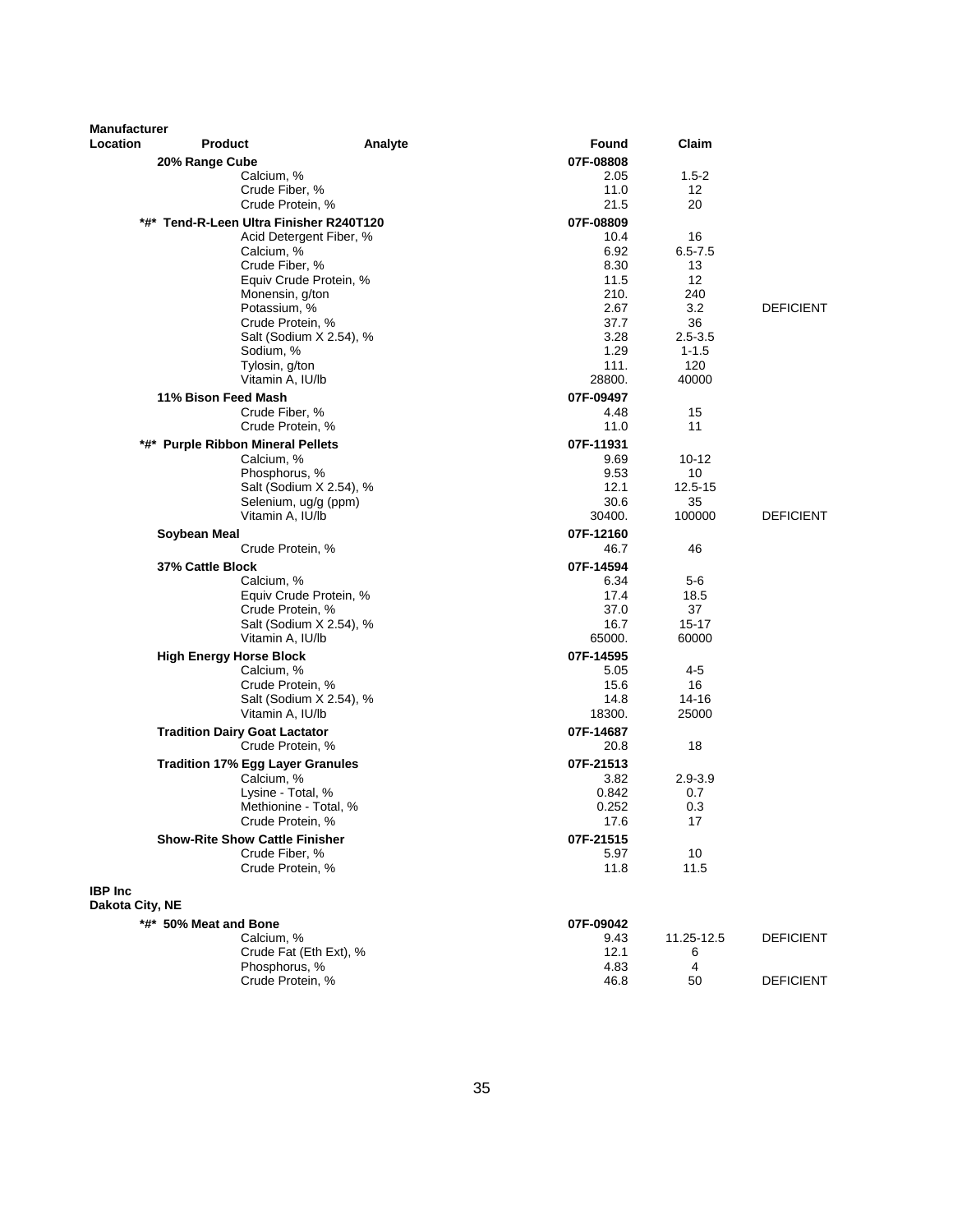| <b>Manufacturer</b><br>Location | <b>Product</b>                      | Analyte                 | Found        | Claim          |                  |
|---------------------------------|-------------------------------------|-------------------------|--------------|----------------|------------------|
|                                 | *#* 50% Meat & Bone Meal            |                         | 07F-12154    |                |                  |
|                                 | Calcium, %                          |                         | 8.89         | 11.25-12.5     | <b>DEFICIENT</b> |
|                                 | Crude Fat (Eth Ext), %              |                         | 10.2         | 6              |                  |
|                                 | Phosphorus, %                       |                         | 4.44         | 4              |                  |
|                                 | Crude Protein, %                    |                         | 49.7         | 50             |                  |
|                                 | <b>International Nutrition</b>      |                         |              |                |                  |
| Omaha, NE                       |                                     |                         |              |                |                  |
|                                 | Safe-Guard 0.72% Dewormer           |                         | 07F-08374    |                |                  |
|                                 | Fenbendazole, %                     |                         | 0.631        | 0.72           |                  |
|                                 | Tylan 10 Sulfa G                    |                         | 07F-08378    |                |                  |
|                                 | Sulfamethazine, g/lb                |                         | 8.57         | 10             |                  |
|                                 | Tylosin, g/lb                       |                         | 10.1         | 10             |                  |
| Des Moines, IA                  | <b>Iowa Limestone Company</b>       |                         |              |                |                  |
|                                 | Dicalcium Phosphate 18.5%           |                         | 07F-07221    |                |                  |
|                                 | Calcium, %                          |                         | 18.5         | 19-23          |                  |
|                                 | Phosphorus, %                       |                         | 17.6         | 18.5           |                  |
|                                 | <b>Fre-Flo Calcium Carbonate</b>    |                         | 07F-07222    |                |                  |
|                                 | Calcium Carbonate, %                |                         | 94.3         | 95             |                  |
|                                 | Calcium, %                          |                         | 37.8         | 38-40          |                  |
|                                 | <b>Calcium Carbonate (FreeFlo)</b>  |                         | 07F-07791    |                |                  |
|                                 | Calcium Carbonate, %                |                         | 96.0         | 95             |                  |
|                                 | Calcium, %                          |                         | 38.4         | 38-40          |                  |
| Lake Norden, SD                 | <b>J&amp;R Distributing, Inc.</b>   |                         |              |                |                  |
|                                 | *#* GF50 Swine Premix               |                         | 07F-08209    |                |                  |
|                                 | Calcium, %                          |                         | 15.2         | 18-21          | <b>DEFICIENT</b> |
|                                 |                                     | Salt (Sodium X 2.54), % | 16.9         | 18-21          |                  |
|                                 | Vitamin A, IU/lb                    |                         | 69200.       | 90000          |                  |
|                                 | *#* First Step Pak                  |                         | 07F-08210    |                |                  |
|                                 | Calcium, %                          |                         | 1.45         | $1.7 - 2.2$    | <b>DEFICIENT</b> |
|                                 | Crude Protein, %                    |                         | 28.0         | 26             |                  |
|                                 | Zinc, ug/g (ppm)                    |                         | 16800.       | 12050          |                  |
|                                 | *#* JR Calf Controller R150         |                         | 07F-08211    |                |                  |
|                                 | Calcium, %                          |                         | 1.63         | $2.2 - 2.7$    | <b>DEFICIENT</b> |
|                                 | Crude Fiber, %                      |                         | 5.88         | 10             |                  |
|                                 | Crude Fat (Eth Ext), %              |                         | 11.0         | 10             |                  |
|                                 | Monensin, g/ton<br>Crude Protein, % |                         | 133.<br>33.1 | 150<br>32      |                  |
|                                 |                                     | Salt (Sodium X 2.54), % | 5.60         | $5.5 - 6.5$    |                  |
|                                 | *#* Hoof and Hair                   |                         | 07F-08212    |                |                  |
|                                 | Calcium, %                          |                         | 19.0         | 14.1-15.5      | <b>EXCESSIVE</b> |
|                                 | Crude Fiber, %                      |                         | 5.53         | 11             |                  |
|                                 | Crude Protein, %                    |                         | 12.8         | 12             |                  |
|                                 | Vitamin A, IU/lb                    |                         | 358000.      | 445000         |                  |
|                                 | <b>Swine Finisher Concentrate</b>   |                         | 07F-08382    |                |                  |
|                                 | Calcium, %                          |                         | 3.17         | $3.3 - 4.3$    |                  |
|                                 | Lysine - Total, %                   |                         | 3.23         | 3.1            |                  |
|                                 | Crude Protein, %                    |                         | 44.7         | 42             |                  |
|                                 | *#* J&R 35%-1-68FC Feed Supplement  |                         | 07F-09502    |                |                  |
|                                 |                                     | Equiv Crude Protein, %  | 24.2         | 28.5           |                  |
|                                 | Vacuum Moisture, %                  |                         | 31.1         | 32             |                  |
|                                 | Potassium. %                        |                         | 2.96         | $\overline{2}$ |                  |
|                                 | Crude Protein, %                    |                         | 35.4         | 35             |                  |
|                                 |                                     | Total Sugars(Invert), % | 26.6         | 30             |                  |
|                                 | Vitamin A, IU/lb                    |                         | 2040.        | 40000          | <b>DEFICIENT</b> |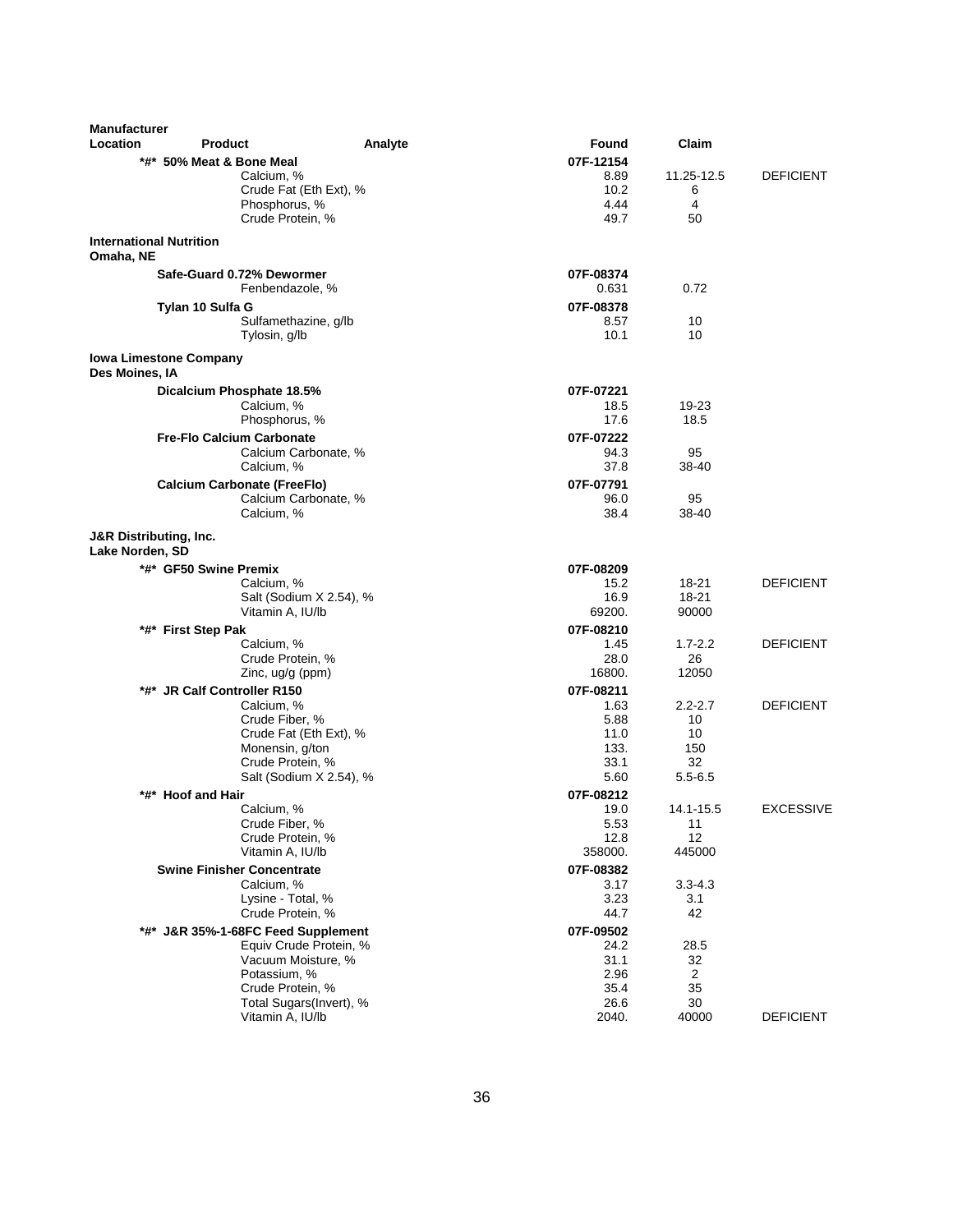| <b>Manufacturer</b>                  |                                                 |                                              |                   |                    |                  |
|--------------------------------------|-------------------------------------------------|----------------------------------------------|-------------------|--------------------|------------------|
| Location                             | Product                                         | Analyte                                      | Found             | Claim              |                  |
|                                      |                                                 | J&R Champ Phase 2 Complete Feed Tylan Pellet | 07F-09505         |                    |                  |
|                                      | Crude Protein, %                                |                                              | 17.8              | 17                 |                  |
|                                      | Tylosin, g/ton                                  |                                              | 43.4              | 40                 |                  |
|                                      | *#* J&R 42-14 Beef Grower Concentrate           |                                              | 07F-09506         |                    |                  |
|                                      | Calcium, %                                      |                                              | 3.42              | $3 - 3.5$          |                  |
|                                      | Crude Fiber, %                                  |                                              | 8.50              | 10                 |                  |
|                                      |                                                 | Equiv Crude Protein, %                       | 13.2              | 14                 |                  |
|                                      | Crude Protein, %                                |                                              | 43.0              | 42                 |                  |
|                                      | Vitamin A, IU/lb                                | Salt (Sodium X 2.54), %                      | 3.48<br>22700.    | $3.5 - 4$<br>45000 | <b>DEFICIENT</b> |
|                                      |                                                 |                                              |                   |                    |                  |
|                                      | J&R 16% Beef Creep Bovatec 90<br>Crude Fiber, % |                                              | 07F-09507<br>14.9 | 20                 |                  |
|                                      | Lasalocid, g/ton                                |                                              | 88.0              | 90                 |                  |
|                                      | Crude Protein, %                                |                                              | 19.7              | 16                 |                  |
|                                      |                                                 |                                              |                   |                    |                  |
| John Morrell & Co.<br>Sioux City, IA |                                                 |                                              |                   |                    |                  |
|                                      | Porcine 50% Meat & Bone Meal                    |                                              | 07F-16515         |                    |                  |
|                                      | Calcium, %                                      |                                              | 8.42              | $7 - 8.8$          |                  |
|                                      |                                                 | Crude Fat (Eth Ext), %                       | 11.3              | 6                  |                  |
|                                      | Phosphorus, %                                   |                                              | 4.40              | 4                  |                  |
|                                      | Crude Protein, %                                |                                              | 56.0              | 50                 |                  |
|                                      | Porcine 50% Meat & Bone Meal                    |                                              | 07F-16516         |                    |                  |
|                                      | Calcium, %                                      |                                              | 7.82<br>11.5      | $7 - 8.8$          |                  |
|                                      | Phosphorus, %                                   | Crude Fat (Eth Ext), %                       | 3.93              | 6<br>4             |                  |
|                                      | Crude Protein, %                                |                                              | 52.9              | 50                 |                  |
|                                      | John Morrell & Company                          |                                              |                   |                    |                  |
| Sioux City, IA                       |                                                 |                                              |                   |                    |                  |
|                                      | Porcine 85% Blood Meal                          |                                              | 07F-08216         |                    |                  |
|                                      | Crude Protein, %                                |                                              | 94.5              | 85                 |                  |
|                                      | Porcine 50% Meat & Bone Meal                    |                                              | 07F-08217         |                    |                  |
|                                      | Calcium, %                                      |                                              | 8.20              | $7 - 8.8$          |                  |
|                                      |                                                 | Crude Fat (Eth Ext), %                       | 9.57              | 6                  |                  |
|                                      | Phosphorus, %                                   |                                              | 4.00              | $\overline{4}$     |                  |
|                                      | Crude Protein, %                                |                                              | 55.8              | 50                 |                  |
| Kandi Hay Co.<br>Willmar, MN         |                                                 |                                              |                   |                    |                  |
|                                      | Kandi Hay Alfalfa Compressed Mini-Bale          |                                              | 07F-05764         |                    |                  |
|                                      | Crude Fiber, %                                  |                                              | 16.5              | 30                 |                  |
|                                      | Oven Moisture, %                                |                                              | 10.4              | 15                 |                  |
|                                      | Crude Protein, %                                |                                              | 18.9              | 16                 |                  |
|                                      | <b>Kandi Hay Timothy Kubes</b>                  |                                              | 07F-05765         |                    |                  |
|                                      | Crude Fiber, %                                  |                                              | 24.8              | 30                 |                  |
|                                      | Oven Moisture, %                                |                                              | 9.42              | 15                 |                  |
|                                      | Crude Protein, %                                |                                              | 14.1              | 6                  |                  |
|                                      | *#* Kandi Hay Alfalfa Kubes                     |                                              | 07F-05766         |                    |                  |
|                                      | Crude Fiber, %                                  |                                              | 27.4              | 30                 |                  |
|                                      | Oven Moisture, %                                |                                              | 8.24              | 15                 |                  |
|                                      | Crude Protein, %                                |                                              | 13.3              | 16                 | <b>DEFICIENT</b> |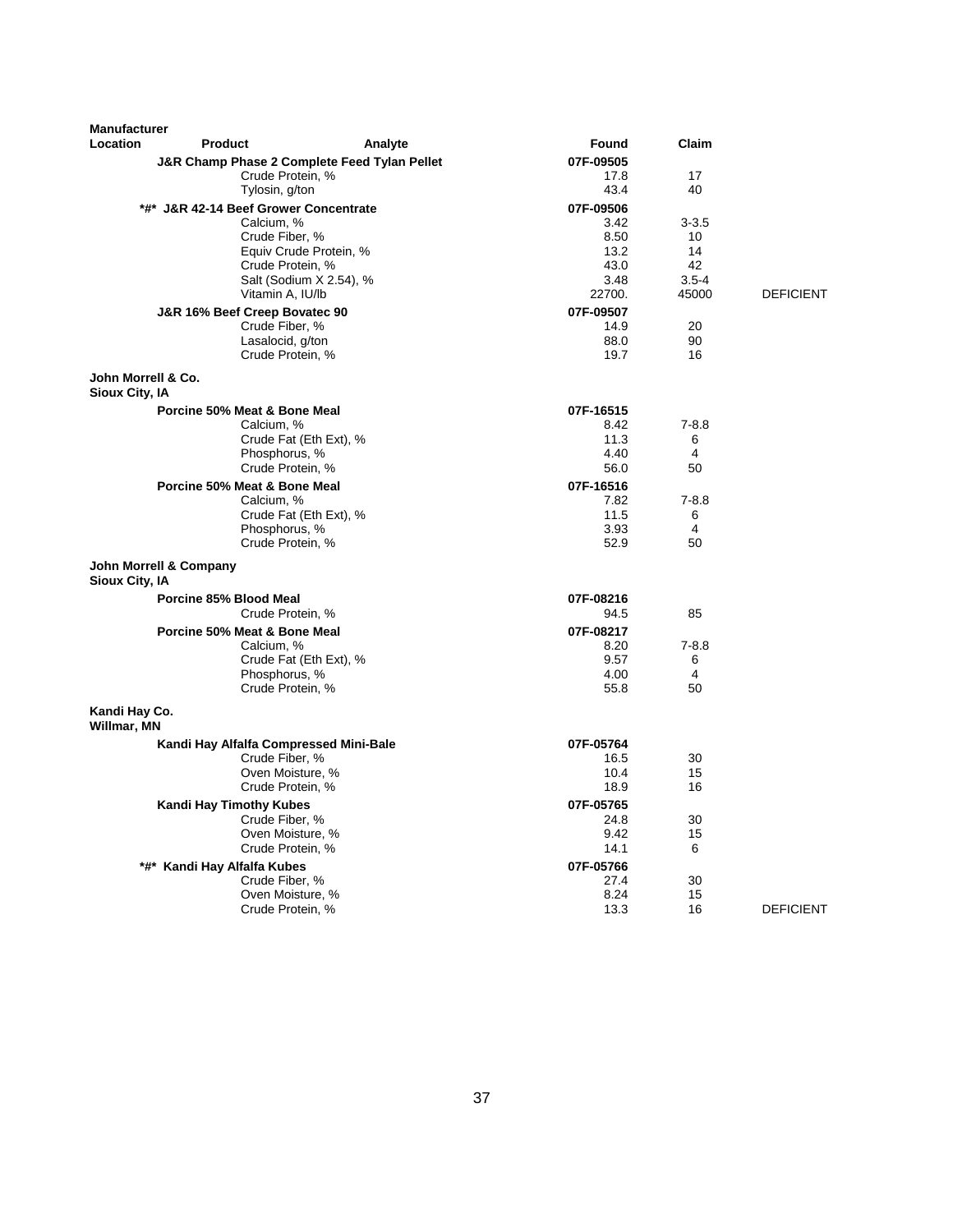| <b>Kay Dee Feed Company</b><br>Sioux City, IA<br>*#* KayDee Hardgrass 38<br>07F-00495<br>Calcium, %<br><b>EXCESSIVE</b><br>3.67<br>$1.5 - 2.5$<br>Equiv Crude Protein, %<br>11.4<br>13<br>2<br>Phosphorus, %<br>3.45<br>Potassium, %<br>2.15<br>2.5<br>Crude Protein, %<br>34.1<br>38<br><b>DEFICIENT</b><br>Salt (Sodium X 2.54), %<br>11.7<br>$12 - 14$<br>Sulfur, %<br>1.34<br>1.6<br>Vitamin A, IU/lb<br>57600.<br>60000<br>Super Ranger KayDets Calving-Lactating-Rebreeding<br>07F-00497<br>Calcium, %<br>14.7<br>12.5-15<br>Phosphorus, %<br>11.5<br>12<br>28<br>Selenium, ug/g (ppm)<br>25.3<br>Vitamin A, IU/lb<br>389000.<br>350000<br><b>Super Ranger Kaydets 15</b><br>07F-02725<br>Calcium, %<br>15.6<br>16-19.2<br>Phosphorus, %<br>15.3<br>15<br>Salt (Sodium X 2.54), %<br>5.31<br>$4.5 - 5.5$<br>Selenium, ug/g (ppm)<br>28.9<br>28<br>Vitamin A, IU/lb<br>335000.<br>250000<br>07F-07147<br>Royal 12 Mineral<br>Calcium, %<br>12.6<br>$11 - 13$<br>Phosphorus, %<br>11.8<br>$12 \overline{ }$<br>$11 - 12$<br>Salt (Sodium X 2.54), %<br>11.9<br>Selenium, ug/g (ppm)<br>24.6<br>28<br>77700.<br>100000<br>Vitamin A, IU/lb<br>07F-14302<br>*#* 12 Kaydets N-Se Plus<br>Calcium, %<br>$12.5 - 15$<br>15.4<br>12.7<br>12 <sup>2</sup><br>Phosphorus, %<br>Salt (Sodium X 2.54), %<br>$15 - 18$<br>15.4<br>Vitamin A, IU/lb<br>77200.<br>250000<br><b>DEFICIENT</b><br>07F-21500<br>*#* Super Ranger Kaydets 8.2 Plus<br>Calcium, %<br>19.9<br>19-22.56<br>Phosphorus, %<br>7.69<br>8.2<br>Salt (ChlorideX1.65), %<br>15.5<br>$9 - 10.8$<br><b>EXCESSIVE</b><br>Salt (Sodium X 2.54), %<br>$9 - 10.8$<br><b>EXCESSIVE</b><br>15.6<br>25.4<br>Selenium, ug/g (ppm)<br>28<br>Vitamin A, IU/lb<br>291000.<br>250000<br>*#* Super Ranger Kaydets 12 "Plus"<br>07F-21502<br>Calcium, %<br>15.7<br>$12.5 - 15$<br>Phosphorus, %<br>12.1<br>12<br>Salt (Sodium X 2.54), %<br>17.5<br>$15 - 18$<br>Vitamin A, IU/lb<br>19600.<br>250000<br><b>DEFICIENT</b><br>07F-21503<br>*#* Super Ranger Kaydets Calving-Lactating-Rebreeding<br>Calcium, %<br>12.7<br>12.5-15<br>Phosphorus, %<br>11.4<br>12 <sup>2</sup><br>20.7<br><b>EXCESSIVE</b><br>Salt (ChlorideX1.65), %<br>$15 - 18$<br>Salt (Sodium X 2.54), %<br>20.9<br>$15 - 18$<br><b>EXCESSIVE</b><br>30.5<br>26<br>Selenium, ug/g (ppm) | <b>Manufacturer</b><br>Location | <b>Product</b><br>Analyte | Found   | Claim  |  |
|------------------------------------------------------------------------------------------------------------------------------------------------------------------------------------------------------------------------------------------------------------------------------------------------------------------------------------------------------------------------------------------------------------------------------------------------------------------------------------------------------------------------------------------------------------------------------------------------------------------------------------------------------------------------------------------------------------------------------------------------------------------------------------------------------------------------------------------------------------------------------------------------------------------------------------------------------------------------------------------------------------------------------------------------------------------------------------------------------------------------------------------------------------------------------------------------------------------------------------------------------------------------------------------------------------------------------------------------------------------------------------------------------------------------------------------------------------------------------------------------------------------------------------------------------------------------------------------------------------------------------------------------------------------------------------------------------------------------------------------------------------------------------------------------------------------------------------------------------------------------------------------------------------------------------------------------------------------------------------------------------------------------------------------------------------------------------------------------------------------------------------------------------------------------------------------------------------------------------------------------------------------------------------------------------|---------------------------------|---------------------------|---------|--------|--|
|                                                                                                                                                                                                                                                                                                                                                                                                                                                                                                                                                                                                                                                                                                                                                                                                                                                                                                                                                                                                                                                                                                                                                                                                                                                                                                                                                                                                                                                                                                                                                                                                                                                                                                                                                                                                                                                                                                                                                                                                                                                                                                                                                                                                                                                                                                      |                                 |                           |         |        |  |
|                                                                                                                                                                                                                                                                                                                                                                                                                                                                                                                                                                                                                                                                                                                                                                                                                                                                                                                                                                                                                                                                                                                                                                                                                                                                                                                                                                                                                                                                                                                                                                                                                                                                                                                                                                                                                                                                                                                                                                                                                                                                                                                                                                                                                                                                                                      |                                 |                           |         |        |  |
|                                                                                                                                                                                                                                                                                                                                                                                                                                                                                                                                                                                                                                                                                                                                                                                                                                                                                                                                                                                                                                                                                                                                                                                                                                                                                                                                                                                                                                                                                                                                                                                                                                                                                                                                                                                                                                                                                                                                                                                                                                                                                                                                                                                                                                                                                                      |                                 |                           |         |        |  |
|                                                                                                                                                                                                                                                                                                                                                                                                                                                                                                                                                                                                                                                                                                                                                                                                                                                                                                                                                                                                                                                                                                                                                                                                                                                                                                                                                                                                                                                                                                                                                                                                                                                                                                                                                                                                                                                                                                                                                                                                                                                                                                                                                                                                                                                                                                      |                                 |                           |         |        |  |
|                                                                                                                                                                                                                                                                                                                                                                                                                                                                                                                                                                                                                                                                                                                                                                                                                                                                                                                                                                                                                                                                                                                                                                                                                                                                                                                                                                                                                                                                                                                                                                                                                                                                                                                                                                                                                                                                                                                                                                                                                                                                                                                                                                                                                                                                                                      |                                 |                           |         |        |  |
|                                                                                                                                                                                                                                                                                                                                                                                                                                                                                                                                                                                                                                                                                                                                                                                                                                                                                                                                                                                                                                                                                                                                                                                                                                                                                                                                                                                                                                                                                                                                                                                                                                                                                                                                                                                                                                                                                                                                                                                                                                                                                                                                                                                                                                                                                                      |                                 |                           |         |        |  |
|                                                                                                                                                                                                                                                                                                                                                                                                                                                                                                                                                                                                                                                                                                                                                                                                                                                                                                                                                                                                                                                                                                                                                                                                                                                                                                                                                                                                                                                                                                                                                                                                                                                                                                                                                                                                                                                                                                                                                                                                                                                                                                                                                                                                                                                                                                      |                                 |                           |         |        |  |
|                                                                                                                                                                                                                                                                                                                                                                                                                                                                                                                                                                                                                                                                                                                                                                                                                                                                                                                                                                                                                                                                                                                                                                                                                                                                                                                                                                                                                                                                                                                                                                                                                                                                                                                                                                                                                                                                                                                                                                                                                                                                                                                                                                                                                                                                                                      |                                 |                           |         |        |  |
|                                                                                                                                                                                                                                                                                                                                                                                                                                                                                                                                                                                                                                                                                                                                                                                                                                                                                                                                                                                                                                                                                                                                                                                                                                                                                                                                                                                                                                                                                                                                                                                                                                                                                                                                                                                                                                                                                                                                                                                                                                                                                                                                                                                                                                                                                                      |                                 |                           |         |        |  |
|                                                                                                                                                                                                                                                                                                                                                                                                                                                                                                                                                                                                                                                                                                                                                                                                                                                                                                                                                                                                                                                                                                                                                                                                                                                                                                                                                                                                                                                                                                                                                                                                                                                                                                                                                                                                                                                                                                                                                                                                                                                                                                                                                                                                                                                                                                      |                                 |                           |         |        |  |
|                                                                                                                                                                                                                                                                                                                                                                                                                                                                                                                                                                                                                                                                                                                                                                                                                                                                                                                                                                                                                                                                                                                                                                                                                                                                                                                                                                                                                                                                                                                                                                                                                                                                                                                                                                                                                                                                                                                                                                                                                                                                                                                                                                                                                                                                                                      |                                 |                           |         |        |  |
|                                                                                                                                                                                                                                                                                                                                                                                                                                                                                                                                                                                                                                                                                                                                                                                                                                                                                                                                                                                                                                                                                                                                                                                                                                                                                                                                                                                                                                                                                                                                                                                                                                                                                                                                                                                                                                                                                                                                                                                                                                                                                                                                                                                                                                                                                                      |                                 |                           |         |        |  |
|                                                                                                                                                                                                                                                                                                                                                                                                                                                                                                                                                                                                                                                                                                                                                                                                                                                                                                                                                                                                                                                                                                                                                                                                                                                                                                                                                                                                                                                                                                                                                                                                                                                                                                                                                                                                                                                                                                                                                                                                                                                                                                                                                                                                                                                                                                      |                                 |                           |         |        |  |
|                                                                                                                                                                                                                                                                                                                                                                                                                                                                                                                                                                                                                                                                                                                                                                                                                                                                                                                                                                                                                                                                                                                                                                                                                                                                                                                                                                                                                                                                                                                                                                                                                                                                                                                                                                                                                                                                                                                                                                                                                                                                                                                                                                                                                                                                                                      |                                 |                           |         |        |  |
|                                                                                                                                                                                                                                                                                                                                                                                                                                                                                                                                                                                                                                                                                                                                                                                                                                                                                                                                                                                                                                                                                                                                                                                                                                                                                                                                                                                                                                                                                                                                                                                                                                                                                                                                                                                                                                                                                                                                                                                                                                                                                                                                                                                                                                                                                                      |                                 |                           |         |        |  |
|                                                                                                                                                                                                                                                                                                                                                                                                                                                                                                                                                                                                                                                                                                                                                                                                                                                                                                                                                                                                                                                                                                                                                                                                                                                                                                                                                                                                                                                                                                                                                                                                                                                                                                                                                                                                                                                                                                                                                                                                                                                                                                                                                                                                                                                                                                      |                                 |                           |         |        |  |
|                                                                                                                                                                                                                                                                                                                                                                                                                                                                                                                                                                                                                                                                                                                                                                                                                                                                                                                                                                                                                                                                                                                                                                                                                                                                                                                                                                                                                                                                                                                                                                                                                                                                                                                                                                                                                                                                                                                                                                                                                                                                                                                                                                                                                                                                                                      |                                 |                           |         |        |  |
|                                                                                                                                                                                                                                                                                                                                                                                                                                                                                                                                                                                                                                                                                                                                                                                                                                                                                                                                                                                                                                                                                                                                                                                                                                                                                                                                                                                                                                                                                                                                                                                                                                                                                                                                                                                                                                                                                                                                                                                                                                                                                                                                                                                                                                                                                                      |                                 |                           |         |        |  |
|                                                                                                                                                                                                                                                                                                                                                                                                                                                                                                                                                                                                                                                                                                                                                                                                                                                                                                                                                                                                                                                                                                                                                                                                                                                                                                                                                                                                                                                                                                                                                                                                                                                                                                                                                                                                                                                                                                                                                                                                                                                                                                                                                                                                                                                                                                      |                                 |                           |         |        |  |
|                                                                                                                                                                                                                                                                                                                                                                                                                                                                                                                                                                                                                                                                                                                                                                                                                                                                                                                                                                                                                                                                                                                                                                                                                                                                                                                                                                                                                                                                                                                                                                                                                                                                                                                                                                                                                                                                                                                                                                                                                                                                                                                                                                                                                                                                                                      |                                 |                           |         |        |  |
|                                                                                                                                                                                                                                                                                                                                                                                                                                                                                                                                                                                                                                                                                                                                                                                                                                                                                                                                                                                                                                                                                                                                                                                                                                                                                                                                                                                                                                                                                                                                                                                                                                                                                                                                                                                                                                                                                                                                                                                                                                                                                                                                                                                                                                                                                                      |                                 |                           |         |        |  |
|                                                                                                                                                                                                                                                                                                                                                                                                                                                                                                                                                                                                                                                                                                                                                                                                                                                                                                                                                                                                                                                                                                                                                                                                                                                                                                                                                                                                                                                                                                                                                                                                                                                                                                                                                                                                                                                                                                                                                                                                                                                                                                                                                                                                                                                                                                      |                                 |                           |         |        |  |
|                                                                                                                                                                                                                                                                                                                                                                                                                                                                                                                                                                                                                                                                                                                                                                                                                                                                                                                                                                                                                                                                                                                                                                                                                                                                                                                                                                                                                                                                                                                                                                                                                                                                                                                                                                                                                                                                                                                                                                                                                                                                                                                                                                                                                                                                                                      |                                 |                           |         |        |  |
|                                                                                                                                                                                                                                                                                                                                                                                                                                                                                                                                                                                                                                                                                                                                                                                                                                                                                                                                                                                                                                                                                                                                                                                                                                                                                                                                                                                                                                                                                                                                                                                                                                                                                                                                                                                                                                                                                                                                                                                                                                                                                                                                                                                                                                                                                                      |                                 |                           |         |        |  |
|                                                                                                                                                                                                                                                                                                                                                                                                                                                                                                                                                                                                                                                                                                                                                                                                                                                                                                                                                                                                                                                                                                                                                                                                                                                                                                                                                                                                                                                                                                                                                                                                                                                                                                                                                                                                                                                                                                                                                                                                                                                                                                                                                                                                                                                                                                      |                                 |                           |         |        |  |
|                                                                                                                                                                                                                                                                                                                                                                                                                                                                                                                                                                                                                                                                                                                                                                                                                                                                                                                                                                                                                                                                                                                                                                                                                                                                                                                                                                                                                                                                                                                                                                                                                                                                                                                                                                                                                                                                                                                                                                                                                                                                                                                                                                                                                                                                                                      |                                 |                           |         |        |  |
|                                                                                                                                                                                                                                                                                                                                                                                                                                                                                                                                                                                                                                                                                                                                                                                                                                                                                                                                                                                                                                                                                                                                                                                                                                                                                                                                                                                                                                                                                                                                                                                                                                                                                                                                                                                                                                                                                                                                                                                                                                                                                                                                                                                                                                                                                                      |                                 |                           |         |        |  |
|                                                                                                                                                                                                                                                                                                                                                                                                                                                                                                                                                                                                                                                                                                                                                                                                                                                                                                                                                                                                                                                                                                                                                                                                                                                                                                                                                                                                                                                                                                                                                                                                                                                                                                                                                                                                                                                                                                                                                                                                                                                                                                                                                                                                                                                                                                      |                                 |                           |         |        |  |
|                                                                                                                                                                                                                                                                                                                                                                                                                                                                                                                                                                                                                                                                                                                                                                                                                                                                                                                                                                                                                                                                                                                                                                                                                                                                                                                                                                                                                                                                                                                                                                                                                                                                                                                                                                                                                                                                                                                                                                                                                                                                                                                                                                                                                                                                                                      |                                 |                           |         |        |  |
|                                                                                                                                                                                                                                                                                                                                                                                                                                                                                                                                                                                                                                                                                                                                                                                                                                                                                                                                                                                                                                                                                                                                                                                                                                                                                                                                                                                                                                                                                                                                                                                                                                                                                                                                                                                                                                                                                                                                                                                                                                                                                                                                                                                                                                                                                                      |                                 |                           |         |        |  |
|                                                                                                                                                                                                                                                                                                                                                                                                                                                                                                                                                                                                                                                                                                                                                                                                                                                                                                                                                                                                                                                                                                                                                                                                                                                                                                                                                                                                                                                                                                                                                                                                                                                                                                                                                                                                                                                                                                                                                                                                                                                                                                                                                                                                                                                                                                      |                                 |                           |         |        |  |
|                                                                                                                                                                                                                                                                                                                                                                                                                                                                                                                                                                                                                                                                                                                                                                                                                                                                                                                                                                                                                                                                                                                                                                                                                                                                                                                                                                                                                                                                                                                                                                                                                                                                                                                                                                                                                                                                                                                                                                                                                                                                                                                                                                                                                                                                                                      |                                 |                           |         |        |  |
|                                                                                                                                                                                                                                                                                                                                                                                                                                                                                                                                                                                                                                                                                                                                                                                                                                                                                                                                                                                                                                                                                                                                                                                                                                                                                                                                                                                                                                                                                                                                                                                                                                                                                                                                                                                                                                                                                                                                                                                                                                                                                                                                                                                                                                                                                                      |                                 |                           |         |        |  |
|                                                                                                                                                                                                                                                                                                                                                                                                                                                                                                                                                                                                                                                                                                                                                                                                                                                                                                                                                                                                                                                                                                                                                                                                                                                                                                                                                                                                                                                                                                                                                                                                                                                                                                                                                                                                                                                                                                                                                                                                                                                                                                                                                                                                                                                                                                      |                                 |                           |         |        |  |
|                                                                                                                                                                                                                                                                                                                                                                                                                                                                                                                                                                                                                                                                                                                                                                                                                                                                                                                                                                                                                                                                                                                                                                                                                                                                                                                                                                                                                                                                                                                                                                                                                                                                                                                                                                                                                                                                                                                                                                                                                                                                                                                                                                                                                                                                                                      |                                 |                           |         |        |  |
|                                                                                                                                                                                                                                                                                                                                                                                                                                                                                                                                                                                                                                                                                                                                                                                                                                                                                                                                                                                                                                                                                                                                                                                                                                                                                                                                                                                                                                                                                                                                                                                                                                                                                                                                                                                                                                                                                                                                                                                                                                                                                                                                                                                                                                                                                                      |                                 |                           |         |        |  |
|                                                                                                                                                                                                                                                                                                                                                                                                                                                                                                                                                                                                                                                                                                                                                                                                                                                                                                                                                                                                                                                                                                                                                                                                                                                                                                                                                                                                                                                                                                                                                                                                                                                                                                                                                                                                                                                                                                                                                                                                                                                                                                                                                                                                                                                                                                      |                                 |                           |         |        |  |
|                                                                                                                                                                                                                                                                                                                                                                                                                                                                                                                                                                                                                                                                                                                                                                                                                                                                                                                                                                                                                                                                                                                                                                                                                                                                                                                                                                                                                                                                                                                                                                                                                                                                                                                                                                                                                                                                                                                                                                                                                                                                                                                                                                                                                                                                                                      |                                 |                           |         |        |  |
|                                                                                                                                                                                                                                                                                                                                                                                                                                                                                                                                                                                                                                                                                                                                                                                                                                                                                                                                                                                                                                                                                                                                                                                                                                                                                                                                                                                                                                                                                                                                                                                                                                                                                                                                                                                                                                                                                                                                                                                                                                                                                                                                                                                                                                                                                                      |                                 |                           |         |        |  |
|                                                                                                                                                                                                                                                                                                                                                                                                                                                                                                                                                                                                                                                                                                                                                                                                                                                                                                                                                                                                                                                                                                                                                                                                                                                                                                                                                                                                                                                                                                                                                                                                                                                                                                                                                                                                                                                                                                                                                                                                                                                                                                                                                                                                                                                                                                      |                                 |                           |         |        |  |
|                                                                                                                                                                                                                                                                                                                                                                                                                                                                                                                                                                                                                                                                                                                                                                                                                                                                                                                                                                                                                                                                                                                                                                                                                                                                                                                                                                                                                                                                                                                                                                                                                                                                                                                                                                                                                                                                                                                                                                                                                                                                                                                                                                                                                                                                                                      |                                 |                           |         |        |  |
|                                                                                                                                                                                                                                                                                                                                                                                                                                                                                                                                                                                                                                                                                                                                                                                                                                                                                                                                                                                                                                                                                                                                                                                                                                                                                                                                                                                                                                                                                                                                                                                                                                                                                                                                                                                                                                                                                                                                                                                                                                                                                                                                                                                                                                                                                                      |                                 |                           |         |        |  |
|                                                                                                                                                                                                                                                                                                                                                                                                                                                                                                                                                                                                                                                                                                                                                                                                                                                                                                                                                                                                                                                                                                                                                                                                                                                                                                                                                                                                                                                                                                                                                                                                                                                                                                                                                                                                                                                                                                                                                                                                                                                                                                                                                                                                                                                                                                      |                                 |                           |         |        |  |
|                                                                                                                                                                                                                                                                                                                                                                                                                                                                                                                                                                                                                                                                                                                                                                                                                                                                                                                                                                                                                                                                                                                                                                                                                                                                                                                                                                                                                                                                                                                                                                                                                                                                                                                                                                                                                                                                                                                                                                                                                                                                                                                                                                                                                                                                                                      |                                 |                           |         |        |  |
|                                                                                                                                                                                                                                                                                                                                                                                                                                                                                                                                                                                                                                                                                                                                                                                                                                                                                                                                                                                                                                                                                                                                                                                                                                                                                                                                                                                                                                                                                                                                                                                                                                                                                                                                                                                                                                                                                                                                                                                                                                                                                                                                                                                                                                                                                                      |                                 |                           |         |        |  |
|                                                                                                                                                                                                                                                                                                                                                                                                                                                                                                                                                                                                                                                                                                                                                                                                                                                                                                                                                                                                                                                                                                                                                                                                                                                                                                                                                                                                                                                                                                                                                                                                                                                                                                                                                                                                                                                                                                                                                                                                                                                                                                                                                                                                                                                                                                      |                                 |                           |         |        |  |
|                                                                                                                                                                                                                                                                                                                                                                                                                                                                                                                                                                                                                                                                                                                                                                                                                                                                                                                                                                                                                                                                                                                                                                                                                                                                                                                                                                                                                                                                                                                                                                                                                                                                                                                                                                                                                                                                                                                                                                                                                                                                                                                                                                                                                                                                                                      |                                 |                           |         |        |  |
|                                                                                                                                                                                                                                                                                                                                                                                                                                                                                                                                                                                                                                                                                                                                                                                                                                                                                                                                                                                                                                                                                                                                                                                                                                                                                                                                                                                                                                                                                                                                                                                                                                                                                                                                                                                                                                                                                                                                                                                                                                                                                                                                                                                                                                                                                                      |                                 |                           |         |        |  |
|                                                                                                                                                                                                                                                                                                                                                                                                                                                                                                                                                                                                                                                                                                                                                                                                                                                                                                                                                                                                                                                                                                                                                                                                                                                                                                                                                                                                                                                                                                                                                                                                                                                                                                                                                                                                                                                                                                                                                                                                                                                                                                                                                                                                                                                                                                      |                                 |                           |         |        |  |
|                                                                                                                                                                                                                                                                                                                                                                                                                                                                                                                                                                                                                                                                                                                                                                                                                                                                                                                                                                                                                                                                                                                                                                                                                                                                                                                                                                                                                                                                                                                                                                                                                                                                                                                                                                                                                                                                                                                                                                                                                                                                                                                                                                                                                                                                                                      |                                 | Vitamin A, IU/lb          | 322000. | 350000 |  |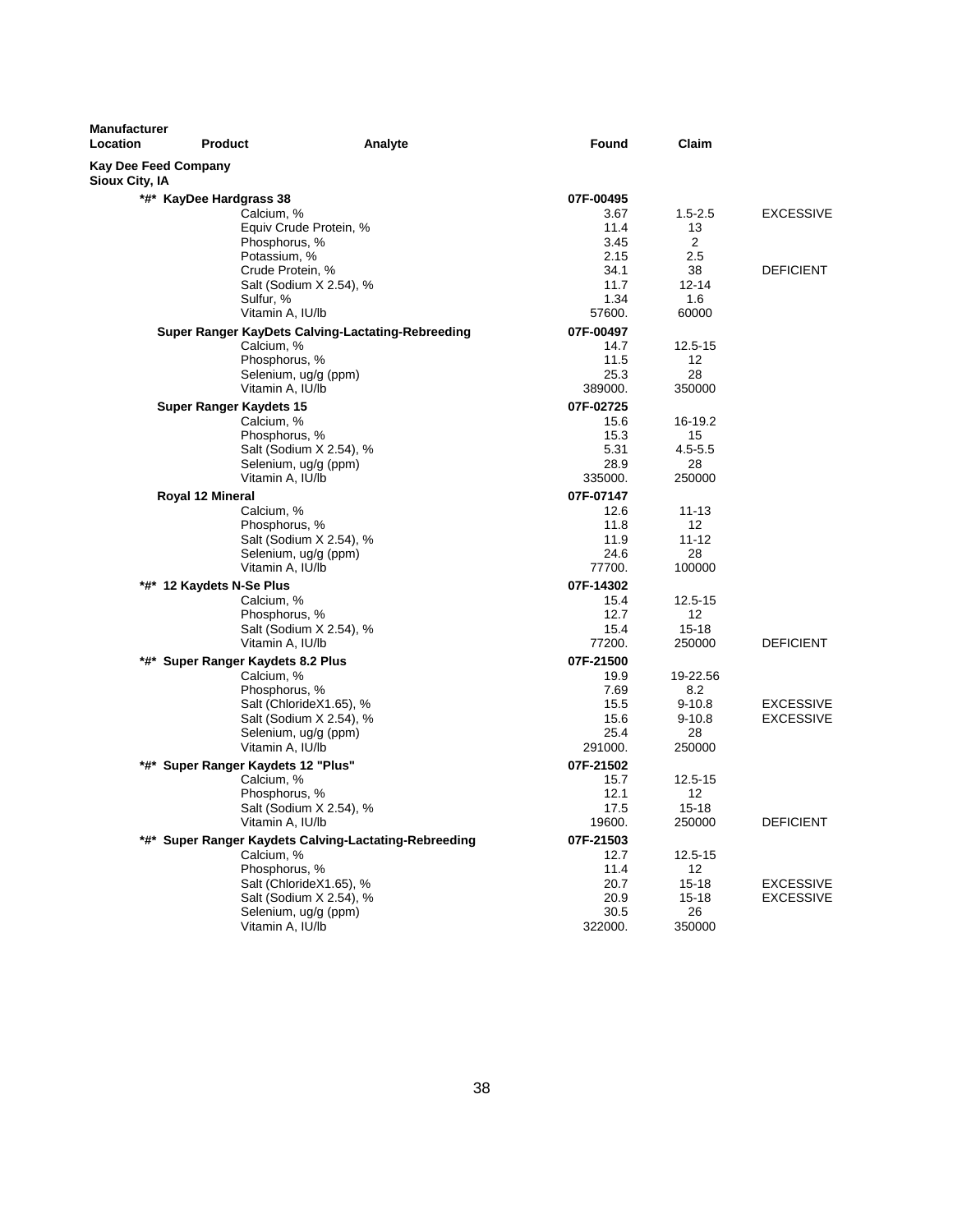| <b>Manufacturer</b><br><b>Location</b>    | Product                                                                                                    | Analyte                                         | Found                                                        | Claim                                               |
|-------------------------------------------|------------------------------------------------------------------------------------------------------------|-------------------------------------------------|--------------------------------------------------------------|-----------------------------------------------------|
| <b>Kaytee Products Inc</b><br>Chilton, WI |                                                                                                            |                                                 |                                                              |                                                     |
|                                           | <b>Kaytee Forti-Diet Gerbil</b><br>Crude Fiber, %<br>Oven Moisture, %<br>Crude Protein, %                  | Crude Fat (Eth Ext), %                          | 07F-05776<br>9.17<br>9.66<br>9.65<br>15.1                    | 14<br>8<br>12<br>15                                 |
|                                           | <b>HoneySeed Treat Bell</b><br>Crude Fiber, %<br>Oven Moisture, %<br>Crude Protein, %                      |                                                 | 07F-07313<br>6.86<br>9.00<br>13.6                            | 10<br>14<br>10                                      |
| <b>Kent Feeds Inc</b>                     |                                                                                                            |                                                 |                                                              |                                                     |
| Muscatine, IA                             | Hi-Protein 27 Dog Food<br>Oven Moisture, %<br>Crude Protein, %                                             | Fat: Acid Hydrolysis, %                         | 07F-07213<br>12.4<br>8.08<br>28.0                            | 10<br>9<br>27                                       |
|                                           | <b>OR-E-O Krums 4</b><br>Vitamin A, IU/lb                                                                  | Chlortetracycline, g/lb                         | 07F-07214<br>4.02<br>196000.                                 | 4<br>200000                                         |
|                                           | 34% Baby Beef 400B<br>Calcium, %<br>Lasalocid, g/ton<br>Crude Protein, %<br>Vitamin A, IU/lb               |                                                 | 07F-07215<br>3.36<br>422.<br>34.6<br>24300.                  | $3.2 - 4.2$<br>400<br>34<br>30000                   |
|                                           | <b>Velocity 22 Texturized DQ45</b><br>Decoquinate, g/ton<br>Crude Protein, %                               | Acid Detergent Fiber, %                         | 07F-07216<br>4.45<br>42.2<br>22.5                            | 9<br>45<br>22                                       |
|                                           | 34% Baby Beef<br>Calcium, %<br>Crude Protein, %<br>Vitamin A, IU/lb                                        |                                                 | 07F-07217<br>3.39<br>34.9<br>27800.                          | 3.2-4.2<br>34<br>30000                              |
|                                           | 15 Lamb DQ18<br>Decoquinate, g/ton<br>Crude Protein, %                                                     | Equiv Crude Protein, %                          | 07F-07218<br>20.4<br>1.65<br>16.9                            | 18<br>1.5<br>15                                     |
|                                           | 34 Lamb Supplement 150B<br>Calcium, %<br>Lasalocid, g/ton<br>Crude Protein, %                              | Equiv Crude Protein, %                          | 07F-07219<br>2.63<br>3.45<br>146.<br>34.9                    | $2.5 - 3.5$<br>5.8<br>150<br>34                     |
|                                           | <b>Framework 365 Mineral MG Mineral</b><br>Calcium, %<br>Magnesium, %<br>Phosphorus, %<br>Vitamin A, IU/lb | Salt (Sodium X 2.54), %<br>Selenium, ug/g (ppm) | 07F-07220<br>8.93<br>11.5<br>3.71<br>14.9<br>25.8<br>519000. | 7.2-8.6<br>12.5<br>4<br>13.5-16.2<br>26.4<br>237500 |
|                                           | Kit & Cat Cat Food<br>Oven Moisture, %<br>Crude Protein, %                                                 | Fat: Acid Hydrolysis, %                         | 07F-07224<br>12.4<br>7.60<br>32.5                            | 11<br>9<br>30                                       |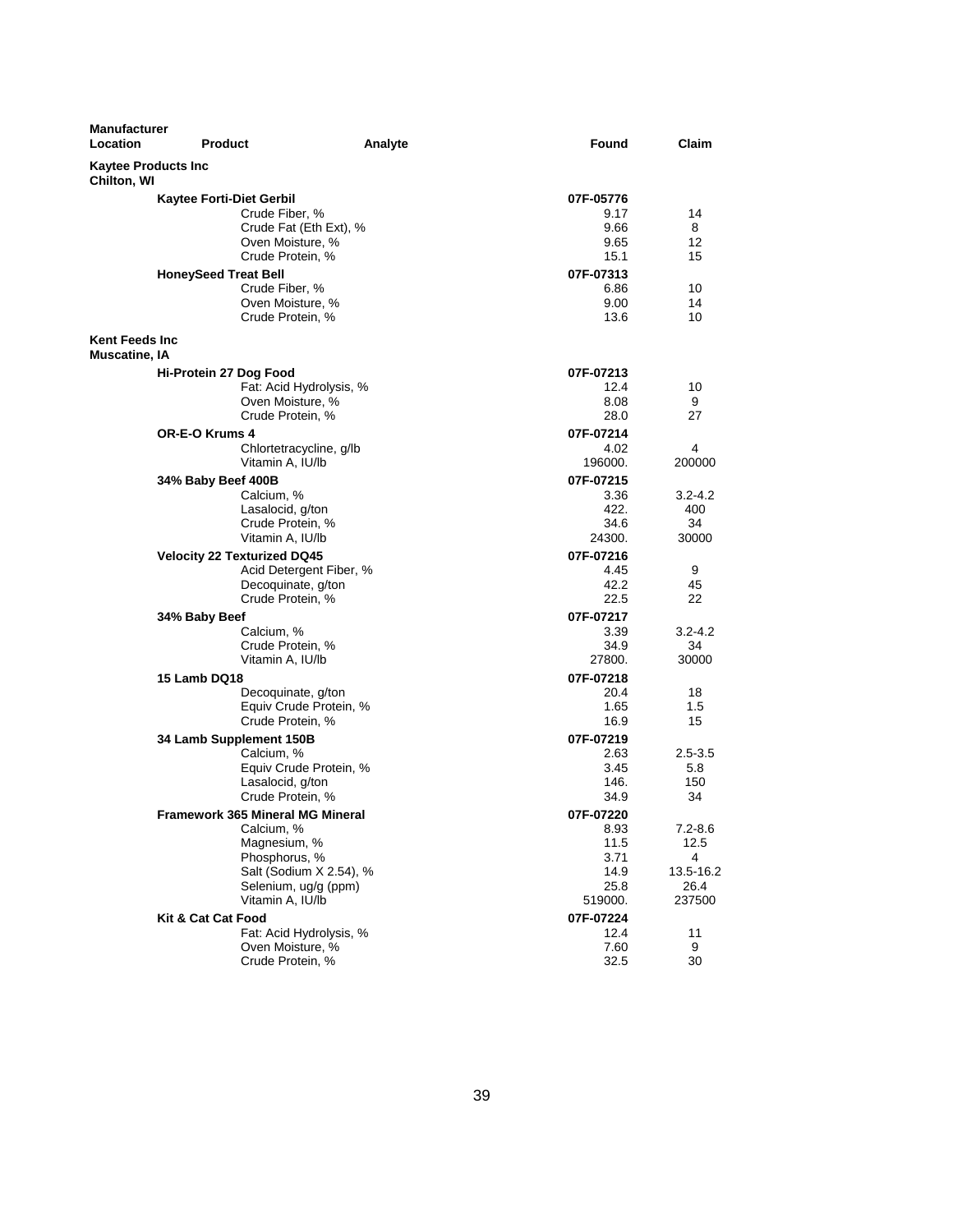| <b>Manufacturer</b> |                                          |                                                         |                   |                        |
|---------------------|------------------------------------------|---------------------------------------------------------|-------------------|------------------------|
| <b>Location</b>     | <b>Product</b>                           | Analyte                                                 | Found             | Claim                  |
|                     | <b>Sheep Mineral</b>                     |                                                         | 07F-07225         |                        |
|                     | Calcium, %                               |                                                         | 15.0              | 15.5-18.5              |
|                     | Phosphorus, %                            |                                                         | 7.51              | 8                      |
|                     |                                          | Salt (Sodium X 2.54), %                                 | 18.2              | 18.5-22                |
|                     | Selenium, ug/g (ppm)<br>Vitamin A, IU/lb |                                                         | 34.6<br>547000.   | 40<br>400000           |
|                     | <b>Milk Formula I NT</b>                 |                                                         | 07F-07226         |                        |
|                     |                                          | Fat: Roese Gottlieb, %                                  | 20.1              | 20                     |
|                     | Neomycin, g/ton                          |                                                         | 525.              | 666                    |
|                     | Oxytetracycline, g/ton                   |                                                         | 330.              | 333                    |
|                     | Crude Protein, %                         |                                                         | 20.0              | 20                     |
|                     | Vitamin A. IU/lb                         |                                                         | 21400.            | 30000                  |
|                     | Kent 18% Golden Nuggets ASP250           |                                                         | 07F-08426         |                        |
|                     |                                          | Chlortetracycline, g/ton                                | 91.0              | 100                    |
|                     | Lysine - Total, %                        |                                                         | 1.32              | 1.2                    |
|                     | Crude Protein, %                         |                                                         | 19.6              | 18                     |
|                     | Sulfamethazine, %                        |                                                         | 0.0108            | 0.011                  |
|                     | Kent Pork 40 Supplement                  |                                                         | 07F-08427         |                        |
|                     | Calcium, %<br>Lysine - Total, %          |                                                         | 3.72<br>1.80      | $2.8 - 3.8$<br>$2.2\,$ |
|                     | Crude Protein, %                         |                                                         | 40.7              | 40                     |
|                     | Soy Meal 42%                             |                                                         | 07F-09064         |                        |
|                     | Crude Protein, %                         |                                                         | 46.5              | 42                     |
|                     | Baby Beef 44 500R                        |                                                         | 07F-09065         |                        |
|                     | Calcium, %                               |                                                         | 5.84              | $6 - 7.2$              |
|                     |                                          | Equiv Crude Protein, %                                  | 17.0              | 18                     |
|                     | Monensin, g/ton                          |                                                         | 428.              | 500                    |
|                     | Crude Protein, %                         |                                                         | 44.8              | 44                     |
|                     | Vitamin A, IU/lb                         |                                                         | 29400.            | 40000                  |
|                     | NRB 40-25 300R 90T                       |                                                         | 07F-09066         |                        |
|                     | Calcium, %                               |                                                         | 3.73              | 4-5                    |
|                     | Crude Fiber, %                           |                                                         | 11.2              | 16                     |
|                     |                                          | Equiv Crude Protein, %                                  | 24.4              | 25                     |
|                     | Monensin, g/ton                          |                                                         | 295.<br>1.79      | 300<br>2               |
|                     | Potassium, %<br>Crude Protein, %         |                                                         | 41.3              | 40                     |
|                     | Tylosin, g/ton                           |                                                         | 69.5              | 90                     |
|                     | No Roughage Calf 150R                    |                                                         | 07F-09067         |                        |
|                     | Calcium, %                               |                                                         | 1.88              | $1.8 - 2.3$            |
|                     | Crude Fiber, %                           |                                                         | 12.8              | 16                     |
|                     | Monensin, g/ton                          |                                                         | 137.              | 150                    |
|                     | Crude Protein, %                         |                                                         | 26.5              | 27                     |
|                     | Vitamin A, IU/lb                         |                                                         | 21700.            | 25000                  |
| Perham, MN          | <b>KLN Enterprises, Inc.</b>             |                                                         |                   |                        |
|                     | <b>Nutri-Source Adult Dog Food</b>       |                                                         |                   |                        |
|                     |                                          | Fat: Acid Hydrolysis, %                                 | 07F-10339<br>18.0 | 16                     |
|                     | Oven Moisture, %                         |                                                         | 8.64              | 10                     |
|                     |                                          | Omega-3 Fatty Acids, %                                  | 0.652             | 0.6                    |
|                     |                                          | Omega-6 Fatty Acids, %                                  | 4.04              | 3                      |
|                     | Crude Protein, %                         |                                                         | 27.0              | 26                     |
|                     |                                          | Tender Lovin' Treats Bacon Sticks Jerky Treats for Dogs | 07F-10340         |                        |
|                     |                                          | Crude Fat (Eth Ext), %                                  | 13.6              | 5                      |
|                     | Oven Moisture, %                         |                                                         | 14.6              | 24                     |
|                     | Crude Protein, %                         |                                                         | 30.5              | 28                     |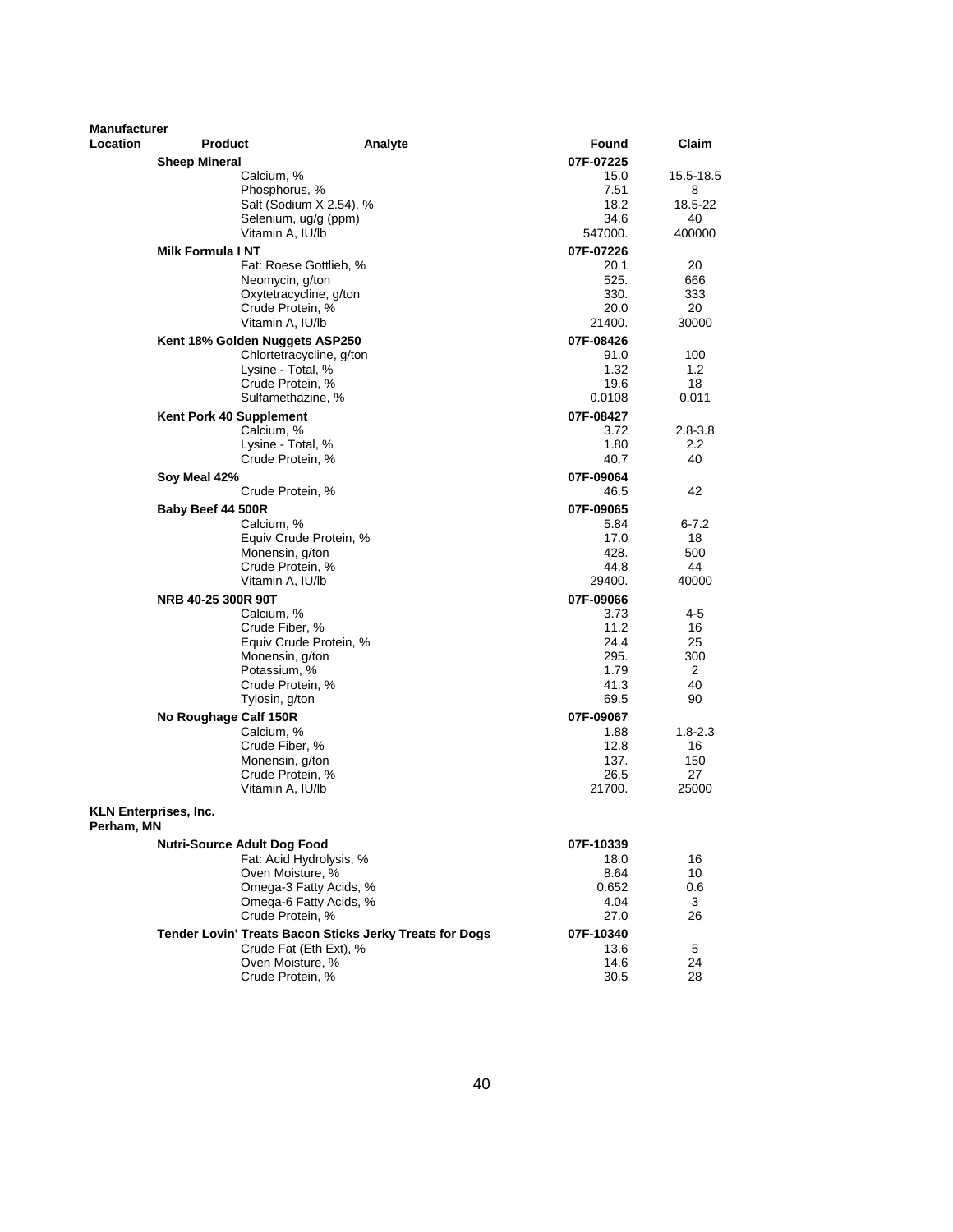| <b>Manufacturer</b><br>Location | <b>Product</b>                                     | Analyte                                                                            | Found             | Claim          |                  |
|---------------------------------|----------------------------------------------------|------------------------------------------------------------------------------------|-------------------|----------------|------------------|
|                                 |                                                    |                                                                                    |                   |                |                  |
|                                 | *#* Nutri-Source Adult Complete Cat Food<br>Ash, % |                                                                                    | 07F-10345<br>6.17 | 6.75           |                  |
|                                 | Crude Fiber, %                                     |                                                                                    | 2.20              | 8              |                  |
|                                 |                                                    | Docosahexaenoic Ac., %                                                             | 0.000             | 0.06           | <b>DEFICIENT</b> |
|                                 |                                                    | Fat: Acid Hydrolysis, %                                                            | 23.2              | 19             |                  |
|                                 |                                                    | Crude Fat (Eth Ext), %                                                             | 19.9              | 19             |                  |
|                                 |                                                    | Linoleic Acid 18:2, %                                                              | 4.07<br>0.369     | 4.1<br>0.5     | <b>DEFICIENT</b> |
|                                 |                                                    | Linolenic Acid 18:3, %<br>Oven Moisture, %                                         | 5.63              | 10             |                  |
|                                 | Crude Protein, %                                   |                                                                                    | 36.2              | 33             |                  |
|                                 |                                                    | Taurine - Total, %                                                                 | 0.149             | 0.18           |                  |
|                                 |                                                    | Nutri Source Balanced Omega 3&6 Dog Food                                           | 07F-12932         |                |                  |
|                                 |                                                    | Fat: Acid Hydrolysis, %                                                            | 11.5              | $9 - 12$       |                  |
|                                 |                                                    | Oven Moisture, %                                                                   | 8.62              | 10             |                  |
|                                 |                                                    | Omega-3 Fatty Acids, %                                                             | 0.286             | 0.3            |                  |
|                                 |                                                    | Omega-6 Fatty Acids, %<br>Crude Protein, %                                         | 2.65<br>22.6      | 1.2<br>21      |                  |
|                                 |                                                    | Selenium, mg/kg (ppm)                                                              | 0.621             | 0.5            |                  |
|                                 |                                                    |                                                                                    |                   |                |                  |
| Shoreview, MN                   | <b>Land O Lakes Animal Milk Products</b>           |                                                                                    |                   |                |                  |
|                                 |                                                    |                                                                                    |                   |                |                  |
|                                 |                                                    | Instant Maxi Care NT 400/200 Dairy Herd & Beef Calf Milk<br>Fat: Roese Gottlieb, % | 07F-08802<br>20.2 | 20             |                  |
|                                 | Neomycin, g/ton                                    |                                                                                    | 324.              | 400            |                  |
|                                 |                                                    | Oxytetracycline, g/ton                                                             | 194.              | 200            |                  |
|                                 |                                                    | Crude Protein, %                                                                   | 22.8              | 22             |                  |
|                                 | Vitamin A, IU/lb                                   |                                                                                    | 14600.            | 20000          |                  |
| Shoreview, MN                   | <b>Land O Lakes Purina Feed LLC</b>                |                                                                                    |                   |                |                  |
|                                 | <b>Aureo 10 Crumbles</b>                           |                                                                                    | 07F-03076         |                |                  |
|                                 |                                                    | Acid Detergent Fiber, %                                                            | 20.9              | 29             |                  |
|                                 | Calcium, %                                         |                                                                                    | 4.42              | $3.5 - 4.5$    |                  |
|                                 | Crude Fiber, %                                     |                                                                                    | 17.1              | 29             |                  |
|                                 | Crude Protein, %                                   | Chlortetracycline, g/lb                                                            | 10.3<br>16.2      | 10<br>8        |                  |
|                                 | <b>Rittenburger Cow Sup R800</b>                   |                                                                                    | 07F-05215         |                |                  |
|                                 | Calcium, %                                         |                                                                                    | 16.9              | 17-19          |                  |
|                                 |                                                    | Equiv Crude Protein, %                                                             | 2.48              | 18             |                  |
|                                 | Magnesium, %                                       |                                                                                    | 1.99              | $\overline{2}$ |                  |
|                                 | Monensin, g/ton                                    |                                                                                    | 662.              | 800            |                  |
|                                 | Phosphorus, %                                      |                                                                                    | 5.71              | 6<br>18        |                  |
|                                 | Crude Protein, %                                   | Salt (Sodium X 2.54), %                                                            | 18.8<br>11.2      | 10-12          |                  |
|                                 | Vitamin A, IU/lb                                   |                                                                                    | 71400.            | 100000         |                  |
|                                 | Beef Crumbles AS700 2+2                            |                                                                                    | 07F-05721         |                |                  |
|                                 | Calcium, %                                         |                                                                                    | 4.94              | $3.5 - 4.5$    |                  |
|                                 | Crude Fiber, %                                     |                                                                                    | 9.49              | 29             |                  |
|                                 |                                                    | Chlortetracycline, g/lb                                                            | 1.88              | 2              |                  |
|                                 | Crude Protein, %                                   | Sulfamethazine, %                                                                  | 15.6<br>0.400     | 8<br>0.44      |                  |
|                                 |                                                    |                                                                                    |                   |                |                  |
|                                 | <b>CTC 4 Crumbles</b>                              | Acid Detergent Fiber, %                                                            | 07F-05722<br>17.9 | 29             |                  |
|                                 | Calcium, %                                         |                                                                                    | 4.43              | $3.5 - 4.5$    |                  |
|                                 | Crude Fiber, %                                     |                                                                                    | 13.4              | 29             |                  |
|                                 |                                                    | Chlortetracycline, g/lb                                                            | 3.89              | 4              |                  |
|                                 |                                                    | Crude Protein, %                                                                   | 16.1              | 8              |                  |
|                                 | Special Select Menhaden Fish Meal                  |                                                                                    | 07F-06117         |                |                  |
|                                 |                                                    | Crude Fat (Eth Ext), %                                                             | 8.88              | 6              |                  |
|                                 | Crude Protein, %                                   |                                                                                    | 64.3              | 60             |                  |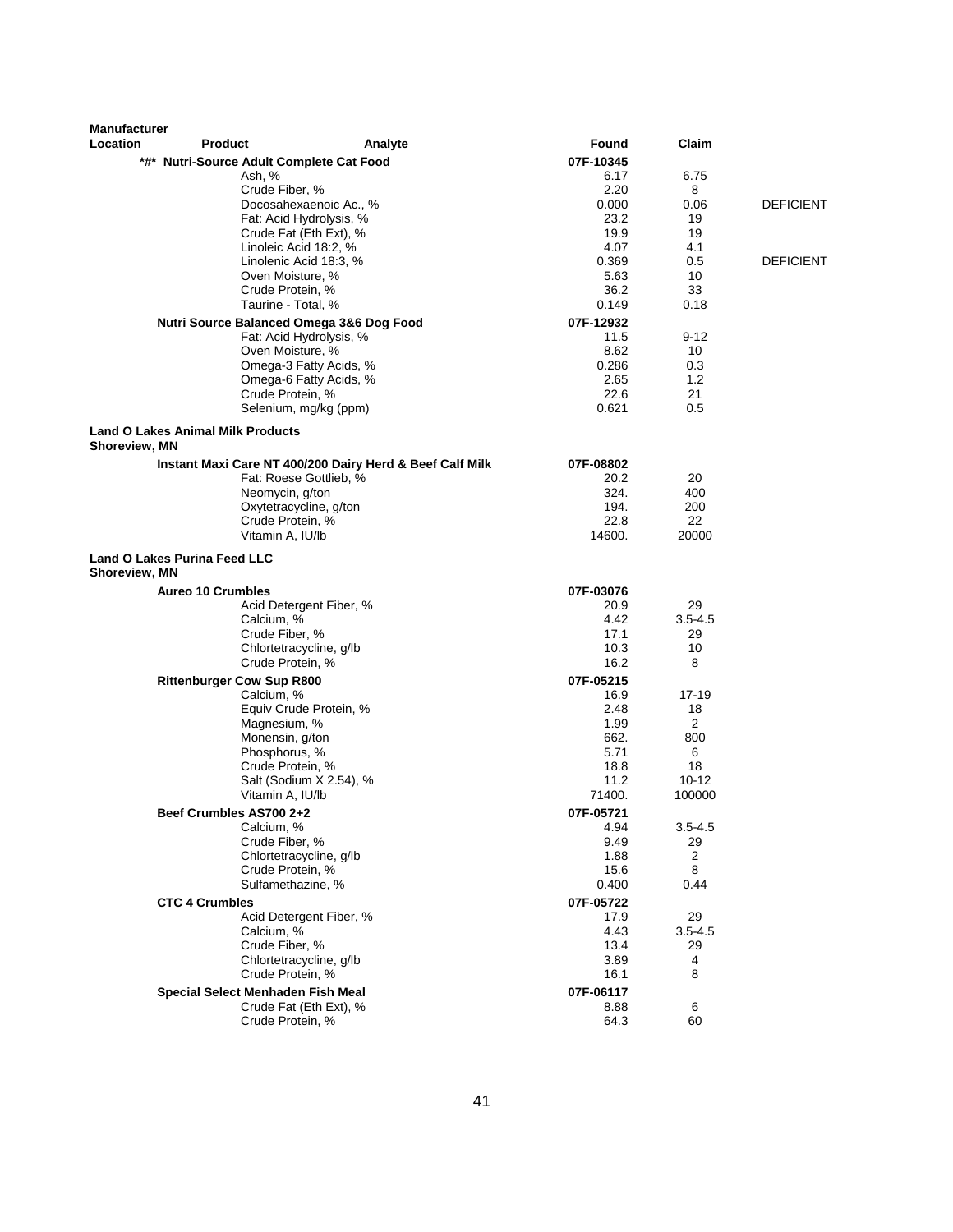| <b>Manufacturer</b><br>Location | <b>Product</b>                               | Analyte                 | Found             | Claim              |                  |
|---------------------------------|----------------------------------------------|-------------------------|-------------------|--------------------|------------------|
|                                 | <b>ProLeader</b>                             |                         | 07F-07148         |                    |                  |
|                                 | Calcium, %                                   |                         | 3.44              | $2.8 - 3.8$        |                  |
|                                 | Lysine - Total, %                            |                         | 2.32              | 2.6                |                  |
|                                 | Crude Protein, %                             |                         | 40.1              | 40                 |                  |
|                                 | *#* SteakMaker 40-20 R500                    |                         | 07F-07151         |                    |                  |
|                                 | Calcium, %                                   |                         | 7.26              | $7-8$              |                  |
|                                 | Crude Fiber, %                               |                         | 12.3              | 12                 |                  |
|                                 |                                              | Equiv Crude Protein, %  | 19.9              | 20                 |                  |
|                                 | Monensin, g/ton                              |                         | 482.              | 500                |                  |
|                                 | Potassium, %                                 |                         | 2.44              | 3                  | <b>DEFICIENT</b> |
|                                 | Crude Protein, %                             | Salt (Sodium X 2.54), % | 43.2              | 40                 |                  |
|                                 |                                              | Selenium, ug/g (ppm)    | 3.78<br>4.79      | $3.5 - 4.5$<br>4.1 |                  |
|                                 | Vitamin A, IU/lb                             |                         | 22400.            | 40000              | <b>DEFICIENT</b> |
|                                 |                                              |                         |                   |                    |                  |
|                                 | <b>Lamb Grower Complete B30</b>              |                         | 07F-07152<br>5.79 |                    |                  |
|                                 | Crude Fiber, %                               | Equiv Crude Protein, %  | 2.59              | 15<br>2            |                  |
|                                 | Lasalocid, g/ton                             |                         | 33.0              | 30                 |                  |
|                                 | Crude Protein, %                             |                         | 19.4              | 18                 |                  |
|                                 | *#* Pro-Phos 8 Mineral Block                 |                         | 07F-07626         |                    |                  |
|                                 | Calcium, %                                   |                         | 13.8              | 12.5-14.5          |                  |
|                                 | Magnesium, %                                 |                         | 1.96              | 2                  |                  |
|                                 | Phosphorus, %                                |                         | 7.73              | 8                  |                  |
|                                 |                                              | Salt (Sodium X 2.54), % | 15.7              | $17 - 18$          |                  |
|                                 |                                              | Selenium, ug/g (ppm)    | 20.2              | 22                 |                  |
|                                 | Vitamin A, IU/lb                             |                         | 72400.            | 150000             | <b>DEFICIENT</b> |
|                                 | *#* Rangeland Year Round 8 Mineral w/Altosid |                         | 07F-07627         |                    |                  |
|                                 | Calcium, %                                   |                         | 12.3              | $11 - 13$          |                  |
|                                 | Magnesium, %                                 |                         | 4.37              | 3                  |                  |
|                                 | S-Methoprene, %                              |                         | 0.0138            | 0.02               | <b>DEFICIENT</b> |
|                                 | Phosphorus, %                                |                         | 7.48              | 8                  |                  |
|                                 |                                              | Salt (Sodium X 2.54), % | 20.1              | 16-18.5            |                  |
|                                 | Vitamin A, IU/lb                             | Selenium, ug/g (ppm)    | 35.0              | 35<br>150000       |                  |
|                                 |                                              |                         | 206000.           |                    |                  |
|                                 | 44% Soybean Meal Solvent Extracted           |                         | 07F-07778         |                    |                  |
|                                 | Crude Protein, %                             |                         | 44.7              | 44                 |                  |
|                                 | <b>Ultracare Starter PMX</b>                 |                         | 07F-07788         |                    |                  |
|                                 | Calcium, %                                   |                         | 14.2              | 13.3-15.9          |                  |
|                                 | Lysine - Total, %                            |                         | 4.68              | 4.8                |                  |
|                                 | Phosphorus, %<br>Crude Protein, %            |                         | 6.16<br>12.2      | 6.3<br>9           |                  |
|                                 |                                              | Salt (ChlorideX1.65), % | 9.58              | $7.5 - 9$          |                  |
|                                 |                                              | Salt (Sodium X 2.54), % | 9.57              | $7.5 - 9$          |                  |
|                                 |                                              | Selenium, ug/g (ppm)    | 7.05              | 6                  |                  |
| *#*                             | <b>Sheep Mineral Se Block</b>                |                         | 07F-08203         |                    |                  |
|                                 | Calcium, %                                   |                         | 14.0              | 12.8-15.3          |                  |
|                                 | Phosphorus, %                                |                         | 10.9              | 11.4               |                  |
|                                 |                                              | Salt (Sodium X 2.54), % | 11.5              | 10.2-12.2          |                  |
|                                 |                                              | Selenium, ug/g (ppm)    | 33.6              | 37.3               |                  |
|                                 | Vitamin A, IU/lb                             |                         | 140000.           | 300000             | <b>DEFICIENT</b> |
|                                 | Hi Protein Soybean Meal                      |                         | 07F-08311         |                    |                  |
|                                 | Crude Protein, %                             |                         | 46.3              | 46                 |                  |
|                                 | Land O Lakes Creep Pasture Gest 14 B-68      |                         | 07F-08391         |                    |                  |
|                                 | Crude Fiber, %                               |                         | 23.5              | 25                 |                  |
|                                 | Lasalocid, g/ton                             |                         | 62.7              | 68                 |                  |
|                                 | Crude Protein, %                             |                         | 15.4              | 14                 |                  |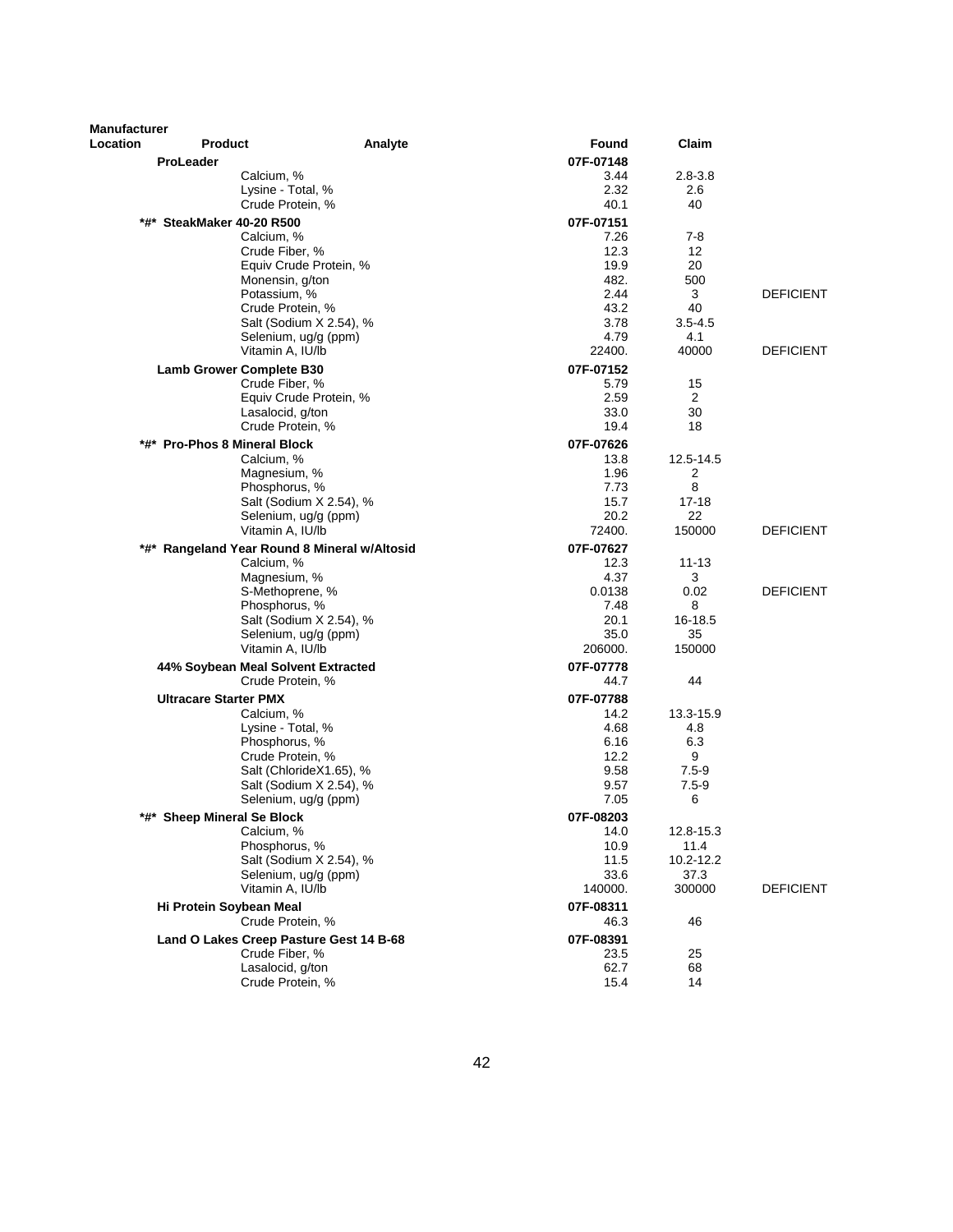| <b>Manufacturer</b> |                                                |                                                        |                   |                     |                                      |
|---------------------|------------------------------------------------|--------------------------------------------------------|-------------------|---------------------|--------------------------------------|
| Location            | <b>Product</b>                                 | Analyte                                                | <b>Found</b>      | Claim               |                                      |
|                     | *#* Rangeland 17 Tub                           |                                                        | 07F-08392         |                     |                                      |
|                     | Calcium, %                                     |                                                        | 2.44              | $1.5 - 2.5$         |                                      |
|                     |                                                | Fat: Roese Gottlieb, %                                 | 5.00<br>2.74      | 5<br>3.5            |                                      |
|                     | Potassium, %<br>Crude Protein, %               |                                                        | 14.1              | 17                  | <b>DEFICIENT</b><br><b>DEFICIENT</b> |
|                     |                                                | Selenium, ug/g (ppm)                                   | 4.30              | 5                   |                                      |
|                     | Vitamin A, IU/lb                               |                                                        | 65700.            | 80000               |                                      |
|                     | Rangeland 30-13 Tub                            |                                                        | 07F-08393         |                     |                                      |
|                     | Calcium, %                                     |                                                        | 1.78              | $1.5 - 2.5$         |                                      |
|                     |                                                | Fat: Roese Gottlieb, %                                 | 5.30              | 5                   |                                      |
|                     | Potassium, %                                   |                                                        | 3.32              | 3.5                 |                                      |
|                     | Crude Protein, %                               |                                                        | 29.2              | 30                  |                                      |
|                     |                                                | Selenium, ug/g (ppm)                                   | 4.67<br>64100.    | 5<br>80000          |                                      |
|                     | Vitamin A, IU/lb                               |                                                        |                   |                     |                                      |
|                     | *#* Pasture Gainer Block 37 R350<br>Calcium, % |                                                        | 07F-08394<br>2.96 | $2.5 - 3.5$         |                                      |
|                     | Crude Fiber, %                                 |                                                        | 6.32              | 12                  |                                      |
|                     | Monensin, g/ton                                |                                                        | 340.              | 350                 |                                      |
|                     | Crude Protein, %                               |                                                        | 37.1              | 37                  |                                      |
|                     |                                                | Salt (Sodium X 2.54), %                                | 12.5              | 13.5-14.5           |                                      |
|                     | Vitamin A. IU/lb                               |                                                        | 34000.            | 125000              | <b>DEFICIENT</b>                     |
|                     | Creep Pasture Gest 14 B-68                     |                                                        | 07F-08602         |                     |                                      |
|                     | Crude Fiber, %                                 |                                                        | 23.8              | 25                  |                                      |
|                     | Lasalocid, g/ton<br>Crude Protein, %           |                                                        | 54.9<br>15.5      | 68<br>14            |                                      |
|                     |                                                |                                                        |                   |                     |                                      |
|                     | RangeLand All Stock 28 VP<br>Calcium, %        |                                                        | 07F-08603<br>2.51 | $2 - 2.5$           |                                      |
|                     | Crude Protein, %                               |                                                        | 28.2              | 28                  |                                      |
|                     |                                                | Salt (Sodium X 2.54), %                                | 11.0              | 10.5-11.5           |                                      |
|                     | Vitamin A, IU/lb                               |                                                        | 22200.            | 30000               |                                      |
|                     |                                                | *#* Honor Country Flock Game Bird Flight Developer 22% | 07F-08742         |                     |                                      |
|                     | Lysine - Total, %                              |                                                        | 1.05              | 1.1                 |                                      |
|                     |                                                | Methionine - Total, %                                  | 0.288             | 0.4                 | <b>DEFICIENT</b>                     |
|                     | Crude Protein, %                               |                                                        | 22.4              | 22                  |                                      |
|                     | Honor Country Flock Layer 18% Crumble          |                                                        | 07F-08743         |                     |                                      |
|                     | Calcium, %<br>Lysine - Total, %                |                                                        | 3.80<br>0.846     | $3.7 - 4.7$<br>0.95 |                                      |
|                     | Methionine - Total, %                          |                                                        | 0.315             | 0.32                |                                      |
|                     | Crude Protein, %                               |                                                        | 19.2              | 18                  |                                      |
|                     |                                                | *#* Honor Country Flock Meat Bird Starter/Grower 23%   | 07F-08745         |                     |                                      |
|                     | Amprolium, %                                   |                                                        | 0.0163            | 0.0175              |                                      |
|                     | Lysine - Total, %                              |                                                        | 1.61              | 1.2                 |                                      |
|                     | Methionine - Total, %                          |                                                        | 0.365             | 0.5                 | <b>DEFICIENT</b>                     |
|                     | Crude Protein, %                               |                                                        | 24.5              | 23                  |                                      |
|                     | <b>Pro-Phos 12 Mineral</b>                     |                                                        | 07F-08746         |                     |                                      |
|                     | Calcium, %<br>Magnesium, %                     |                                                        | 11.3<br>1.97      | 11.5-13.5<br>2      |                                      |
|                     | Phosphorus, %                                  |                                                        | 11.7              | 12                  |                                      |
|                     |                                                | Salt (Sodium X 2.54), %                                | 10.8              | $11 - 13$           |                                      |
|                     |                                                | Selenium, ug/g (ppm)                                   | 23.7              | 22                  |                                      |
|                     | Vitamin A, IU/lb                               |                                                        | 180000.           | 200000              |                                      |
|                     | <b>Lean Gain Premix</b>                        |                                                        | 07F-08747         |                     |                                      |
|                     | Calcium, %                                     |                                                        | 21.0              | 19.9-23.8           |                                      |
|                     | Phosphorus, %                                  |                                                        | 8.88              | 9                   |                                      |
|                     |                                                | Salt (Sodium X 2.54), %<br>Selenium, ug/g (ppm)        | 11.9<br>8.76      | 11.8-14.1<br>9.2    |                                      |
|                     | Vitamin A, IU/lb                               |                                                        | 88500.            | 111000              |                                      |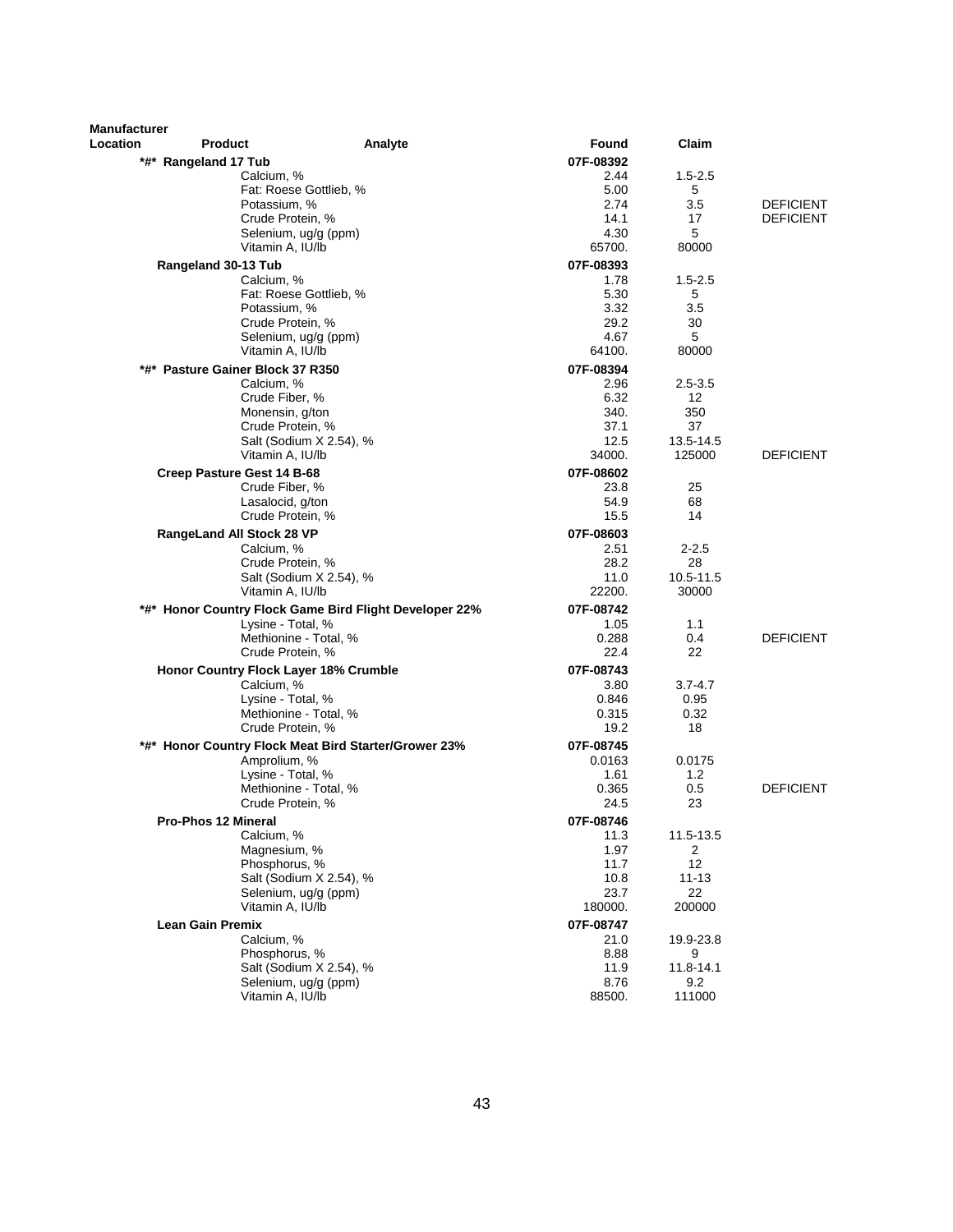| Manufacturer |                                               |                |                |                  |
|--------------|-----------------------------------------------|----------------|----------------|------------------|
| Location     | <b>Product</b><br>Analyte                     | Found          | Claim          |                  |
|              | <b>ProLeader Swine Grow/Finish Supplement</b> | 07F-08748      |                |                  |
|              | Calcium, %                                    | 3.23           | $2.8 - 3.8$    |                  |
|              | Lysine - Total, %                             | 3.04           | 2.6            |                  |
|              | Crude Protein, %                              | 43.0           | 40             |                  |
|              | Steakmaker Copass 36-13 R400                  | 07F-08750      |                |                  |
|              | Calcium, %                                    | 4.04           | 4-5            |                  |
|              | Crude Fiber, %                                | 8.95           | 15             |                  |
|              | Equiv Crude Protein, %                        | 13.3           | 13             |                  |
|              | Monensin, g/ton                               | 378.           | 400            |                  |
|              | Crude Protein, %                              | 38.0           | 36             |                  |
|              | Salt (Sodium X 2.54), %                       | 3.12           | 3-4            |                  |
|              | Selenium, ug/g (ppm)<br>Vitamin A, IU/lb      | 5.07<br>32800. | 4.1<br>40000   |                  |
|              |                                               |                |                |                  |
| *#*          | Steakmaker 40-28 R500                         | 07F-08751      |                |                  |
|              | Calcium, %                                    | 8.37           | $9 - 10$       |                  |
|              | Crude Fiber, %<br>Equiv Crude Protein, %      | 8.94<br>26.9   | 12<br>28       |                  |
|              | Monensin, g/ton                               | 433.           | 500            |                  |
|              | Potassium, %                                  | 2.68           | 3              |                  |
|              | Crude Protein, %                              | 40.7           | 40             |                  |
|              | Salt (Sodium X 2.54), %                       | 3.94           | $3.5 - 4.5$    |                  |
|              | Selenium, ug/g (ppm)                          | 4.28           | 4.1            |                  |
|              | Vitamin A, IU/lb                              | 26100.         | 40000          | <b>DEFICIENT</b> |
|              | <b>Ultracare Gestation Concentrate</b>        | 07F-08752      |                |                  |
|              | Calcium, %                                    | 4.02           | 4-4.8          |                  |
|              | Chromium, ppb                                 | 6970.          | 800            |                  |
|              | Lysine - Total, %                             | 2.37           | 2.3            |                  |
|              | Phosphorus, %                                 | 2.66           | 2.9            |                  |
|              | Crude Protein, %                              | 40.5           | 39             |                  |
|              | <b>Honor Rabbit Ration</b>                    | 07F-08754      |                |                  |
|              | Crude Fiber, %                                | 21.3           | 18-23          |                  |
|              | Crude Protein, %                              | 18.4           | 17             |                  |
|              | *#* Pro-Phos 8 Mineral w/ ALTOSID             | 07F-08755      |                |                  |
|              | Calcium, %                                    | 13.1           | 12.5-15        |                  |
|              | Magnesium, %                                  | 2.15           | 2              |                  |
|              | S-Methoprene, %                               | 0.00447        | 0.02           | <b>DEFICIENT</b> |
|              | Phosphorus, %                                 | 7.53           | 8              |                  |
|              | Salt (Sodium X 2.54), %                       | 16.9           | 16-18.5        |                  |
|              | Selenium, ug/g (ppm)                          | 20.5           | 22             |                  |
|              | Vitamin A, IU/lb                              | 110000.        | 150000         |                  |
|              | <b>DLF AS700 2 GM</b>                         | 07F-08801      |                |                  |
|              | Calcium, %                                    | 7.77           | $6.5 - 7.5$    |                  |
|              | Crude Fiber, %                                | 16.4           | 17.5           |                  |
|              | Chlortetracycline, g/lb                       | 1.67           | 2              |                  |
|              | Crude Protein, %                              | 14.1           | 11             |                  |
|              | Sulfamethazine, %                             | 0.408          | 0.44           |                  |
|              | <b>Herd Maker Supreme B90</b>                 | 07F-08805      |                |                  |
|              | Acid Detergent Fiber, %                       | 7.69           | 9.5            |                  |
|              | Lasalocid, g/ton<br>Crude Protein, %          | 84.6<br>19.5   | 90<br>18       |                  |
|              |                                               |                |                |                  |
|              | Hi Protein Soybean Meal                       | 07F-12150      |                |                  |
|              | Crude Protein, %                              | 46.6           | 46             |                  |
|              | *#* Honor Country Flock Multi-Purpose Poultry | 07F-12151      |                |                  |
|              | Calcium, %                                    | 3.04           | $2.5 - 3.5$    |                  |
|              | Crude Fat (Eth Ext), %                        | 6.05           | 5              |                  |
|              | Lysine - Total, %<br>Methionine - Total, %    | 2.07           | $\overline{2}$ | DEFICIENT        |
|              | Crude Protein, %                              | 0.469<br>37.2  | 0.85<br>36     |                  |
|              |                                               |                |                |                  |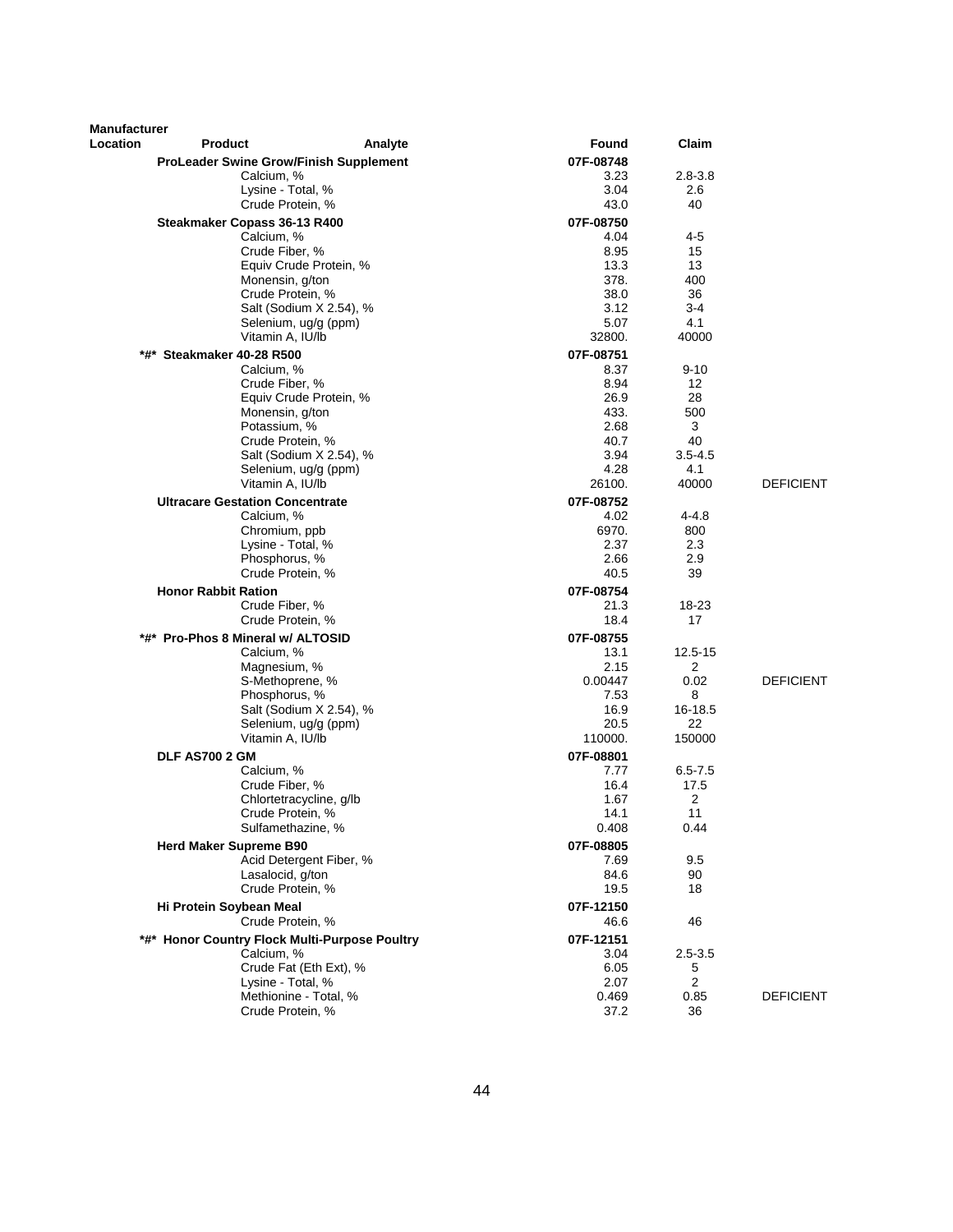| <b>Manufacturer</b> |                                                   |                                                    |               |                        |                  |
|---------------------|---------------------------------------------------|----------------------------------------------------|---------------|------------------------|------------------|
| Location            | <b>Product</b>                                    | Analyte                                            | Found         | Claim                  |                  |
|                     | <b>CTC 4 Crumbles</b>                             |                                                    | 07F-12153     |                        |                  |
|                     |                                                   | Acid Detergent Fiber, %                            | 15.1          | 29                     |                  |
|                     | Calcium, %                                        |                                                    | 4.00          | $3.5 - 4.5$            |                  |
|                     | Crude Fiber, %<br>Chlortetracycline, g/lb         |                                                    | 11.6<br>3.78  | 29<br>4                |                  |
|                     | Crude Protein, %                                  |                                                    | 16.8          | 8                      |                  |
|                     | Creep Pasture Gest 14 B-68                        |                                                    | 07F-12156     |                        |                  |
|                     | Crude Fiber, %                                    |                                                    | 18.2          | 25                     |                  |
|                     | Lasalocid, g/ton                                  |                                                    | 70.8          | 68                     |                  |
|                     | Crude Protein, %                                  |                                                    | 15.3          | 14                     |                  |
|                     | *#* Rangeland Year Round 8 Mineral                |                                                    | 07F-12157     |                        |                  |
|                     | Calcium, %                                        |                                                    | 11.8          | 11-13                  |                  |
|                     | Magnesium, %                                      |                                                    | 3.11          | 3                      |                  |
|                     | Phosphorus, %                                     |                                                    | 7.77          | 8                      |                  |
|                     |                                                   | Salt (Sodium X 2.54), %                            | 18.3<br>32.8  | 16-18.5<br>35          |                  |
|                     | Selenium, ug/g (ppm)<br>Vitamin A, IU/lb          |                                                    | 42400.        | 150000                 | <b>DEFICIENT</b> |
|                     | RangeLand All Stock 28 VP                         |                                                    | 07F-12158     |                        |                  |
|                     | Calcium, %                                        |                                                    | 2.37          | $2 - 2.5$              |                  |
|                     | Crude Protein, %                                  |                                                    | 27.4          | 28                     |                  |
|                     |                                                   | Salt (Sodium X 2.54), %                            | 11.4          | 10.5-11.5              |                  |
|                     | Vitamin A, IU/lb                                  |                                                    | 21000.        | 30000                  |                  |
|                     | *#* PRO PHOS 12 MINERAL BLOCK                     |                                                    | 07F-12220     |                        |                  |
|                     | Calcium, %                                        |                                                    | 10.8          | 11.5-13.5              |                  |
|                     | Magnesium, %                                      |                                                    | 2.10          | 2                      |                  |
|                     | Phosphorus, %                                     |                                                    | 11.1          | 12                     |                  |
|                     |                                                   | Salt (ChlorideX1.65), %<br>Salt (Sodium X 2.54), % | 11.8<br>12.3  | $11 - 13$<br>$11 - 13$ |                  |
|                     | Selenium, ug/g (ppm)                              |                                                    | 24.2          | 22                     |                  |
|                     | Vitamin A, IU/lb                                  |                                                    | 83700.        | 200000                 | <b>DEFICIENT</b> |
|                     | <b>Aureo 10 Crumbles</b>                          |                                                    | 07F-12340     |                        |                  |
|                     |                                                   | Acid Detergent Fiber, %                            | 21.2          | 29                     |                  |
|                     | Calcium, %                                        |                                                    | 4.44          | $3.5 - 4.5$            |                  |
|                     | Crude Fiber, %                                    |                                                    | 17.8          | 29                     |                  |
|                     | Chlortetracycline, g/lb                           |                                                    | 10.3          | 10                     |                  |
|                     | Crude Protein, %                                  |                                                    | 17.0          | 8                      |                  |
|                     | *#* Rangeland Year Round 8 Mineral                |                                                    | 07F-14300     |                        |                  |
|                     | Calcium, %<br>Magnesium, %                        |                                                    | 12.3<br>3.21  | $11 - 13$<br>3         |                  |
|                     | Phosphorus, %                                     |                                                    | 8.28          | 8                      |                  |
|                     |                                                   | Salt (Sodium X 2.54), %                            | 19.4          | 16-18.5                |                  |
|                     | Selenium, ug/g (ppm)                              |                                                    | 27.3          | 35                     |                  |
|                     | Vitamin A, IU/lb                                  |                                                    | 20100.        | 150000                 | <b>DEFICIENT</b> |
|                     | <b>DLF Pheasant Grower NM</b>                     |                                                    | 07F-21501     |                        |                  |
|                     | Lysine - Total, %                                 |                                                    | 1.19          | 1.1                    |                  |
|                     | Methionine - Total, %                             |                                                    | 0.351         | 0.4                    |                  |
|                     | Crude Protein, %                                  |                                                    | 21.5          | 20                     |                  |
| <b>Manna Pro</b>    |                                                   |                                                    |               |                        |                  |
| St. Louis, MO       |                                                   |                                                    |               |                        |                  |
|                     | <b>Chick Starter, Medicated Complete Crumbles</b> |                                                    | 07F-02070     |                        |                  |
|                     | Amprolium, g/ton                                  |                                                    | 93.1<br>0.924 | 113.5<br>0.85          |                  |
|                     | Lysine - Total, %<br>Methionine - Total, %        |                                                    | 0.319         | 0.25                   |                  |
|                     | Crude Protein, %                                  |                                                    | 18.4          | 18                     |                  |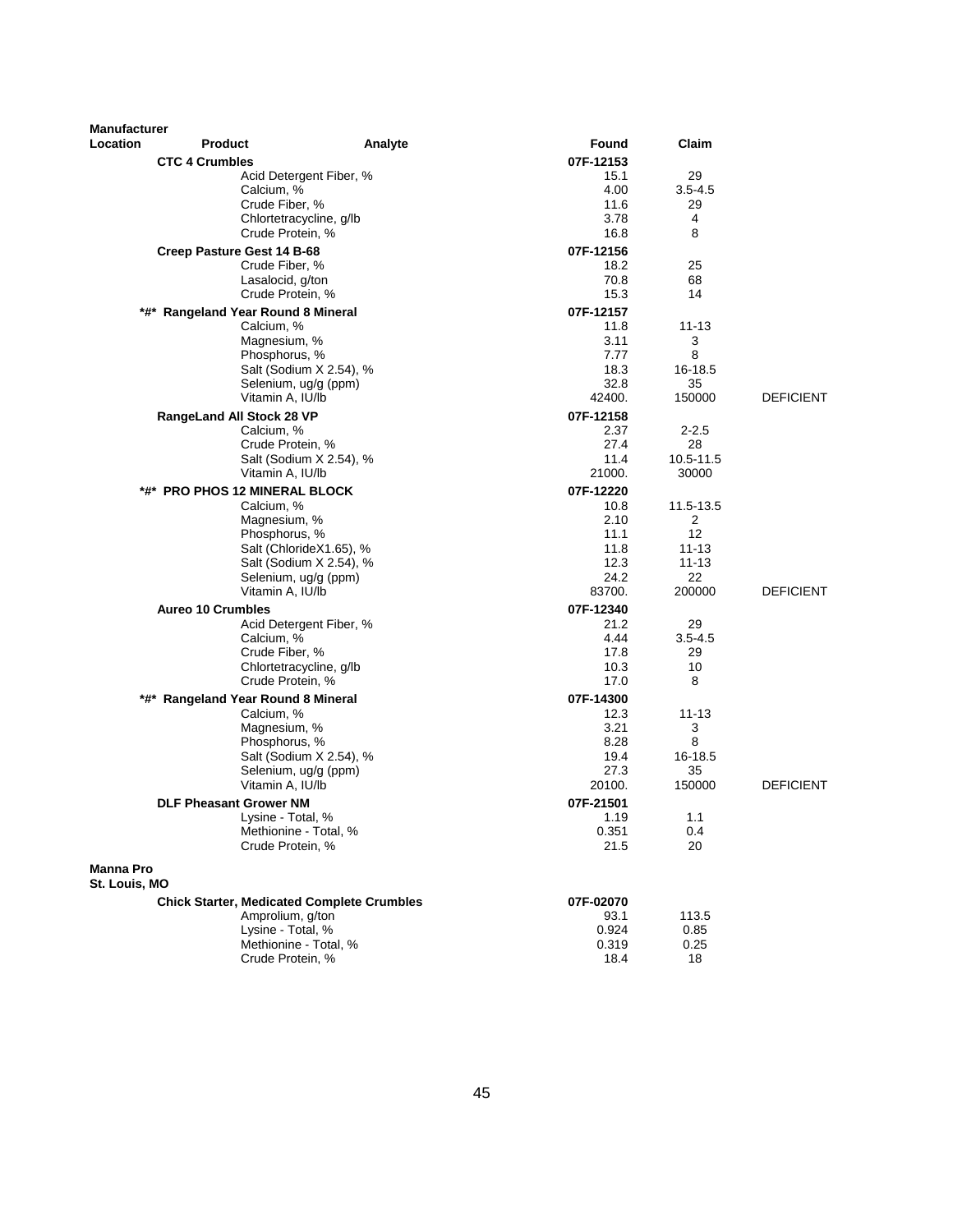| <b>Manufacturer</b><br>Location | <b>Product</b>                         | Analyte                                                                                                                                     | <b>Found</b>                                      | Claim                                   |                                      |
|---------------------------------|----------------------------------------|---------------------------------------------------------------------------------------------------------------------------------------------|---------------------------------------------------|-----------------------------------------|--------------------------------------|
| St. Louis, MO                   | <b>Manna Pro Corporation</b>           |                                                                                                                                             |                                                   |                                         |                                      |
|                                 |                                        | <b>Manna Pro Chick Starter (Medicated)</b><br>Amprolium, g/ton<br>Lysine - Total, %<br>Methionine - Total, %                                | 07F-05761<br>102.<br>0.944<br>0.324               | 113.5<br>0.85<br>0.25                   |                                      |
|                                 | <b>Manna Pro Oyster Shell</b>          | Crude Protein, %<br>Calcium, %                                                                                                              | 17.6<br>07F-05763                                 | 18<br>33-38                             |                                      |
|                                 |                                        | <b>Positive Pellet Goat Dewormer Medicated</b><br>Crude Fiber, %<br>Equiv Crude Protein, %<br>Crude Protein, %                              | 36.1<br>07F-05767<br>14.2<br>1.34<br>17.1         | 15<br>1.5<br>16                         |                                      |
|                                 |                                        | <b>Manna Pro Bite Size Nuggets Peppermint Flavor</b><br>Crude Fiber, %<br>Crude Protein, %                                                  | 07F-05770<br>11.4<br>17.4                         | 15<br>16                                |                                      |
| McFleeg Inc<br>Watertown, SD    |                                        |                                                                                                                                             |                                                   |                                         |                                      |
|                                 | Soybean Meal 47%                       | Crude Protein, %                                                                                                                            | 07F-09496<br>46.1                                 | 46.5                                    |                                      |
|                                 | Turbo-Zyme P "DF"                      | Crude Fiber, %<br>Crude Protein, %                                                                                                          | 07F-12351<br>8.79<br>25.3                         | 12<br>20.5                              |                                      |
|                                 |                                        | *#* Jamesville Xceed Turkey VTM Premix<br>Crude Fiber, %<br>Crude Protein, %<br>Selenium, ug/g (ppm)                                        | 07F-12353<br>13.9<br>31.0<br>57.8                 | 11<br>20<br>60                          | <b>EXCESSIVE</b>                     |
| McFleeg Inc.<br>Watertown, SD   |                                        |                                                                                                                                             |                                                   |                                         |                                      |
|                                 | *#* Focus Sow Laxative                 | Magnesium, %<br>Potassium, %<br>Salt (ChlorideX1.65), %<br>Salt (Sodium X 2.54), %                                                          | 07F-12832<br>9.36<br>15.3<br>9.94<br>6.26         | 9<br>16<br>$3.5 - 4.5$<br>$3.5 - 4.5$   | <b>EXCESSIVE</b><br><b>EXCESSIVE</b> |
|                                 |                                        | *#* Poultry Production Base 2010<br>Calcium, %<br>Methionine - Total, %<br>Phosphorus, %<br>Salt (Sodium X 2.54), %<br>Selenium, ug/g (ppm) | 07F-12833<br>17.8<br>2.18<br>7.67<br>4.85<br>5.35 | 17.5-21<br>3<br>7.5<br>$3.5 - 4.5$<br>5 | <b>DEFICIENT</b>                     |
| Merricks, Inc.<br>Middleton, WI |                                        |                                                                                                                                             |                                                   |                                         |                                      |
|                                 |                                        | <b>Blue Ribbon Calf Management Products BC Powder</b><br>Crude Protein, %                                                                   | 07F-14588<br>73.1                                 | 70                                      |                                      |
| St Paul, MN                     | <b>Mid-States Distributing Company</b> |                                                                                                                                             |                                                   |                                         |                                      |
|                                 |                                        | <b>Farmguard Medicated Concentrate Feed Supplement</b><br>Oxytetracycline, g/lb                                                             | 07F-05778<br>15.6                                 | 20                                      |                                      |
| San Rafael, CA                  | <b>Midwest Agri-Commodities</b>        |                                                                                                                                             |                                                   |                                         |                                      |
|                                 |                                        | <b>Beet Pulp Shreds w/ Molasses</b><br>Crude Fiber, %<br>Crude Protein, %                                                                   | 07F-03077<br>16.6<br>8.11                         | 22<br>6                                 |                                      |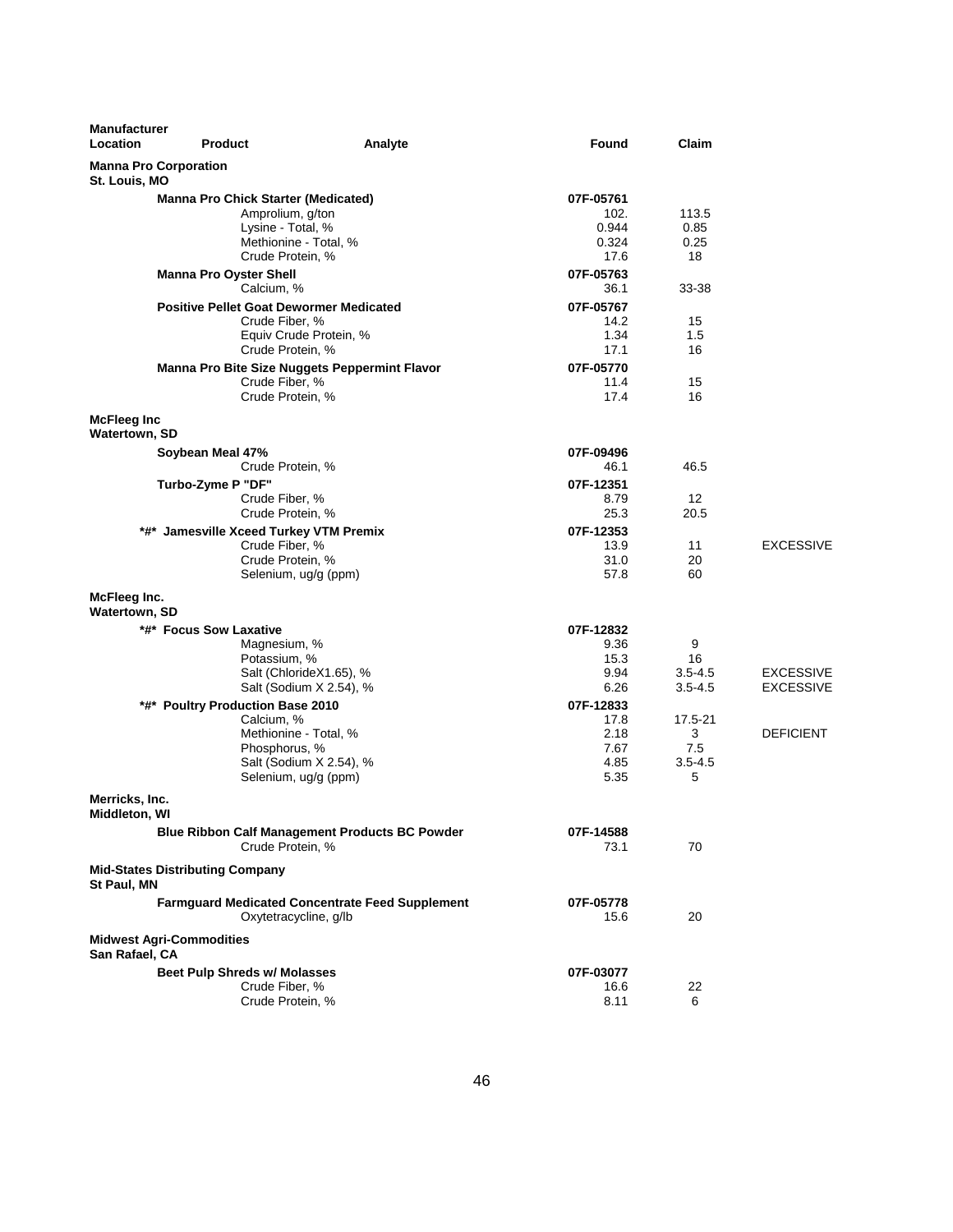| <b>Manufacturer</b>                           |                                            |         |                   |           |                  |
|-----------------------------------------------|--------------------------------------------|---------|-------------------|-----------|------------------|
| Location                                      | <b>Product</b>                             | Analyte | Found             | Claim     |                  |
|                                               | <b>Dried Beet Pulp</b>                     |         | 07F-07775         |           |                  |
|                                               | Crude Fiber, %                             |         | 17.2              | 22        |                  |
|                                               | Crude Protein, %                           |         | 7.84              | 6         |                  |
|                                               | <b>Beet Pulp Shreds with Molasses</b>      |         | 07F-08828         |           |                  |
|                                               | Crude Fiber, %                             |         | 17.9              | 22        |                  |
|                                               | Crude Protein, %                           |         | 7.44              | 6         |                  |
|                                               | <b>Plain Beet Pulp Shreds</b>              |         | 07F-14689         |           |                  |
|                                               | Crude Fiber, %<br>Crude Protein, %         |         | 18.5<br>7.79      | 22<br>6   |                  |
|                                               |                                            |         |                   |           |                  |
| <b>Midwest PMS</b><br>Gering, NE              |                                            |         |                   |           |                  |
|                                               | <b>Molasses Custom Formulation</b>         |         | 07F-02720         |           |                  |
|                                               | Vacuum Moisture, %                         |         | 44.3              | 45        |                  |
| <b>Midwest PMS LLC</b><br>Firestone, CO       |                                            |         |                   |           |                  |
|                                               | C.M. 149                                   |         | 07F-05380         |           |                  |
|                                               | Calcium, %                                 |         | 8.17              | $8 - 8.5$ |                  |
|                                               | Equiv Crude Protein, %                     |         | 30.4              | 38        |                  |
|                                               | Vacuum Moisture, %<br>Crude Protein, %     |         | 34.3<br>42.2      | 37<br>42  |                  |
|                                               |                                            |         |                   |           |                  |
|                                               | *#* C.M. 236                               |         | 07F-05381<br>2.45 | $1.5 - 2$ | <b>EXCESSIVE</b> |
|                                               | Calcium, %<br>Equiv Crude Protein, %       |         | 10.3              | 8         | <b>EXCESSIVE</b> |
|                                               | Vacuum Moisture, %                         |         | 35.9              | 40        |                  |
|                                               | Crude Protein, %                           |         | 15.1              | 14        |                  |
| <b>MSC</b><br><b>DUNDEE, IL</b>               |                                            |         |                   |           |                  |
|                                               | <b>Licorice Snacks for Horses</b>          |         | 07F-04434         |           |                  |
|                                               | Crude Fiber, %                             |         | 4.22              | 10        |                  |
|                                               | Crude Protein, %                           |         | 14.0              | 12        |                  |
| <b>Muellers Feed Mill</b><br>Martin, SD       |                                            |         |                   |           |                  |
|                                               | *#* Beef Ranger 40                         |         | 07F-04957         |           |                  |
|                                               | Crude Fiber, %                             |         | 6.61              | 10        |                  |
|                                               | Crude Protein, %                           |         | 37.9              | 40        | <b>DEFICIENT</b> |
|                                               | Vitamin A, IU/lb                           |         | 33000.            | 30000     |                  |
| <b>Natura Pet Products</b><br>Santa Clara, CA |                                            |         |                   |           |                  |
|                                               | <b>Innova Cat &amp; Kitten Food</b>        |         | 07F-00071         |           |                  |
|                                               | Crude Fat (Pet Ext), %                     |         | 10.1              | 8         |                  |
|                                               | Oven Moisture, %<br>Crude Protein, %       |         | 72.6<br>14.0      | 78<br>12  |                  |
|                                               | Natural Balance Pet Food, Inc.             |         |                   |           |                  |
| Pacoima, CA                                   |                                            |         |                   |           |                  |
|                                               | Natural Balance Turkey Dog Food Formula    |         | 07F-00073         |           |                  |
|                                               | Crude Fat (Pet Ext), %                     |         | 9.55              | 5         |                  |
|                                               | Oven Moisture, %<br>Crude Protein, %       |         | 31.4<br>14.2      | 40<br>11  |                  |
|                                               | <b>Nestle Purina PetCare</b>               |         |                   |           |                  |
| St. Louis, MO                                 |                                            |         |                   |           |                  |
|                                               | Al's Grill Flame Broiled Steaks Dog Treats |         | 07F-07311         |           |                  |
|                                               | Crude Fat (Eth Ext), %                     |         | 6.43              | 5         |                  |
|                                               | Oven Moisture, %                           |         | 31.2              | 32        |                  |
|                                               | Crude Protein, %                           |         | 16.6              | 12        |                  |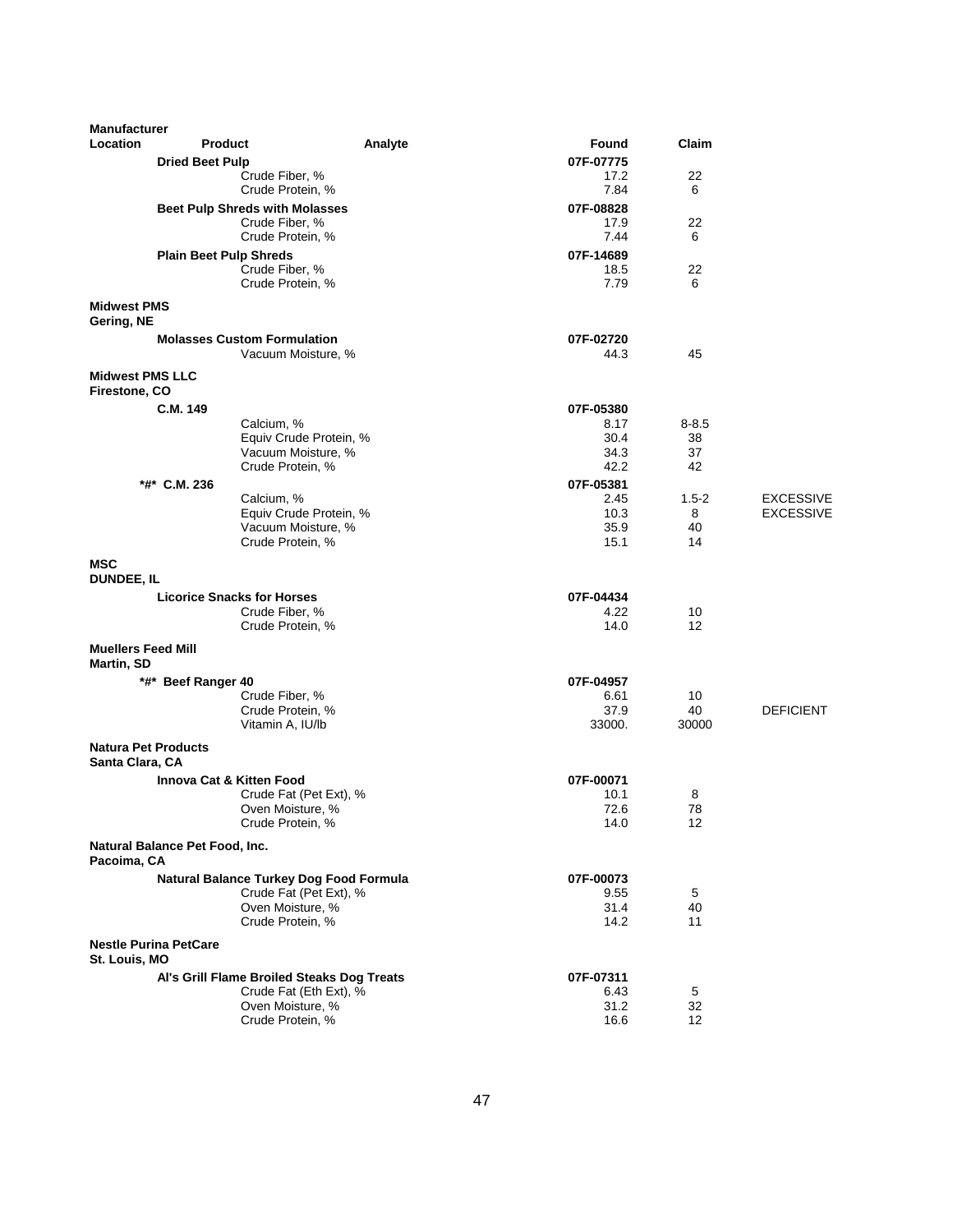| <b>Manufacturer</b>      |                                        |                                                    |                   |                    |                  |
|--------------------------|----------------------------------------|----------------------------------------------------|-------------------|--------------------|------------------|
| Location                 | <b>Product</b>                         | Analyte                                            | Found             | Claim              |                  |
|                          |                                        | Purina Fancy Feast Gourmet Gold Dry Cat Food w/    | 07F-09778         |                    |                  |
|                          |                                        | Crude Fat (Eth Ext), %                             | 15.3              | 16                 |                  |
|                          |                                        | Oven Moisture, %                                   | 4.91              | 10<br>32           |                  |
|                          |                                        | Crude Protein, %                                   | 33.4              |                    |                  |
|                          | Ash, %                                 | Friskies Sliced Chicken Diner in Gravy Cat Food    | 07F-14297<br>1.18 | 2.5                |                  |
|                          |                                        | Oven Moisture, %                                   | 77.8              | 78                 |                  |
|                          |                                        | Crude Protein, %                                   | 14.1              | 11                 |                  |
|                          |                                        | Taurine - Total, %                                 | 0.155             | 0.05               |                  |
|                          | <b>New Generation Feeds</b>            |                                                    |                   |                    |                  |
| <b>Belle Fourche, SD</b> |                                        |                                                    |                   |                    |                  |
|                          | *#* SmartLic AP-18                     |                                                    | 07F-03013         |                    |                  |
|                          | Potassium, %                           |                                                    | 1.53              | 2.5                | <b>DEFICIENT</b> |
|                          | Vitamin A, IU/lb                       | Crude Protein, %                                   | 15.1<br>36700.    | 18<br>50000        | <b>DEFICIENT</b> |
|                          |                                        |                                                    |                   |                    |                  |
|                          | *#* SmartLic MinLic<br>Calcium, %      |                                                    | 07F-03014<br>5.90 | $4.5 - 5.5$        |                  |
|                          | Magnesium, %                           |                                                    | 1.60              | 2                  |                  |
|                          | Phosphorus, %                          |                                                    | 4.16              | 4                  |                  |
|                          | Potassium, %                           |                                                    | 1.28              | 2.5                | <b>DEFICIENT</b> |
|                          |                                        | Selenium, ug/g (ppm)                               | 7.41              | 8.8                |                  |
|                          | Vitamin A, IU/lb                       |                                                    | 61700.            | 100000             | <b>DEFICIENT</b> |
| <b>Overland Park, KS</b> | <b>North American Salt Company</b>     |                                                    |                   |                    |                  |
|                          | *#* American Stockman Sulfur Salt      |                                                    | 07F-05032         |                    |                  |
|                          |                                        | Salt (ChlorideX1.65), %                            | 100.              | 95-97              |                  |
|                          |                                        | Salt (Sodium X 2.54), %                            | 98.0              | 95-97              |                  |
|                          | Sulfur, %                              |                                                    | 0.676             | 3                  | <b>DEFICIENT</b> |
|                          | American Stockman Iodized Salt         |                                                    | 07F-07619         |                    |                  |
|                          |                                        | Salt (ChlorideX1.65), %                            | 97.3              | 97-99              |                  |
|                          |                                        | Salt (Sodium X 2.54), %                            | 91.3              | 97-99              |                  |
|                          | American Stockman Easy Flow Stock Salt |                                                    | 07F-07781         |                    |                  |
|                          |                                        | Salt (ChlorideX1.65), %<br>Salt (Sodium X 2.54), % | 97.6<br>91.5      | 98-99.9<br>98-99.9 |                  |
|                          |                                        |                                                    |                   |                    |                  |
| Rosholt, SD              | <b>North Country Ethanol</b>           |                                                    |                   |                    |                  |
|                          | *#* Syrup                              |                                                    | 07F-02958         |                    |                  |
|                          | Ash, %                                 |                                                    | 2.50              | 3.83               |                  |
|                          |                                        | Fat: Roese Gottlieb, %<br>Vacuum Moisture, %       | 5.36<br>72.2      | 6.35<br>67.77      | <b>DEFICIENT</b> |
|                          |                                        | Crude Protein, %                                   | 6.89              | 8.15               | <b>DEFICIENT</b> |
|                          | Sulfur, %                              |                                                    | 0.395             | 0.48               |                  |
|                          | <b>Distillers Wet Solubles</b>         |                                                    | 07F-02959         |                    |                  |
|                          | Ash, %                                 |                                                    | 0.46              | $\overline{c}$     |                  |
|                          |                                        | Oven Moisture, %                                   | 69.1              | 70                 |                  |
|                          |                                        | Crude Protein, %                                   | 8.93              | 9                  |                  |
|                          | Sulfur, %                              |                                                    | 0.199             | $0 - 0.8$          |                  |
|                          | *#* Dried Distillers Grain             |                                                    | 07F-02960         |                    |                  |
|                          | Ash, %                                 |                                                    | 3.55              | 6                  |                  |
|                          | Crude Fiber, %                         |                                                    | 6.09              | 10                 |                  |
|                          |                                        | Crude Fat (Pet Ext), %                             | 9.48              | 10                 |                  |
|                          |                                        | Crude Protein, %                                   | 24.5              | 26.02              | <b>DEFICIENT</b> |
|                          | Sulfur, %                              |                                                    | 0.706             | $0 - 1$            |                  |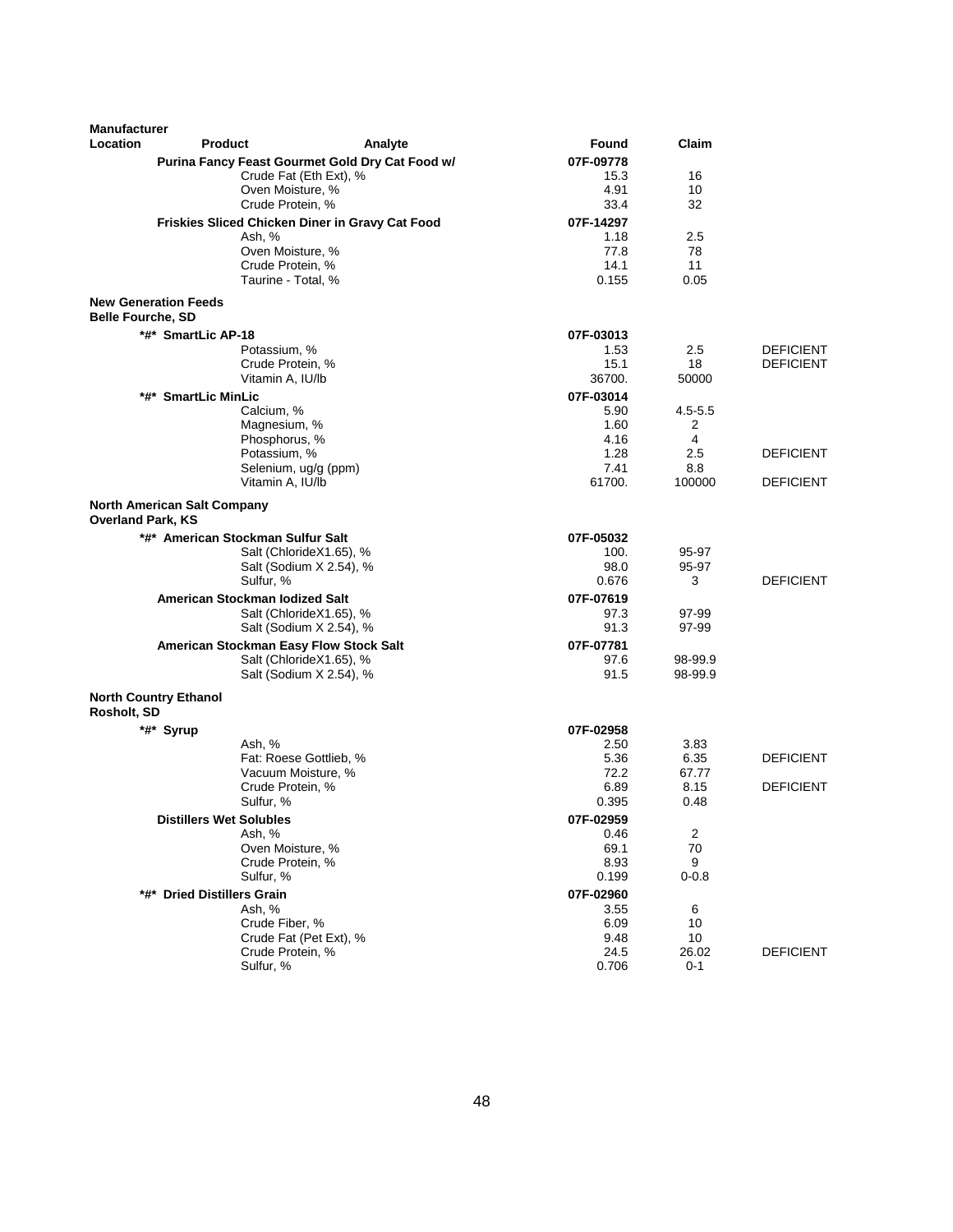| <b>Manufacturer</b><br><b>Location</b>  | Product                                           | Analyte                  | Found             | Claim     |
|-----------------------------------------|---------------------------------------------------|--------------------------|-------------------|-----------|
|                                         | <b>Corn Distillers Dried Grains with Solubles</b> |                          | 07F-21464         |           |
|                                         | Aflatoxins, ug/g (ppm)                            |                          | < 0.050           |           |
|                                         | Ash, %                                            |                          | 3.89              | 6         |
|                                         | Crude Fiber, %                                    |                          | 6.87              | 10        |
|                                         |                                                   | Crude Fat (Pet Ext), %   | 9.37              | 9         |
|                                         | Crude Protein, %                                  |                          | 26.2              | 24        |
|                                         | Sulfur, %                                         |                          | 0.808             | 0-1       |
| <b>Nutra Blend LLC</b><br>Neosha, MO    |                                                   |                          |                   |           |
|                                         | Aureo S-P 250                                     |                          | 07F-07782         |           |
|                                         | Chlortetracycline, g/lb                           |                          | 11.1              | 10        |
|                                         | Sulfamethazine, g/lb                              |                          | 10.2 <sub>1</sub> | 10        |
|                                         | Aureo S-P250                                      |                          | 07F-08213         |           |
|                                         | Chlortetracycline, g/lb                           |                          | 11.0              | 10        |
|                                         | Sulfamethazine, g/lb                              |                          | 10.3              | 10        |
| <b>Nutrena Feeds</b><br>Minneapolis, MN |                                                   |                          |                   |           |
|                                         | <b>Naturewise Layer Crumbs 16 (NR)</b>            |                          | 07F-02072         |           |
|                                         | Calcium, %                                        |                          | 3.82              | $3.5 - 4$ |
|                                         | Lysine - Total, %                                 |                          | 0.730             | 0.72      |
|                                         | Methionine - Total, %                             |                          | 0.278             | 0.32      |
|                                         | Crude Protein, %                                  |                          | 16.6              | 16        |
|                                         | Nutrebeef Calf Creep Pellet 14 AN (NS)            |                          | 07F-02711         |           |
|                                         | Calcium, %                                        |                          | 2.18              | $1.5 - 2$ |
|                                         | Crude Fiber, %                                    |                          | 14.6              | 20        |
|                                         | Crude Protein, %                                  |                          | 14.7              | 14        |
|                                         | <b>Nutrena Sweet Nuggets Horse Treats</b>         |                          | 07F-05771         |           |
|                                         | Crude Fiber, %                                    |                          | 9.63              | 12        |
|                                         | Crude Protein, %                                  |                          | 12.7              | 7         |
|                                         | Nutrebeef Cattle Breeder Cube 20 AN (DN)          |                          | 07F-07127         |           |
|                                         | Crude Fiber, %                                    |                          | 10.5              | 15        |
|                                         | Crude Protein, %                                  |                          | 22.1              | 20        |
|                                         | Vitamin A, IU/lb                                  |                          | 19100.            | 22000     |
|                                         | Porktrack Pig Starter (CSP) (NS) Medicated        |                          | 07F-07129         |           |
|                                         |                                                   | Chlortetracycline, g/ton | 95.0              | 100       |
|                                         |                                                   | Crude Fat (Eth Ext), %   | 6.94              | 6         |
|                                         | Lysine - Total, %                                 |                          | 1.69              | 1.25      |
|                                         | Crude Protein, %<br>Sulfathiazole, g/ton          |                          | 24.1              | 21        |
|                                         |                                                   |                          | 85.9              | 100       |
|                                         | <b>Nutrena SafeChoice</b>                         |                          | 07F-07131         |           |
|                                         | Crude Fiber, %                                    |                          | 11.1              | 15        |
|                                         | Lysine - Total, %                                 | Crude Fat (Eth Ext), %   | 7.38<br>0.734     | 7<br>0.8  |
|                                         | Methionine - Total, %                             |                          | 0.320             | 0.3       |
|                                         | Crude Protein, %                                  |                          | 15.2              | 14        |
|                                         | Threonine - Total, %                              |                          | 0.583             | 0.5       |
|                                         | <b>Naturewise Whole Oats</b>                      |                          | 07F-08373         |           |
|                                         | Crude Fiber, %                                    |                          | 9.62              | 11.5      |
|                                         | Crude Protein, %                                  |                          | 13.4              | 11        |
|                                         | <b>Naturewise Gamebird Grower Pellet</b>          |                          | 07F-14277         |           |
|                                         | Lysine - Total, %                                 |                          | 1.09              | 1.1       |
|                                         | Methionine - Total, %                             |                          | 0.382             | 0.45      |
|                                         | Crude Protein, %                                  |                          | 20.8              | 20        |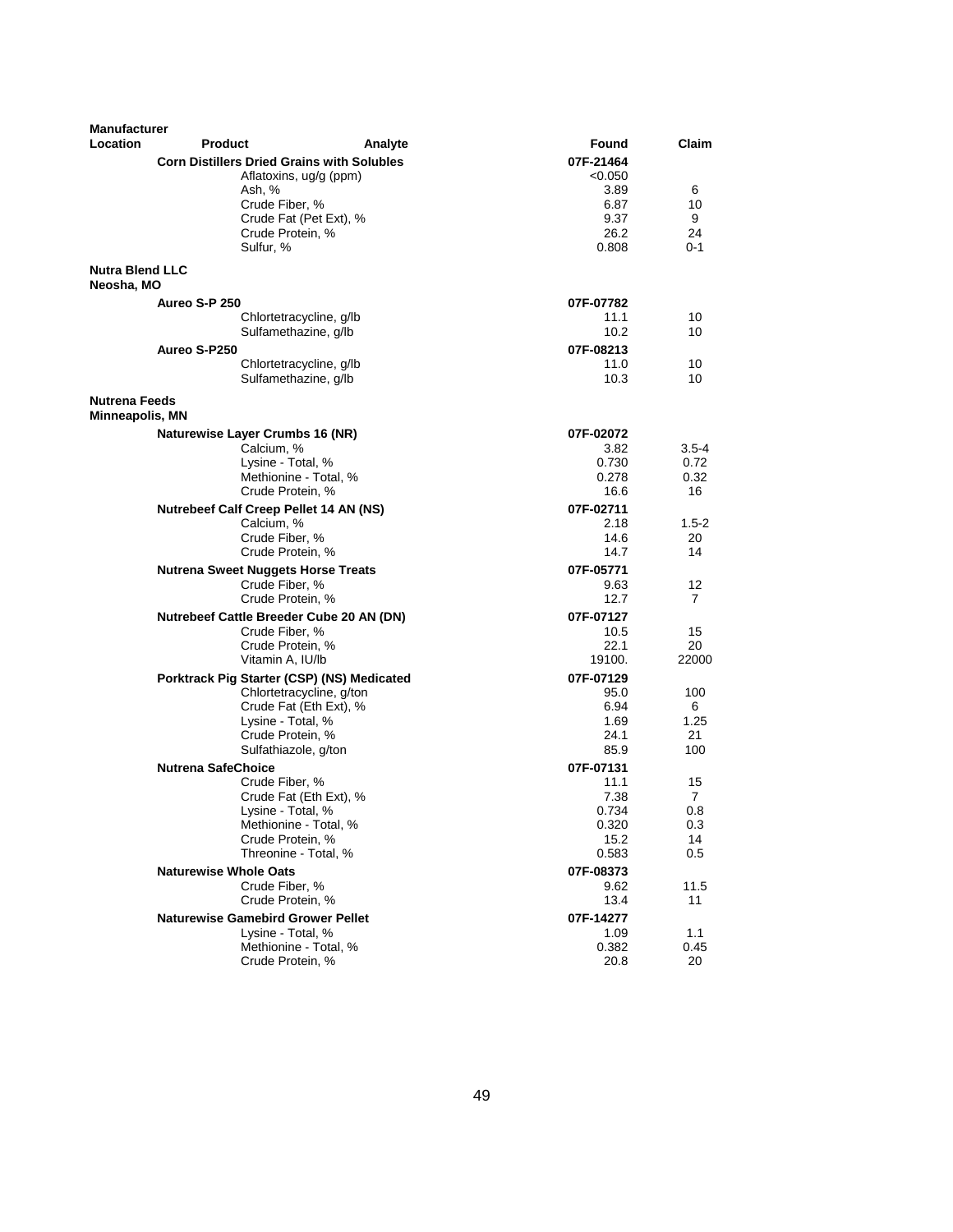| <b>Manufacturer</b><br>Location          | <b>Product</b>                 | Analyte                                                | Found        | Claim       |                  |
|------------------------------------------|--------------------------------|--------------------------------------------------------|--------------|-------------|------------------|
| <b>Nutri Vet</b><br>Boise, ID            |                                |                                                        |              |             |                  |
|                                          |                                | *#* Nutri-Vet Healthy Coat Chewable Tablets for Dogs   | 07F-14321    |             |                  |
|                                          |                                | Calcium, %                                             | 3.59         | 2-4         |                  |
|                                          |                                | Crude Fat (Eth Ext), %<br>Oven Moisture, %             | 21.2<br>4.93 | 5<br>6      |                  |
|                                          |                                | Phosphorus, %                                          | 2.40         | 2           |                  |
|                                          |                                | Crude Protein, %                                       | 29.4         | 35          | <b>DEFICIENT</b> |
|                                          |                                | Vitamin A, IU/tablet                                   | 1070.        | 1500        |                  |
| <b>Nylabone Products</b><br>Neptune, NJ  |                                |                                                        |              |             |                  |
|                                          | <b>Nutri Dent Brush Chews</b>  |                                                        | 07F-14325    |             |                  |
|                                          |                                | Fat: Acid Hydrolysis, %                                | 4.16         | 0.5         |                  |
|                                          |                                | Oven Moisture, %                                       | 5.24         | 15          |                  |
|                                          |                                | Omega-3 Fatty Acids, %                                 | 0.186        | 0.02        |                  |
| <b>Omega Protein</b><br>Houston, TX      |                                |                                                        |              |             |                  |
|                                          |                                | Special Select Menhaden Fish Meal                      | 07F-07790    |             |                  |
|                                          |                                | Calcium, %                                             | 5.34         | $4.3 - 5.3$ |                  |
|                                          |                                | Crude Fat (Eth Ext), %                                 | 8.77         | 5           |                  |
|                                          |                                | Phosphorus, %                                          | 3.02         | 2.5         |                  |
| <b>Omega Protein Inc</b>                 |                                | Crude Protein, %                                       | 64.0         | 60          |                  |
| Hammond, LA                              |                                |                                                        |              |             |                  |
|                                          | S/S Menhaden Fish Meal         |                                                        | 07F-07262    |             |                  |
|                                          |                                | Calcium, %                                             | 4.90         | $4.3 - 5.3$ |                  |
|                                          |                                | Crude Fat (Eth Ext), %                                 | 9.15         | 6           |                  |
|                                          |                                | Phosphorus, %<br>Crude Protein, %                      | 2.80<br>63.9 | 2.5<br>60   |                  |
|                                          | <b>Fish Meal</b>               |                                                        | 07F-07437    |             |                  |
|                                          |                                | Calcium, %                                             | 4.30         | $4.3 - 5.3$ |                  |
|                                          |                                | Crude Fat (Eth Ext), %                                 | 9.56         | 6           |                  |
|                                          |                                | Phosphorus, %                                          | 2.66         | 2.5         |                  |
|                                          |                                | Crude Protein, %                                       | 64.5         | 60          |                  |
| <b>PALS</b><br>Willmar, MN               |                                |                                                        |              |             |                  |
|                                          | Pals 3 Nitro 0.5               |                                                        | 07F-12831    |             |                  |
|                                          |                                | Roxarsone, %                                           | 0.456        | 0.5         |                  |
| <b>Pampered Pet Treats</b><br>Alpine, CA |                                |                                                        |              |             |                  |
|                                          |                                | Pampered Pet Treats Seafood Flavor Tasty Treats for    | 07F-00947    |             |                  |
|                                          |                                | Fat: Acid Hydrolysis, %                                | 14.3         | 13          |                  |
|                                          |                                | Oven Moisture, %                                       | 7.07         | 10          |                  |
|                                          |                                | Crude Protein, %                                       | 30.4         | 27          |                  |
| Omaha, NE                                | <b>Pennfield Animal Health</b> |                                                        |              |             |                  |
|                                          | <b>Pennchlor 50 Meal</b>       |                                                        | 07F-08369    |             |                  |
|                                          |                                | Chlortetracycline, g/lb                                | 50.4         | 50          |                  |
|                                          | <b>Pennchlor 50-G</b>          |                                                        | 07F-08375    |             |                  |
|                                          |                                | Chlortetracycline, g/lb                                | 53.1         | 50          |                  |
|                                          | Pennox 50 Meal                 |                                                        | 07F-08376    |             |                  |
|                                          |                                | Oxytetracycline, g/lb                                  | 53.3         | 50          |                  |
|                                          |                                | Pennchlor 100 HiFlo Chlorotetracyline Type A Medicated | 07F-12357    |             |                  |
|                                          |                                | Chlortetracycline, g/lb                                | 106.         | 100         |                  |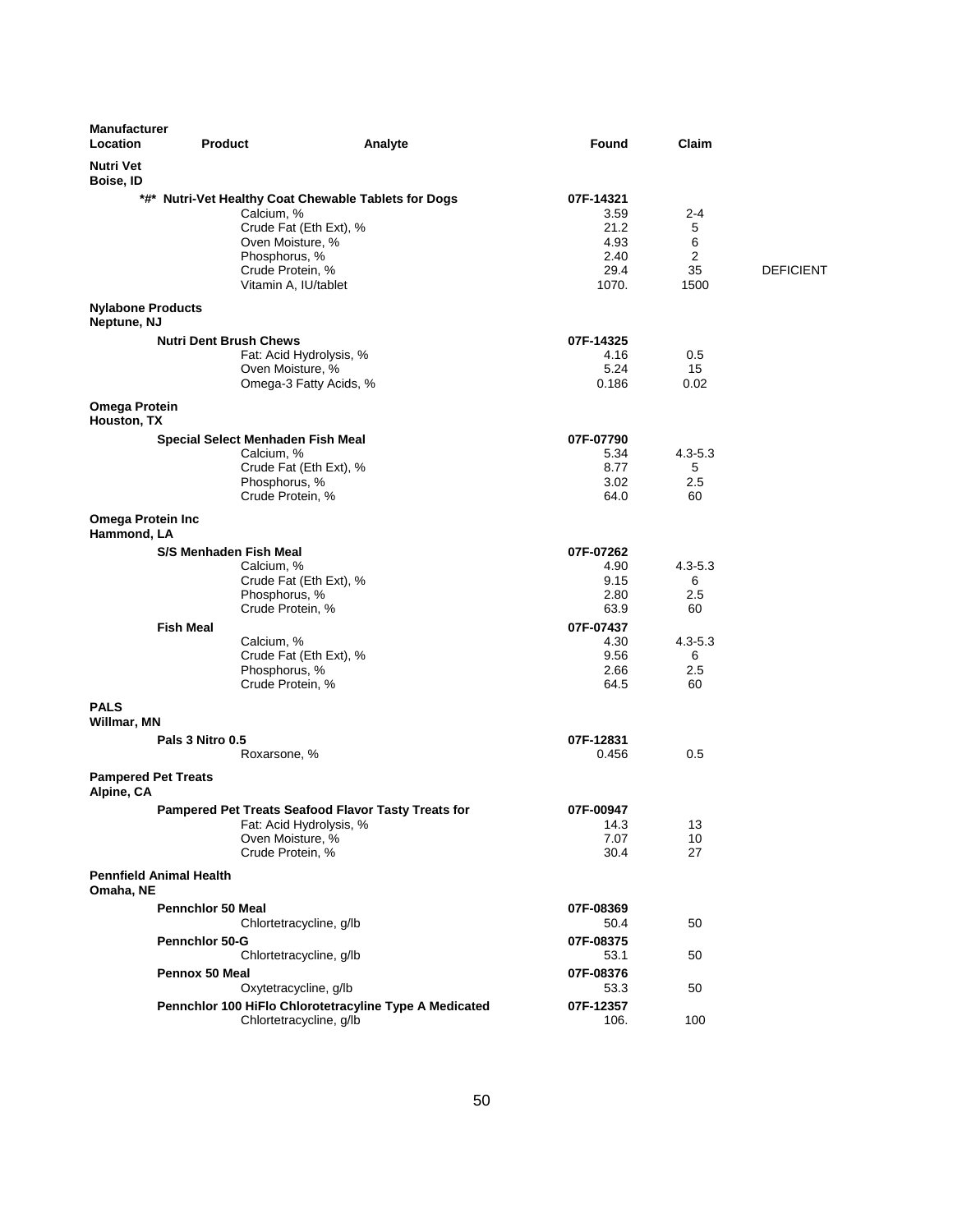| Manufacturer<br>Location                            | <b>Product</b>                                  | Analyte                                                         | Found             | Claim            |                  |
|-----------------------------------------------------|-------------------------------------------------|-----------------------------------------------------------------|-------------------|------------------|------------------|
| Denver, CO                                          | Perky Pet Products Co.                          |                                                                 |                   |                  |                  |
|                                                     | <b>Garden Treasures Hummingbird Nectar</b>      | Total Sugars(Invert), %                                         | 07F-05404<br>106. | 100              |                  |
| <b>Pharmco</b><br>Platte, SD                        |                                                 |                                                                 |                   |                  |                  |
|                                                     | <b>CTC 4 Gram Crumbles</b>                      | Chlortetracycline, g/lb                                         | 07F-21516<br>3.76 | 4                |                  |
| <b>Phibro</b><br><b>Ridgefield Park, NJ</b>         |                                                 |                                                                 |                   |                  |                  |
|                                                     |                                                 | *#* Stafac 2.2% Broiler Chicken, Swine & Turkey Feed            | 07F-12352         |                  |                  |
|                                                     | Crude Fiber, %                                  |                                                                 | 14.4              | 13               | <b>EXCESSIVE</b> |
|                                                     |                                                 | Crude Fat (Eth Ext), %                                          | 3.99              | 6.5              | <b>DEFICIENT</b> |
|                                                     |                                                 | Methionine - Total, %                                           | 0.271             | 0.3              |                  |
|                                                     |                                                 | Crude Protein, %                                                | 21.0              | 19.5-21.8        |                  |
| <b>Phibro Animal Health</b><br><b>Fairfield, NJ</b> |                                                 |                                                                 |                   |                  |                  |
|                                                     | Mecadox 2.5                                     |                                                                 | 07F-08379         |                  |                  |
|                                                     | Carbodox, g/lb                                  |                                                                 | 2.40              | 2.5              |                  |
| Poet Nutrition, Inc.<br>Sioux Falls, SD             |                                                 |                                                                 |                   |                  |                  |
|                                                     |                                                 | Dakota Gold BPX Corn Distillers Dried Grains with               | 07F-08208         |                  |                  |
|                                                     | Crude Fiber, %                                  |                                                                 | 6.99              | 12               |                  |
|                                                     |                                                 | Crude Fat (Pet Ext), %                                          | 10.4              | 9                |                  |
|                                                     |                                                 | Oven Moisture, %                                                | 8.42              | 12.5             |                  |
|                                                     |                                                 | Crude Protein, %                                                | 28.2              | 25               |                  |
|                                                     | Sulfur, %                                       |                                                                 | 0.816             | $0 - 1.7$        |                  |
|                                                     |                                                 | Dakota Gold BPX Corn Distillers Dried Grains wtih               | 07F-08267         |                  |                  |
|                                                     | Crude Fiber, %                                  |                                                                 | 6.57              | 12               |                  |
|                                                     |                                                 | Crude Fat (Pet Ext), %<br>Oven Moisture, %                      | 10.3<br>7.34      | 9<br>12.5        |                  |
|                                                     |                                                 | Crude Protein, %                                                | 30.3              | 25               |                  |
|                                                     | Sulfur, %                                       |                                                                 | 0.924             | $0 - 1.7$        |                  |
|                                                     |                                                 | <b>DDG/S Corn Distillers Dried Grains with Solubles</b>         | 07F-08268         |                  |                  |
|                                                     | Crude Fiber, %                                  |                                                                 | 7.59              | 12               |                  |
|                                                     |                                                 | Crude Fat (Pet Ext), %                                          | 9.00              | $\overline{7}$   |                  |
|                                                     |                                                 | Oven Moisture, %                                                | 7.51              | 12.5             |                  |
|                                                     |                                                 | Crude Protein, %                                                | 29.3              | 24               |                  |
|                                                     | Sulfur, %                                       |                                                                 | 0.878             | $0 - 1.7$        |                  |
|                                                     | <b>Wet Cake Distillers Wet Grains</b>           |                                                                 | 07F-08269         |                  |                  |
|                                                     |                                                 | Oven Moisture, %                                                | 68.8              | 72               |                  |
|                                                     |                                                 | Crude Protein, %                                                | 10.9              | 10               |                  |
|                                                     | Sulfur, %                                       |                                                                 | 0.199             | $0 - 0.95$       |                  |
|                                                     | <b>Syrup Corn Condensed Distillers Solubles</b> |                                                                 | 07F-08270         |                  |                  |
|                                                     | Sulfur, %                                       | Vacuum Moisture, %                                              | 68.2<br>0.484     | 75<br>$0 - 0.95$ |                  |
|                                                     |                                                 |                                                                 |                   |                  |                  |
|                                                     |                                                 | Dakota Gold HP Corn Distillers Dried Grains<br>Oven Moisture, % | 07F-08380<br>10.1 | 12.5             |                  |
|                                                     |                                                 | Crude Protein, %                                                | 39.9              | 35               |                  |
|                                                     | Sulfur, %                                       |                                                                 | 0.855             | $0 - 1.4$        |                  |
|                                                     |                                                 | Dakota Gold HP Corn Distillers Dried Grains                     | 07F-08383         |                  |                  |
|                                                     |                                                 | Oven Moisture, %                                                | 10.3              | 12.5             |                  |
|                                                     |                                                 | Crude Protein, %                                                | 34.3              | 35               |                  |
|                                                     | Sulfur, %                                       |                                                                 | 0.680             | $0 - 1.4$        |                  |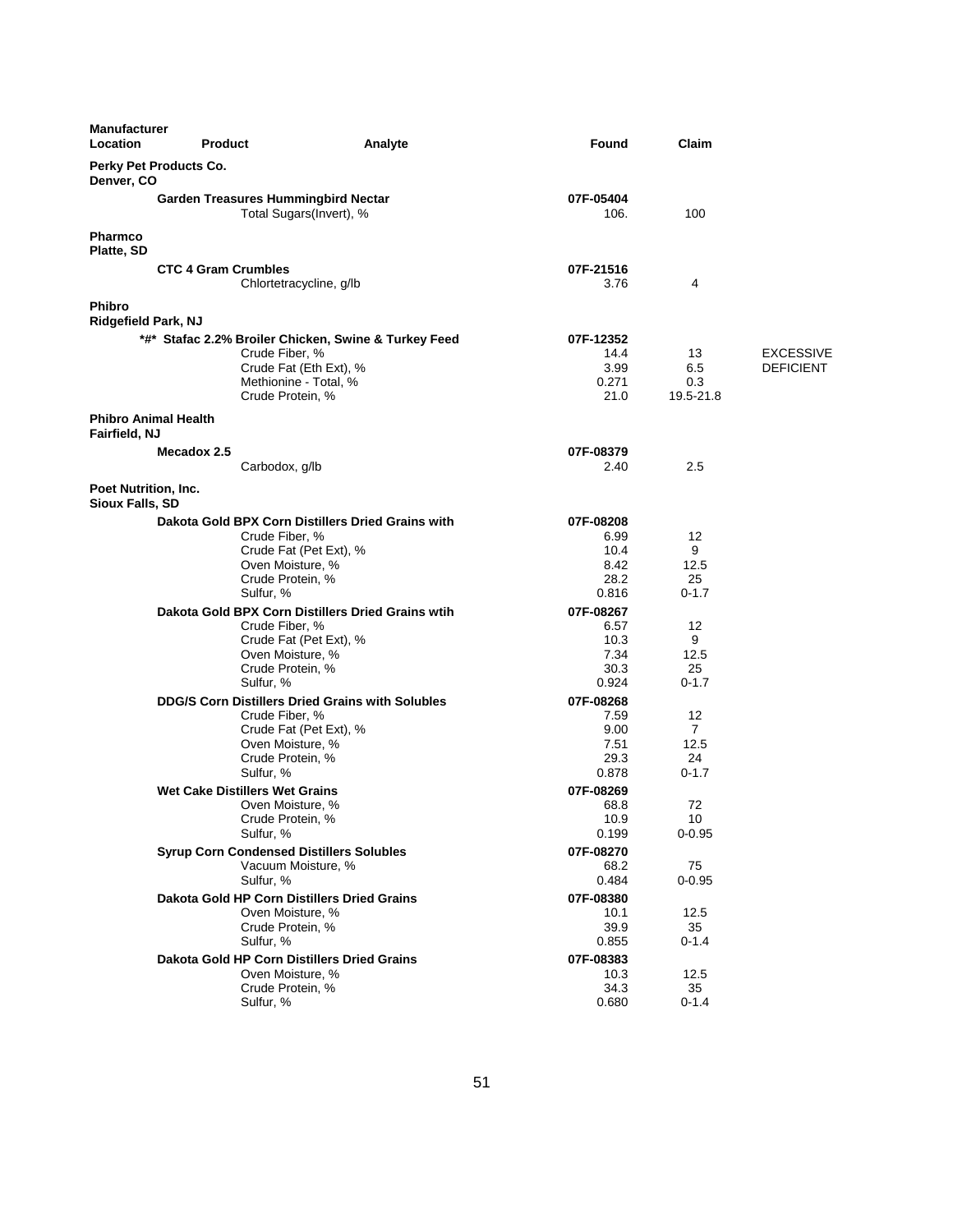| <b>Manufacturer</b>              |                                            |                                                   |                   |            |
|----------------------------------|--------------------------------------------|---------------------------------------------------|-------------------|------------|
| Location                         | <b>Product</b>                             | Analyte                                           | Found             | Claim      |
|                                  | <b>DDG HP Corn Distillers Dried Grains</b> |                                                   | 07F-11928         |            |
|                                  |                                            | Arsenic, ug/g (ppm)                               | < 1.0             |            |
|                                  |                                            | Oven Moisture, %                                  | 9.07              | 12.5       |
|                                  | Crude Protein, %                           |                                                   | 35.7              | 31         |
|                                  | <b>Distillers Dried Grains</b>             |                                                   | 07F-12355         |            |
|                                  | Crude Fiber, %                             | Arsenic, ug/g (ppm)                               | < 1.0<br>6.04     | 12         |
|                                  | Crude Protein, %                           |                                                   | 29.3              | 26         |
|                                  | Sulfur, %                                  |                                                   | 0.939             | 0-1        |
|                                  | <b>Wet Cake Distillers Wet Grains</b>      |                                                   | 07F-21460         |            |
|                                  |                                            | Aflatoxins, ug/g (ppm)                            | < 0.050           |            |
|                                  |                                            | Oven Moisture, %                                  | 69.4              | 72         |
|                                  | Crude Protein, %                           |                                                   | 10.0              | 10         |
|                                  | Sulfur, %                                  |                                                   | 0.283             | $0 - 0.95$ |
|                                  |                                            | Dakota Gold BPX Corn Distillers Dried Grains with | 07F-21461         |            |
|                                  | Crude Fiber, %                             | Aflatoxins, ug/g (ppm)                            | < 0.050<br>6.27   | 12         |
|                                  |                                            | Crude Fat (Pet Ext), %                            | 10.7              | 9          |
|                                  |                                            | Oven Moisture, %                                  | 7.12              | 12.5       |
|                                  | Crude Protein, %                           |                                                   | 28.4              | 25         |
|                                  | Sulfur, %                                  |                                                   | 1.08              | $0 - 1.7$  |
|                                  |                                            | Dakota Gold BPX Corn Distillers Dried Grains with | 07F-21466         |            |
|                                  |                                            | Aflatoxins, ug/g (ppm)                            | < 0.050           |            |
|                                  | Crude Fiber, %                             | Crude Fat (Pet Ext), %                            | 6.40              | 12<br>9    |
|                                  |                                            | Oven Moisture, %                                  | 10.8<br>12.0      | 12.5       |
|                                  | Crude Protein, %                           |                                                   | 27.0              | 25         |
|                                  | Sulfur, %                                  |                                                   | 1.04              | $0 - 1.7$  |
|                                  | <b>Wet Cake Distillers Wet Grains</b>      |                                                   | 07F-21491         |            |
|                                  |                                            | Aflatoxins, ug/g (ppm)                            | < 0.020           |            |
|                                  |                                            | Oven Moisture, %                                  | 69.4              | 72         |
|                                  | Crude Protein, %                           |                                                   | 10.3              | 10         |
|                                  | Sulfur, %                                  |                                                   | 0.265             | $0 - 0.95$ |
|                                  | <b>DDG-HP Corn Distillers Dried Grains</b> |                                                   | 07F-21492         |            |
|                                  |                                            | Aflatoxins, ug/g (ppm)<br>Oven Moisture, %        | 0.060<br>10.3     | 12.5       |
|                                  | Crude Protein, %                           |                                                   | 38.3              | 31         |
|                                  | Sulfur, %                                  |                                                   | 0.784             | $0 - 1.4$  |
|                                  |                                            | Dakota Gold BPX Corn Distillers Dried Grains with | 07F-21750         |            |
|                                  |                                            | Aflatoxins, ug/g (ppm)                            | < 0.020           |            |
|                                  | Crude Fiber, %                             |                                                   | 7.01              | 12         |
|                                  |                                            | Crude Fat (Pet Ext), %                            | 10.1              | 9          |
|                                  | Crude Protein, %                           | Oven Moisture, %                                  | 6.49<br>27.9      | 12.5<br>25 |
|                                  | Sulfur, %                                  |                                                   | 1.01              |            |
| <b>Pride Grain</b><br>Martin, SD |                                            |                                                   |                   |            |
|                                  | <b>Pride Grain Prime</b>                   |                                                   | 07F-00481         |            |
|                                  | Crude Protein, %                           |                                                   | 15.5              | 13         |
|                                  | <b>Pride Grain AS 700 Pellets</b>          |                                                   | 07F-00483         |            |
|                                  | Crude Fiber, %                             |                                                   | 14.5              | 29         |
|                                  |                                            | Chlortetracycline, g/lb                           | 1.61              | 2          |
|                                  | Crude Protein, %                           | Sulfamethazine, q/lb                              | 16.4              | 5          |
|                                  |                                            |                                                   | 1.77              | 2          |
|                                  | Beef Ranger 30<br>Crude Fiber, %           |                                                   | 07F-00484<br>10.2 |            |
|                                  | Crude Protein, %                           |                                                   | 30.3              | 12<br>30   |
|                                  | Vitamin A, IU/lb                           |                                                   | 24800.            | 30000      |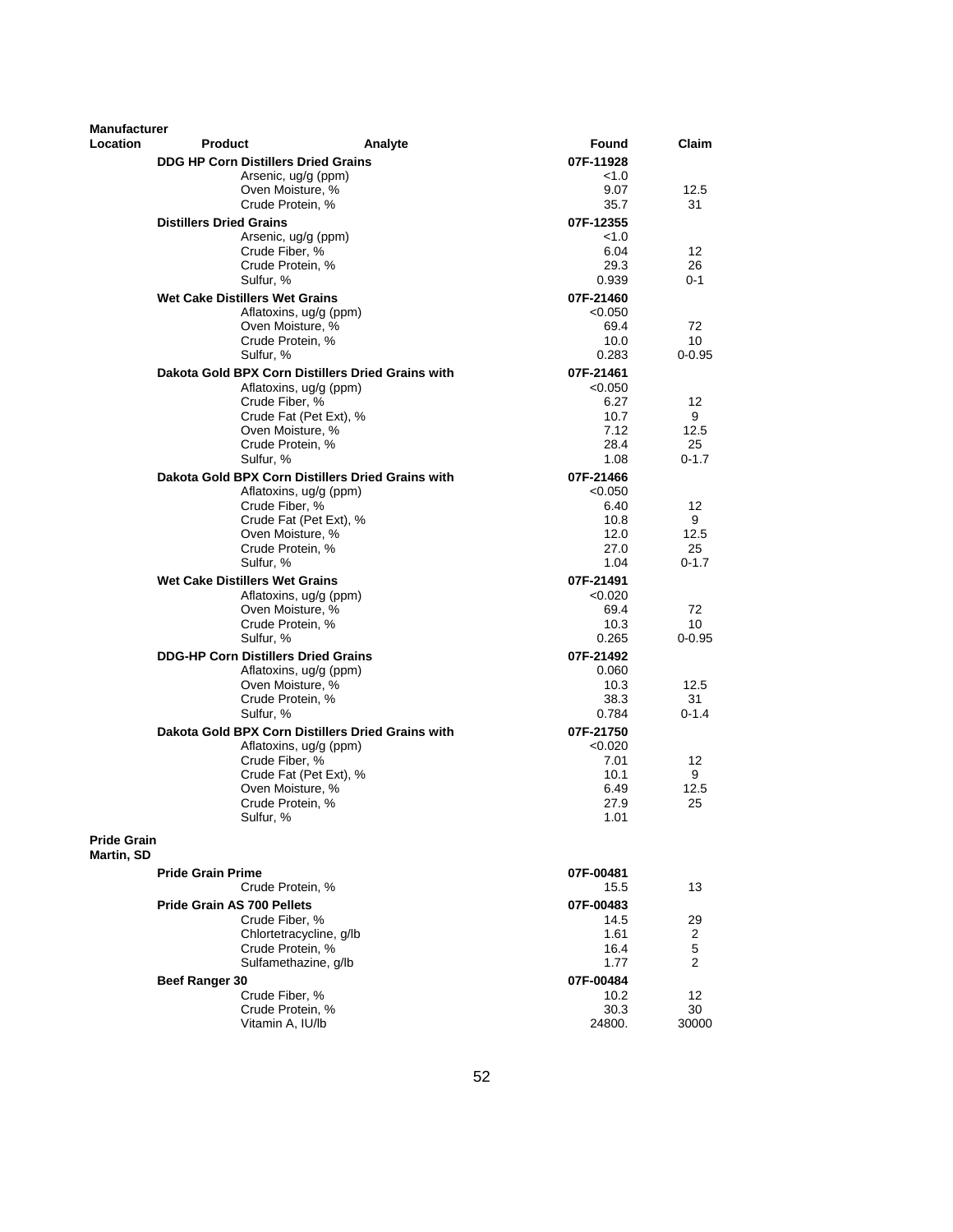| <b>Manufacturer</b><br>Location             | <b>Product</b>                            | Analyte                                            | Found        | Claim            |                                      |
|---------------------------------------------|-------------------------------------------|----------------------------------------------------|--------------|------------------|--------------------------------------|
|                                             | <b>Pride Grain Calf Creep</b>             |                                                    | 07F-05029    |                  |                                      |
|                                             | Crude Fiber, %                            |                                                    | 5.34         | 12               |                                      |
|                                             | Crude Protein, %                          |                                                    | 14.9         | 13               |                                      |
| <b>Progressive Nutrition</b><br>Norfolk, NE |                                           |                                                    |              |                  |                                      |
|                                             | *#* PN 40% Liquid Finisher                |                                                    | 07F-14290    |                  |                                      |
|                                             | Calcium, %                                |                                                    | 8.90         | $8 - 9$          |                                      |
|                                             |                                           | Equiv Crude Protein, %                             | 32.6         | 40               |                                      |
|                                             |                                           | Vacuum Moisture, %                                 | 32.3         | 34               |                                      |
|                                             | Potassium, %                              |                                                    | 2.18         | 2.5              |                                      |
|                                             | Crude Protein, %                          |                                                    | 40.2         | 40               |                                      |
|                                             |                                           | Salt (ChlorideX1.65), %                            | 6.23         | $4.5 - 5.5$      | <b>EXCESSIVE</b>                     |
|                                             |                                           | Salt (Sodium X 2.54), %                            | 8.99         | $4.5 - 5.5$      | <b>EXCESSIVE</b>                     |
|                                             | Vitamin A, IU/lb                          |                                                    | 30200.       | 40000            |                                      |
|                                             | *#* PN 40% Liquid Finisher R400           |                                                    | 07F-14291    |                  |                                      |
|                                             | Calcium, %                                |                                                    | 0.673        | 8-9              | <b>DEFICIENT</b>                     |
|                                             |                                           | Equiv Crude Protein, %                             | 38.2         | 40               |                                      |
|                                             |                                           | Karl Fisher Moisture, %                            | 41.4<br>42.8 | 34<br>34         | <b>EXCESSIVE</b>                     |
|                                             | Monensin, g/ton                           | Vacuum Moisture, %                                 | 52.0         | 400              | <b>EXCESSIVE</b><br><b>DEFICIENT</b> |
|                                             | Potassium, %                              |                                                    | 3.08         | 2.5              |                                      |
|                                             | Crude Protein, %                          |                                                    | 50.2         | 40               |                                      |
|                                             |                                           | Salt (ChlorideX1.65), %                            | 8.54         | $4.5 - 5.5$      | <b>EXCESSIVE</b>                     |
|                                             |                                           | Salt (Sodium X 2.54), %                            | 10.8         | $4.5 - 5.5$      | <b>EXCESSIVE</b>                     |
|                                             | Vitamin A, IU/lb                          |                                                    | 20800.       | 40000            | <b>DEFICIENT</b>                     |
| Purina Mills, LLC<br>St. Louis, MO          |                                           |                                                    |              |                  |                                      |
|                                             | *#* Horse Mineral 12:12 Block Maintenance |                                                    | 07F-05432    |                  |                                      |
|                                             | Calcium, %                                |                                                    | 13.6         | $12 - 14$        |                                      |
|                                             | Phosphorus, %                             |                                                    | 11.2         | 12               |                                      |
|                                             |                                           | Salt (ChlorideX1.65), %                            | 7.03         | $4.5 - 5.5$      | <b>EXCESSIVE</b>                     |
|                                             |                                           | Salt (Sodium X 2.54), %                            | 6.82         | $4.5 - 5.5$      | <b>EXCESSIVE</b>                     |
|                                             | Vitamin A, IU/lb                          | Selenium, ug/g (ppm)                               | 35.7<br>608. | 36<br>80000      | <b>DEFICIENT</b>                     |
|                                             |                                           |                                                    |              |                  |                                      |
|                                             | Sweetooth                                 |                                                    | 07F-05723    | 10               |                                      |
|                                             | Crude Protein, %                          |                                                    | 11.0         |                  |                                      |
|                                             |                                           | *#* Purina Range Mineral 12:6 Hi-Se, CZ, (Med) CTC | 07F-06114    |                  |                                      |
|                                             | Calcium, %                                | Chlortetracycline, g/lb                            | 13.8<br>1.38 | $12 - 14$<br>1.4 |                                      |
|                                             |                                           | S-Methoprene, g/ton                                | 120.         | 95.2             | <b>EXCESSIVE</b>                     |
|                                             | Phosphorus, %                             |                                                    | 6.37         | 6                |                                      |
|                                             |                                           | Salt (Sodium X 2.54), %                            | 27.2         | 26-28            |                                      |
|                                             |                                           | Selenium, ug/g (ppm)                               | 24.3         | 27               |                                      |
|                                             | Vitamin A, IU/lb                          |                                                    | 98500.       | 75000            |                                      |
|                                             | <b>Equine Junior</b>                      |                                                    | 07F-07016    |                  |                                      |
|                                             | Crude Fiber, %                            |                                                    | 12.2         | 15               |                                      |
|                                             | Crude Protein, %                          |                                                    | 16.4         | 14.5             |                                      |
|                                             | *#* Wind & Rain All Season 12 CTC 3733    |                                                    | 07F-07017    |                  |                                      |
|                                             | Calcium, %                                |                                                    | 12.5         | $12 - 14$        |                                      |
|                                             |                                           | Chlortetracycline, g/lb                            | 1.41         | 1.9              |                                      |
|                                             | Magnesium, %                              |                                                    | 1.12         | 1                |                                      |
|                                             | Phosphorus, %                             |                                                    | 9.42         | 12               | <b>DEFICIENT</b>                     |
|                                             | Potassium, %                              |                                                    | 1.27         | 1                |                                      |
|                                             |                                           | Selenium, ug/g (ppm)                               | 31.6         | 35               |                                      |
|                                             | Vitamin A, IU/lb                          |                                                    | 164000.      | 150000           |                                      |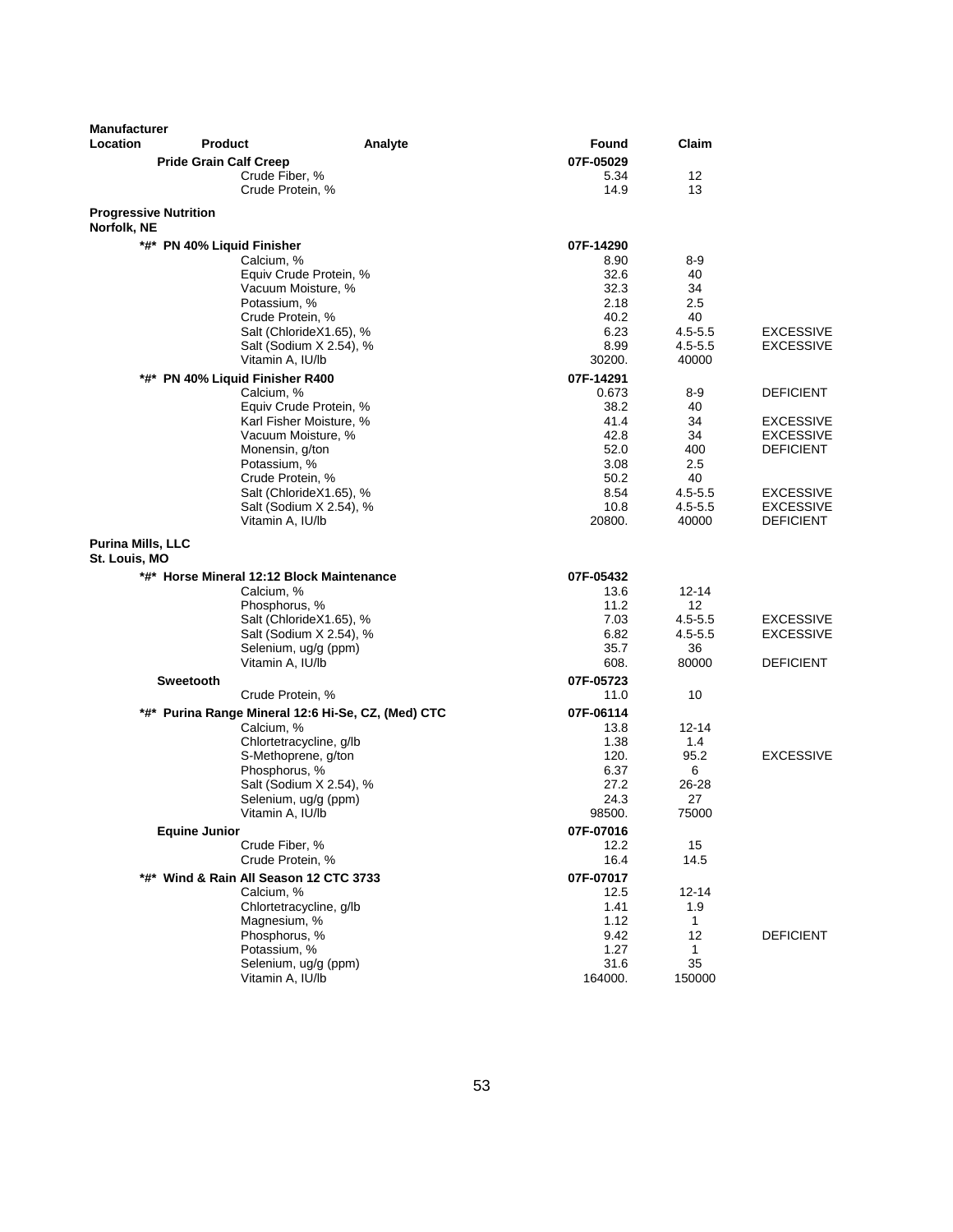| <b>Manufacturer</b> |                                    |                                                             |              |                      |                  |
|---------------------|------------------------------------|-------------------------------------------------------------|--------------|----------------------|------------------|
| Location            | <b>Product</b>                     | Analyte                                                     | Found        | Claim                |                  |
|                     | <b>Purina Accuration 2HL RM130</b> |                                                             | 07F-07018    |                      |                  |
|                     |                                    | Calcium, %                                                  | 2.15         | $1.5 - 2$            |                  |
|                     |                                    | Equiv Crude Protein, %                                      | 17.2         |                      |                  |
|                     |                                    | Crude Fat (Eth Ext), %                                      | 9.63         | 9                    |                  |
|                     |                                    | Monensin, g/ton<br>Crude Protein, %                         | 125.<br>33.2 | 130<br>32            |                  |
|                     |                                    | Salt (Sodium X 2.54), %                                     | 4.47         | $4.5 - 5.5$          |                  |
|                     |                                    |                                                             | 07F-07019    |                      |                  |
|                     |                                    | <b>Strategy - Professional Formula GX</b><br>Crude Fiber, % | 10.3         | 12.5                 |                  |
|                     |                                    | Crude Fat (Eth Ext), %                                      | 6.90         | 6                    |                  |
|                     |                                    | Crude Protein, %                                            | 15.6         | 14                   |                  |
|                     | <b>Rabbit Chow Complete Blend</b>  |                                                             | 07F-07021    |                      |                  |
|                     |                                    | Crude Fiber, %                                              | 17.8         | 17-20                |                  |
|                     |                                    | Crude Protein, %                                            | 16.9         | 16                   |                  |
|                     | *#* Supplement Mineral III Se      |                                                             | 07F-07022    |                      |                  |
|                     |                                    | Calcium, %                                                  | 13.2         | 14.5-17              |                  |
|                     |                                    | Magnesium, %                                                | 1.27         | 1                    |                  |
|                     |                                    | Phosphorus, %                                               | 10.7         | 12                   | <b>DEFICIENT</b> |
|                     |                                    | Salt (Sodium X 2.54), %                                     | 21.7         | 18.5-22              |                  |
|                     |                                    | Selenium, ug/g (ppm)                                        | 25.6         | 21                   |                  |
|                     |                                    | Vitamin A, IU/lb                                            | 147000.      | 150000               |                  |
|                     |                                    | *#* Wind & Rain All Season 7.5 Comp. CTC 2800-MTH 95.2      | 07F-07023    |                      |                  |
|                     |                                    | Calcium, %                                                  | 11.1         | 13.5-16              | <b>DEFICIENT</b> |
|                     |                                    | Chlortetracycline, g/lb<br>S-Methoprene, g/ton              | 1.42<br>95.4 | 1.4<br>95.2          |                  |
|                     |                                    | Phosphorus, %                                               | 6.99         | 7.5                  |                  |
|                     |                                    | Potassium, %                                                | 1.07         | 1                    |                  |
|                     |                                    | Salt (ChlorideX1.65), %                                     | 32.2         | 18.25-21.75          | <b>EXCESSIVE</b> |
|                     |                                    | Salt (Sodium X 2.54), %                                     | 29.7         | 18.25-21.75          | EXCESSIVE        |
|                     |                                    | Selenium, ug/g (ppm)                                        | 25.1         | 27                   |                  |
|                     |                                    | Vitamin A, IU/lb                                            | 393000.      | 300000               |                  |
|                     | <b>Equine Senior</b>               |                                                             | 07F-07024    |                      |                  |
|                     |                                    | Crude Fiber, %                                              | 14.4         | 16                   |                  |
|                     |                                    | Crude Protein, %                                            | 15.5         | 14                   |                  |
|                     | <b>Show Chow Grand 4-T-Fyer</b>    |                                                             | 07F-07769    |                      |                  |
|                     |                                    | Calcium, %                                                  | 2.75         | 2.75-3.25            |                  |
|                     |                                    | Crude Fiber, %                                              | 11.9         | 27.5                 |                  |
|                     |                                    | Equiv Crude Protein, %<br>Crude Fat (Eth Ext), %            | 15.8<br>8.14 | 16<br>$\overline{7}$ |                  |
|                     |                                    | Crude Protein, %                                            | 36.6         | 32                   |                  |
|                     |                                    | <b>Show Chow Pig Foundation CTC50</b>                       | 07F-07770    |                      |                  |
|                     |                                    | Chlortetracycline, g/ton                                    | 47.3         | 50                   |                  |
|                     |                                    | Crude Fat (Eth Ext), %                                      | 6.25         | 5                    |                  |
|                     |                                    | Lysine - Total, %                                           | 1.67         | 1.4                  |                  |
|                     |                                    | Crude Protein, %                                            | 21.8         | 21                   |                  |
|                     |                                    | <b>Purina Commercial Feedlot 40-25 RM 250</b>               | 07F-07772    |                      |                  |
|                     |                                    | Calcium, %                                                  | 7.29         | $6.5 - 7.5$          |                  |
|                     |                                    | Crude Fiber, %                                              | 9.28         | 15                   |                  |
|                     |                                    | Equiv Crude Protein, %                                      | 26.0         | 25                   |                  |
|                     |                                    | Monensin, a/ton                                             | 254.         | 250                  |                  |
|                     |                                    | Crude Protein, %<br>Salt (Sodium X 2.54), %                 | 40.4<br>3.89 | 40                   |                  |
|                     |                                    | Vitamin A, IU/lb                                            | 29700.       | $3.5 - 4.5$<br>40000 |                  |
|                     |                                    |                                                             |              |                      |                  |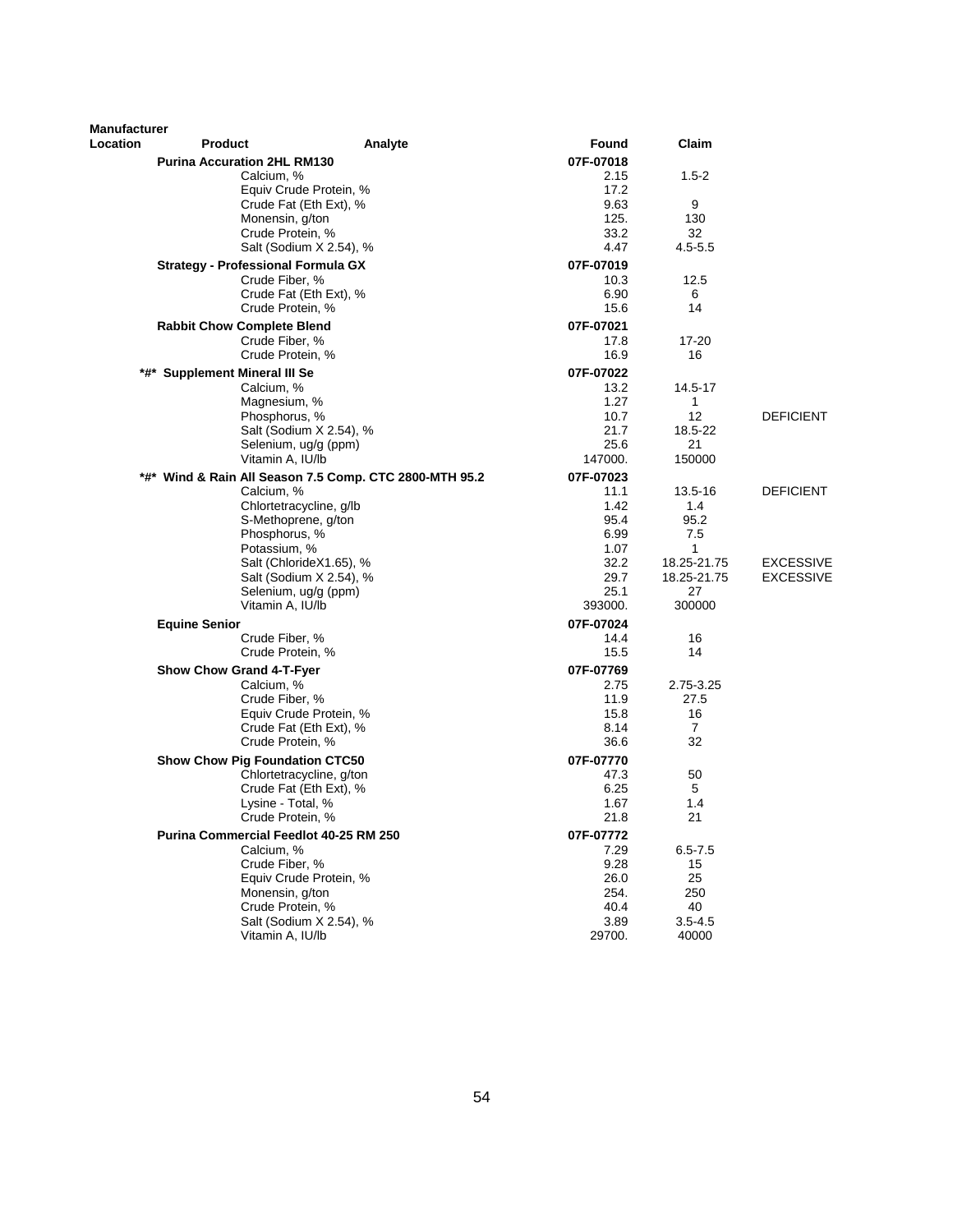| <b>Manufacturer</b> |                                              |                                                |                   |                   |                  |
|---------------------|----------------------------------------------|------------------------------------------------|-------------------|-------------------|------------------|
| Location            | <b>Product</b>                               | Analyte                                        | Found             | Claim             |                  |
|                     | <b>Breeder Performance 20</b>                |                                                | 07F-07773         |                   |                  |
|                     | Calcium, %                                   |                                                | 3.50              | $2.5 - 3.5$       |                  |
|                     | Crude Fiber, %                               |                                                | 4.83              | 10                |                  |
|                     |                                              | Equiv Crude Protein, %                         | 6.37              | 6                 |                  |
|                     | Crude Protein, %<br>Vitamin A, IU/lb         |                                                | 21.6<br>15700.    | 20<br>20000       |                  |
|                     | Nature's Essentials - Born To Win            |                                                |                   |                   |                  |
|                     | Calcium, %                                   |                                                | 07F-07774<br>3.74 | 3.7-3.85          |                  |
|                     |                                              | Crude Fat (Eth Ext), %                         | 5.96              | 5                 |                  |
|                     | Lysine - Total, %                            |                                                | 1.85              | 2                 |                  |
|                     | Crude Protein, %                             |                                                | 31.5              | 32                |                  |
|                     | Vitamin A, IU/lb                             |                                                | 20800.            | 24000             |                  |
|                     | Calf Startena (Coarse) 18% DQ 0.005%-MTH 3.0 |                                                | 07F-07776         |                   |                  |
|                     |                                              | Acid Detergent Fiber, %                        | 5.91              | 12                |                  |
|                     | Decoquinate, %                               |                                                | 0.00432           | 0.005             |                  |
|                     | S-Methoprene, g/ton                          |                                                | 2.60              | 3                 |                  |
|                     | Crude Protein, %                             |                                                | 17.9              | 18                |                  |
|                     | *#* Purina NC Impact 44 EF RM227-T90         |                                                | 07F-07820         |                   |                  |
|                     | Calcium, %                                   |                                                | 5.14              | $5.5 - 6.5$       |                  |
|                     | Crude Fiber, %                               | Equiv Crude Protein, %                         | 6.51<br>24.8      | 20<br>26          |                  |
|                     | Monensin, g/ton                              |                                                | 220.              | 227               |                  |
|                     | Potassium, %                                 |                                                | 2.60              | 2.5               |                  |
|                     | Crude Protein, %                             |                                                | 45.6              | 44                |                  |
|                     | Tylosin, g/ton                               |                                                | 57.4              | 90                | <b>DEFICIENT</b> |
|                     | <b>Purina Accuration 2 HL RM 130</b>         |                                                | 07F-07821         |                   |                  |
|                     | Calcium, %                                   |                                                | 1.72              | $1.5 - 2$         |                  |
|                     |                                              | Equiv Crude Protein, %                         | 17.2              | 16                |                  |
|                     |                                              | Crude Fat (Eth Ext), %                         | 9.81              | 9                 |                  |
|                     | Monensin, g/ton                              |                                                | 115.              | 130               |                  |
|                     | Crude Protein, %                             |                                                | 32.4<br>4.39      | 32<br>$4.5 - 5.5$ |                  |
|                     |                                              | Salt (Sodium X 2.54), %                        |                   |                   |                  |
|                     | Calcium, %                                   | Purina Wind & Rain High Magnesium 4.0 Complete | 07F-08310<br>13.3 | 12.5-15           |                  |
|                     | Magnesium, %                                 |                                                | 9.99              | 10                |                  |
|                     | Phosphorus, %                                |                                                | 3.67              | 4                 |                  |
|                     |                                              | Salt (Sodium X 2.54), %                        | 16.7              | 18-21.5           |                  |
|                     | Selenium, ug/g (ppm)                         |                                                | 26.2              | 27                |                  |
|                     | Vitamin A, IU/lb                             |                                                | 38700.            | 50000             |                  |
|                     | Purina NC Impact 44 EF RM 227-T 90           |                                                | 07F-08312         |                   |                  |
|                     | Calcium. %                                   |                                                | 6.42              | $5.5 - 6.5$       |                  |
|                     | Crude Fiber, %                               |                                                | 10.3              | 20                |                  |
|                     |                                              | Equiv Crude Protein, %                         | 24.4              | 26                |                  |
|                     | Monensin, g/ton                              |                                                | 215.<br>2.55      | 227<br>2.5        |                  |
|                     | Potassium, %<br>Crude Protein, %             |                                                | 44.5              | 44                |                  |
|                     | Tylosin, g/ton                               |                                                | 76.8              | 90                |                  |
|                     | Purina Cattle Mineral 12:12 VA               |                                                | 07F-08314         |                   |                  |
|                     | Calcium, %                                   |                                                | 12.6              | $12 - 14$         |                  |
|                     | Phosphorus, %                                |                                                | 11.1              | 12                |                  |
|                     |                                              | Salt (Sodium X 2.54), %                        | 4.15              | $3 - 4$           |                  |
|                     | Selenium, ug/g (ppm)                         |                                                | 52.9              | 54                |                  |
|                     | Vitamin A, IU/lb                             |                                                | 111000.           | 150000            |                  |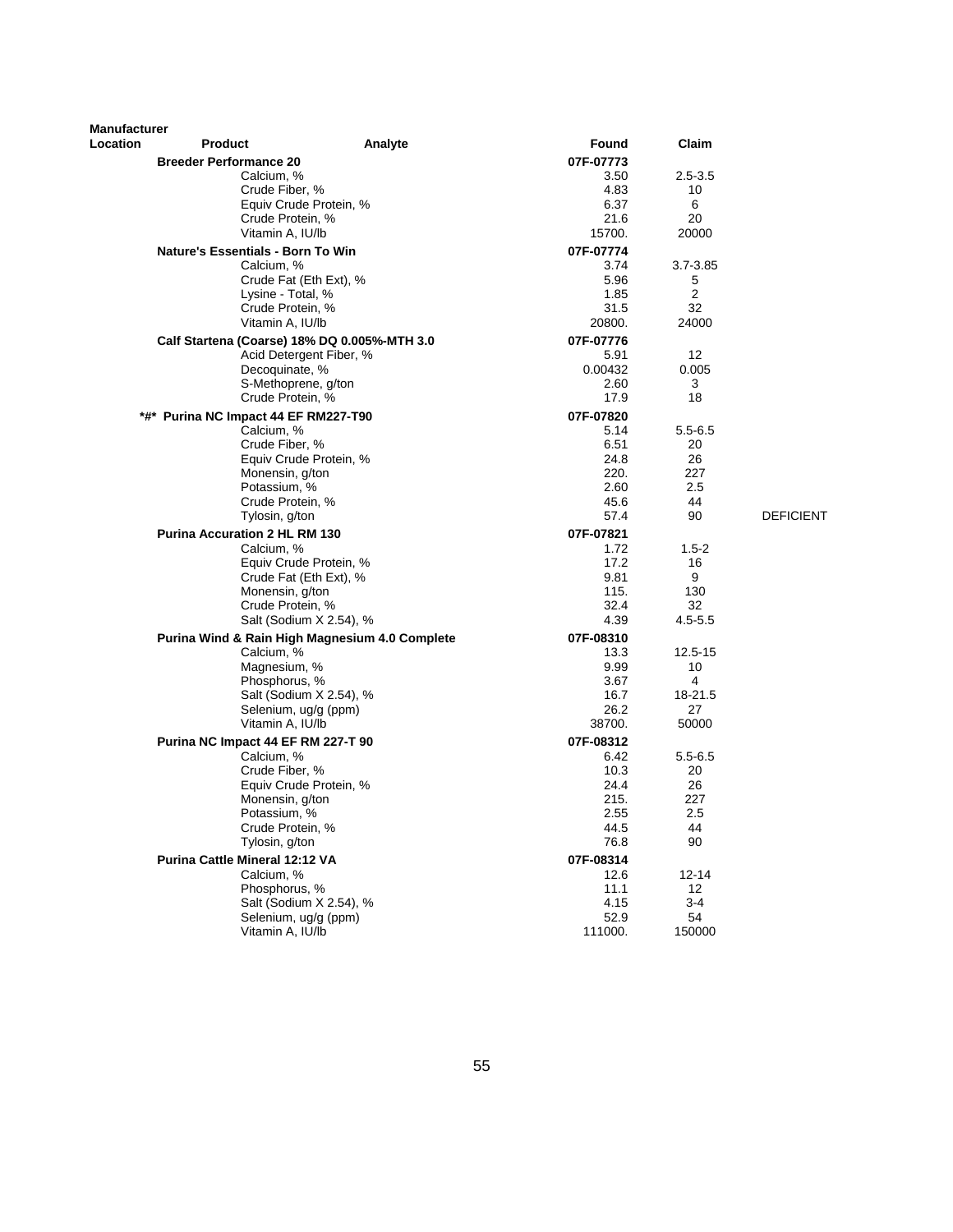| <b>Manufacturer</b> |                                  |                                                       |               |                    |                  |
|---------------------|----------------------------------|-------------------------------------------------------|---------------|--------------------|------------------|
| <b>Location</b>     | <b>Product</b>                   | Analyte                                               | Found         | Claim              |                  |
|                     |                                  | Purina Wind & Rain All Season 7.5 Comp. CTC           | 07F-08315     |                    |                  |
|                     |                                  | Calcium, %                                            | 15.9          | 13.5-16            |                  |
|                     |                                  | Chlortetracycline, g/lb                               | 1.43          | 1.4                |                  |
|                     |                                  | S-Methoprene, g/ton<br>Phosphorus, %                  | 95.0          | 95.2               |                  |
|                     |                                  | Salt (Sodium X 2.54), %                               | 7.15<br>20.2  | 7.5<br>18.25-21.75 |                  |
|                     |                                  | Selenium, ug/g (ppm)                                  | 25.1          | 27                 |                  |
|                     |                                  | Vitamin A, IU/lb                                      | 435000.       | 300000             |                  |
|                     |                                  | *#* Purina CM Pheasant Starter 30 PRM MP .0175%       | 07F-08744     |                    |                  |
|                     |                                  | Amprolium, %                                          | 0.0166        | 0.0175             |                  |
|                     |                                  | Lysine - Total, %                                     | 1.55          | 1.6                |                  |
|                     |                                  | Methionine - Total, %                                 | 0.485         | 0.6                |                  |
|                     |                                  | Crude Protein, %                                      | 28.4          | 30                 | <b>DEFICIENT</b> |
|                     | Aureo-4                          |                                                       | 07F-08749     |                    |                  |
|                     |                                  | Acid Detergent Fiber, %                               | 14.9          | 29                 |                  |
|                     |                                  | Calcium, %                                            | 4.51          | $4.5 - 5.5$        |                  |
|                     |                                  | Crude Fiber, %                                        | 13.2          | 29                 |                  |
|                     |                                  | Chlortetracycline, g/lb                               | 4.48          | 4                  |                  |
|                     |                                  | Crude Protein, %                                      | 16.6          | 8                  |                  |
|                     |                                  | Purina Layena Sunfresh Recipe Pellet                  | 07F-08753     |                    |                  |
|                     |                                  | Calcium, %                                            | 4.04          | $3.25 - 4.25$      |                  |
|                     |                                  | Lysine - Total, %<br>Methionine - Total, %            | 0.818         | 0.55               |                  |
|                     |                                  | Crude Protein, %                                      | 0.283<br>17.2 | 0.25<br>16         |                  |
|                     |                                  |                                                       | 07F-09043     |                    |                  |
|                     |                                  | Purina Cattle Finisher BIR 4 RM 100 (D)<br>Calcium, % | 2.76          | $2.25 - 2.75$      |                  |
|                     |                                  | Crude Fiber, %                                        | 22.1          | 27                 |                  |
|                     |                                  | Equiv Crude Protein, %                                | 13.2          | 13.4               |                  |
|                     |                                  | Monensin, g/ton                                       | 104.          | 100                |                  |
|                     |                                  | Crude Protein, %                                      | 24.1          | 22                 |                  |
|                     |                                  | <b>Purina Leanmetrics Ecoselect Premix</b>            | 07F-11927     |                    |                  |
|                     |                                  | Calcium, %                                            | 19.6          | 19-21              |                  |
|                     |                                  | Lysine - Total, %                                     | 3.54          | 4                  |                  |
|                     |                                  | Phosphorus, %                                         | 5.43          | 5.5                |                  |
|                     |                                  | Salt (Sodium X 2.54), %                               | 11.5          | $9.5 - 11$         |                  |
|                     |                                  | Selenium, ug/g (ppm)                                  | 11.0          | 10                 |                  |
|                     |                                  | Vitamin A, IU/lb                                      | 124000.       | 135000             |                  |
|                     |                                  | Stocker/Grower Supreme 14N BVT 60                     | 07F-11929     |                    |                  |
|                     |                                  | Calcium, %<br>Lasalocid, g/ton                        | 1.90<br>73.2  | 1.75-2.25<br>60    |                  |
|                     |                                  | Crude Protein, %                                      | 16.9          | 14                 |                  |
|                     |                                  |                                                       |               |                    |                  |
|                     | <b>Quality Liquid Feeds Inc.</b> |                                                       |               |                    |                  |
| Dodgeville, WI      |                                  |                                                       |               |                    |                  |
|                     | QLF Select 40                    |                                                       | 07F-00488     |                    |                  |
|                     |                                  | Equiv Crude Protein, %                                | 28.4          | 33                 |                  |
|                     |                                  | Vacuum Moisture, %<br>Crude Protein, %                | 40.6<br>39.7  | 40<br>40           |                  |
|                     |                                  | Total Sugars(Invert), %                               | 19.2          | 21                 |                  |
|                     |                                  | Vitamin A, IU/lb                                      | 23800.        | 30000              |                  |
|                     | *#* QLF Choice Beef 22           |                                                       | 07F-00489     |                    |                  |
|                     |                                  | Calcium, %                                            | 0.659         | $3.5 - 4.5$        | <b>DEFICIENT</b> |
|                     |                                  | Equiv Crude Protein, %                                | 19.2          | 18                 |                  |
|                     |                                  | Karl Fisher Moisture, %                               | 39.7          | 35                 | EXCESSIVE        |
|                     |                                  | Vacuum Moisture, %                                    | 42.7          | 35                 | <b>EXCESSIVE</b> |
|                     |                                  | Potassium, %                                          | 4.20          | 3.3                |                  |
|                     |                                  | Crude Protein, %                                      | 26.8          | 22                 |                  |
|                     |                                  | Total Sugars(Invert), %                               | 18.3          | 15                 |                  |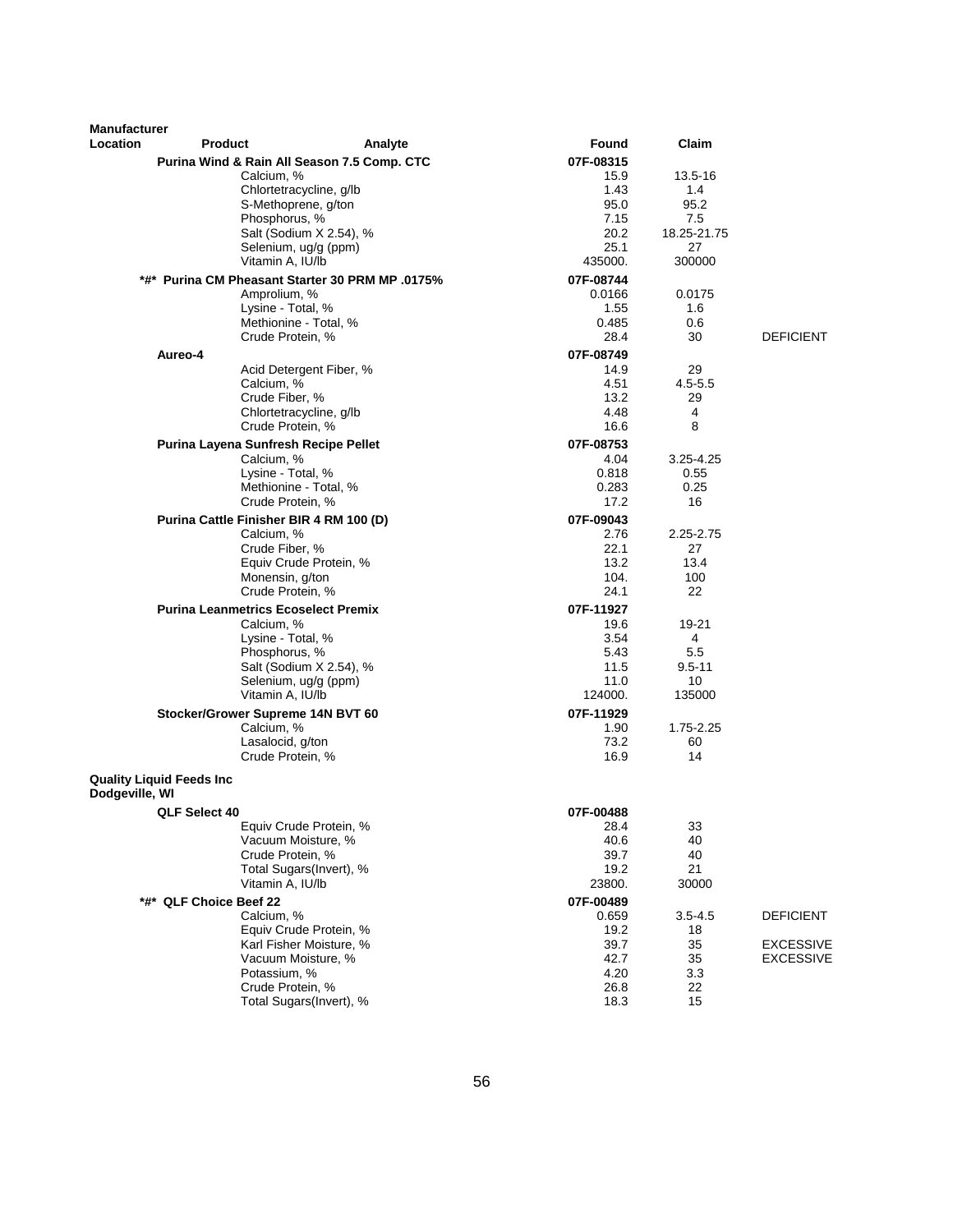| Claim<br>Location<br><b>Product</b><br>Analyte<br>Found<br>07F-05786<br>*#* QLF Range 20<br>Equiv Crude Protein, %<br>11.5<br>14<br>Vacuum Moisture, %<br>39.0<br>38<br>Crude Protein, %<br>21.4<br>20<br>25.2<br>30<br><b>DEFICIENT</b><br>Total Sugars(Invert), %<br>Vitamin A, IU/lb<br>50000.<br>30000<br>QLF Mill Flo 62-3<br>07F-08292<br>42.2<br>38<br>Vacuum Moisture, %<br>Potassium, %<br>2.36<br>2.3<br>Crude Protein, %<br>6.50<br>5<br>28.6<br>28<br>Total Sugars(Invert), %<br>*#* QLF Beef Elite 40<br>07F-08293<br>Equiv Crude Protein, %<br>27.1<br>34<br>Vacuum Moisture, %<br>39.0<br>35<br>Crude Protein, %<br>37.4<br>40<br><b>DEFICIENT</b><br>26.2<br>28<br>Total Sugars(Invert), %<br>Vitamin A, IU/lb<br>28000.<br>40000<br>*#* QLF Probeef 50<br>07F-09046<br>Calcium, %<br>6.93<br>$7.3 - 8.7$<br>43.1<br>47<br>Equiv Crude Protein, %<br>34<br>Karl Fisher Moisture, %<br>36.4<br>36.6<br>34<br>Vacuum Moisture, %<br>3<br>Potassium, %<br>2.78<br>50<br><b>DEFICIENT</b><br>Crude Protein, %<br>47.9<br>Total Sugars(Invert), %<br>11.4<br>8<br>Vitamin A, IU/lb<br>25300.<br>30000<br>07F-09047<br>*#* QLF Beef Elite 40<br>Equiv Crude Protein, %<br>30.4<br>34<br>Vacuum Moisture, %<br>35<br>36.3<br>Crude Protein, %<br>41.1<br>40<br>28<br>Total Sugars(Invert), %<br>26.8<br><b>DEFICIENT</b><br>Vitamin A, IU/lb<br>15600.<br>40000<br>*#* QLF Nutristart 26 Liquid Protein Supplement<br>07F-12342<br><b>EXCESSIVE</b><br>Calcium, %<br>4.45<br>$2.5 - 3.5$<br>Equiv Crude Protein, %<br>18.1<br>20<br>Vacuum Moisture, %<br>31.3<br>34<br>2.88<br>3<br>Potassium, %<br>25.5<br>Crude Protein, %<br>26<br>23<br><b>DEFICIENT</b><br>Total Sugars(Invert), %<br>19.0<br>Vitamin A, IU/lb<br>57800.<br>50000<br>QLF Super 34<br>07F-12343<br>Equiv Crude Protein, %<br>23.6<br>29<br>Vacuum Moisture, %<br>32.2<br>34<br>Crude Protein, %<br>33.3<br>34<br>30.2<br>32<br>Total Sugars(Invert), %<br>23500.<br>30000<br>Vitamin A, IU/lb<br>*#* QLF Nutribeef 50 HR500<br>07F-12344<br>Calcium, %<br>$7.3 - 8.7$<br>7.60<br>34.5<br>48<br>Equiv Crude Protein, %<br>32.4<br>32<br>Vacuum Moisture, %<br>Monensin, g/ton<br>486.<br>500<br>2.99<br>Potassium, %<br>3.5<br>Crude Protein, %<br><b>DEFICIENT</b><br>46.5<br>50<br>Selenium, ug/g (ppm)<br>4.67<br>4.4<br>12<br>Total Sugars(Invert), %<br>11.6<br>40000<br>Vitamin A, IU/lb<br>35000. | <b>Manufacturer</b> |  |  |  |
|---------------------------------------------------------------------------------------------------------------------------------------------------------------------------------------------------------------------------------------------------------------------------------------------------------------------------------------------------------------------------------------------------------------------------------------------------------------------------------------------------------------------------------------------------------------------------------------------------------------------------------------------------------------------------------------------------------------------------------------------------------------------------------------------------------------------------------------------------------------------------------------------------------------------------------------------------------------------------------------------------------------------------------------------------------------------------------------------------------------------------------------------------------------------------------------------------------------------------------------------------------------------------------------------------------------------------------------------------------------------------------------------------------------------------------------------------------------------------------------------------------------------------------------------------------------------------------------------------------------------------------------------------------------------------------------------------------------------------------------------------------------------------------------------------------------------------------------------------------------------------------------------------------------------------------------------------------------------------------------------------------------------------------------------------------------------------------------------------------------------------------------------------------------------------------------------------------------------------------------------------------------------------------------------------------------------------------------------------------------------------------------|---------------------|--|--|--|
|                                                                                                                                                                                                                                                                                                                                                                                                                                                                                                                                                                                                                                                                                                                                                                                                                                                                                                                                                                                                                                                                                                                                                                                                                                                                                                                                                                                                                                                                                                                                                                                                                                                                                                                                                                                                                                                                                                                                                                                                                                                                                                                                                                                                                                                                                                                                                                                       |                     |  |  |  |
|                                                                                                                                                                                                                                                                                                                                                                                                                                                                                                                                                                                                                                                                                                                                                                                                                                                                                                                                                                                                                                                                                                                                                                                                                                                                                                                                                                                                                                                                                                                                                                                                                                                                                                                                                                                                                                                                                                                                                                                                                                                                                                                                                                                                                                                                                                                                                                                       |                     |  |  |  |
|                                                                                                                                                                                                                                                                                                                                                                                                                                                                                                                                                                                                                                                                                                                                                                                                                                                                                                                                                                                                                                                                                                                                                                                                                                                                                                                                                                                                                                                                                                                                                                                                                                                                                                                                                                                                                                                                                                                                                                                                                                                                                                                                                                                                                                                                                                                                                                                       |                     |  |  |  |
|                                                                                                                                                                                                                                                                                                                                                                                                                                                                                                                                                                                                                                                                                                                                                                                                                                                                                                                                                                                                                                                                                                                                                                                                                                                                                                                                                                                                                                                                                                                                                                                                                                                                                                                                                                                                                                                                                                                                                                                                                                                                                                                                                                                                                                                                                                                                                                                       |                     |  |  |  |
|                                                                                                                                                                                                                                                                                                                                                                                                                                                                                                                                                                                                                                                                                                                                                                                                                                                                                                                                                                                                                                                                                                                                                                                                                                                                                                                                                                                                                                                                                                                                                                                                                                                                                                                                                                                                                                                                                                                                                                                                                                                                                                                                                                                                                                                                                                                                                                                       |                     |  |  |  |
|                                                                                                                                                                                                                                                                                                                                                                                                                                                                                                                                                                                                                                                                                                                                                                                                                                                                                                                                                                                                                                                                                                                                                                                                                                                                                                                                                                                                                                                                                                                                                                                                                                                                                                                                                                                                                                                                                                                                                                                                                                                                                                                                                                                                                                                                                                                                                                                       |                     |  |  |  |
|                                                                                                                                                                                                                                                                                                                                                                                                                                                                                                                                                                                                                                                                                                                                                                                                                                                                                                                                                                                                                                                                                                                                                                                                                                                                                                                                                                                                                                                                                                                                                                                                                                                                                                                                                                                                                                                                                                                                                                                                                                                                                                                                                                                                                                                                                                                                                                                       |                     |  |  |  |
|                                                                                                                                                                                                                                                                                                                                                                                                                                                                                                                                                                                                                                                                                                                                                                                                                                                                                                                                                                                                                                                                                                                                                                                                                                                                                                                                                                                                                                                                                                                                                                                                                                                                                                                                                                                                                                                                                                                                                                                                                                                                                                                                                                                                                                                                                                                                                                                       |                     |  |  |  |
|                                                                                                                                                                                                                                                                                                                                                                                                                                                                                                                                                                                                                                                                                                                                                                                                                                                                                                                                                                                                                                                                                                                                                                                                                                                                                                                                                                                                                                                                                                                                                                                                                                                                                                                                                                                                                                                                                                                                                                                                                                                                                                                                                                                                                                                                                                                                                                                       |                     |  |  |  |
|                                                                                                                                                                                                                                                                                                                                                                                                                                                                                                                                                                                                                                                                                                                                                                                                                                                                                                                                                                                                                                                                                                                                                                                                                                                                                                                                                                                                                                                                                                                                                                                                                                                                                                                                                                                                                                                                                                                                                                                                                                                                                                                                                                                                                                                                                                                                                                                       |                     |  |  |  |
|                                                                                                                                                                                                                                                                                                                                                                                                                                                                                                                                                                                                                                                                                                                                                                                                                                                                                                                                                                                                                                                                                                                                                                                                                                                                                                                                                                                                                                                                                                                                                                                                                                                                                                                                                                                                                                                                                                                                                                                                                                                                                                                                                                                                                                                                                                                                                                                       |                     |  |  |  |
|                                                                                                                                                                                                                                                                                                                                                                                                                                                                                                                                                                                                                                                                                                                                                                                                                                                                                                                                                                                                                                                                                                                                                                                                                                                                                                                                                                                                                                                                                                                                                                                                                                                                                                                                                                                                                                                                                                                                                                                                                                                                                                                                                                                                                                                                                                                                                                                       |                     |  |  |  |
|                                                                                                                                                                                                                                                                                                                                                                                                                                                                                                                                                                                                                                                                                                                                                                                                                                                                                                                                                                                                                                                                                                                                                                                                                                                                                                                                                                                                                                                                                                                                                                                                                                                                                                                                                                                                                                                                                                                                                                                                                                                                                                                                                                                                                                                                                                                                                                                       |                     |  |  |  |
|                                                                                                                                                                                                                                                                                                                                                                                                                                                                                                                                                                                                                                                                                                                                                                                                                                                                                                                                                                                                                                                                                                                                                                                                                                                                                                                                                                                                                                                                                                                                                                                                                                                                                                                                                                                                                                                                                                                                                                                                                                                                                                                                                                                                                                                                                                                                                                                       |                     |  |  |  |
|                                                                                                                                                                                                                                                                                                                                                                                                                                                                                                                                                                                                                                                                                                                                                                                                                                                                                                                                                                                                                                                                                                                                                                                                                                                                                                                                                                                                                                                                                                                                                                                                                                                                                                                                                                                                                                                                                                                                                                                                                                                                                                                                                                                                                                                                                                                                                                                       |                     |  |  |  |
|                                                                                                                                                                                                                                                                                                                                                                                                                                                                                                                                                                                                                                                                                                                                                                                                                                                                                                                                                                                                                                                                                                                                                                                                                                                                                                                                                                                                                                                                                                                                                                                                                                                                                                                                                                                                                                                                                                                                                                                                                                                                                                                                                                                                                                                                                                                                                                                       |                     |  |  |  |
|                                                                                                                                                                                                                                                                                                                                                                                                                                                                                                                                                                                                                                                                                                                                                                                                                                                                                                                                                                                                                                                                                                                                                                                                                                                                                                                                                                                                                                                                                                                                                                                                                                                                                                                                                                                                                                                                                                                                                                                                                                                                                                                                                                                                                                                                                                                                                                                       |                     |  |  |  |
|                                                                                                                                                                                                                                                                                                                                                                                                                                                                                                                                                                                                                                                                                                                                                                                                                                                                                                                                                                                                                                                                                                                                                                                                                                                                                                                                                                                                                                                                                                                                                                                                                                                                                                                                                                                                                                                                                                                                                                                                                                                                                                                                                                                                                                                                                                                                                                                       |                     |  |  |  |
|                                                                                                                                                                                                                                                                                                                                                                                                                                                                                                                                                                                                                                                                                                                                                                                                                                                                                                                                                                                                                                                                                                                                                                                                                                                                                                                                                                                                                                                                                                                                                                                                                                                                                                                                                                                                                                                                                                                                                                                                                                                                                                                                                                                                                                                                                                                                                                                       |                     |  |  |  |
|                                                                                                                                                                                                                                                                                                                                                                                                                                                                                                                                                                                                                                                                                                                                                                                                                                                                                                                                                                                                                                                                                                                                                                                                                                                                                                                                                                                                                                                                                                                                                                                                                                                                                                                                                                                                                                                                                                                                                                                                                                                                                                                                                                                                                                                                                                                                                                                       |                     |  |  |  |
|                                                                                                                                                                                                                                                                                                                                                                                                                                                                                                                                                                                                                                                                                                                                                                                                                                                                                                                                                                                                                                                                                                                                                                                                                                                                                                                                                                                                                                                                                                                                                                                                                                                                                                                                                                                                                                                                                                                                                                                                                                                                                                                                                                                                                                                                                                                                                                                       |                     |  |  |  |
|                                                                                                                                                                                                                                                                                                                                                                                                                                                                                                                                                                                                                                                                                                                                                                                                                                                                                                                                                                                                                                                                                                                                                                                                                                                                                                                                                                                                                                                                                                                                                                                                                                                                                                                                                                                                                                                                                                                                                                                                                                                                                                                                                                                                                                                                                                                                                                                       |                     |  |  |  |
|                                                                                                                                                                                                                                                                                                                                                                                                                                                                                                                                                                                                                                                                                                                                                                                                                                                                                                                                                                                                                                                                                                                                                                                                                                                                                                                                                                                                                                                                                                                                                                                                                                                                                                                                                                                                                                                                                                                                                                                                                                                                                                                                                                                                                                                                                                                                                                                       |                     |  |  |  |
|                                                                                                                                                                                                                                                                                                                                                                                                                                                                                                                                                                                                                                                                                                                                                                                                                                                                                                                                                                                                                                                                                                                                                                                                                                                                                                                                                                                                                                                                                                                                                                                                                                                                                                                                                                                                                                                                                                                                                                                                                                                                                                                                                                                                                                                                                                                                                                                       |                     |  |  |  |
|                                                                                                                                                                                                                                                                                                                                                                                                                                                                                                                                                                                                                                                                                                                                                                                                                                                                                                                                                                                                                                                                                                                                                                                                                                                                                                                                                                                                                                                                                                                                                                                                                                                                                                                                                                                                                                                                                                                                                                                                                                                                                                                                                                                                                                                                                                                                                                                       |                     |  |  |  |
|                                                                                                                                                                                                                                                                                                                                                                                                                                                                                                                                                                                                                                                                                                                                                                                                                                                                                                                                                                                                                                                                                                                                                                                                                                                                                                                                                                                                                                                                                                                                                                                                                                                                                                                                                                                                                                                                                                                                                                                                                                                                                                                                                                                                                                                                                                                                                                                       |                     |  |  |  |
|                                                                                                                                                                                                                                                                                                                                                                                                                                                                                                                                                                                                                                                                                                                                                                                                                                                                                                                                                                                                                                                                                                                                                                                                                                                                                                                                                                                                                                                                                                                                                                                                                                                                                                                                                                                                                                                                                                                                                                                                                                                                                                                                                                                                                                                                                                                                                                                       |                     |  |  |  |
|                                                                                                                                                                                                                                                                                                                                                                                                                                                                                                                                                                                                                                                                                                                                                                                                                                                                                                                                                                                                                                                                                                                                                                                                                                                                                                                                                                                                                                                                                                                                                                                                                                                                                                                                                                                                                                                                                                                                                                                                                                                                                                                                                                                                                                                                                                                                                                                       |                     |  |  |  |
|                                                                                                                                                                                                                                                                                                                                                                                                                                                                                                                                                                                                                                                                                                                                                                                                                                                                                                                                                                                                                                                                                                                                                                                                                                                                                                                                                                                                                                                                                                                                                                                                                                                                                                                                                                                                                                                                                                                                                                                                                                                                                                                                                                                                                                                                                                                                                                                       |                     |  |  |  |
|                                                                                                                                                                                                                                                                                                                                                                                                                                                                                                                                                                                                                                                                                                                                                                                                                                                                                                                                                                                                                                                                                                                                                                                                                                                                                                                                                                                                                                                                                                                                                                                                                                                                                                                                                                                                                                                                                                                                                                                                                                                                                                                                                                                                                                                                                                                                                                                       |                     |  |  |  |
|                                                                                                                                                                                                                                                                                                                                                                                                                                                                                                                                                                                                                                                                                                                                                                                                                                                                                                                                                                                                                                                                                                                                                                                                                                                                                                                                                                                                                                                                                                                                                                                                                                                                                                                                                                                                                                                                                                                                                                                                                                                                                                                                                                                                                                                                                                                                                                                       |                     |  |  |  |
|                                                                                                                                                                                                                                                                                                                                                                                                                                                                                                                                                                                                                                                                                                                                                                                                                                                                                                                                                                                                                                                                                                                                                                                                                                                                                                                                                                                                                                                                                                                                                                                                                                                                                                                                                                                                                                                                                                                                                                                                                                                                                                                                                                                                                                                                                                                                                                                       |                     |  |  |  |
|                                                                                                                                                                                                                                                                                                                                                                                                                                                                                                                                                                                                                                                                                                                                                                                                                                                                                                                                                                                                                                                                                                                                                                                                                                                                                                                                                                                                                                                                                                                                                                                                                                                                                                                                                                                                                                                                                                                                                                                                                                                                                                                                                                                                                                                                                                                                                                                       |                     |  |  |  |
|                                                                                                                                                                                                                                                                                                                                                                                                                                                                                                                                                                                                                                                                                                                                                                                                                                                                                                                                                                                                                                                                                                                                                                                                                                                                                                                                                                                                                                                                                                                                                                                                                                                                                                                                                                                                                                                                                                                                                                                                                                                                                                                                                                                                                                                                                                                                                                                       |                     |  |  |  |
|                                                                                                                                                                                                                                                                                                                                                                                                                                                                                                                                                                                                                                                                                                                                                                                                                                                                                                                                                                                                                                                                                                                                                                                                                                                                                                                                                                                                                                                                                                                                                                                                                                                                                                                                                                                                                                                                                                                                                                                                                                                                                                                                                                                                                                                                                                                                                                                       |                     |  |  |  |
|                                                                                                                                                                                                                                                                                                                                                                                                                                                                                                                                                                                                                                                                                                                                                                                                                                                                                                                                                                                                                                                                                                                                                                                                                                                                                                                                                                                                                                                                                                                                                                                                                                                                                                                                                                                                                                                                                                                                                                                                                                                                                                                                                                                                                                                                                                                                                                                       |                     |  |  |  |
|                                                                                                                                                                                                                                                                                                                                                                                                                                                                                                                                                                                                                                                                                                                                                                                                                                                                                                                                                                                                                                                                                                                                                                                                                                                                                                                                                                                                                                                                                                                                                                                                                                                                                                                                                                                                                                                                                                                                                                                                                                                                                                                                                                                                                                                                                                                                                                                       |                     |  |  |  |
|                                                                                                                                                                                                                                                                                                                                                                                                                                                                                                                                                                                                                                                                                                                                                                                                                                                                                                                                                                                                                                                                                                                                                                                                                                                                                                                                                                                                                                                                                                                                                                                                                                                                                                                                                                                                                                                                                                                                                                                                                                                                                                                                                                                                                                                                                                                                                                                       |                     |  |  |  |
|                                                                                                                                                                                                                                                                                                                                                                                                                                                                                                                                                                                                                                                                                                                                                                                                                                                                                                                                                                                                                                                                                                                                                                                                                                                                                                                                                                                                                                                                                                                                                                                                                                                                                                                                                                                                                                                                                                                                                                                                                                                                                                                                                                                                                                                                                                                                                                                       |                     |  |  |  |
|                                                                                                                                                                                                                                                                                                                                                                                                                                                                                                                                                                                                                                                                                                                                                                                                                                                                                                                                                                                                                                                                                                                                                                                                                                                                                                                                                                                                                                                                                                                                                                                                                                                                                                                                                                                                                                                                                                                                                                                                                                                                                                                                                                                                                                                                                                                                                                                       |                     |  |  |  |
|                                                                                                                                                                                                                                                                                                                                                                                                                                                                                                                                                                                                                                                                                                                                                                                                                                                                                                                                                                                                                                                                                                                                                                                                                                                                                                                                                                                                                                                                                                                                                                                                                                                                                                                                                                                                                                                                                                                                                                                                                                                                                                                                                                                                                                                                                                                                                                                       |                     |  |  |  |
|                                                                                                                                                                                                                                                                                                                                                                                                                                                                                                                                                                                                                                                                                                                                                                                                                                                                                                                                                                                                                                                                                                                                                                                                                                                                                                                                                                                                                                                                                                                                                                                                                                                                                                                                                                                                                                                                                                                                                                                                                                                                                                                                                                                                                                                                                                                                                                                       |                     |  |  |  |
|                                                                                                                                                                                                                                                                                                                                                                                                                                                                                                                                                                                                                                                                                                                                                                                                                                                                                                                                                                                                                                                                                                                                                                                                                                                                                                                                                                                                                                                                                                                                                                                                                                                                                                                                                                                                                                                                                                                                                                                                                                                                                                                                                                                                                                                                                                                                                                                       |                     |  |  |  |
|                                                                                                                                                                                                                                                                                                                                                                                                                                                                                                                                                                                                                                                                                                                                                                                                                                                                                                                                                                                                                                                                                                                                                                                                                                                                                                                                                                                                                                                                                                                                                                                                                                                                                                                                                                                                                                                                                                                                                                                                                                                                                                                                                                                                                                                                                                                                                                                       |                     |  |  |  |
|                                                                                                                                                                                                                                                                                                                                                                                                                                                                                                                                                                                                                                                                                                                                                                                                                                                                                                                                                                                                                                                                                                                                                                                                                                                                                                                                                                                                                                                                                                                                                                                                                                                                                                                                                                                                                                                                                                                                                                                                                                                                                                                                                                                                                                                                                                                                                                                       |                     |  |  |  |
|                                                                                                                                                                                                                                                                                                                                                                                                                                                                                                                                                                                                                                                                                                                                                                                                                                                                                                                                                                                                                                                                                                                                                                                                                                                                                                                                                                                                                                                                                                                                                                                                                                                                                                                                                                                                                                                                                                                                                                                                                                                                                                                                                                                                                                                                                                                                                                                       |                     |  |  |  |
|                                                                                                                                                                                                                                                                                                                                                                                                                                                                                                                                                                                                                                                                                                                                                                                                                                                                                                                                                                                                                                                                                                                                                                                                                                                                                                                                                                                                                                                                                                                                                                                                                                                                                                                                                                                                                                                                                                                                                                                                                                                                                                                                                                                                                                                                                                                                                                                       |                     |  |  |  |
|                                                                                                                                                                                                                                                                                                                                                                                                                                                                                                                                                                                                                                                                                                                                                                                                                                                                                                                                                                                                                                                                                                                                                                                                                                                                                                                                                                                                                                                                                                                                                                                                                                                                                                                                                                                                                                                                                                                                                                                                                                                                                                                                                                                                                                                                                                                                                                                       |                     |  |  |  |
|                                                                                                                                                                                                                                                                                                                                                                                                                                                                                                                                                                                                                                                                                                                                                                                                                                                                                                                                                                                                                                                                                                                                                                                                                                                                                                                                                                                                                                                                                                                                                                                                                                                                                                                                                                                                                                                                                                                                                                                                                                                                                                                                                                                                                                                                                                                                                                                       |                     |  |  |  |
|                                                                                                                                                                                                                                                                                                                                                                                                                                                                                                                                                                                                                                                                                                                                                                                                                                                                                                                                                                                                                                                                                                                                                                                                                                                                                                                                                                                                                                                                                                                                                                                                                                                                                                                                                                                                                                                                                                                                                                                                                                                                                                                                                                                                                                                                                                                                                                                       |                     |  |  |  |
|                                                                                                                                                                                                                                                                                                                                                                                                                                                                                                                                                                                                                                                                                                                                                                                                                                                                                                                                                                                                                                                                                                                                                                                                                                                                                                                                                                                                                                                                                                                                                                                                                                                                                                                                                                                                                                                                                                                                                                                                                                                                                                                                                                                                                                                                                                                                                                                       |                     |  |  |  |
|                                                                                                                                                                                                                                                                                                                                                                                                                                                                                                                                                                                                                                                                                                                                                                                                                                                                                                                                                                                                                                                                                                                                                                                                                                                                                                                                                                                                                                                                                                                                                                                                                                                                                                                                                                                                                                                                                                                                                                                                                                                                                                                                                                                                                                                                                                                                                                                       |                     |  |  |  |
|                                                                                                                                                                                                                                                                                                                                                                                                                                                                                                                                                                                                                                                                                                                                                                                                                                                                                                                                                                                                                                                                                                                                                                                                                                                                                                                                                                                                                                                                                                                                                                                                                                                                                                                                                                                                                                                                                                                                                                                                                                                                                                                                                                                                                                                                                                                                                                                       |                     |  |  |  |
|                                                                                                                                                                                                                                                                                                                                                                                                                                                                                                                                                                                                                                                                                                                                                                                                                                                                                                                                                                                                                                                                                                                                                                                                                                                                                                                                                                                                                                                                                                                                                                                                                                                                                                                                                                                                                                                                                                                                                                                                                                                                                                                                                                                                                                                                                                                                                                                       |                     |  |  |  |
|                                                                                                                                                                                                                                                                                                                                                                                                                                                                                                                                                                                                                                                                                                                                                                                                                                                                                                                                                                                                                                                                                                                                                                                                                                                                                                                                                                                                                                                                                                                                                                                                                                                                                                                                                                                                                                                                                                                                                                                                                                                                                                                                                                                                                                                                                                                                                                                       |                     |  |  |  |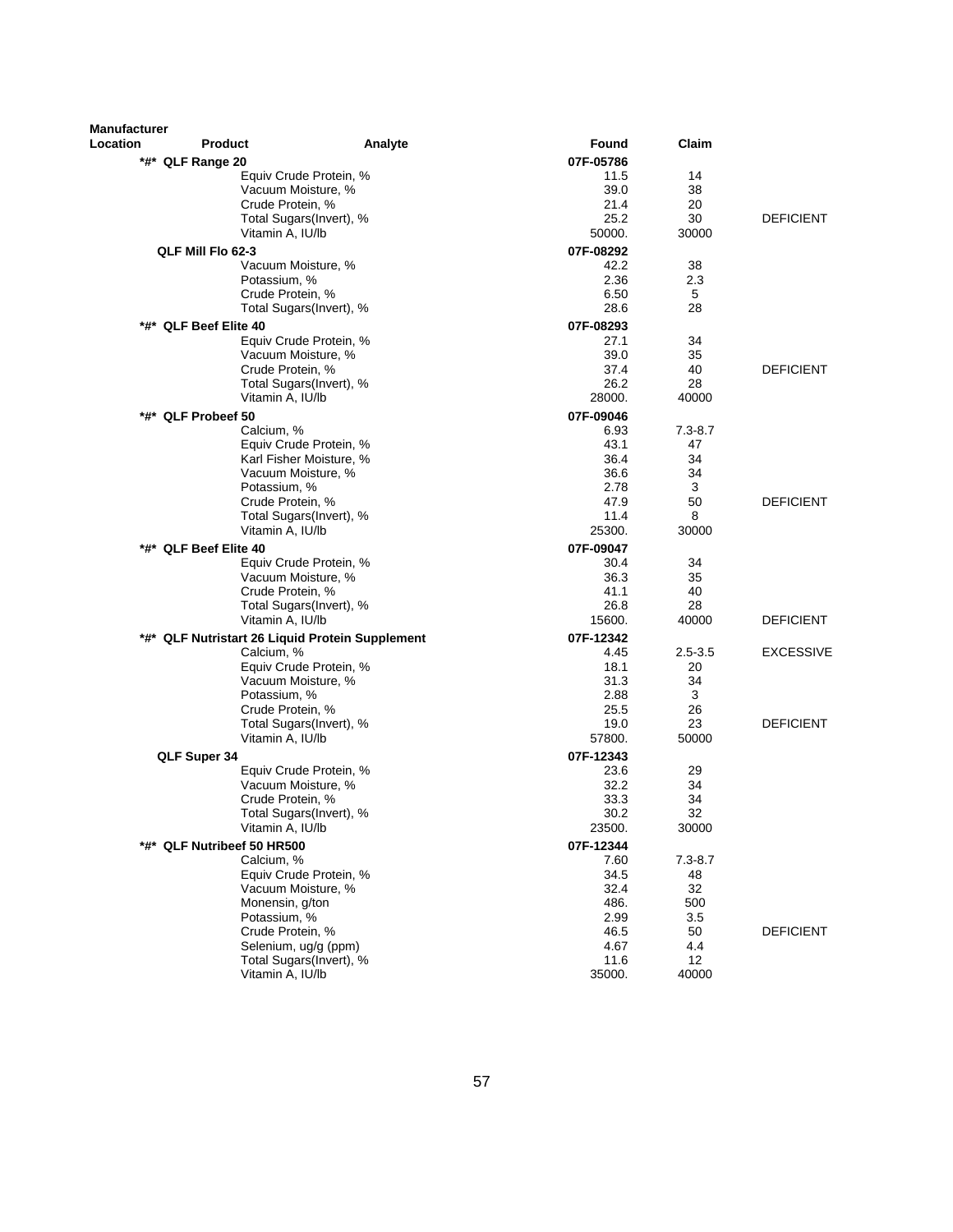| Manufacturer |                                              |         |              |                   |                  |
|--------------|----------------------------------------------|---------|--------------|-------------------|------------------|
| Location     | Product                                      | Analyte | Found        | Claim             |                  |
|              | *#* QLF Nutribeef 50 R500                    |         | 07F-12345    |                   |                  |
|              | Calcium, %                                   |         | 7.43         | $7.3 - 8.7$       |                  |
|              | Equiv Crude Protein, %                       |         | 32.1         | 48                |                  |
|              | Vacuum Moisture, %                           |         | 31.2         | 32                |                  |
|              | Monensin, g/ton                              |         | 518.         | 500               |                  |
|              | Potassium, %                                 |         | 2.94         | 3.5               | <b>DEFICIENT</b> |
|              | Crude Protein, %                             |         | 47.9         | 50                | <b>DEFICIENT</b> |
|              | Selenium, ug/g (ppm)                         |         | 4.76         | 4.4               |                  |
|              | Total Sugars(Invert), %                      |         | 11.8         | 12                |                  |
|              | Vitamin A, IU/lb                             |         | 34400.       | 40000             |                  |
|              | *#* QLF Core Max 40 R600                     |         | 07F-14304    |                   |                  |
|              | Calcium, %                                   |         | 11.7         | 10.5-12.6         |                  |
|              | Equiv Crude Protein, %<br>Vacuum Moisture, % |         | 30.8<br>30.8 | 38<br>31          |                  |
|              | Monensin, g/ton                              |         | 450.         | 600               |                  |
|              | Potassium, %                                 |         | 1.75         | 2                 |                  |
|              | Crude Protein, %                             |         | 40.9         | 40                |                  |
|              | Salt (ChlorideX1.65), %                      |         | 6.18         | $4.5 - 5.5$       | <b>EXCESSIVE</b> |
|              | Salt (Sodium X 2.54), %                      |         | 6.24         | $4.5 - 5.5$       | <b>EXCESSIVE</b> |
|              | Selenium, ug/g (ppm)                         |         | 5.30         | 5.5               |                  |
|              | Total Sugars(Invert), %                      |         | 9.00         | 10                |                  |
|              | Vitamin A, IU/lb                             |         | 44800.       | 50000             |                  |
|              | *#* QLF Beef Elite 40                        |         | 07F-14305    |                   |                  |
|              | Equiv Crude Protein, %                       |         | 30.4         | 34                |                  |
|              | Vacuum Moisture, %                           |         | 33.6         | 35                |                  |
|              | Crude Protein, %                             |         | 42.0         | 40                |                  |
|              | Total Sugars(Invert), %                      |         | 22.9         | 28                | <b>DEFICIENT</b> |
|              | Vitamin A, IU/lb                             |         | 24000.       | 40000             | <b>DEFICIENT</b> |
| *#*          | QLF Nutribeef 50 HR450                       |         | 07F-14306    |                   |                  |
|              | Calcium, %                                   |         | 8.42         | $7.3 - 8.7$       |                  |
|              | Equiv Crude Protein, %                       |         | 42.4         | 48                |                  |
|              | Vacuum Moisture, %                           |         | 30.1         | 32                |                  |
|              | Monensin, g/ton                              |         | 393.         | 450               |                  |
|              | Potassium, %                                 |         | 2.99         | 3.5<br>50         | <b>DEFICIENT</b> |
|              | Crude Protein, %<br>Selenium, ug/g (ppm)     |         | 47.5<br>4.86 | 4.4               |                  |
|              | Total Sugars(Invert), %                      |         | 11.2         | $12 \overline{ }$ |                  |
|              | Vitamin A, IU/lb                             |         | 38200.       | 40000             |                  |
|              | *#* QLF Nutribeef 50 R450                    |         | 07F-14307    |                   |                  |
|              | Calcium, %                                   |         | 8.34         | $7.3 - 8.7$       |                  |
|              | Equiv Crude Protein, %                       |         | 39.9         | 48                |                  |
|              | Vacuum Moisture, %                           |         | 30.6         | 32                |                  |
|              | Monensin, g/ton                              |         | 422.         | 450               |                  |
|              | Potassium, %                                 |         | 3.02         | 3.5               |                  |
|              | Crude Protein, %                             |         | 47.8         | 50                | <b>DEFICIENT</b> |
|              | Selenium, ug/g (ppm)                         |         | 5.12         | 4.4               |                  |
|              | Total Sugars(Invert), %                      |         | 12.0         | 12                |                  |
|              | Vitamin A, IU/lb                             |         | 38300.       | 40000             |                  |
|              | *#* QLF Nutristart 26                        |         | 07F-14308    |                   |                  |
|              | Calcium, %                                   |         | 6.48         | $2.5 - 3.5$       | <b>EXCESSIVE</b> |
|              | Equiv Crude Protein, %                       |         | 25.4         | 20                | <b>EXCESSIVE</b> |
|              | Lasalocid, g/ton                             |         | 214.         | 350               | <b>DEFICIENT</b> |
|              | Vacuum Moisture, %                           |         | 30.6         | 34                |                  |
|              | Potassium, %                                 |         | 2.86         | 3                 |                  |
|              | Crude Protein, %                             |         | 32.5         | 26                |                  |
|              | Total Sugars(Invert), %<br>Vitamin A, IU/lb  |         | 16.4         | 23<br>50000       | <b>DEFICIENT</b> |
|              |                                              |         | 69700.       |                   |                  |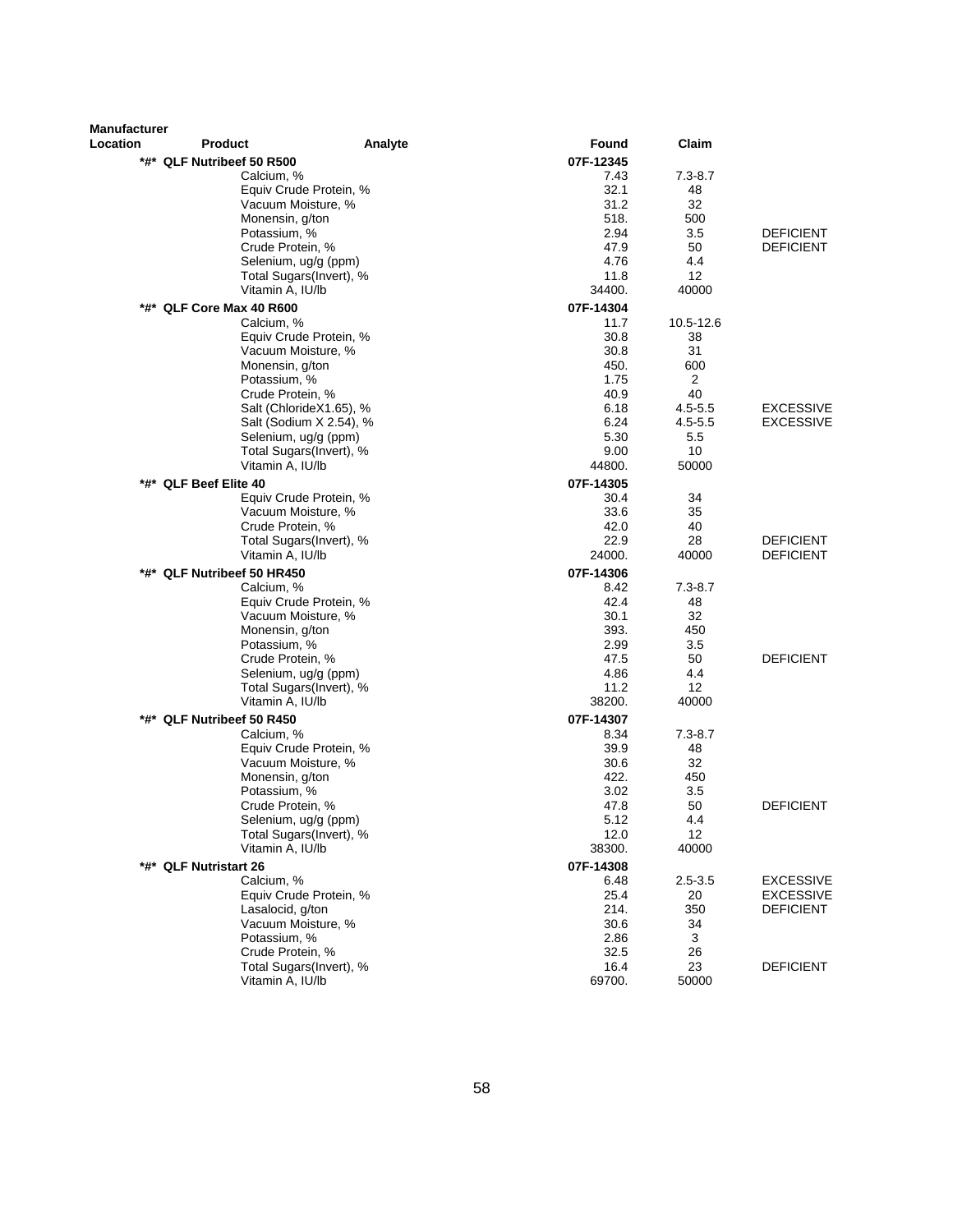| <b>Manufacturer</b>    |                                |                                                 |         |              |                    |
|------------------------|--------------------------------|-------------------------------------------------|---------|--------------|--------------------|
| <b>Location</b>        | <b>Product</b>                 |                                                 | Analyte | Found        | Claim              |
|                        | QLF Core Max 40                |                                                 |         | 07F-14309    |                    |
|                        |                                | Calcium, %                                      |         | 11.0         | 10.5-12.6          |
|                        |                                | Equiv Crude Protein, %                          |         | 35.2         | 39                 |
|                        |                                | Vacuum Moisture, %                              |         | 30.5         | 32                 |
|                        |                                | Potassium, %                                    |         | 1.79         | 2                  |
|                        |                                | Crude Protein, %                                |         | 42.5         | 40                 |
|                        |                                | Salt (Sodium X 2.54), %<br>Selenium, ug/g (ppm) |         | 6.12<br>5.60 | $4.5 - 5.5$<br>5.3 |
|                        |                                | Total Sugars(Invert), %                         |         | 9.05         | 9                  |
|                        |                                | Vitamin A, IU/lb                                |         | 46100.       | 50000              |
|                        | <b>QLF Beef Elite 40</b>       |                                                 |         | 07F-21514    |                    |
|                        |                                | Equiv Crude Protein, %                          |         | 30.3         | 34                 |
|                        |                                | Vacuum Moisture, %                              |         | 36.6         | 35                 |
|                        |                                | Crude Protein, %                                |         | 39.9         | 40                 |
|                        |                                | Total Sugars(Invert), %                         |         | 26.0         | 28                 |
|                        |                                | Vitamin A, IU/lb                                |         | 31900.       | 40000              |
|                        | <b>Rancher Feed &amp; Seed</b> |                                                 |         |              |                    |
| <b>Buffalo Gap, SD</b> |                                |                                                 |         |              |                    |
|                        | <b>Hen Feed</b>                |                                                 |         | 07F-04954    |                    |
|                        |                                | Crude Protein, %                                |         | 11.6         | 10                 |
|                        | <b>Red River Commodities</b>   |                                                 |         |              |                    |
| Fargo, ND              |                                |                                                 |         |              |                    |
|                        |                                | <b>Garden Treasures Nut Fruit Seed Bell</b>     |         | 07F-05408    |                    |
|                        |                                | Crude Fiber, %                                  |         | 7.99         | 15                 |
|                        |                                | Crude Fat (Eth Ext), %                          |         | 9.64         | 5                  |
|                        |                                | Crude Protein, %                                |         | 12.0         | 8                  |
|                        |                                | <b>Garden Treasures Thistle Seed</b>            |         | 07F-05411    |                    |
|                        |                                | Crude Fiber, %<br>Crude Fat (Eth Ext), %        |         | 13.8<br>39.7 | 13<br>32           |
|                        |                                | Crude Protein, %                                |         | 22.7         | 18                 |
|                        |                                | <b>Garden Treasures Critter Mix</b>             |         | 07F-05412    |                    |
|                        |                                | Crude Fiber, %                                  |         | 4.62         | 10                 |
|                        |                                | Crude Fat (Eth Ext), %                          |         | 12.2         | 7                  |
|                        |                                | Crude Protein, %                                |         | 10.6         | 6                  |
|                        | <b>Berry Bird Suet</b>         |                                                 |         | 07F-07316    |                    |
|                        |                                | Crude Fat (Eth Ext), %                          |         | 36.6         | 40                 |
|                        |                                | <b>Stokes Wild Bird Seed Bell</b>               |         | 07F-14585    |                    |
|                        |                                | Crude Fiber, %                                  |         | 9.99         | 15                 |
|                        |                                | Crude Protein, %                                |         | 13.6         | 10                 |
|                        | <b>Nyjer Seed</b>              |                                                 |         | 07F-14586    |                    |
|                        |                                | Crude Fiber, %                                  |         | 14.0         | 34                 |
|                        |                                | Crude Fat (Eth Ext), %                          |         | 39.6         | 32                 |
|                        |                                | Crude Protein, %                                |         | 25.4         | 18                 |
|                        | <b>Redfield Energy, LLC</b>    |                                                 |         |              |                    |
| Redfield, SD           |                                |                                                 |         |              |                    |
|                        |                                | <b>Corn Distillers Wet Grains with Solubles</b> |         | 07F-10715    |                    |
|                        |                                | Ash, %<br>Crude Fat (Pet Ext), %                |         | 1.95<br>5.53 | 4<br>$\mathbf 5$   |
|                        |                                | Oven Moisture, %                                |         | 54.4         | 55                 |
|                        |                                | Crude Protein, %                                |         | 15.9         | 10                 |
|                        |                                | Sulfur, %                                       |         | 0.328        | 0.4                |
|                        |                                |                                                 |         |              |                    |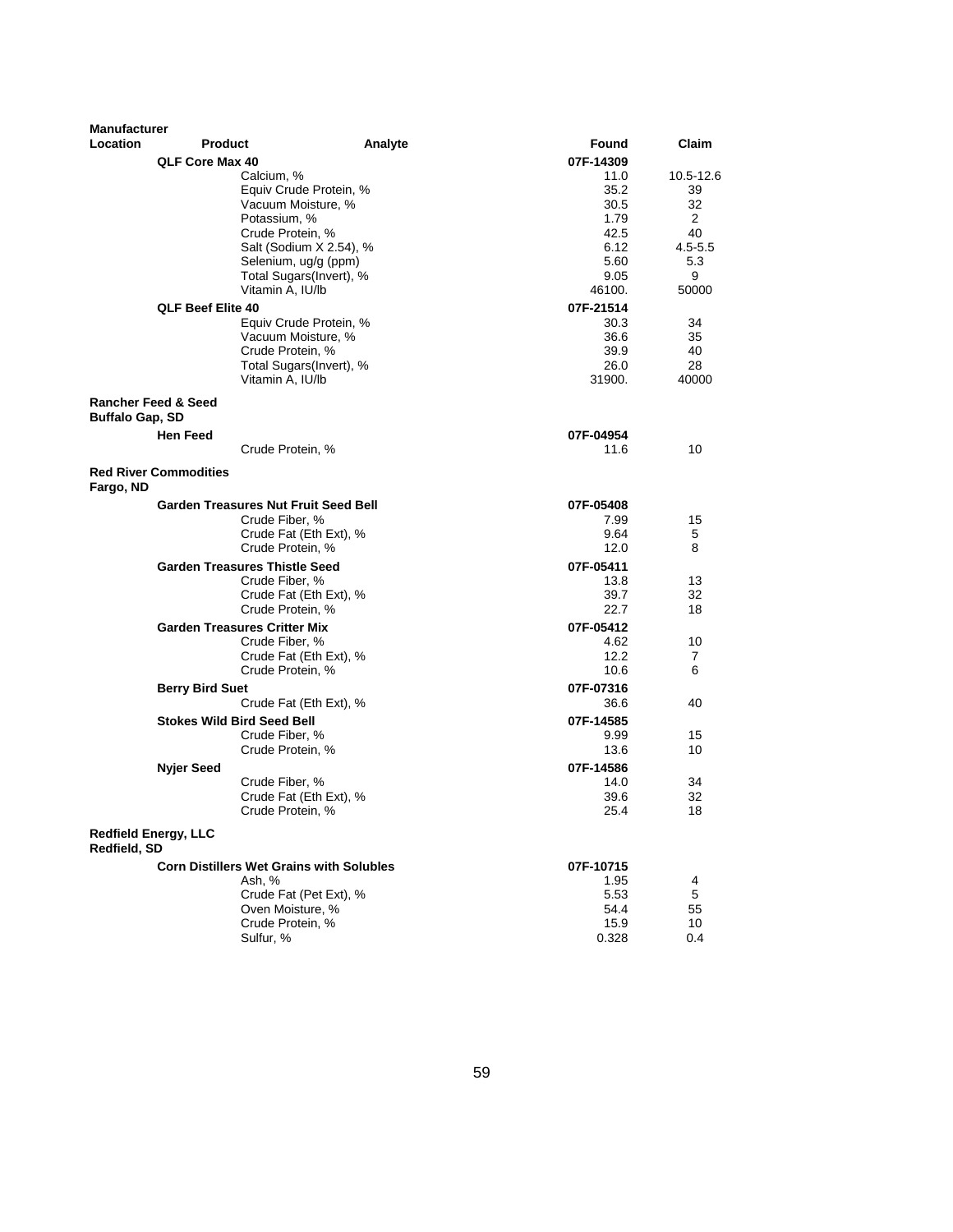| <b>Manufacturer</b>                         |                                                       |                         |                   |                   |                                      |
|---------------------------------------------|-------------------------------------------------------|-------------------------|-------------------|-------------------|--------------------------------------|
| Location                                    | <b>Product</b>                                        | Analyte                 | Found             | Claim             |                                      |
|                                             | <b>Corn Distillers Dried Grains with Solubles</b>     |                         | 07F-10716         |                   |                                      |
|                                             | Arsenic, ug/g (ppm)                                   |                         | < 1.0<br>4.35     |                   |                                      |
|                                             | Ash, %<br>Crude Fiber, %                              |                         | 6.67              | 8<br>15           |                                      |
|                                             |                                                       | Crude Fat (Pet Ext), %  | 10.5              | 8                 |                                      |
|                                             | Crude Protein, %                                      |                         | 29.3              | 25                |                                      |
|                                             | Sulfur, %                                             |                         | 0.727             | 0.65              |                                      |
| <b>Running Supply, Inc.</b><br>Marshall, MN |                                                       |                         |                   |                   |                                      |
|                                             | *#* Deer Game Block                                   |                         | 07F-14597         |                   |                                      |
|                                             | Calcium, %                                            |                         | 5.48              | 4-5               |                                      |
|                                             | Crude Protein, %                                      |                         | 14.6              | 14                |                                      |
|                                             |                                                       | Salt (ChlorideX1.65), % | 11.3              | $9 - 10$          | <b>EXCESSIVE</b>                     |
|                                             | Vitamin A, IU/lb                                      | Salt (Sodium X 2.54), % | 11.9<br>6260.     | $9 - 10$<br>20000 | <b>EXCESSIVE</b><br><b>DEFICIENT</b> |
|                                             | <b>Runnings Farm &amp; Fleet</b>                      |                         |                   |                   |                                      |
| Marshall, MN                                |                                                       |                         |                   |                   |                                      |
|                                             | *#* Special Sheep Supplement Block                    |                         | 07F-02071         |                   |                                      |
|                                             | Calcium, %                                            |                         | 5.26              | 3-4               | <b>EXCESSIVE</b>                     |
|                                             | Crude Protein, %                                      |                         | 21.0              | 18                |                                      |
|                                             | Vitamin A, IU/lb                                      | Salt (Sodium X 2.54), % | 17.0              | 17-20             |                                      |
|                                             |                                                       |                         | 37800.            | 50000             |                                      |
|                                             | <b>Runnings High Energy Horse Block</b><br>Calcium, % |                         | 07F-05779<br>5.13 | 4-5               |                                      |
|                                             | Crude Protein, %                                      |                         | 16.6              | 16                |                                      |
|                                             |                                                       | Salt (Sodium X 2.54), % | 14.8              | 14-16             |                                      |
|                                             | Vitamin A, IU/lb                                      |                         | 44400.            | 25000             |                                      |
| <b>S&amp;M NuTec, LLC</b>                   | North Kansas City, MO                                 |                         |                   |                   |                                      |
|                                             | <b>Feline Greenies</b>                                |                         | 07F-12935         |                   |                                      |
|                                             | Ash, %                                                |                         | 6.27              | 6.5               |                                      |
|                                             | Crude Fiber, %                                        |                         | 6.34              | 10                |                                      |
|                                             |                                                       | Fat: Acid Hydrolysis, % | 14.8              | 12                |                                      |
|                                             | Oven Moisture, %<br>Crude Protein, %                  |                         | 7.12<br>31.0      | 10<br>27          |                                      |
|                                             |                                                       |                         |                   |                   |                                      |
| Menno, SD                                   | <b>Schempp Liquifeeds Inc</b>                         |                         |                   |                   |                                      |
|                                             | <b>Sun Drop Liquifeed</b>                             |                         | 07F-08381         |                   |                                      |
|                                             | Ash, %                                                |                         | 5.84              | 10                |                                      |
|                                             |                                                       | Equiv Crude Protein, %  | 32.7              | 31                |                                      |
|                                             | Vacuum Moisture, %<br>Crude Protein, %                |                         | 38.6<br>34.0      | 43<br>30          |                                      |
|                                             |                                                       | Total Sugars(Invert), % | 22.8              | 25                |                                      |
| <b>Scott Pet Products</b><br>Rockville, IN  |                                                       |                         |                   |                   |                                      |
|                                             | <b>Scott Premium Blend Wild Bird Food</b>             |                         | 07F-04322         |                   |                                      |
|                                             | Crude Protein, %                                      |                         | 8.08              | 8                 |                                      |
|                                             | *#* Grillerz Sizzlin Jerky                            |                         | 07F-12934         |                   |                                      |
|                                             |                                                       | Fat: Acid Hydrolysis, % | 3.88              | 6                 | <b>DEFICIENT</b>                     |
|                                             | Oven Moisture, %                                      |                         | 12.6              | 25                |                                      |
|                                             | Crude Protein, %                                      |                         | 27.2              | 19                |                                      |
| Scranton, ND                                | <b>Scranton Equity Exchange</b>                       |                         |                   |                   |                                      |
|                                             | 47% Solvent Extracted Soybean Meal                    |                         | 07F-04950         |                   |                                      |
|                                             | Crude Protein, %                                      |                         | 46.5              | 47                |                                      |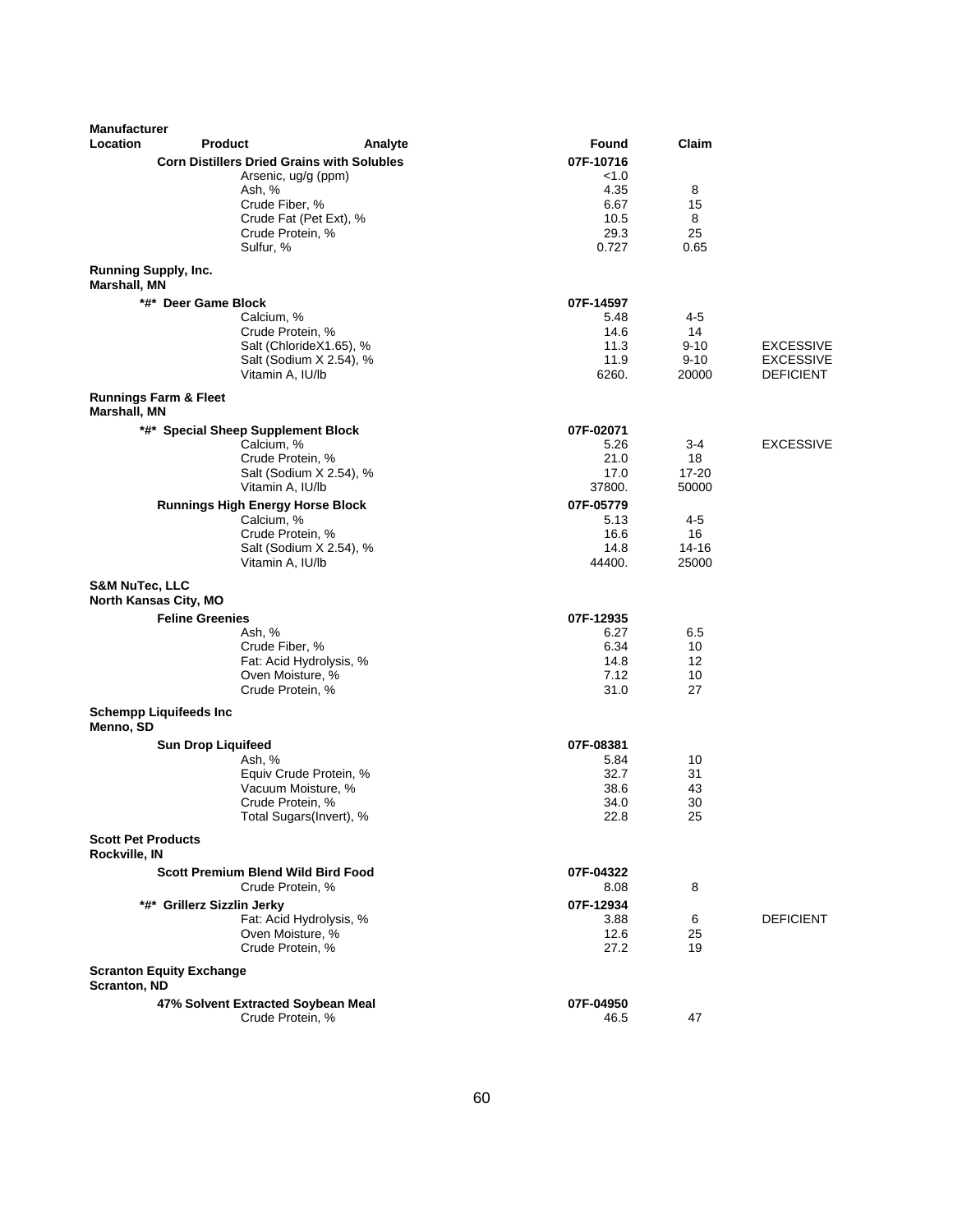| <b>Manufacturer</b>                           |                                 |                                       |         |              |            |                  |
|-----------------------------------------------|---------------------------------|---------------------------------------|---------|--------------|------------|------------------|
| Location                                      | <b>Product</b>                  |                                       | Analyte | Found        | Claim      |                  |
|                                               | 19% Foal Feed                   |                                       |         | 07F-04951    |            |                  |
|                                               |                                 | Crude Protein, %                      |         | 19.7         | 19         |                  |
|                                               |                                 | <b>CTC 50 Sheep Starter - Grower</b>  |         | 07F-04953    |            |                  |
|                                               |                                 | Crude Fiber, %                        |         | 12.6         | 14         |                  |
|                                               |                                 | Chlortetracycline, g/ton              |         | 54.0         | 50         |                  |
|                                               |                                 | Crude Protein, %                      |         | 18.0         | 18         |                  |
| Volga, SD                                     | <b>SD Soybean Processors</b>    |                                       |         |              |            |                  |
|                                               | <b>Ground Soybean Hulls</b>     |                                       |         | 07F-08740    |            |                  |
|                                               |                                 | Crude Fiber, %                        |         | 34.5         | 38         |                  |
|                                               |                                 | Crude Protein, %                      |         | 13.4         | 9          |                  |
|                                               | Soybean Meal 46.5%              |                                       |         | 07F-08741    |            |                  |
|                                               |                                 | Crude Protein, %                      |         | 46.3         | 46.5       |                  |
|                                               | <b>Bulk Soybean Meal 46%</b>    |                                       |         | 07F-08810    |            |                  |
|                                               |                                 | Crude Protein, %                      |         | 46.8         | 46         |                  |
| <b>Shofstall Alfalfa</b><br>Odessa, NE        |                                 |                                       |         |              |            |                  |
|                                               | <b>Alfalfa Pellets</b>          |                                       |         | 07F-07150    |            |                  |
|                                               |                                 | Crude Fiber, %                        |         | 26.7         | 32         |                  |
|                                               |                                 | Crude Protein, %                      |         | 18.5         | 17         |                  |
| Sioux Falls, SD                               | <b>Sioux Nation Ag Center</b>   |                                       |         |              |            |                  |
|                                               | *#* Swine 50 G/F                |                                       |         | 07F-08370    |            |                  |
|                                               |                                 | Calcium, %                            |         | 20.9         | $21 - 25$  |                  |
|                                               |                                 | Phosphorus, %                         |         | 8.15         | 9.5        | <b>DEFICIENT</b> |
|                                               |                                 | Salt (Sodium X 2.54), %               |         | 15.1         | 14.5-16    |                  |
|                                               |                                 | Selenium, ug/g (ppm)                  |         | 13.0         | 8          | <b>EXCESSIVE</b> |
|                                               |                                 | Vitamin A, IU/lb                      |         | 112000.      | 135000     |                  |
|                                               | <b>Lean Gain Maker Plus</b>     |                                       |         | 07F-08371    |            |                  |
|                                               |                                 | Calcium, %                            |         | 15.7         | 14-16.8    |                  |
|                                               |                                 | Lysine - Total, %<br>Phosphorus, %    |         | 3.43<br>6.48 | 3.8<br>6.5 |                  |
|                                               |                                 | Crude Protein, %                      |         | 23.7         | 22         |                  |
|                                               |                                 | Salt (Sodium X 2.54), %               |         | 8.61         | 8.5-10.2   |                  |
|                                               |                                 | Selenium, ug/g (ppm)                  |         | 4.91         | 4.5        |                  |
|                                               |                                 | Vitamin A, IU/lb                      |         | 64600.       | 80000      |                  |
| <b>Snyder Seed Corp</b><br><b>Buffalo, NY</b> |                                 |                                       |         |              |            |                  |
|                                               |                                 | <b>Squirrel Free Suet Chili Treat</b> |         | 07F-04320    |            |                  |
|                                               |                                 | Crude Fiber, %                        |         | 5.42         | 12         |                  |
|                                               |                                 | Crude Fat (Eth Ext), %                |         | 40.1         | 30         |                  |
|                                               |                                 | Oven Moisture, %                      |         | 4.56         | 10         |                  |
| Volga, SD                                     | South Dakota Soybean Processors |                                       |         |              |            |                  |
|                                               | Soybean Meal 46%                |                                       |         | 07F-09504    |            |                  |
|                                               |                                 | Crude Protein, %                      |         | 46.2         | 46         |                  |
| Alpena, SD                                    | <b>Stans Feed and Grain</b>     |                                       |         |              |            |                  |
|                                               | Market 65 T40                   |                                       |         | 07F-08445    |            |                  |
|                                               |                                 | Tylosin, g/ton                        |         | 39.8         | 40         |                  |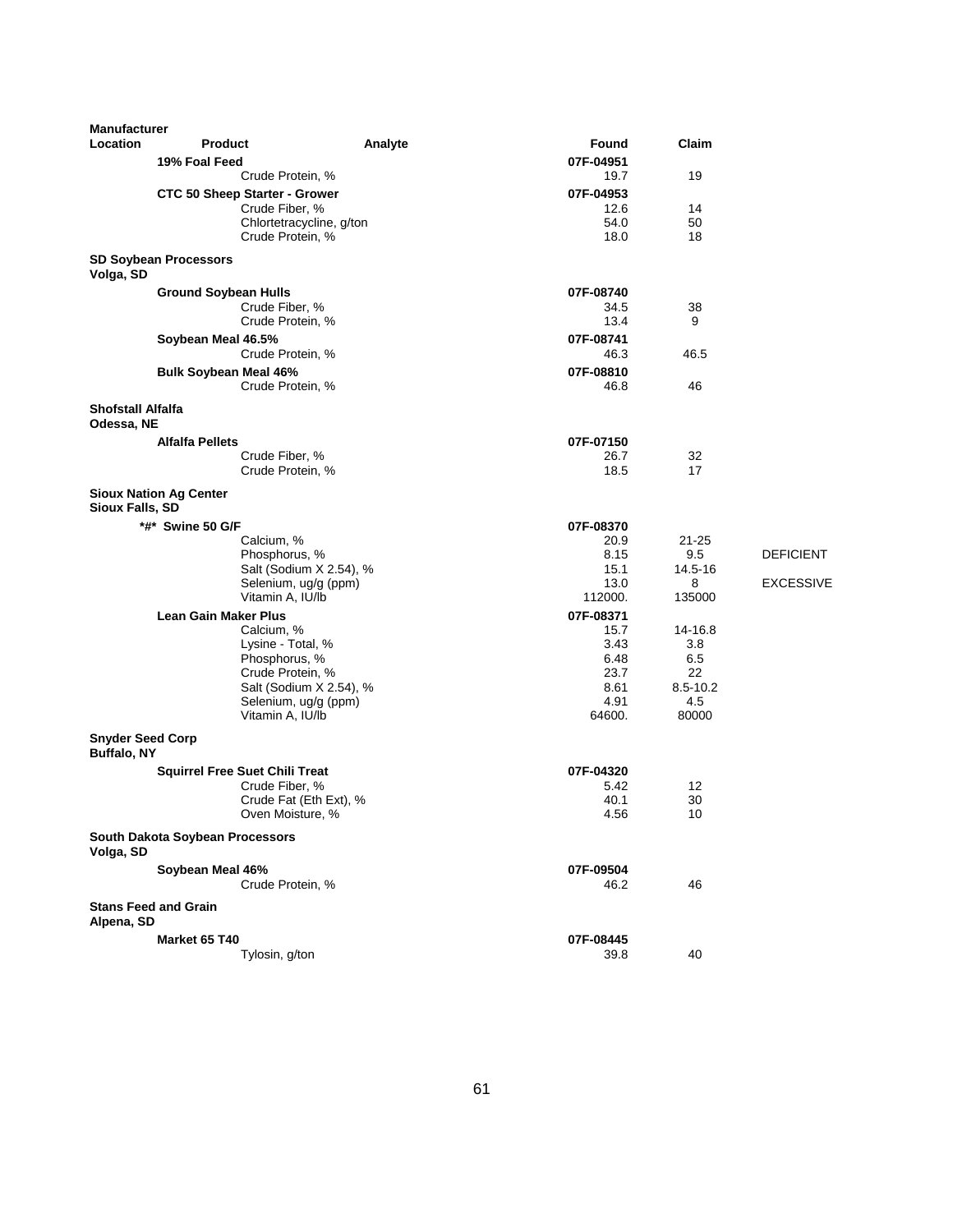| <b>Manufacturer</b><br>Location                    | <b>Product</b>                                                 | Analyte                | Found             | Claim      |                  |
|----------------------------------------------------|----------------------------------------------------------------|------------------------|-------------------|------------|------------------|
| <b>Sterling Technology</b><br><b>Brookings, SD</b> |                                                                |                        |                   |            |                  |
|                                                    | <b>Nursemate Colostrum Supplement</b>                          |                        | 07F-06720         |            |                  |
|                                                    |                                                                | Fat: Roese Gottlieb, % | 12.7              | 10         |                  |
|                                                    | Crude Protein, %                                               |                        | 60.9              | 50         |                  |
|                                                    | <b>Nursemate ASAP Colostrum Supplement</b><br>Crude Protein, % |                        | 07F-10343<br>4.74 | 3          |                  |
|                                                    | <b>Nursemate ASAP</b><br>Crude Protein, %                      |                        | 07F-14318<br>6.91 | 3          |                  |
|                                                    | <b>Nursemate ASAP Lamb</b><br>Crude Protein, %                 |                        | 07F-14583<br>3.19 | 3          |                  |
| <b>Sunshine Mills Inc.</b><br>Red Bay, AL          |                                                                |                        |                   |            |                  |
|                                                    | <b>Pet Life Dog Biscuit Snacks</b>                             |                        | 07F-00945         |            |                  |
|                                                    |                                                                | Crude Fat (Eth Ext), % | 6.14              | 5          |                  |
|                                                    | Oven Moisture, %                                               |                        | 7.80              | 12         |                  |
|                                                    | Crude Protein, %                                               |                        | 18.2              | 15         |                  |
|                                                    | <b>Pup Corn</b>                                                |                        | 07F-05772         |            |                  |
|                                                    | Oven Moisture, %                                               |                        | 8.73              | 12         |                  |
|                                                    | Crude Protein, %                                               |                        | 8.62              | 8          |                  |
| The lams Company<br>Dayton, OH                     |                                                                |                        |                   |            |                  |
|                                                    | <b>IAMS Puppy Biscuits</b>                                     |                        | 07F-12933         |            |                  |
|                                                    |                                                                | Crude Fat (Eth Ext), % | 14.2              | 14         |                  |
|                                                    | Oven Moisture, %                                               |                        | 6.28              | 11         |                  |
|                                                    | Crude Protein, %                                               |                        | 28.1              | 27         |                  |
| <b>Tractor Supply Co.</b><br><b>Brentwood, TN</b>  |                                                                |                        |                   |            |                  |
|                                                    | <b>Royal Wing</b>                                              |                        | 07F-08818         |            |                  |
|                                                    | Crude Protein, %                                               |                        | 12.2              | 10.5       |                  |
| <b>Tyson Fresh Meats</b><br>Dakota City, NE        |                                                                |                        |                   |            |                  |
|                                                    | *#* Meat & Bone Meal                                           |                        | 07F-17999         |            |                  |
|                                                    | Calcium, %                                                     |                        | 9.59              | 11.25-12.5 | <b>DEFICIENT</b> |
|                                                    |                                                                | Crude Fat (Eth Ext), % | 9.88              | 6          |                  |
|                                                    | Phosphorus, %                                                  |                        | 4.75              | 4          |                  |
|                                                    | Crude Protein, %                                               |                        | 49.0              | 50         |                  |
|                                                    | <b>Meat &amp; Bone Meal</b>                                    |                        | 07F-18000         |            |                  |
|                                                    | Calcium, %                                                     |                        | 10.2              | 11.25-12.5 |                  |
|                                                    | Phosphorus, %                                                  | Crude Fat (Eth Ext), % | 9.63<br>4.99      | 6<br>4     |                  |
|                                                    | Crude Protein, %                                               |                        | 49.0              | 50         |                  |
|                                                    |                                                                |                        |                   |            |                  |
| Vera Sun<br>Aurora, SD                             |                                                                |                        |                   |            |                  |
|                                                    | <b>Dried Distillers Grains with Solubles</b>                   |                        | 07F-00498         |            |                  |
|                                                    | Ash, %                                                         |                        | 3.82              | 8          |                  |
|                                                    | Crude Fiber, %                                                 |                        | 6.50              | 15         |                  |
|                                                    |                                                                | Crude Fat (Eth Ext), % | 10.2              | 8          |                  |
|                                                    | Crude Protein, %                                               |                        | 27.8              | 26         |                  |
|                                                    | Sulfur, %                                                      |                        | 0.706             | 0-1        |                  |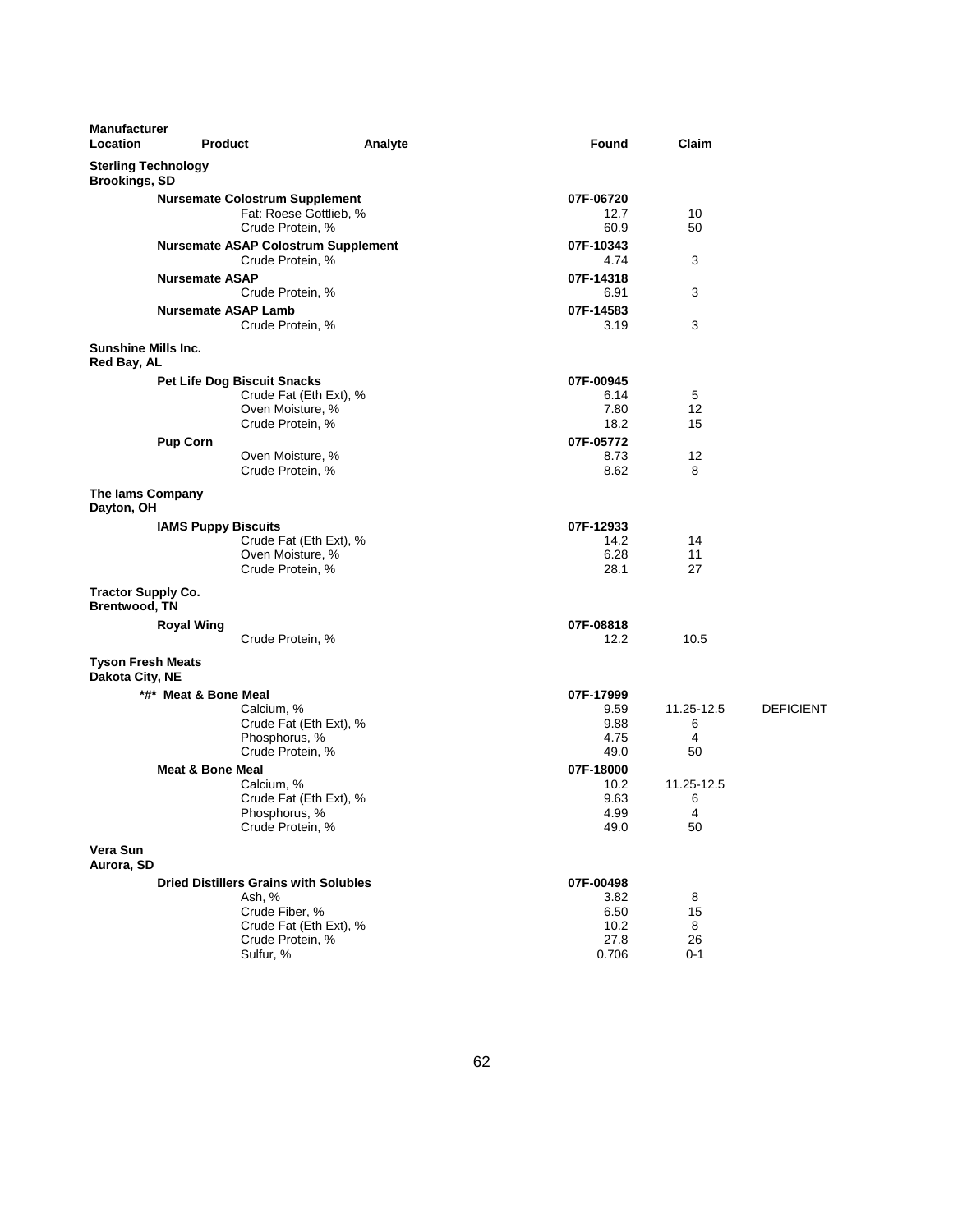| <b>Manufacturer</b>             |                                               |         |                   |               |
|---------------------------------|-----------------------------------------------|---------|-------------------|---------------|
| <b>Location</b>                 | <b>Product</b>                                | Analyte | Found             | Claim         |
|                                 | Dry Distillers Grains With Solubles           |         | 07F-05244         |               |
|                                 | Ash, %                                        |         | 3.77              | 8             |
|                                 | Crude Fiber, %                                |         | 7.33              | 15            |
|                                 | Crude Fat (Pet Ext), %                        |         | 9.64              | 8             |
|                                 | Crude Protein, %<br>Sulfur, %                 |         | 27.7              | 26<br>$0 - 1$ |
|                                 |                                               |         | 0.674             |               |
| <b>Brookings, SD</b>            | <b>VeraSun Marketing LLC</b>                  |         |                   |               |
|                                 | Dry Distillers Grains With Solubles           |         | 07F-02749         |               |
|                                 | Ash, %                                        |         | 3.83              | 8             |
|                                 | Crude Fiber, %                                |         | 6.59              | 15            |
|                                 | Crude Fat (Eth Ext), %<br>Crude Protein, %    |         | 11.0<br>27.7      | 8<br>26       |
|                                 | Sulfur, %                                     |         | 0.706             | $0 - 1$       |
|                                 | <b>Wet Distillers Grains With Solubles</b>    |         | 07F-02751         |               |
|                                 | Ash, %                                        |         | 2.54              | 4             |
|                                 | Crude Fat (Eth Ext), %                        |         | 13.2              | 6             |
|                                 | Crude Protein, %                              |         | 13.8              | 10            |
|                                 | Sulfur, %                                     |         | 0.430             | 0.5           |
|                                 | <b>Wet Distillers Grains With Solubles</b>    |         | 07F-08738         |               |
|                                 | Ash, %                                        |         | 2.76              | 4             |
|                                 | Crude Fat (Pet Ext), %                        |         | 6.43              | 6             |
|                                 | Crude Protein, %<br>Sulfur, %                 |         | 13.2<br>0.462     | 10<br>0.5     |
|                                 |                                               |         |                   |               |
|                                 | Dry Distillers Grains With Solubles<br>Ash, % |         | 07F-08739<br>3.76 | 8             |
|                                 | Crude Fiber, %                                |         | 6.90              | 15            |
|                                 | Crude Fat (Pet Ext), %                        |         | 9.95              | 8             |
|                                 | Crude Protein, %                              |         | 26.9              | 26            |
|                                 | Sulfur, %                                     |         | 0.684             | $0 - 1$       |
| Virbac AH Inc.<br>Ft. Worth, TX |                                               |         |                   |               |
|                                 | <b>Pet Tabs for Cats</b>                      |         | 07F-00070         |               |
|                                 | Calcium, %                                    |         | 2.24              | $2.1 - 2.6$   |
|                                 | Oven Moisture, %                              |         | 4.64              | 9             |
|                                 | Crude Protein, %                              |         | 21.3              | 19            |
|                                 | Taurine - Total, %                            |         | 2.33              | 2.25          |
|                                 | Vitamin A, IU/tablet                          |         | 1990.             | 1500          |
| <b>Bound Brook, NJ</b>          | <b>VitaKraft Pet Products</b>                 |         |                   |               |
|                                 | <b>Vitakraft Sirloin Tips for Dogs</b>        |         | 07F-02075         |               |
|                                 | Crude Fat (Eth Ext), %                        |         | 10.0              | 8             |
|                                 | Oven Moisture, %                              |         | 28.7              | 30            |
|                                 | Crude Protein, %                              |         | 21.7              | 18            |
|                                 | <b>VitaKraft Raviolos</b>                     |         | 07F-05768         |               |
|                                 | Oven Moisture, %                              |         | 6.34              | 12.5          |
|                                 | Crude Protein, %                              |         | 8.98              | 8.6           |
|                                 | VitaKraft Menu                                |         | 07F-05777         |               |
|                                 | Crude Fiber, %<br>Oven Moisture, %            |         | 11.8<br>9.59      | 14.8<br>12    |
|                                 | Crude Protein, %                              |         | 13.8              | 11.5          |
|                                 | <b>VitaKraft Loftys</b>                       |         | 07F-14324         |               |
|                                 | Oven Moisture, %                              |         | 8.39              | 11            |
|                                 | Crude Protein, %                              |         | 19.9              | 14            |
|                                 |                                               |         |                   |               |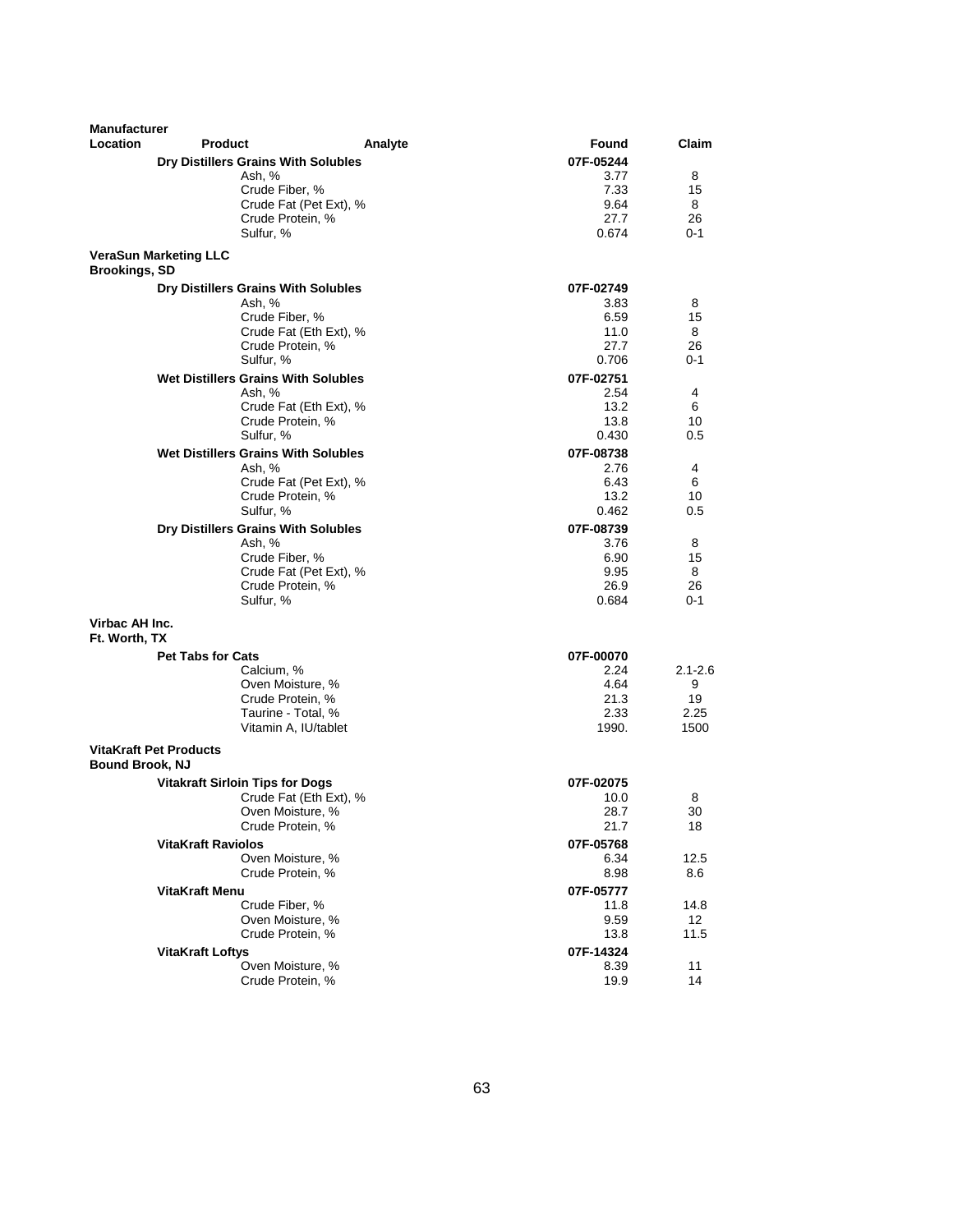| <b>Manufacturer</b>                        |                                                   |                          |                   |            |                  |
|--------------------------------------------|---------------------------------------------------|--------------------------|-------------------|------------|------------------|
| Location                                   | <b>Product</b>                                    | Analyte                  | Found             | Claim      |                  |
|                                            | <b>Vitakraft Drops Milk/Yogurt for Cats</b>       |                          | 07F-14592         |            |                  |
|                                            | Ash, %                                            |                          | 3.98              | 5          |                  |
|                                            |                                                   | Fat: Roese Gottlieb, %   | 23.0              | 22         |                  |
|                                            | Oven Moisture, %<br>Crude Protein, %              |                          | 1.97<br>7.12      | 2.8<br>5.9 |                  |
|                                            |                                                   |                          |                   |            |                  |
| WestWay<br><b>New Orleans, LA</b>          |                                                   |                          |                   |            |                  |
|                                            | *#* Sweet 45                                      |                          |                   |            |                  |
|                                            |                                                   | Acid Detergent Fiber, %  | 07F-21499<br>30.6 | 22         | <b>EXCESSIVE</b> |
|                                            | Crude Fiber, %                                    |                          | 26.6              | 24         | <b>EXCESSIVE</b> |
|                                            | Oven Moisture, %                                  |                          | 2.01              | 6          |                  |
|                                            |                                                   | Total Sugars(Invert), %  | 34.3              | 38         |                  |
| <b>New Orleans, LA</b>                     | <b>Westway Feed Products</b>                      |                          |                   |            |                  |
|                                            | PB2 Liquid Feed Ingredient #8663                  |                          | 07F-00482         |            |                  |
|                                            |                                                   | Acid Detergent Fiber, %  | 0.00              | 0.1        |                  |
|                                            | Vacuum Moisture, %                                |                          | 32.1              | 34         |                  |
|                                            | *#* Wes-Blend 8/20                                |                          | 07F-07268         |            |                  |
|                                            |                                                   | Acid Detergent Fiber, %  | 0.06              | 0.1        |                  |
|                                            | Vacuum Moisture, %                                |                          | 34.9              | 33         |                  |
|                                            |                                                   | Total Sugars(Invert), %  | 26.5              | 37         | <b>DEFICIENT</b> |
|                                            | *#* Sweet 45 "Lite" Dried Molasses                |                          | 07F-08424         |            |                  |
|                                            |                                                   | Acid Detergent Fiber, %  | 28.4              | 22         | <b>EXCESSIVE</b> |
|                                            | Crude Fiber, %                                    |                          | 23.9              | 24         |                  |
|                                            | Oven Moisture, %                                  | Total Sugars (Invert), % | 1.95<br>33.6      | 6<br>38    |                  |
|                                            |                                                   |                          |                   |            |                  |
|                                            | <b>BlackJack Dried Molasses</b><br>Crude Fiber, % |                          | 07F-11930<br>25.3 | 24         |                  |
|                                            |                                                   | Total Sugars(Invert), %  | 33.5              | 38         |                  |
| <b>Wildlife Sciences Inc.</b>              |                                                   |                          |                   |            |                  |
| <b>Excelsior, MN</b>                       |                                                   |                          |                   |            |                  |
|                                            | <b>Peanut Blend Suet Plus</b>                     | Crude Fat (Eth Ext), %   | 07F-07315<br>40.3 | 25         |                  |
|                                            | Crude Protein, %                                  |                          | 7.75              | 5          |                  |
|                                            |                                                   |                          |                   |            |                  |
| <b>Wildlife Sciences LLC</b><br>Chaska, MN |                                                   |                          |                   |            |                  |
|                                            | <b>Woodpeckers Suet Plus</b>                      |                          | 07F-07314         |            |                  |
|                                            |                                                   | Crude Fat (Eth Ext), %   | 52.0              | 35         |                  |
|                                            | Crude Protein, %                                  |                          | 7.79              | 5          |                  |
| Dickinson, ND                              | <b>Woody's Performance Horse Feed Products</b>    |                          |                   |            |                  |
|                                            | <b>Steamed Crimped Oats</b>                       |                          | 07F-05213         |            |                  |
|                                            | Crude Protein, %                                  |                          | 14.8              | 10.5       |                  |
|                                            | <b>Woodys Senior Horse Feed</b>                   |                          | 07F-14688         |            |                  |
|                                            | Crude Fiber, %                                    |                          | 15.8              | 20         |                  |
|                                            | Crude Protein, %                                  |                          | 15.7              | 12         |                  |
| Yaggies Inc<br>Yankton, SD                 |                                                   |                          |                   |            |                  |
|                                            | <b>Steamed Rolled Oats Groats</b>                 |                          | 07F-07814         |            |                  |
|                                            |                                                   | Crude Fat (Eth Ext), %   | 4.88              | 5          |                  |
|                                            | Crude Protein, %                                  |                          | 15.4              | 15         |                  |
|                                            | *#* Steamed Rolled Oats                           |                          | 07F-08316         |            |                  |
|                                            |                                                   | Crude Fat (Eth Ext), %   | 6.04              | 5          |                  |
|                                            | Crude Protein, %                                  |                          | 13.3              | 15         | <b>DEFICIENT</b> |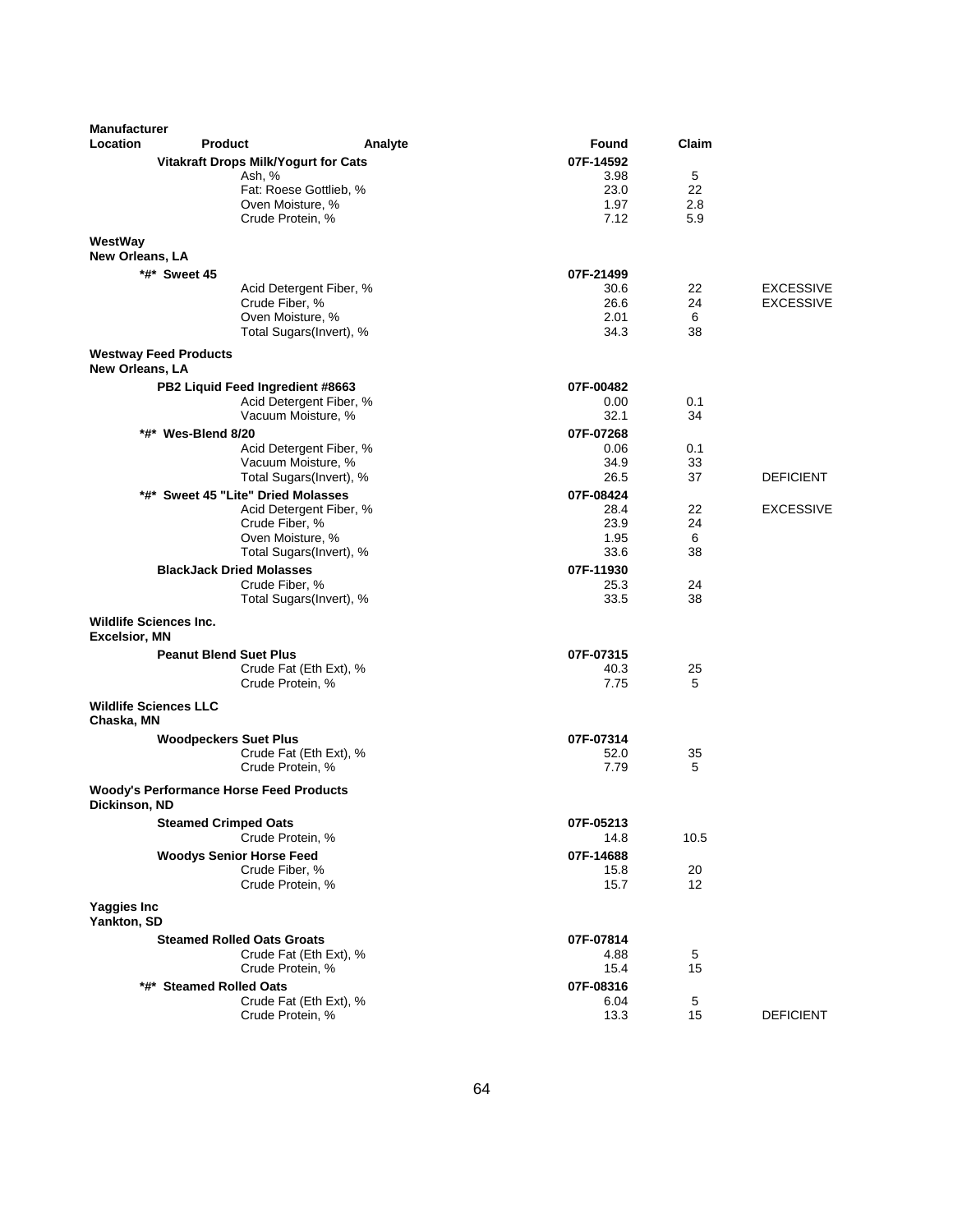## **Regulatory Analyte Totals**

| <b>Remedies Samples</b>                  | <b>Units</b> | Received From 1/1/2007 To 12/31/2007 |
|------------------------------------------|--------------|--------------------------------------|
| <b>Amprolium</b>                         | %            | $\mathbf{1}$                         |
| Ash                                      | $\%$         | $\sqrt{5}$                           |
| <b>Calcium</b>                           | $\%$         | $\mathbf{2}$                         |
| <b>Chloride</b>                          | $\%$         | 4                                    |
| <b>Chlortetracycline</b>                 | g/lb         | $\overline{4}$                       |
| <b>Dextrose Monohydrate</b>              | g/ml         | 1                                    |
| <b>Dextrose</b>                          | $\%$         | $\mathbf{1}$                         |
| <b>Dextrose</b>                          | $\%$         | $\mathbf{1}$                         |
| <b>Fat: Acid Hydrolysis</b>              | $\%$         | $\mathbf{1}$                         |
| <b>Crude Fat (Diethyl Ether Extract)</b> | $\%$         | $\mathbf{1}$                         |
| <b>Fat: Roese Gottlieb</b>               | $\%$         | 7                                    |
| Fenbendazole                             | $\%$         | $\mathbf{1}$                         |
| <b>Glucose</b>                           |              | $\overline{c}$                       |
| <b>Glycine</b>                           | $\%$         | 6                                    |
| <b>Titratable Iodine</b>                 | $\%$         | $\mathbf{1}$                         |
| <b>Iodine</b>                            | $\%$         | $\mathbf{1}$                         |
| <b>Iron</b>                              | mg/mL        | $\mathfrak{Z}$                       |
| <b>Ivermectin</b>                        | $\%$         | 3                                    |
| <b>Linoleic Acid 18:2</b>                | $\%$         | $\mathbf{1}$                         |
| <b>Neomycin</b>                          | g/ton        | $\overline{4}$                       |
| <b>Nitrofurazone</b>                     | $\%$         | $\mathbf{1}$                         |
| Oxytetracycline                          | g/ton        | 12                                   |
| Oxytetracycline                          | mg/ml        | 6                                    |
| <b>Phosphorus</b>                        | $\%$         | $\mathbf{1}$                         |
| <b>Piperazine</b>                        | $\%$         | 6                                    |
| <b>Potassium Citrate</b>                 | $\%$         | $\overline{c}$                       |
| <b>Potassium Phosphate</b>               | $\%$         | $\overline{c}$                       |
| <b>Potassium</b>                         | $\%$         | $\overline{4}$                       |
| <b>Protein</b>                           | $\%$         | $\mathbf{1}$                         |
| <b>Crude Protein, Combustion</b>         | $\%$         | 8                                    |
| <b>Pyrantel Base</b>                     | mg/mL        | 7                                    |
| Salt (Chloride X 1.65)                   | %            | $\mathbf{1}$                         |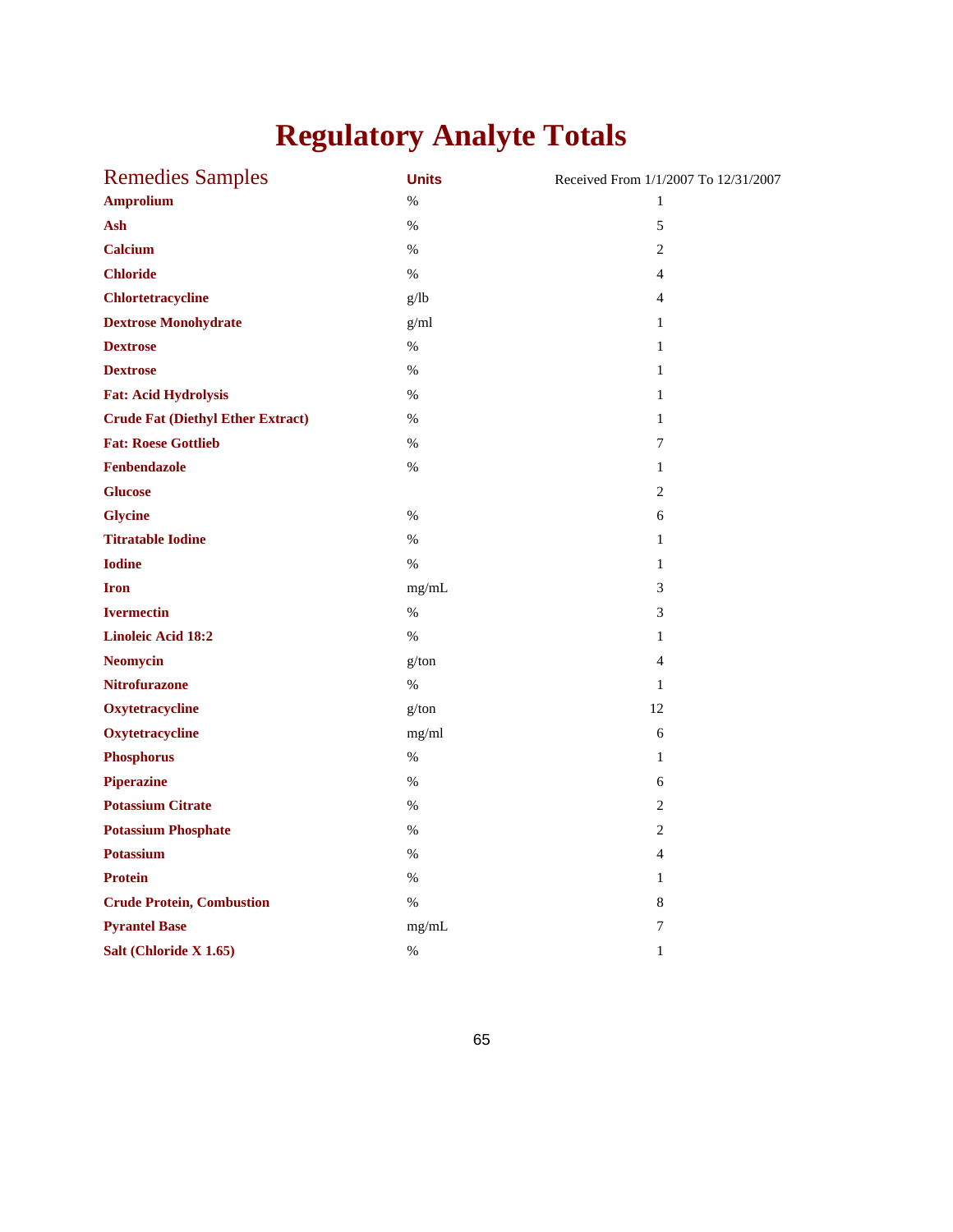| <b>Remedies Samples</b>           | <b>Units</b> | Received From 1/1/2007 To 12/31/2007 |
|-----------------------------------|--------------|--------------------------------------|
| Salt (Sodium X 2.54)              | $\%$         | 1                                    |
| <b>Sodium</b>                     | $\%$         | 9                                    |
| <b>Sodium Chloride</b>            | $\%$         | 2                                    |
| <b>Starch</b>                     | $\%$         | 1                                    |
| <b>Sulfadimethoxine</b>           | oz/pkg       | 1                                    |
| <b>Sulfamethazine</b>             | g/lb         | 2                                    |
| <b>Sulfamethazine</b>             | $\%$         | 2                                    |
| <b>Taurine - Total</b>            | $\%$         | 1                                    |
| <b>Tetracycline Hydrochloride</b> | g/ton        | 1                                    |
| <b>Tylosin</b>                    | g/ton        | $\overline{2}$                       |
| <b>Vitamin A</b>                  | I.U./mL      | 13                                   |
| <b>Vitamin A</b>                  | mg/tablet    | 1                                    |
| <b>Vitamin D</b>                  | I.U./mL      | 2                                    |

66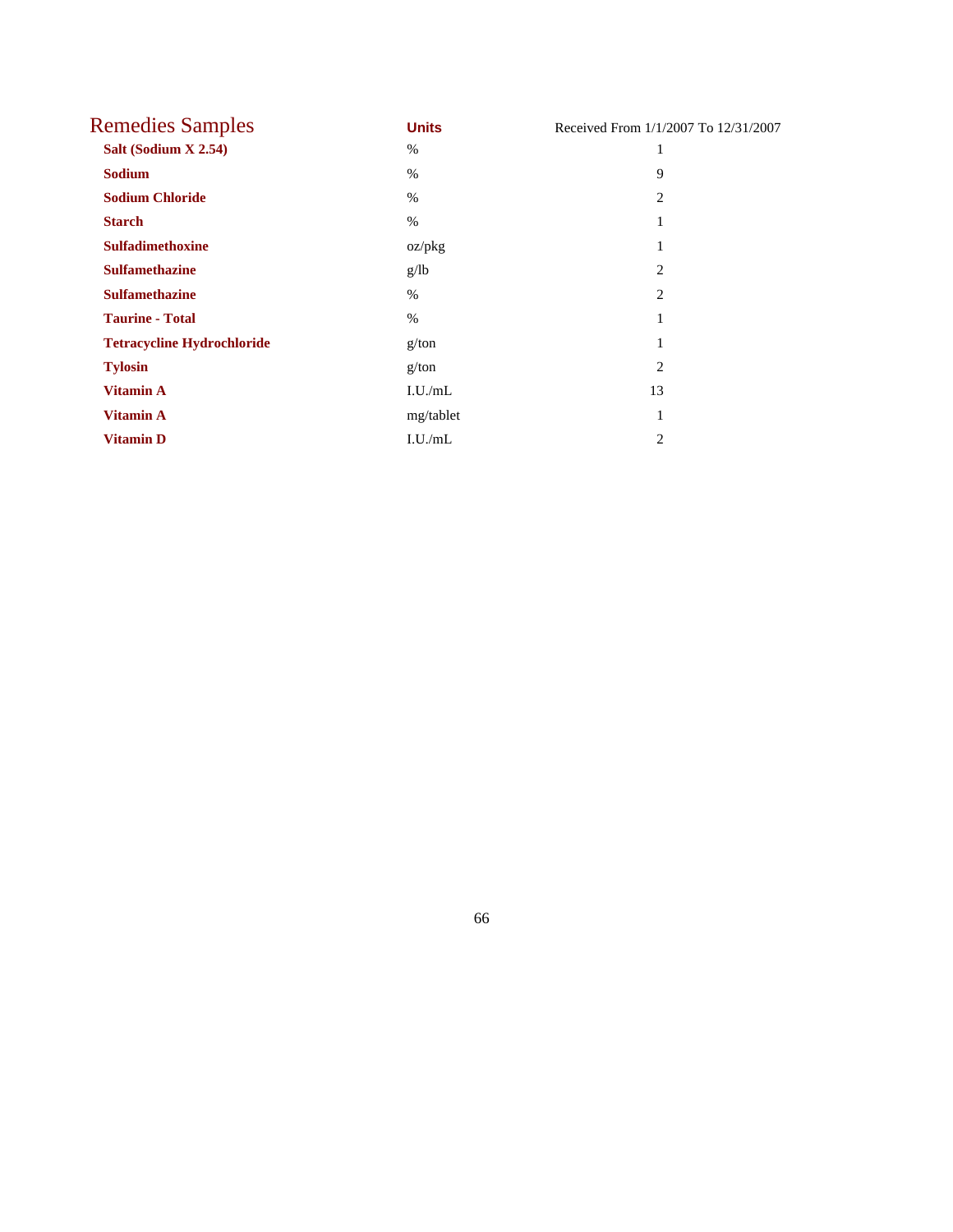## **Sample Count Report**

## **Remedies Sampled From 1/1/2007 To 12/31/2007**

| <b>Manufacturer and Location</b>    |                     |                | <b>Sample</b>  | <b>Passed</b>    | <b>Not</b>     |
|-------------------------------------|---------------------|----------------|----------------|------------------|----------------|
| 8 In 1 Pet Products, Inc.           | Hauppauge           | <b>NY</b>      | 1              | $\boldsymbol{0}$ | 1              |
| Agri Laboratories LTD               | St. Joseph          | MO             | 4              | 4                | $\mathbf{0}$   |
| <b>Agripharm Products</b>           | West Lake           | TX             | 3              | 3                | $\mathbf{0}$   |
| <b>Aspen Veterinary Resources</b>   | Kansas City         | M <sub>O</sub> | 3              | 3                | $\mathbf{0}$   |
| Aspen Veterinary Resources, Ltd.    | Liberty             | M <sub>O</sub> | 1              | 1                | $\theta$       |
| Bimeda, Inc.                        | LeSueur             | <b>MN</b>      | 4              | 4                | $\theta$       |
| <b>BoviDr Laboratories</b>          | Scottsbluff         | <b>NE</b>      | 1              | $\boldsymbol{0}$ | 1              |
| Durvet Inc                          | <b>Blue Springs</b> | M <sub>O</sub> | 9              | 9                | $\overline{0}$ |
| Elanco Animal Health                | Indianapolis        | IN             | 2              | 2                | $\mathbf{0}$   |
| <b>Farnam Companies</b>             | Phoenix             | AZ             | 8              | 8                | $\mathbf{0}$   |
| <b>Farnam Horse Health Products</b> | Phoenix             | AZ             | 2              | $\overline{c}$   | $\mathbf{0}$   |
| <b>Farnam Pet Products</b>          | Phoenix             | AZ             | 2              | $\overline{c}$   | 0              |
| <b>First Companion Veterinary</b>   | <b>West Lake</b>    | <b>TX</b>      | $\overline{2}$ | $\overline{2}$   | $\theta$       |
| Fort Dodge Animal Health            | Fort Dodge          | IA             | 3              | 3                | $\overline{0}$ |
| Imu-Tek Animal Health Inc           | Ft. Collins         | CO             | $\overline{c}$ | $\boldsymbol{0}$ | $\overline{c}$ |
| Intervet Inc.                       | Millsboro           | <b>DE</b>      | 1              | 1                | $\Omega$       |
| MannaPro                            | Chesterfield        | M <sub>O</sub> | 1              | $\theta$         | 1              |
| Merial Limited                      | Duluth              | <b>GA</b>      | 1              | 1                | $\mathbf{0}$   |
| Merricks, Inc.                      | Middleton           | WI             | 2              | 2                | $\mathbf{0}$   |
| <b>Milk Products</b>                | Chilton             | WI             | 1              | 1                | $\overline{0}$ |
| Milk Specialties Co.                | Dundee              | $\mathbf{I}$   | 1              | 0                | 1              |
| Pennfield Animal Health             | Omaha               | <b>NE</b>      | 1              | 1                | $\theta$       |
| <b>Pfizer Animal Health</b>         | Exton               | PA             | 5              | 5                | $\Omega$       |
| Pfizer Animal Health                | New York City       | <b>NY</b>      | 5              | 5                | $\mathbf{0}$   |
| Pfizer Inc                          | New York            | <b>NY</b>      | 1              | 1                | $\Omega$       |
| Phoenix Scientific                  | St. Joseph          | MO             | 2              | 2                | $\overline{0}$ |
| Sav-A-Caf                           | Chilton             | WI             | 1              | $\boldsymbol{0}$ | 1              |
| <b>Squire Laboratories</b>          | Revere              | MA             | 1              | 1                | $\mathbf{0}$   |
| <b>Sterling Technology</b>          | <b>Brookings</b>    | <b>SD</b>      | 1              | 1                | $\theta$       |
| Tech Mix Inc                        | Stewart             | <b>MN</b>      | 1              | $\theta$         | 1              |
| Vedco Inc                           | St Joseph           | M <sub>O</sub> | 1              | 1                | $\overline{0}$ |
| Vetoquinol ProLab Inc.              | Princeville,        | <b>CN</b>      | 1              | 0                | 1              |
| Vets Plus Inc                       | Knapp               | WI             | 1              | 0                |                |
|                                     |                     | <b>Totals:</b> | 75             | 65               | 10             |

**Percent Passed:** 86.7% **Percent Not** 13.3%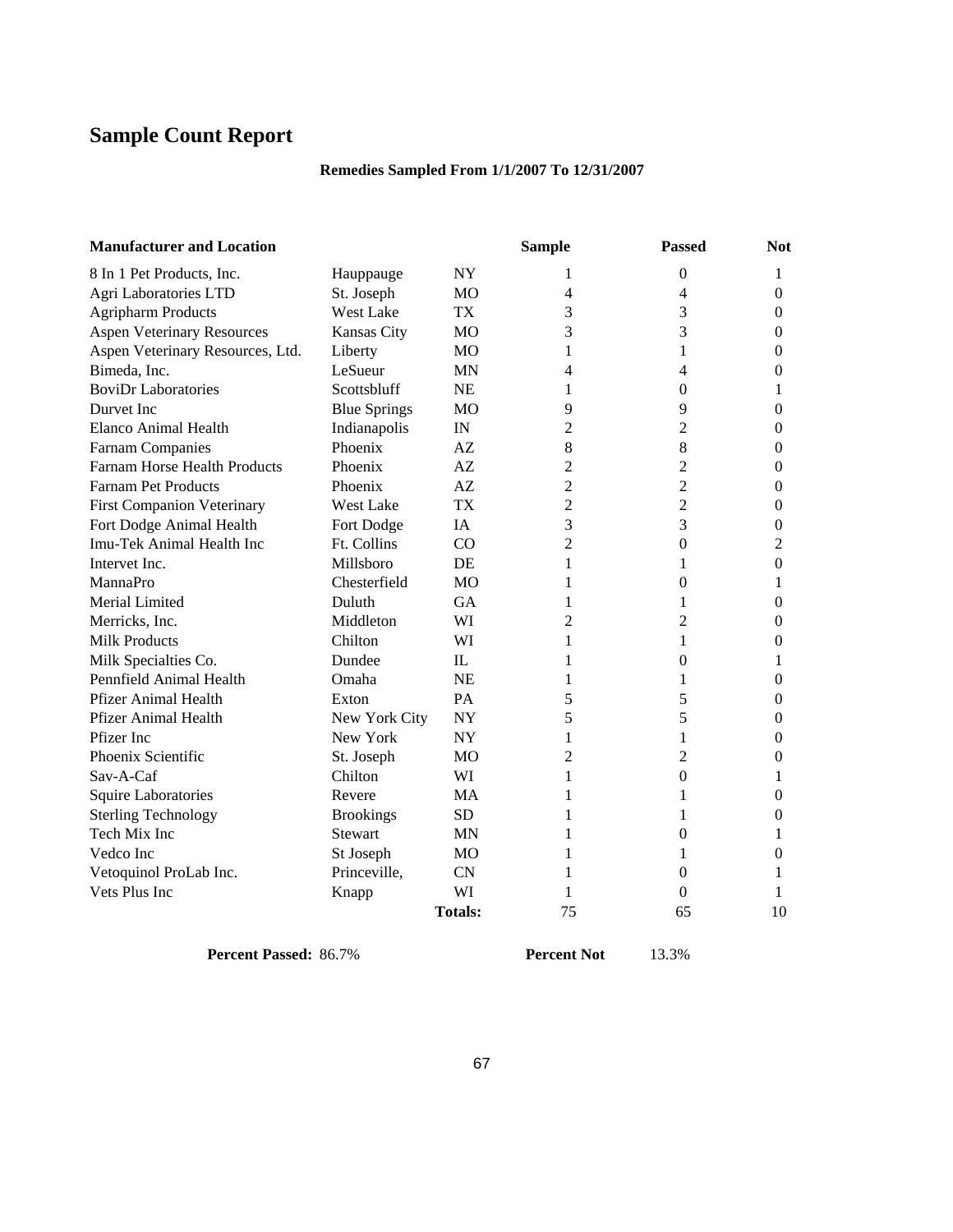| <b>Manufacturer</b><br>Location                | <b>Product</b>                                  | Analyte                                                                                                        | Found                                             | Claim                             |                  |
|------------------------------------------------|-------------------------------------------------|----------------------------------------------------------------------------------------------------------------|---------------------------------------------------|-----------------------------------|------------------|
| Hauppauge, NY                                  | 8 In 1 Pet Products, Inc.                       |                                                                                                                |                                                   |                                   |                  |
|                                                | *#* 8 in 1 Adult Dog Vitabites                  | Calcium, %<br>Crude Fat (Eth Ext), %<br>Linoleic Acid 18:2, mg/tablet<br>Phosphorus, %<br>Vitamin A, IU/tablet | 07D-09780<br>3.11<br>8.65<br>40.8<br>2.94<br>746. | $2.8 - 3.8$<br>30<br>2.5<br>1000  | <b>DEFICIENT</b> |
| <b>Agri Laboratories LTD</b><br>St. Joseph, MO |                                                 |                                                                                                                |                                                   |                                   |                  |
|                                                | 5-Way Calf Scour Bolus                          | Oxytetracycline, mg/bolus                                                                                      | 07D-04506<br>510.                                 | 500                               |                  |
|                                                | <b>Vitamins &amp; Electrolytes "Plus"</b>       | Potassium, %<br>Salt (Sodium X 2.54), %<br>Sodium, %<br>Vitamin A, I.U./lb                                     | 07D-08322<br>3.55<br>11.9<br>4.67<br>9350000.     | 3.8<br>11-13.2<br>4.7<br>10000000 |                  |
|                                                | <b>Stronger lodine Tincture 7%</b><br>lodine, % |                                                                                                                | 07D-14310<br><u>6.13</u>                          | $\overline{7}$                    |                  |
|                                                | 5-Way Calf Scour Bolus                          | Oxytetracycline, mg/bolus                                                                                      | 07D-14317<br>470.                                 | 500                               |                  |
| <b>Agripharm Products</b><br>West Lake, TX     |                                                 |                                                                                                                |                                                   |                                   |                  |
|                                                | Oxymycin 200 Injection                          | Oxytetracycline, mg/ml                                                                                         | 07D-01480<br>214.                                 | 200                               |                  |
|                                                | <b>Tetracycline 324 Powder</b>                  | Tetracycline HCl, g/lb                                                                                         | 07D-08321<br>327.                                 | 324                               |                  |
|                                                |                                                 | <b>CMPK Gel High Calcium Nutritional Supplement for</b><br>Calcium, %                                          | 07D-14319<br>11.3                                 | 11.5-13                           |                  |
| Kansas City, MO                                | <b>Aspen Veterinary Resources</b>               |                                                                                                                |                                                   |                                   |                  |
|                                                | <b>Sustain III Calf Bolus</b>                   | Sulfamethazine, gm/bolus                                                                                       | 07D-08273<br>7.74                                 | 8.02                              |                  |
|                                                | <b>Essential AD Injectable</b>                  | Vitamin A, I.U./mL<br>Vitamin D, I.U./mL                                                                       | 07D-08280<br>89900.<br>210000.                    | 100000<br>10000                   |                  |
|                                                | Oxytetracycline Injection                       | Oxytetracycline, mg/ml                                                                                         | 07D-10344<br>220.                                 | 200                               |                  |
| Liberty, MO                                    | Aspen Veterinary Resources, Ltd.                |                                                                                                                |                                                   |                                   |                  |
|                                                | Ivemectin Paste 1.87%                           | Ivermectin, %                                                                                                  | 07D-07817<br>1.88                                 | 1.87                              |                  |
| Bimeda, Inc.<br>LeSueur, MN                    |                                                 |                                                                                                                |                                                   |                                   |                  |
|                                                | Neo Med 325                                     | Neomycin, g/pkt                                                                                                | 07D-05775<br>38.1                                 | 50                                |                  |
|                                                | SulfaMed-G Soluble Powder                       | Sulfadimethoxine, g/pkg                                                                                        | 07D-08274<br><u>87.8</u>                          | 94.6                              |                  |
|                                                | <b>Sustain III Calf Bolus</b>                   | Sulfamethazine, gm/bolus                                                                                       | 07D-08320<br>7.73                                 | 8.02                              |                  |
|                                                | Tetroxy HCA-1400 Soluble Powder                 | Oxytetracycline, g/pkt                                                                                         | 07D-08325<br>544.                                 | 512                               |                  |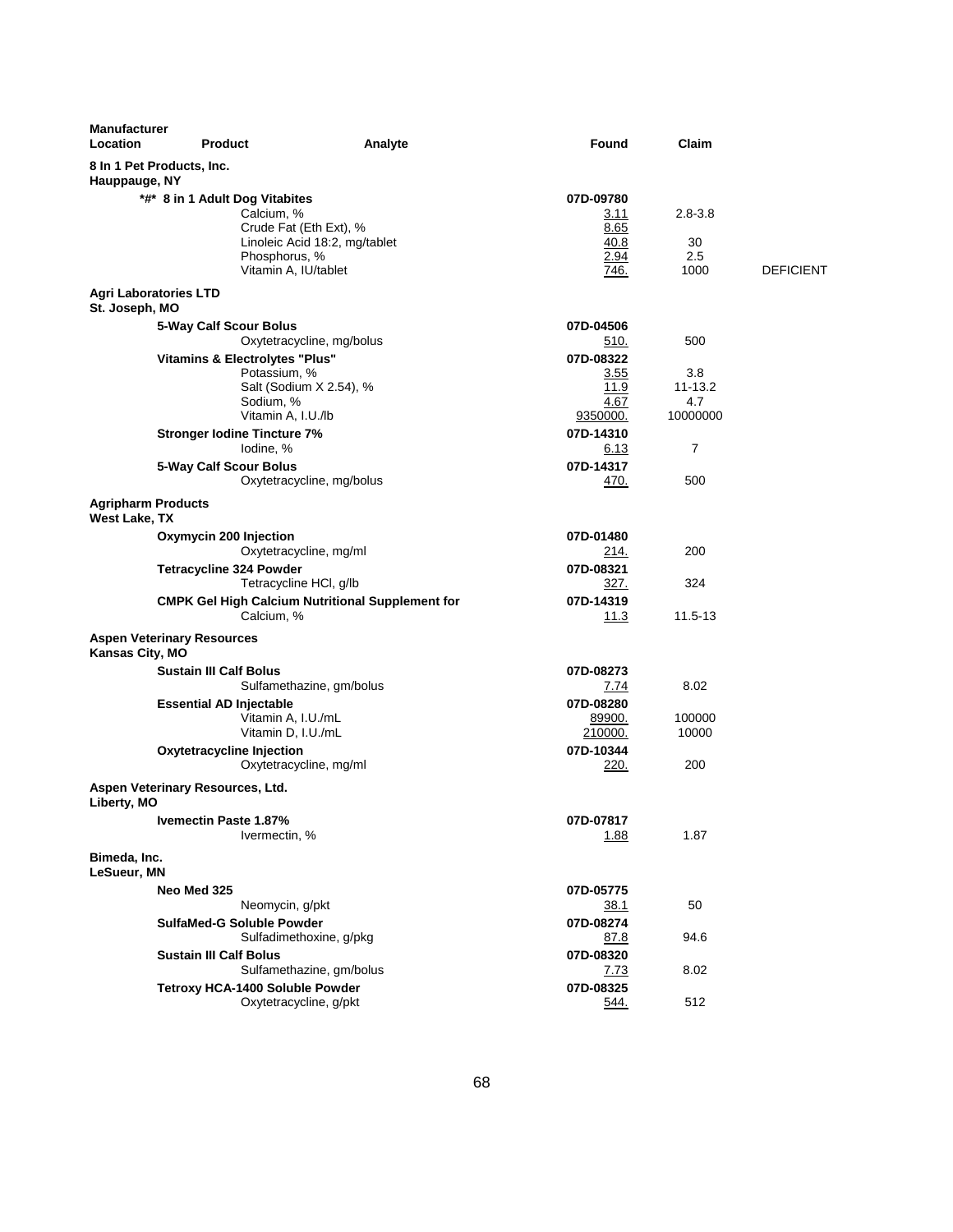| <b>Manufacturer</b><br>Location                 | <b>Product</b>                                        | Analyte                                                                | Found             | Claim          |                  |
|-------------------------------------------------|-------------------------------------------------------|------------------------------------------------------------------------|-------------------|----------------|------------------|
| <b>BoviDr Laboratories</b><br>Scottsbluff, NE   |                                                       |                                                                        |                   |                |                  |
|                                                 | *#* Sheep Nutri-Drench                                |                                                                        | 07D-11932         |                |                  |
|                                                 | Vitamin A, I.U./mL                                    |                                                                        | 142.              | 746            | <b>DEFICIENT</b> |
| <b>Durvet Inc.</b><br><b>Blue Springs, MO</b>   |                                                       |                                                                        |                   |                |                  |
|                                                 | <b>Durvet Vitamins &amp; Electrolytes</b>             |                                                                        | 07D-05774         |                |                  |
|                                                 | Potassium, %<br>Sodium, %                             |                                                                        | 2.21<br>34.2      | 2<br>32-37     |                  |
|                                                 | Vitamin A, I.U./lb                                    |                                                                        | 6180000.          | 5000000        |                  |
|                                                 | <b>Controlled lodine Spray</b>                        |                                                                        | 07D-08327         |                |                  |
|                                                 |                                                       | Titratable Iodine, %                                                   | 0.98              | 1              |                  |
|                                                 | <b>Durvet Iron Dextran 100</b>                        |                                                                        | 07D-08328         |                |                  |
|                                                 | Iron, mg/mL                                           |                                                                        | 105.              | 100            |                  |
|                                                 | Durvet Iron Dextran 200                               |                                                                        | 07D-08329<br>202. | 200            |                  |
|                                                 | Iron, mg/mL                                           |                                                                        | 07D-08814         |                |                  |
|                                                 | <b>Vitamins &amp; Electrolytes</b><br>Potassium, %    |                                                                        | 1.99              | $\overline{2}$ |                  |
|                                                 | Sodium, %                                             |                                                                        | 32.5              | 32-37          |                  |
|                                                 | Vitamin A, I.U./mL                                    |                                                                        | 4280000.          | 5000000        |                  |
|                                                 | Dextrose 50%                                          |                                                                        | 07D-09542         |                |                  |
|                                                 |                                                       | Dextrose Monohydrate, % w/v                                            | 46.5              | 50             |                  |
|                                                 | Duramycin 100 Injection                               | Oxytetracycline, mg/ml                                                 | 07D-09543<br>103. | 100            |                  |
|                                                 |                                                       | Duramycin 72-200 Oxytetracycline Injection Antibiotic                  | 07D-12930         |                |                  |
|                                                 |                                                       | Oxytetracycline, mg/ml                                                 | 203.              | 200            |                  |
|                                                 | <b>Liquid Wormer for Dogs</b>                         |                                                                        | 07D-14584         |                |                  |
|                                                 |                                                       | Pyrantel Base, mg/mL                                                   | 2.18              | 2.27           |                  |
| <b>Elanco Animal Health</b><br>Indianapolis, IN |                                                       |                                                                        |                   |                |                  |
|                                                 | Tylan 50 Injection                                    |                                                                        | 07D-08275         |                |                  |
|                                                 | Tylosin, mg/ml                                        |                                                                        | 53.4              | 50             |                  |
|                                                 | <b>Tylan 50 Injection</b>                             |                                                                        | 07D-14314         |                |                  |
|                                                 | Tylosin, mg/ml                                        |                                                                        | 45.0              | 50             |                  |
| <b>Farnam Companies</b><br>Phoenix, AZ          |                                                       |                                                                        |                   |                |                  |
|                                                 | IverCare (Ivermectin) Paste 1.87%                     |                                                                        | 07D-05759         |                |                  |
|                                                 | Ivermectin, %                                         |                                                                        | 1.85              | 1.87           |                  |
|                                                 | Rotectin 1.87% (Ivermectin) Paste                     |                                                                        | 07D-05760         | 1.87           |                  |
|                                                 | Ivermectin, %<br>Rotectin P Equine Anthelmintic Paste |                                                                        | 1.86<br>07D-14295 |                |                  |
|                                                 |                                                       | Pyrantel Base, g/18.8g                                                 | 3.55              | 3.6            |                  |
|                                                 | Apple-Flavored Alfalfa Pellet Horse Wormer            |                                                                        | 07D-14296         |                |                  |
|                                                 | Piperazine, %                                         |                                                                        | <u>19.1</u>       | 21             |                  |
|                                                 | D-Worm Liquid Wormer for Cats and Dogs                |                                                                        | 07D-14312         |                |                  |
|                                                 |                                                       | Piperazine, g/100cc                                                    | 3.93              | 4.25           |                  |
|                                                 | D-Worm 120 for Dogs                                   |                                                                        | 07D-14322         |                |                  |
|                                                 |                                                       | Pyrantel Base, mg/mL<br>Farnam TapeCare Plus Equine Anthelmintic Paste | 4.26<br>07D-14590 | 4.54           |                  |
|                                                 |                                                       | Pyrantel Base, gm/37.6gm                                               | 7.03              | 7.2            |                  |
|                                                 |                                                       | Farnam StrongyleCare Equine Anthelmintic Paste                         | 07D-14591         |                |                  |
|                                                 |                                                       | Pyrantel Base, gm/18.8gm                                               | 3.48              | 3.6            |                  |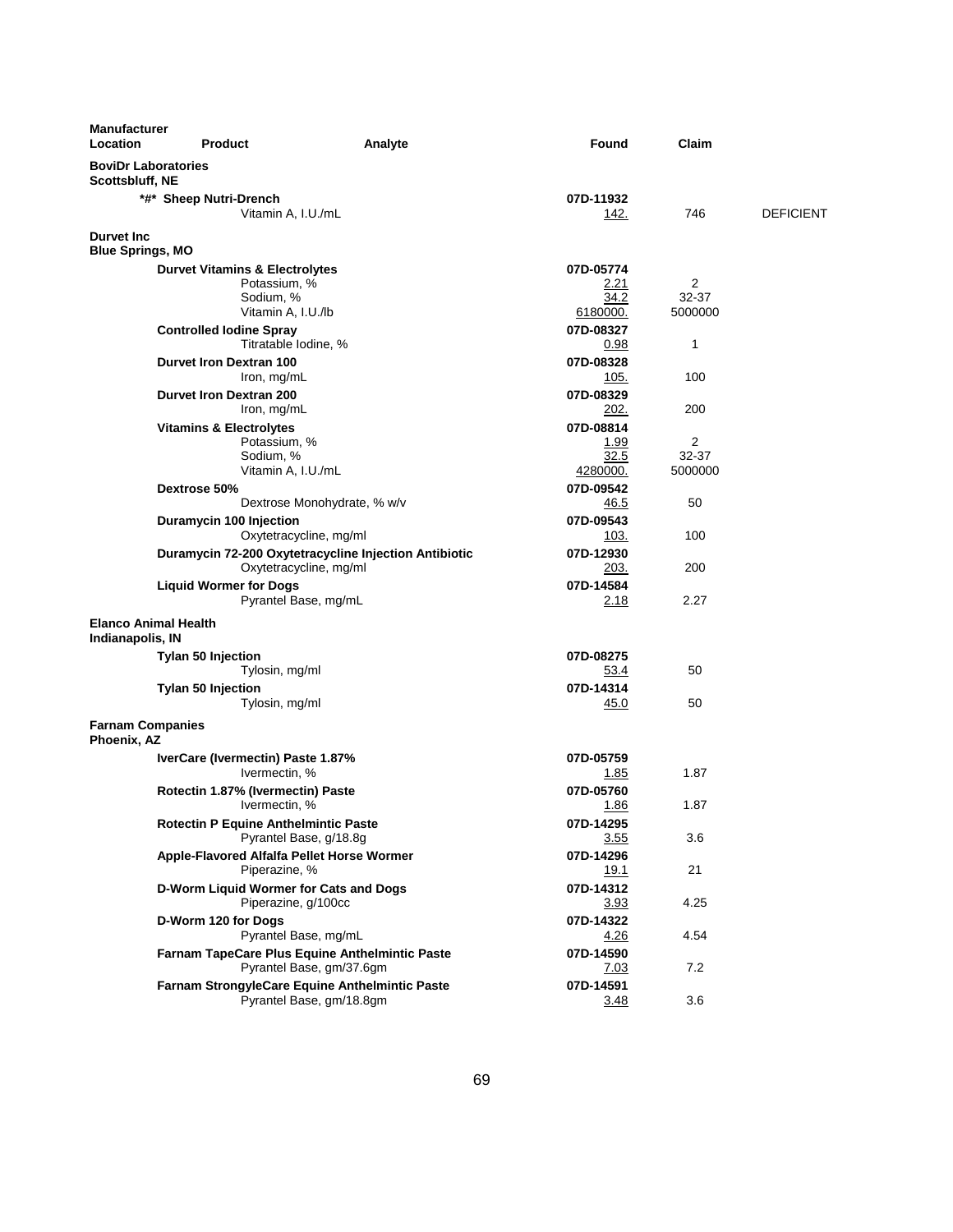| <b>Manufacturer</b><br>Location     | <b>Product</b>                             |                                                                                                                                                                                                                                                | Analyte | Found                                                                                      | Claim                                                             |                                      |
|-------------------------------------|--------------------------------------------|------------------------------------------------------------------------------------------------------------------------------------------------------------------------------------------------------------------------------------------------|---------|--------------------------------------------------------------------------------------------|-------------------------------------------------------------------|--------------------------------------|
| Phoenix, AZ                         | <b>Farnam Horse Health Products</b>        |                                                                                                                                                                                                                                                |         |                                                                                            |                                                                   |                                      |
|                                     |                                            | <b>Farnam Wonder Wormer for Horses</b><br>Piperazine, %                                                                                                                                                                                        |         | 07D-01087<br>39.8                                                                          | 42                                                                |                                      |
|                                     |                                            | Farnam Apple Flavored Alfalfa Pellets Horse Wormer<br>Piperazine, %                                                                                                                                                                            |         | 07D-04433<br>20.4                                                                          | 21                                                                |                                      |
| Phoenix, AZ                         | <b>Farnam Pet Products</b>                 |                                                                                                                                                                                                                                                |         |                                                                                            |                                                                   |                                      |
|                                     | <b>Tasty Paste Dog Wormer</b>              | Piperazine, %                                                                                                                                                                                                                                  |         | 07D-05221<br>21.0                                                                          | 20.8                                                              |                                      |
|                                     | <b>Tasty Paste Dog Wormer</b>              | Piperazine, %                                                                                                                                                                                                                                  |         | 07D-14691<br>21.4                                                                          | 20.8                                                              |                                      |
| West Lake, TX                       | <b>First Companion Veterinary Products</b> |                                                                                                                                                                                                                                                |         |                                                                                            |                                                                   |                                      |
|                                     | <b>Equi-Mintic SPR Paste</b>               | Pyrantel Base, g/23.6g                                                                                                                                                                                                                         |         | 07D-01481<br>3.85                                                                          | 3.6                                                               |                                      |
|                                     |                                            | Equi-Mintic SPR Equine Anthelmintic Paste<br>Pyrantel Base, g/23.6g                                                                                                                                                                            |         | 07D-02728<br>3.79                                                                          | 3.6                                                               |                                      |
| Fort Dodge, IA                      | Fort Dodge Animal Health                   |                                                                                                                                                                                                                                                |         |                                                                                            |                                                                   |                                      |
|                                     |                                            | Aureomycin Soluble Powder Antibiotic<br>Chlortetracycline, g/lb                                                                                                                                                                                |         | 07D-08816<br>26.6                                                                          | 25                                                                |                                      |
|                                     | Aureomycin                                 | Chlortetracycline, g/lb<br>Sulfamethazine, g/lb                                                                                                                                                                                                |         | 07D-09541<br>115.<br>103.                                                                  | 102.4<br>102.4                                                    |                                      |
|                                     |                                            | Aureomycin Sulmet Soluble Powder<br>Chlortetracycline, g/lb<br>Sulfamethazine, g/lb                                                                                                                                                            |         | 07D-14323<br>106.<br>106.                                                                  | 102.4<br>102.4                                                    |                                      |
| Ft. Collins, CO                     | Imu-Tek Animal Health Inc                  |                                                                                                                                                                                                                                                |         |                                                                                            |                                                                   |                                      |
|                                     |                                            | *#* Kick Start for Beef & Dairy Calves<br>Ash, %<br>Fat: Roese Gottlieb, %<br>Crude Protein, %<br>Vitamin A, I.U./lb<br>*#* Kick Start for Beef and Dairy Calves<br>Ash, %<br>Fat: Roese Gottlieb, %<br>Crude Protein, %<br>Vitamin A, I.U./lb |         | 07D-08815<br>5.75<br>19.2<br>18.5<br>24700.<br>07D-14596<br>5.73<br>17.4<br>19.4<br>24500. | $12 \overline{ }$<br>15<br>18<br>50000<br>12<br>15<br>18<br>50000 | <b>DEFICIENT</b><br><b>DEFICIENT</b> |
| Intervet Inc.<br>Millsboro, DE      |                                            |                                                                                                                                                                                                                                                |         |                                                                                            |                                                                   |                                      |
|                                     |                                            | Intervet Safe-Guard Paste 10% Equine Dewormer<br>Fenbendazole, mg/g                                                                                                                                                                            |         | 07D-05220<br><u>102.</u>                                                                   | 100                                                               |                                      |
| <b>MannaPro</b><br>Chesterfield, MO |                                            |                                                                                                                                                                                                                                                |         |                                                                                            |                                                                   |                                      |
|                                     | *#* Optimil Complete                       | Ash, %<br>Fat: Roese Gottlieb, %<br>Neomycin, g/ton<br>Oxytetracycline, g/ton<br>Crude Protein, %<br>Vitamin A, I.U./lb                                                                                                                        |         | 07D-14589<br>8.68<br>21.0<br>1060.<br>660.<br>24.2<br>67200.                               | 11<br>20<br>1600<br>800<br>22<br>100000                           | <b>DEFICIENT</b><br><b>DEFICIENT</b> |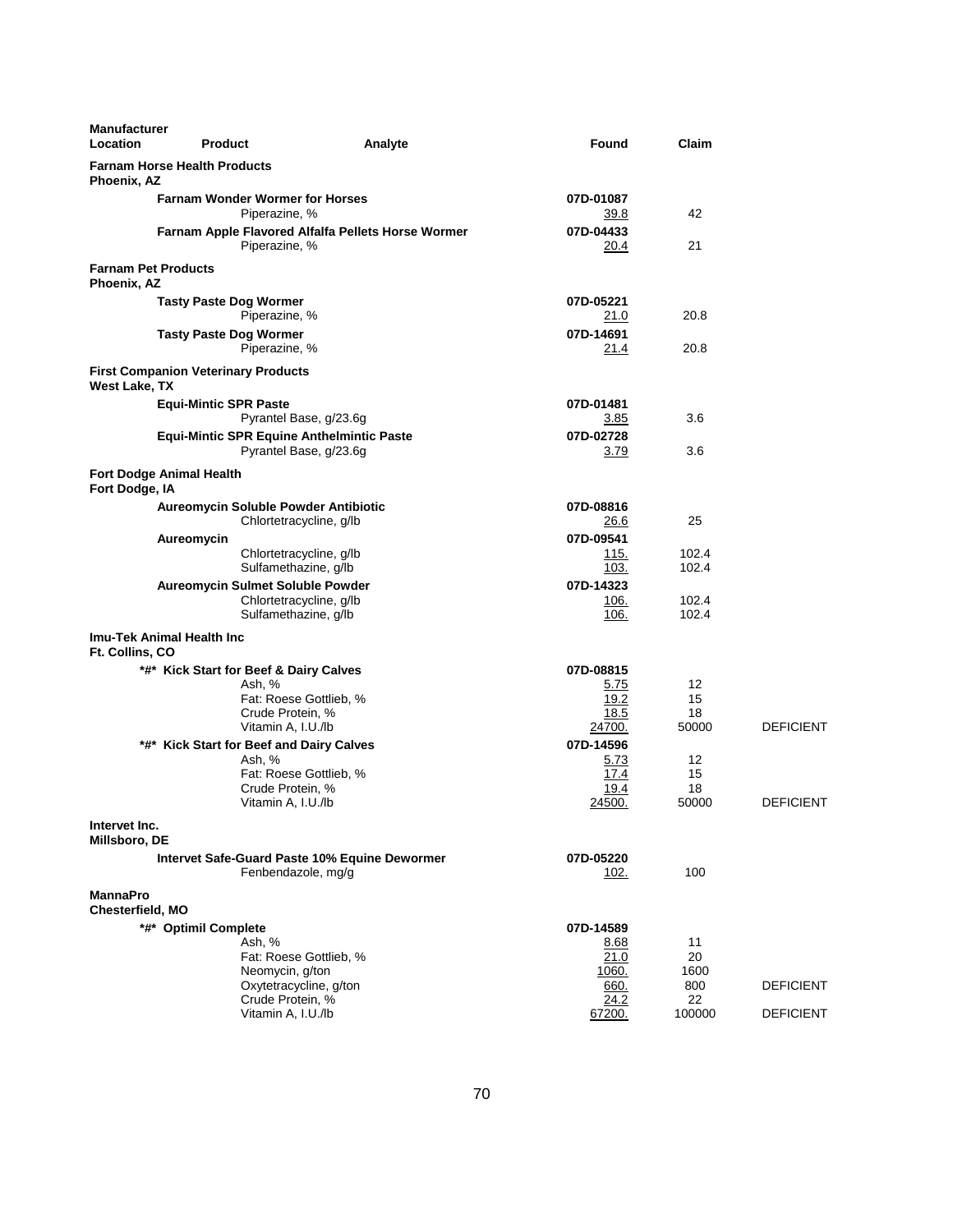| <b>Manufacturer</b><br>Location           | <b>Product</b>                                                                                                                                | Analyte                                                                             | Found                                                  | Claim                              |                                      |
|-------------------------------------------|-----------------------------------------------------------------------------------------------------------------------------------------------|-------------------------------------------------------------------------------------|--------------------------------------------------------|------------------------------------|--------------------------------------|
| <b>Merial Limited</b><br>Duluth, GA       |                                                                                                                                               |                                                                                     |                                                        |                                    |                                      |
|                                           | <b>Corid Oral Solution Coccidiostat</b><br>Amprolium, %                                                                                       |                                                                                     | 07D-08278<br>9.87                                      | 9.6                                |                                      |
| Merricks, Inc.<br>Middleton, WI           |                                                                                                                                               |                                                                                     |                                                        |                                    |                                      |
|                                           | <b>Merricks Blue Ribbon Calf Electrolyte</b><br>Chloride, %<br>Sodium, %                                                                      |                                                                                     | 07D-02730<br>5.79<br>5.80                              | 5.5<br>5.5                         |                                      |
|                                           | <b>Merrick's Blue Ribbon Calf Electrolyte</b><br>Sodium, %                                                                                    |                                                                                     | 07D-12931<br>6.74                                      | $5.5 - 6.5$                        |                                      |
| <b>Milk Products</b><br>Chilton, WI       |                                                                                                                                               |                                                                                     |                                                        |                                    |                                      |
|                                           | <b>Electrolytes Plus</b><br>Dextrose, %<br>Glycine, %<br>Sodium, %                                                                            | Salt (ChlorideX1.65), %                                                             | 07D-10341<br>74.1<br>3.17<br>7.97<br>4.54              | 50<br>2.5<br>$7 - 8.4$<br>$3-4$    |                                      |
| <b>Milk Specialties Co.</b><br>Dundee, IL |                                                                                                                                               |                                                                                     |                                                        |                                    |                                      |
|                                           | *#* Advance Concentrate Medicated Supplement<br>Ash, %<br>Neomycin, g/ton<br>Oxytetracycline, g/ton<br>Crude Protein, %<br>Vitamin A, I.U./lb |                                                                                     | 07D-14593<br>16.1<br>7690.<br>4420.<br>14.3<br>302000. | 20<br>12800<br>6400<br>8<br>800000 | <b>DEFICIENT</b><br><b>DEFICIENT</b> |
| Omaha, NE                                 | <b>Pennfield Animal Health</b>                                                                                                                |                                                                                     |                                                        |                                    |                                      |
|                                           | <b>Pennchlor 64 Soluble Powder Concentrate</b><br>Chlortetracycline, g/lb                                                                     |                                                                                     | 07D-08323<br>64.5                                      | 64                                 |                                      |
| <b>Pfizer Animal Health</b><br>Exton, PA  |                                                                                                                                               |                                                                                     |                                                        |                                    |                                      |
|                                           | Chloride, %<br>Glycine, %<br>Protein, %<br>Sodium, %                                                                                          | Entrolyte H.E. Nutritional Supplement for Young Calves                              | 07D-02719<br>2.09<br>2.62<br>3.13<br>2.72              | 1.7<br>2.3<br>2.7<br>$2.4 - 2.9$   |                                      |
|                                           | Terramycin-343 Soluble Powder<br>Oxytetracycline, g/pkt.                                                                                      |                                                                                     | 07D-02729<br>105.                                      | 102.4                              |                                      |
|                                           | <b>Re-Sorb Oral Hydration Electrolyte Powder for</b><br>Glucose, g/pkt<br>Glycine, g/pkt<br>Sodium Chloride, g/pkt                            | Potassium Citrate, g/pkt<br>Potassium Phosphate, g/pkt                              | 07D-04323<br>41.4<br>7.07<br>0.11<br>3.41<br>11.2      | 44<br>6.36<br>0.12<br>4.2<br>8.82  |                                      |
|                                           | Re-Sorb Oral Hydration Electrolyte Product for<br>Glucose, gm/pkt<br>Glycine, gm/pkt                                                          | Potassium Citrate, gm/pkt<br>Potassium Phosphate, gm/pkt<br>Sodium Chloride, gm/pkt | 07D-05773<br>40.3<br>6.62<br>0.12<br>4.05<br>9.56      | 44<br>6.36<br>0.12<br>4.2<br>8.82  |                                      |
|                                           | <b>Terramycin Scours Tablets</b>                                                                                                              | Oxytetracycline, mg/tablet                                                          | 07D-14313<br>241.                                      | 250                                |                                      |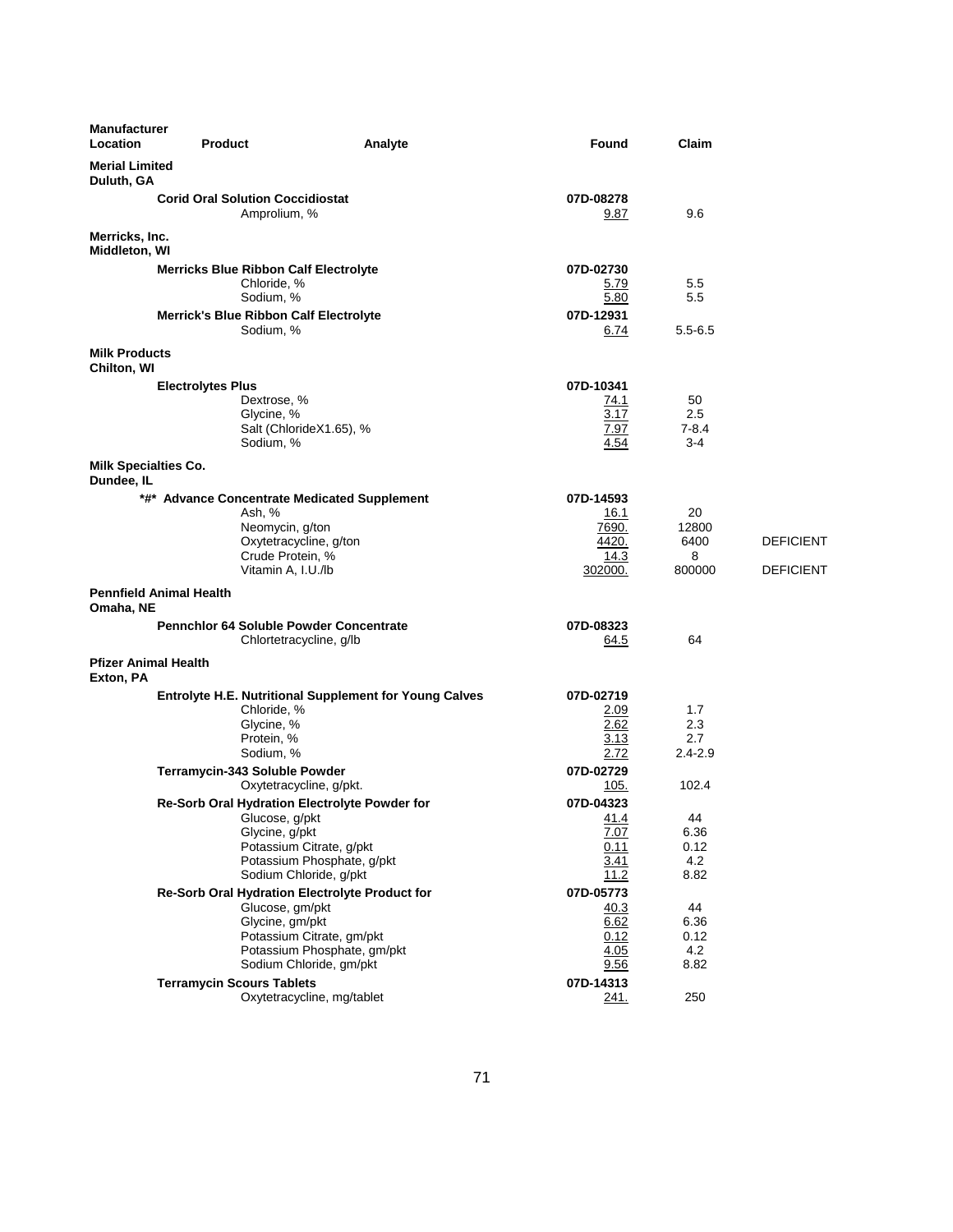| <b>Manufacturer</b><br>Location                    | <b>Product</b>             |                                                         | Analyte | Found             | Claim         |                  |
|----------------------------------------------------|----------------------------|---------------------------------------------------------|---------|-------------------|---------------|------------------|
| <b>Pfizer Animal Health</b><br>New York City, NY   |                            |                                                         |         |                   |               |                  |
|                                                    |                            | <b>Terramycin Soluble Powder</b>                        |         | 07D-01086         |               |                  |
|                                                    |                            | Oxytetracycline, g/pkt                                  |         | <u>9.81</u>       | 10            |                  |
|                                                    |                            | Terramycin-343 Soluble Powder<br>Oxytetracycline, g/pkt |         | 07D-04507<br>106. | 102.4         |                  |
|                                                    |                            | <b>Terramycin Soluble Powder</b>                        |         | 07D-08276         |               |                  |
|                                                    |                            | Oxytetracycline, g/pkt                                  |         | 9.10              | 10            |                  |
|                                                    | Entrolyte H.E.             |                                                         |         | 07D-08279         |               |                  |
|                                                    |                            | Chloride, %<br>Glycine, %                               |         | 1.91<br>3.32      | 1.7<br>2.3    |                  |
|                                                    |                            | Crude Protein, %                                        |         | 3.89              | 2.7           |                  |
|                                                    |                            | Sodium, %                                               |         | 2.48              | $2.4 - 2.9$   |                  |
|                                                    |                            | <b>Terramycin Soluble Powder</b>                        |         | 07D-08817         |               |                  |
|                                                    |                            | Oxytetracycline, g/pkt                                  |         | 9.92              | 10            |                  |
| <b>Pfizer Inc</b><br>New York, NY                  |                            |                                                         |         |                   |               |                  |
|                                                    |                            | <b>Terramycin Soluble Powder</b>                        |         | 07D-09547         |               |                  |
|                                                    |                            | Oxytetracycline, g/pkt                                  |         | 9.93              | 10            |                  |
| <b>Phoenix Scientific</b><br>St. Joseph, MO        |                            |                                                         |         |                   |               |                  |
|                                                    | Oxytetracycline Injection  |                                                         |         | 07D-08281         |               |                  |
|                                                    |                            | Oxytetracycline, mg/ml                                  |         | <u>206.</u>       | 200           |                  |
|                                                    | Iron Dextran Injection-200 |                                                         |         | 07D-08282         |               |                  |
|                                                    |                            | Iron, mg/mL                                             |         | 198.              | 200           |                  |
| Sav-A-Caf<br>Chilton, WI                           |                            |                                                         |         |                   |               |                  |
|                                                    |                            | *#* Scours Control 2 Medicated Calf Milk Replacer       |         | 07D-10342         |               |                  |
|                                                    |                            | Ash, %                                                  |         | 8.26              | 11            |                  |
|                                                    |                            | Fat: Roese Gottlieb, %                                  |         | 24.5              | 24            |                  |
|                                                    |                            | Neomycin, g/ton<br>Oxytetracycline, g/ton               |         | 1240.<br>810.     | 1600<br>800   |                  |
|                                                    |                            | Crude Protein, %                                        |         | 19.8              | 18            |                  |
|                                                    |                            | Vitamin A, I.U./mL                                      |         | 51300.            | 100000        | <b>DEFICIENT</b> |
| <b>Squire Laboratories</b><br>Revere, MA           |                            |                                                         |         |                   |               |                  |
|                                                    | <b>Fura-Zone</b>           |                                                         |         | 07D-01482         |               |                  |
|                                                    |                            | Nitrofurazone, %                                        |         | 0.188             | 0.2           |                  |
| <b>Sterling Technology</b><br><b>Brookings, SD</b> |                            |                                                         |         |                   |               |                  |
|                                                    | <b>Nursemate 2</b>         |                                                         |         | 07D-08277         |               |                  |
|                                                    |                            | Fat: Roese Gottlieb, %<br>Crude Protein, %              |         | 10.4<br>54.2      | 8.8<br>13     |                  |
| <b>Tech Mix Inc</b><br><b>Stewart, MN</b>          |                            |                                                         |         |                   |               |                  |
|                                                    |                            | *#* K-9 Restart for Sport Working Dog                   |         | 07D-14327         |               |                  |
|                                                    |                            | Fat: Roese Gottlieb, %                                  |         | 8.69              | 8             |                  |
|                                                    |                            | Crude Protein, %<br>Vitamin A, I.U./lb                  |         | 19.6<br>15100.    | 18.5<br>30000 |                  |
|                                                    |                            |                                                         |         |                   |               | <b>DEFICIENT</b> |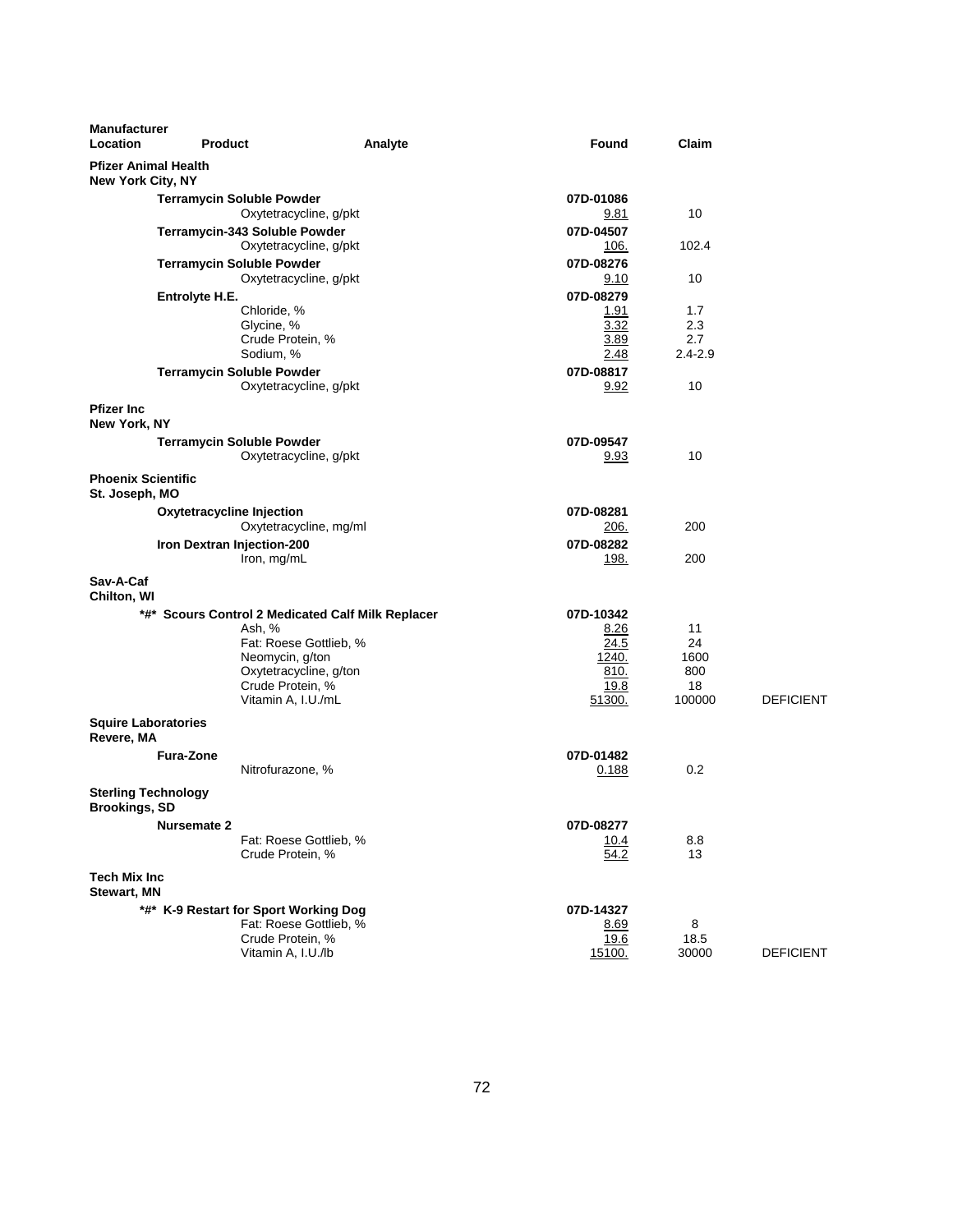| <b>Manufacturer</b><br>Location | <b>Product</b>                   | Analyte                                                  | Found       | Claim  |                  |
|---------------------------------|----------------------------------|----------------------------------------------------------|-------------|--------|------------------|
| <b>Vedco Inc</b>                |                                  |                                                          |             |        |                  |
| St Joseph, MO                   |                                  |                                                          |             |        |                  |
|                                 | Vedco EmulsiVit E/A&D Injectable |                                                          | 07D-08326   |        |                  |
|                                 | Vitamin A, I.U./mL               |                                                          | 90500.      | 100000 |                  |
|                                 | Vitamin D, I.U./mL               |                                                          | 214000.     | 10000  |                  |
| Vetoquinol ProLab Inc.          |                                  |                                                          |             |        |                  |
|                                 | Princeville, Quebec, CN          |                                                          |             |        |                  |
| *#* Felovite II with Taurine    |                                  |                                                          | 07D-12929   |        |                  |
|                                 |                                  | Fat: Acid Hydrolysis, %                                  | 21.5        | 26     | <b>DEFICIENT</b> |
|                                 |                                  | Fat: Roese Gottlieb, %                                   | 20.3        | 26     | <b>DEFICIENT</b> |
|                                 |                                  | Taurine - Total, mg/tsp (6 g)                            | 34.1        | 94.5   | <b>DEFICIENT</b> |
|                                 |                                  | Vitamin A, I.U./tsp (6 g)                                | 1800.       | 1296   |                  |
| <b>Vets Plus Inc.</b>           |                                  |                                                          |             |        |                  |
| Knapp, WI                       |                                  |                                                          |             |        |                  |
| *#*                             |                                  | <b>Revitilyte Oral Electrolyte Supplement for Calves</b> | 07D-11933   |        |                  |
|                                 | Chloride, mEq/L                  |                                                          | 44.3        |        |                  |
|                                 | Dextrose, mEq/L                  |                                                          | <u>174.</u> | 174.3  |                  |
|                                 | Glycine, mEq/L                   |                                                          | 24.8        |        |                  |
|                                 | Potassium, mEq/L                 |                                                          | 17.3        | 38     | <b>DEFICIENT</b> |
|                                 | Sodium, mEq/L                    |                                                          | 116.        | 184.2  | <b>DEFICIENT</b> |
|                                 | Starch, gm/pouch                 |                                                          | 13.6        | 15     |                  |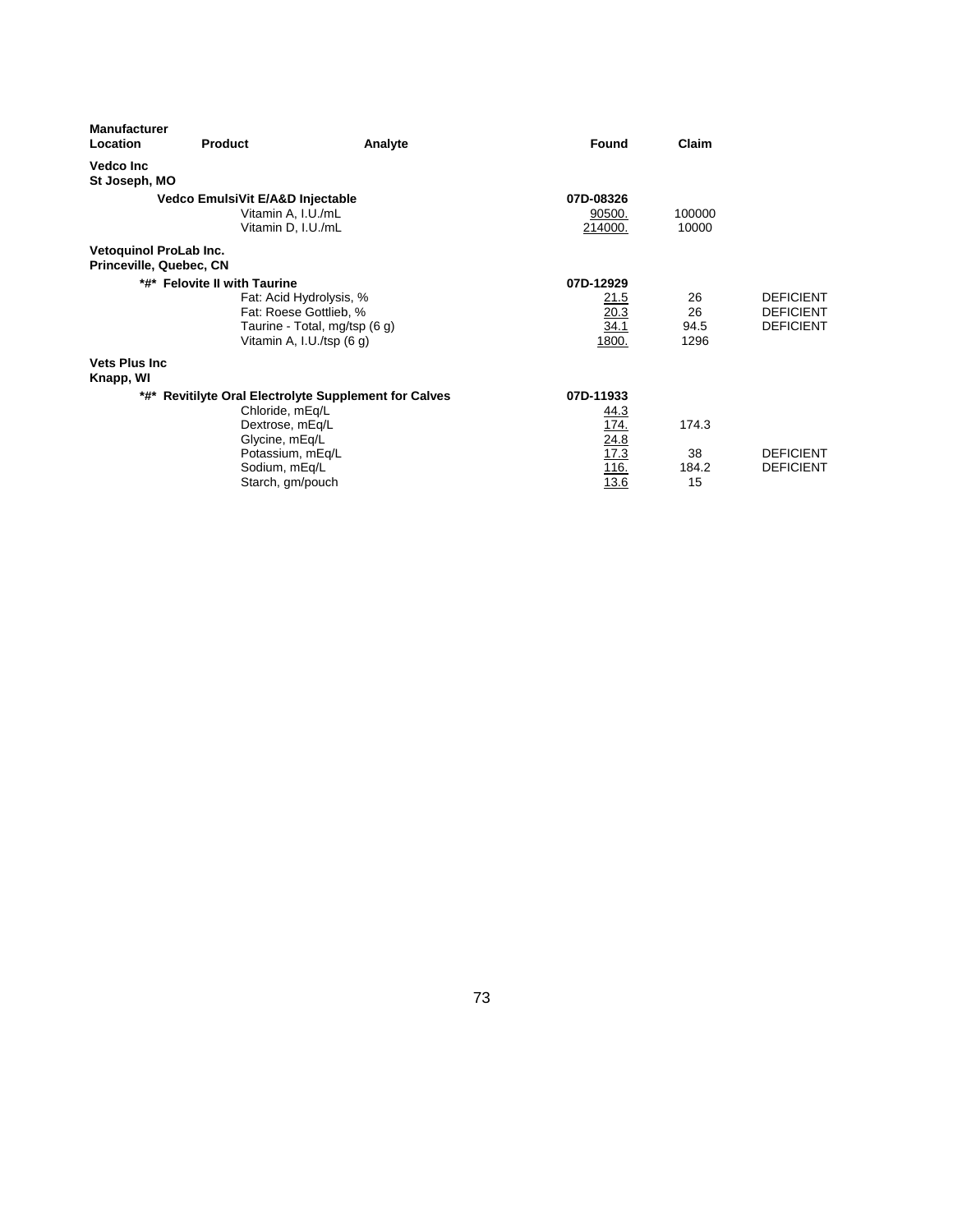## ANIMAL FEED & DRUG CONTAMINANTS MONITORING PROGRAM

#### Adulteration by Noxious Weed Seeds

Noxious weeds are a problem in South Dakota. One method being used to try to control the distribution of noxious weed in the state is to reduce or eliminate them from animal feeds. Several sections of the South Dakota Commercial Feed Law and Regulations address the issue of commercial feeds containing noxious weed seeds.

Section 39-14-53 of the South Dakota Commercial Feed Law States that "a commercial feed shall be deemed to be adulterated if it contains vialble weed seeds in amounts exceeding the limits which the Secretary of Agriculture shall establish by rule pursuant to the provisions of Chapter 1-26."

These rules are further addressed in the Administrative Rules of South Dakota (ARSD), Chapter 12:53:01:10, which states:

All screenings or by-products of grains and seeds containing prohibited or restricted weed seeds, as defined in chapter 12:36:03, when used in commercial feed or sold as such to the ultimate consumer, must be ground fine enough or otherwise treated to destroy the viability of weed seeds. The finished product may contain no viable prohibited weed seeds per pound and not more than 4.5 viable restricted weed seeds per pound.

Regulation 9(b) of the commercial feed regulations (and the Uniform Feed Bill and Regulations) essentially repeats this.

Chapter 12:36:03:02 of the South Dakota Seed Law, SDCL 38-12A, defines those noxious weed seeds that are prohibited and restricted. They are listed as follows:

#### 12:36:03:01 Prohibited noxious weed seeds.

- 
- 
- (3) Hoary cress (7) Quackgrass
- (4) Russian knapweed (8) Horse nettle
- 12:36:03:02 Restricted noxious weed seeds.
	-
	-
	-
	- $(4)$  Hedge bindweed
	-
- (1) Field bindweed (5) Perennial sowthistle
- (2) Leafy spurge (6) Canada thistle
	-
	-
- (1) Wild oats (7) Annual bluegrass (2) Dodder (8) Spotted knapweed<br>
(3) Wild mustard (9) Giant foxtail (3) Wild mustard (9) Giant foxtail<br>
(4) Hedge bindweed (10) Musk thistle (5) Wild carrott (11) Plumeless thistle

Based on our test results, we find feed samples containing noxious weed seeds. We are not analyzing a representative cross-section of the commercial feed supply, however, we are only analyzing those products which appear to contain noxious weed seeds. Additionally, the weed seeds need to be **viable** in order for the product to violative. From 1989 through 2004 the South Dakota Department of Agriculture analyzed 590 feed samples for noxious weed seeds. 100 of those samples (17%) were reported NOT PASSED, because they contained viable noxious weed seeds in excess of the standards specified above. AS-FS-102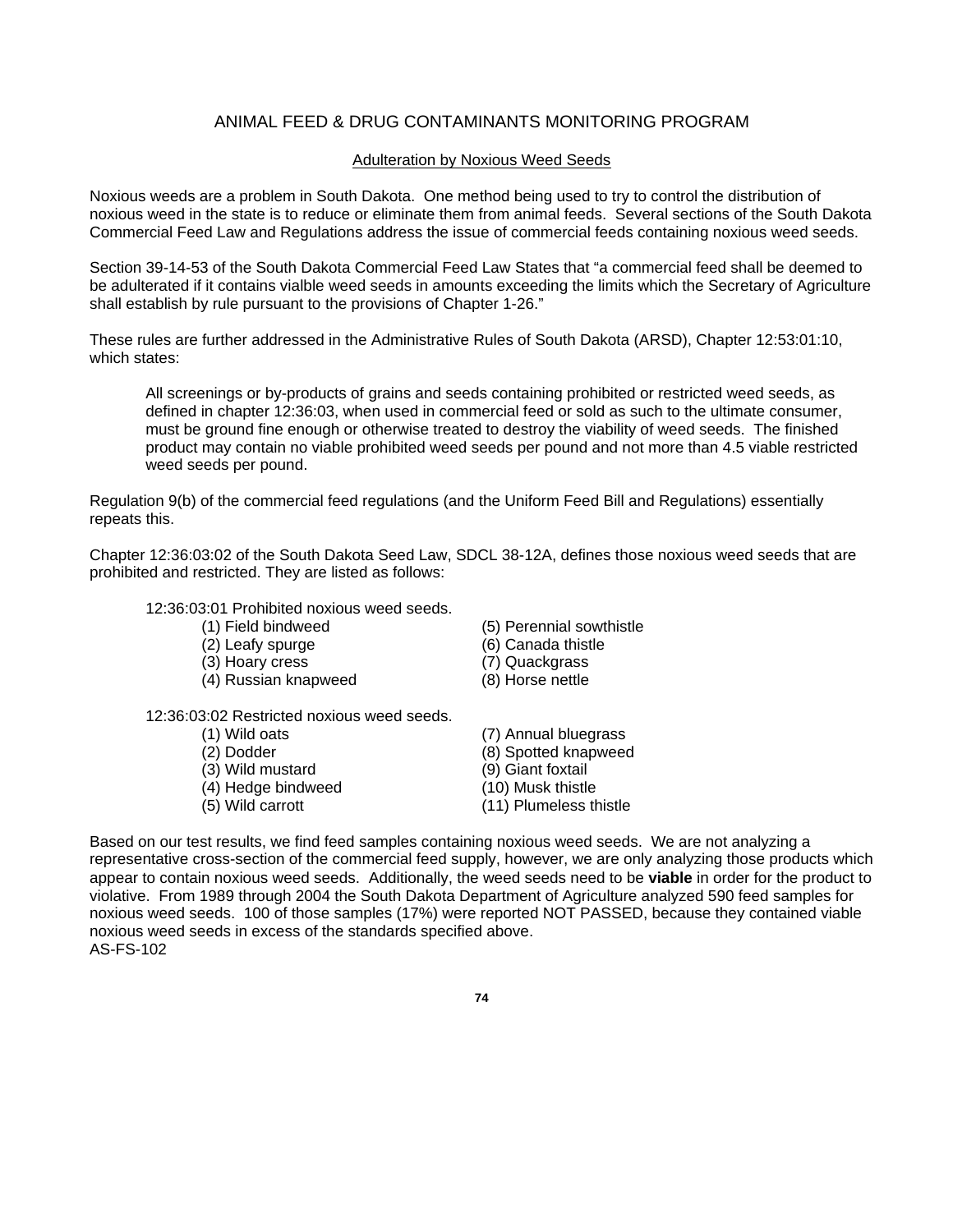### SAMPLING PROGRAM

While many feeds and feed ingredients have little or no contamination by weed seeds, other feeds and ingredients have a higher probability of containing noxious wedd seeds. By concentrating our sampling and analysis on those feeds and feeed ingredients that have a higher chance of containing noxious weed seeds, we may get better compliance with the regulations and decrease the amount of contaminated feed distributed. Grain screenings, custom formula feeds, texturized feeds, and wild bird food are products of primary concern at this time.

Rather than collect extra samples for weed seed analysis, we will analyze a number of our routine samples for weed seeds, in addition to the routine analytes. We will continue monitoring commercial feeds for contamination by viable noxious weed seeds.

Specific instructions to field staff for our weed seed monitoring program are as follows:

- 1. The lab will only analyze for weed seeds when requested by the Inspector or the Office of Agronomy Services.
- 2. Visually inspect each sample collected
- 3. Determine if the product sampled fits into one of the priority catagories. These catagories are:
	- Grain screeenings
	- Custom formula feeds, especially those containing whole grains or screenings,
	- Texturized and other feeds containing whole grains, and
	- Wild bird food.
- 4. Other products may be submitted for analysis if there appears to be a high probability of weed seed contamination.
- 5. When collecting a samle for weed seed analysis and label analysis, please collect an additional pound of feed for the weed seed analysis.
- 6. Make a note in the "Remarks" section of the Report of Sample form requesting analysis for weed seed.

If the sample is reported NOT PASSED after analysis, it will be handled like any other violative sample. Any product remaining of the lot sampled will be placed under Stop Sale Order as an adulterated product. The product can be released from Stop Sale only for remanufacturing to render the weed seeds non-viable or disposal.

> Issuing Office: South Dakota Department of Agriculture Office of Agronomy Services Issue Date: October 21, 1991 Review Date: October 21, 1999